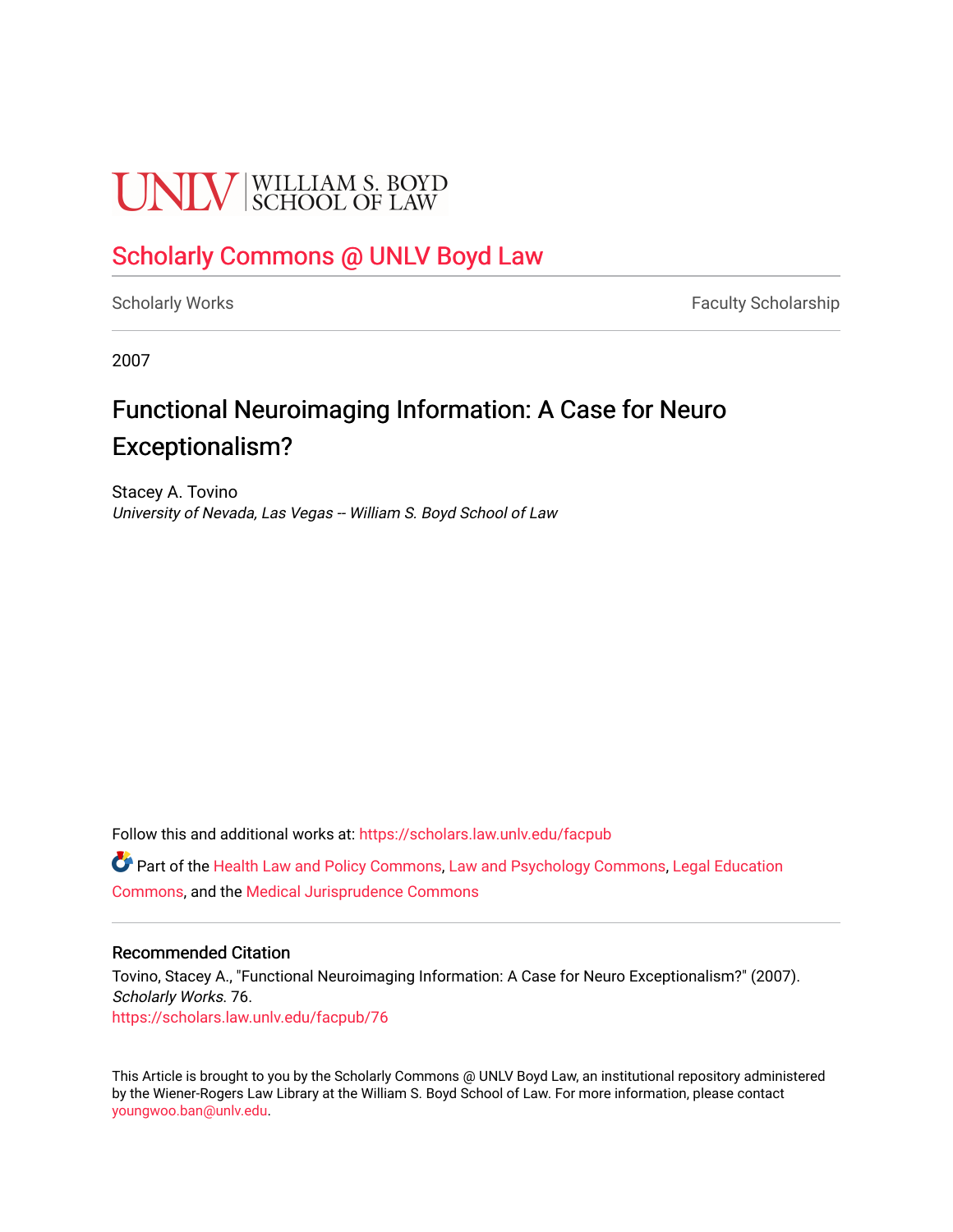# FUNCTIONAL NEUROIMAGING INFORMATION: A CASE FOR NEURO EXCEPTIONALISM?

#### STACEY A. TOVINO, J.D., PH.D.\*

| L         |                                                                        |
|-----------|------------------------------------------------------------------------|
| II.       |                                                                        |
| III.      |                                                                        |
|           | $\bm{A}$ .                                                             |
|           | $\boldsymbol{B}$                                                       |
|           | C.                                                                     |
|           | D.                                                                     |
|           | E.                                                                     |
|           | $F_{\cdot}$                                                            |
|           | G.                                                                     |
|           | Н.                                                                     |
|           | I.                                                                     |
|           | $J_{\cdot}$                                                            |
| <b>IV</b> |                                                                        |
|           | $\bm{A}$ .                                                             |
|           | $\boldsymbol{B}$                                                       |
|           | C.                                                                     |
|           | D.                                                                     |
| V         |                                                                        |
|           | $\overline{A}$                                                         |
|           | $\boldsymbol{B}$                                                       |
|           | $\overline{C}$                                                         |
| VI.       |                                                                        |
| VII.      |                                                                        |
|           | $\mathcal{A}$ .                                                        |
|           | В.                                                                     |
|           | The Analogy to HIV Exceptionalism and Genetic Exceptionalism 482<br>C. |
|           | D.                                                                     |
| VIII.     |                                                                        |

#### I. INTRODUCTION

 The field of neuroethics has been described as an amalgamation of two branches of inquiry: "the neuroscience of ethics" and "the ethics of neuroscience."1 The neuroscience of ethics may be described as "a scientific approach to understanding ethical behavior."<sup>2</sup> The law and ethics of neuroscience is concerned with the legal and ethical principles that should guide brain research and the treatment of neurologi-

 <sup>\*</sup> Assistant Professor of Law, Hamline University School of Law. I am grateful to Bill Winslade, Cheryl Ellis Vaiani, Judy Illes, Ron Carson, and Melvyn Schreiber for their comments on earlier versions of this Article; Maité Morales-Martínez for her outstanding research assistance; and Regina Watson and Barb Kallusky in the Hamline Law Library for their assistance with locating difficult sources.

 <sup>1.</sup> Adina Roskies, *A Case Study of Neuroethics: The Nature of Moral Judgment*, *in* NEUROETHICS: DEFINING THE ISSUES IN THEORY, PRACTICE, AND POLICY 17, 18 (Judy Illes ed., 2006).

 <sup>2.</sup> *Id*.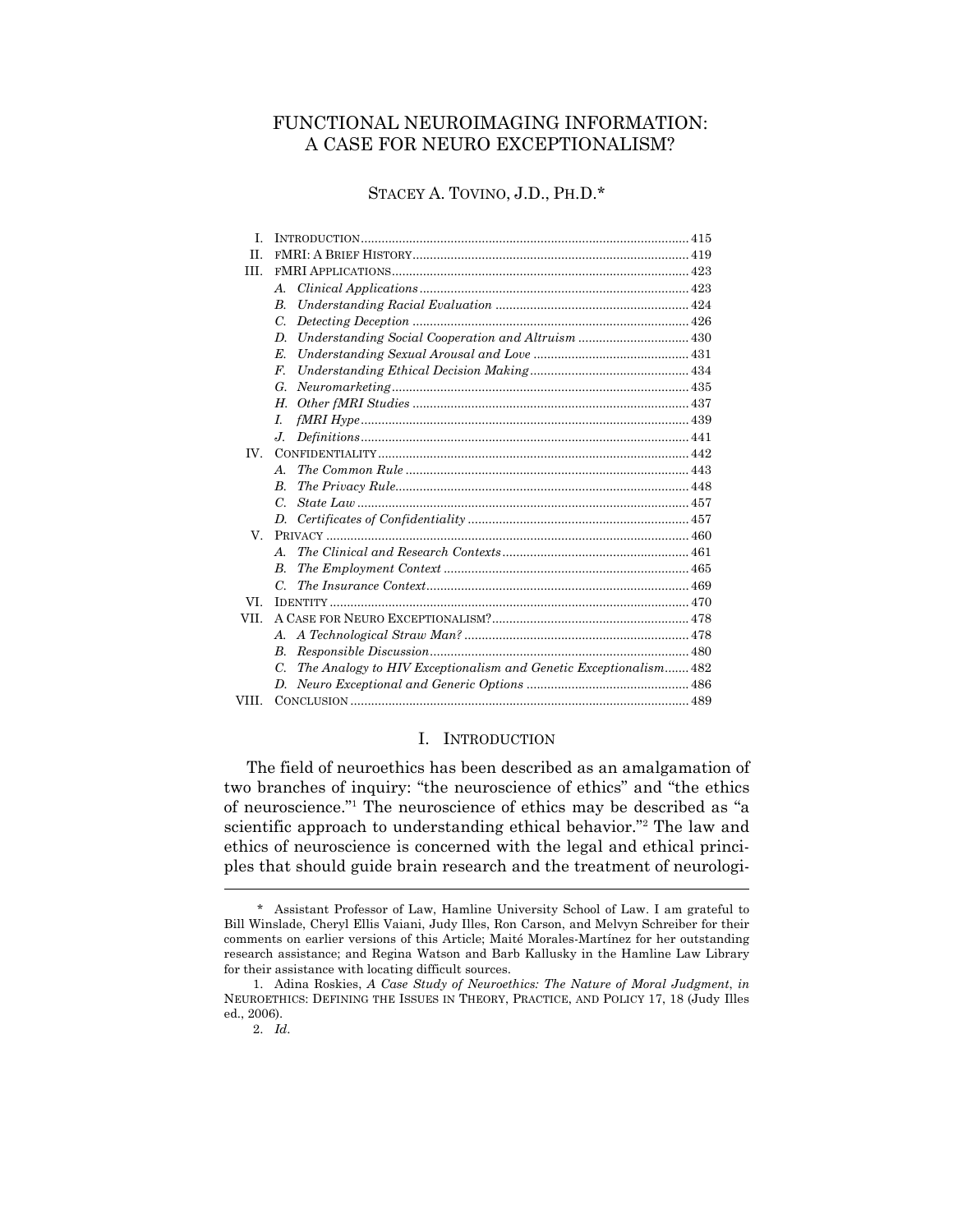cal disease, as well as the effects that advances in neuroscience have on our social, moral, and philosophical views.3 This Article is a contribution to the law and ethics of neuroscience.

No longer new<sup>4</sup> or emerging, the burgeoning<sup>5</sup> field of neuroethics has an expanding literature that includes several edited collections,<sup>6</sup> journal symposia,<sup>7</sup> and stand-alone texts.<sup>8</sup> Based on topics as varied as neurodegenerative disease, functional neuroimaging, incidental neuroimaging findings, transcranial magnetic stimulation, functional neurosurgical interventions, and cognitive enhancement, neuroethics has developed alongside its neuroeconomics<sup>9</sup> and neuropolitics<sup>10</sup> counterparts and is followed by triple-disciplinary fields such as law and neuroeconomics.11 In this Article, I focus on one small part of the field of neuroethics: the confidentiality, privacy, and identity implications of advances in functional magnetic resonance imaging (fMRI).

 Now in its second decade, fMRI identifies localized changes in blood oxygenation that occur in the brain when an individual per-

 $\overline{a}$ 

 7. *See, e.g.*, Symposium, *Brain Imaging and the Law,* 33 AM. J.L. & MED. (forthcoming 2007); Symposium, *What Can Neuroscience Contribute to Ethics?,* 32 J. MED. ETHICS 63 (2006); Symposium, *It's Time to Go Public with Neuroethics*, AM. J. BIOETHICS, Mar.-Apr. 2005, at I-63; Symposium, *Neuroethics: An Emerging New Discipline in the Study of Brain and Cognition*, 50 BRAIN & COGNITION 341 (2002).

 8. *See, e.g.*, SANDRA J. ACKERMAN, HARD SCIENCE, HARD CHOICES: FACTS, ETHICS, AND POLICIES GUIDING BRAIN SCIENCE TODAY (2006); MICHAEL S. GAZZANIGA, THE ETHICAL BRAIN (2005); NEIL LEVY, NEUROETHICS: CHALLENGES FOR THE 21ST CENTURY (2007); STEVEN ROSE, THE FUTURE OF THE BRAIN: THE PROMISE AND PERILS OF TOMORROW'S NEUROSCIENCE (2005); LAURENCE R. TANCREDI, HARDWIRED BEHAVIOR: WHAT NEUROSCIENCE REVEALS ABOUT MORALITY (2005); THE NEW BRAIN SCIENCES: PERILS AND PROSPECTS (Dai Rees & Steven Rose, eds., 2004).

 9. *See generally* Colin Camerer et al., *Neuroeconomics: How Neuroscience Can Inform Economics*, 43 J. ECON. LITERATURE 9 (2005); Colin F. Camerer et al., *Neuroeconomics: Why Economics Needs Brains*, 106 SCANDINAVIAN J. ECON. 555 (2004); Colin F. Camerer, *Strategizing in the Brain*, 300 SCI. 1673 (2003); Kevin McCabe et al., *Neuroeconomics*, *in* ENCYCLOPEDIA OF COGNITIVE SCIENCE 294 (Lynn Nadel ed., 2003); Kevin McCabe et al., *A Functional Imaging Study of Cooperation in Two-Person Reciprocal Exchange*, 98 PROC. NAT'L ACAD. SCI. 11832 (2001).

 10. *See generally* WILLIAM E. CONNOLLY, NEUROPOLITICS: THINKING, CULTURE, SPEED (Sandra Buckley et al. eds., THEORY OUT OF BOUNDS No. 23, 2002).

 11. *See generally* Terrence Chorvat et al., *Law and Neuroeconomics*, 13 SUP. CT. ECON. REV. 35 (2005).

 <sup>3.</sup> *See id*.

 <sup>4.</sup> Arthur L. Caplan, *Foreword* to NEUROETHICS: DEFINING THE ISSUES IN THEORY, PRACTICE, AND POLICY vii, vii (Judy Illes ed., 2006).

 <sup>5.</sup> Jeff Stryker, *How Brainwashing Came to Life and Thrived,* SAN FRAN. CHRON., Aug. 1, 2004, at E1.

 <sup>6.</sup> *See, e.g*., SEMIR ZEKI & OLIVER GOODENOUGH, LAW AND THE BRAIN (2006); NEUROETHICS: DEFINING THE ISSUES IN THEORY, PRACTICE, AND POLICY (Judy Illes ed., 2006); NEUROSCIENCE AND THE LAW: BRAIN, MIND, AND THE SCALES OF JUSTICE (Brent Garland ed., 2004); NEUROETHICS: MAPPING THE FIELD (Steven J. Marcus ed., 2002); Walter Glannon, *Defining Right and Wrong in Brain Science: Essential Recordings in Neuroethics* (2007).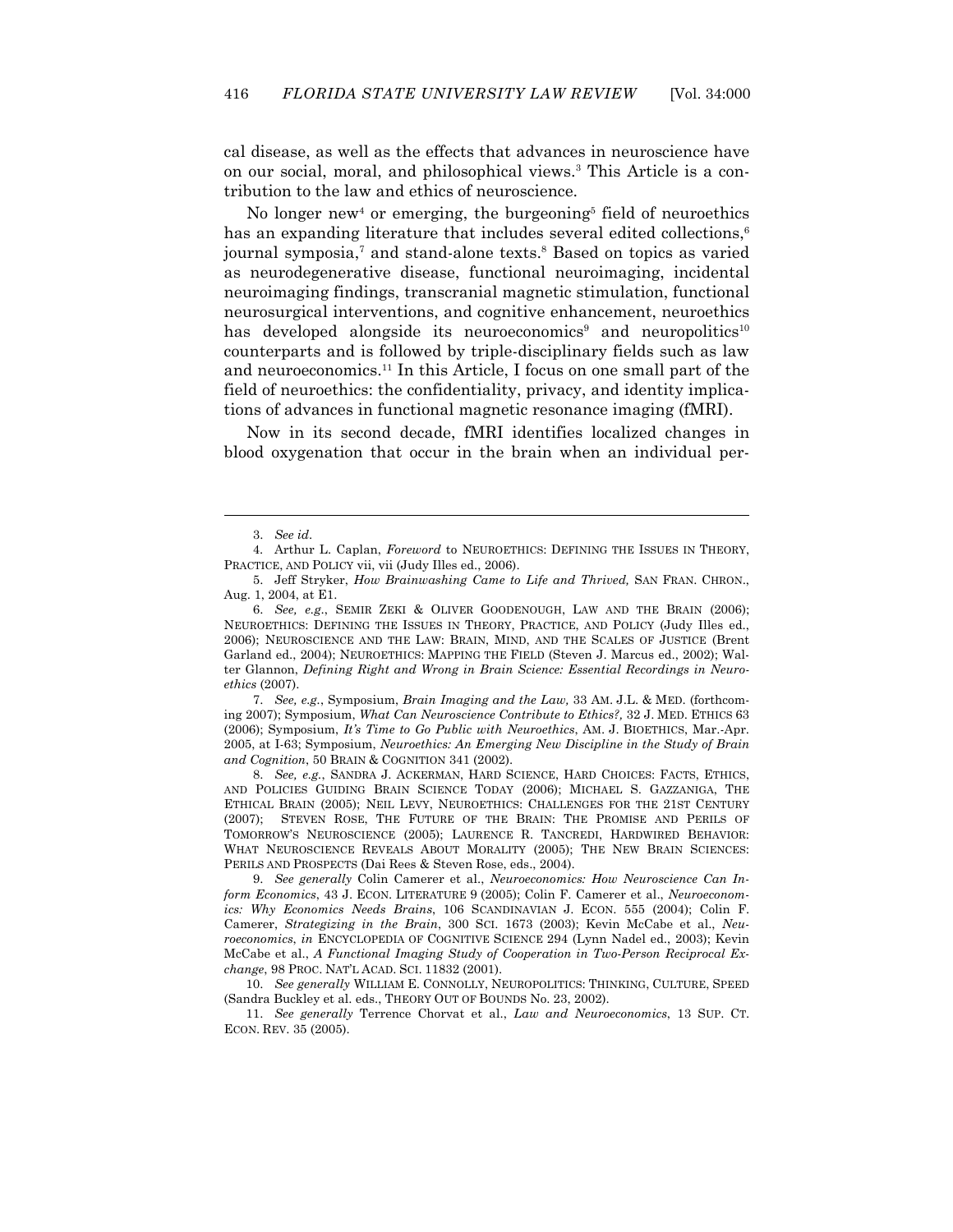forms a mental task.12 Scientists use fMRI not only to map sensory, motor, and cognitive function but also to study the neural correlates of a number of conditions, behaviors, and characteristics, such as major depression, schizophrenia, cocaine addiction, compulsive gambling, pedophilia, racial evaluation, deception, and even sexual preferences.13 Now moving outside the research context, fMRI's ability to detect correlations between brain activations and potentially stigmatizing conditions and behaviors raises a number of confidentiality, privacy, and identity issues.

 The neuroethics literature has been calling for an in-depth analysis of these issues. *Science* editor Donald Kennedy suggested in 2002 that fMRI could jeopardize confidentiality and privacy.14 Judy Illes, Director of the Program in Neuroethics at the Stanford Center for Biomedical Ethics, requested legal consideration of the need for additional confidentiality and privacy protections for thought processes in 2003.15 University of Pennsylvania psychologist Martha Farah expressed similar concerns in 2004.16 Harvard criminal law scholar William Stuntz pondered in 2005 the pressure that fMRI could place on the judicial system's understanding of privacy.17 The same year, José van Dijck, Professor of Media and Culture at the University of Amsterdam, inquired more generally regarding how the camera pushes the limits of privacy.18 More recently, a 2007 *New York Times* article asked how brain scanning technologies will threaten our privacy.19

 This Article responds to these questions and concerns. Elsewhere, I placed the confidentiality, privacy, and identity issues raised by fMRI in their proper historical context.<sup>20</sup> Here, I build on my earlier

17. Jeffrey Rosen, *Roberts v. The Future*, N.Y. TIMES, Aug. 28, 2005, § 6, at 24.

 <sup>12.</sup> David G. Norris, *Principles of Magnetic Resonance Assessment of Brain Function*, 23 J. MAGNETIC RESONANCE IMAGING 794-95 (2006).

 <sup>13.</sup> *See infra* text accompanying notes 198-226*.*.

 <sup>14.</sup> *The Ethics of Brain Science: Open Your Mind*, ECONOMIST, May 25, 2002, *available at* 2002 WLNR 10444593 ("Medical privacy is another area that brain scanning could compromise.").

 <sup>15.</sup> Judy Illes, *Neuroethics in a New Era of Neuroimaging*, 24 AM. J. NEURORADIOLOGY 1739, 1740 (2003) ("Just as the regulations of the new . . . Health Insurance Portability and Accountability Act extend The Belmont Report principles and guidelines for the protection of human participants in research, what will protect the quantitation of human thought in 2010?").

 <sup>16.</sup> Martha J. Farah & Paul Root Wolpe, *Monitoring and Manipulating Brain Function: New Neuroscience Technologies and Their Ethical Implications*, HASTINGS CENTER REP., May-June 2004, at 35, 36 ("Our sense of the privacy and confidentiality of our own thought processes may also be threatened by technologies that can reveal the neural correlates of our innermost thoughts.").

 <sup>18.</sup> JOSÉ VAN DIJCK, THE TRANSPARENT BODY: A CULTURAL ANALYSIS OF MEDICAL IMAGING 13 (2005).

 <sup>19.</sup> Jeffrey Rosen, *The Brain on the Stand: How Neuroscience Is Transforming the Legal System*, N.Y TIMES MAG., Mar. 11, 2007, at 48, 50.

 <sup>20.</sup> Phrenology, the nineteenth-century pseudoscience of the mind, was believed to be capable of revealing character information that individuals may have preferred to keep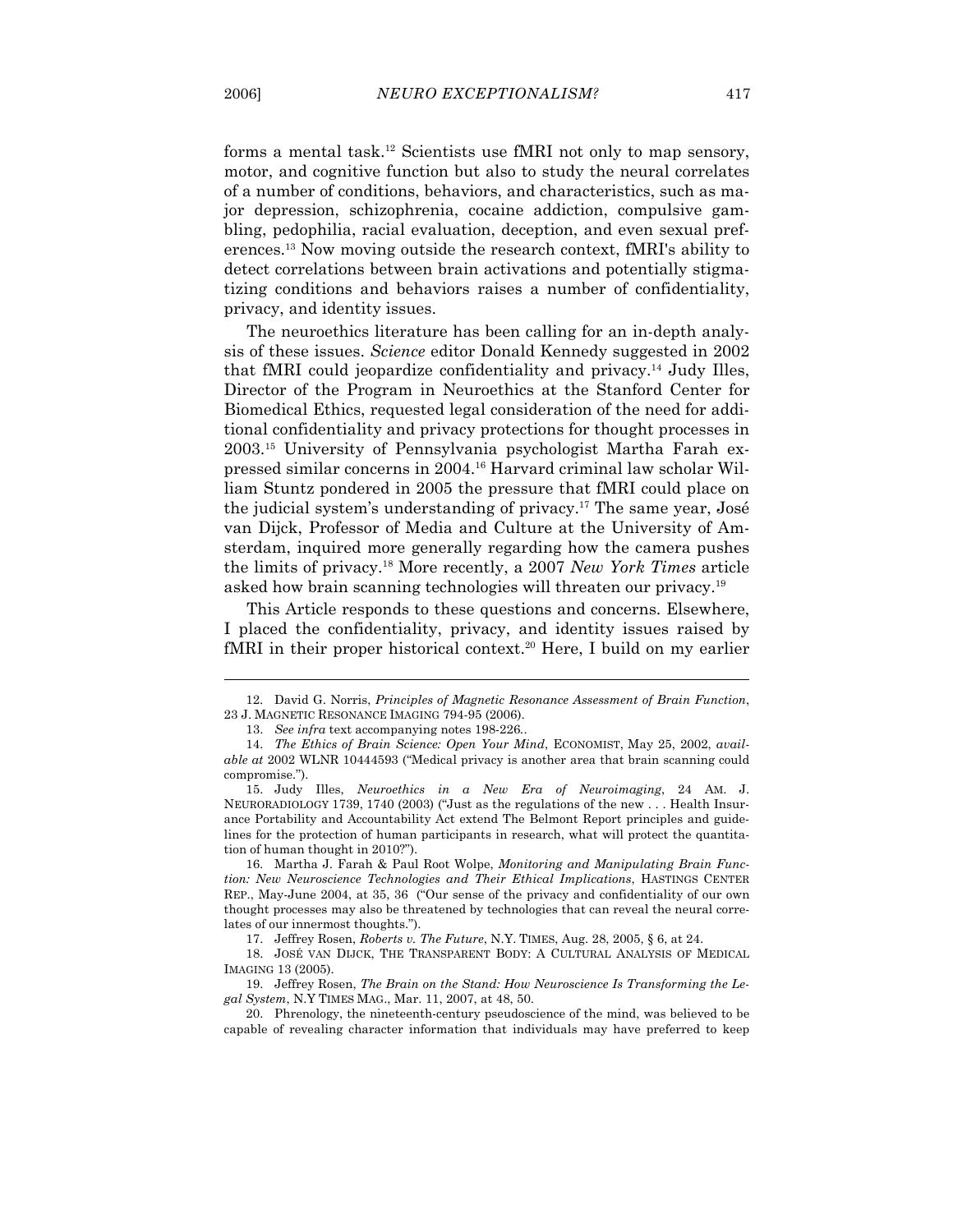work by examining the current confidentiality, privacy, and identity issues raised by fMRI. I specifically examine whether existing legal and ethical principles give individuals sufficient control over the use and disclosure of their functional neuroimaging information by third parties (confidentiality), the collection of their functional neuroimaging information by third parties (privacy), and the self-revelation of their functional neuroimaging information (identity).

 This Article proceeds as follows. Part II provides an abbreviated history of fMRI. Part III explores the actual and perceived scope of confidentiality, privacy, and identity concerns raised by advances in functional neuroimaging. What brain functions does fMRI actually reveal? What can fMRI tell us about an individual's physical or mental health condition or her social qualities and personal characteristics? Can fMRI reveal whether an individual is racially prejudiced, deceitful, or altruistic? Whether an individual is depressed, sexually aroused, or capable of making moral decisions? To answer these questions, Part III reviews a selection of fMRI studies and explains why private and governmental entities are interested in obtaining and creating neuroimaging information and how the media, with some help from bioethicists and other stakeholders, may be contributing to this interest.

 An oft-stated principle is that physicians and scientists have a legal and an ethical duty to maintain the confidentiality of study and medical records in their possession.<sup>21</sup> Do existing authorities adequately protect an individual's interest in the appropriate use and disclosure of her functional neuroimaging information? To answer this question, Part IV examines a selection of legal authorities, including the Common Rule, the Privacy Rule, state confidentiality laws, and Public Health Service provisions providing for certificates of confidentiality.

 Patients voluntarily disclose some information to health care providers to obtain health care, and human subjects consent to scientists' obtaining some personal information during research studies. But, what if a third party attempts to collect neuroimaging information that an individual would prefer to keep to herself? Part V responds to this concern by analyzing the privacy issues raised by

private. The discovery of x-ray at the turn of the century led to the development of a number of privacy protections, including lead underwear and legislation prohibiting the use of x-ray glasses. The ability of computed tomography and structural magnetic resonance imaging to peer inside the body intensified privacy concerns, especially as the forensic value of these technologies became known. Old and new methods of brain mapping and neuroimaging raise confidentiality, privacy, and identity concerns, and history has a role in informing current policy discussions about fMRI. *See generally* Stacey A. Tovino, *Imaging Body Structure and Mapping Brain Function: A Historical Approach*, 33 AM. J.L. & MED. (forthcoming 2007).

 <sup>21.</sup> *See infra* Part IV.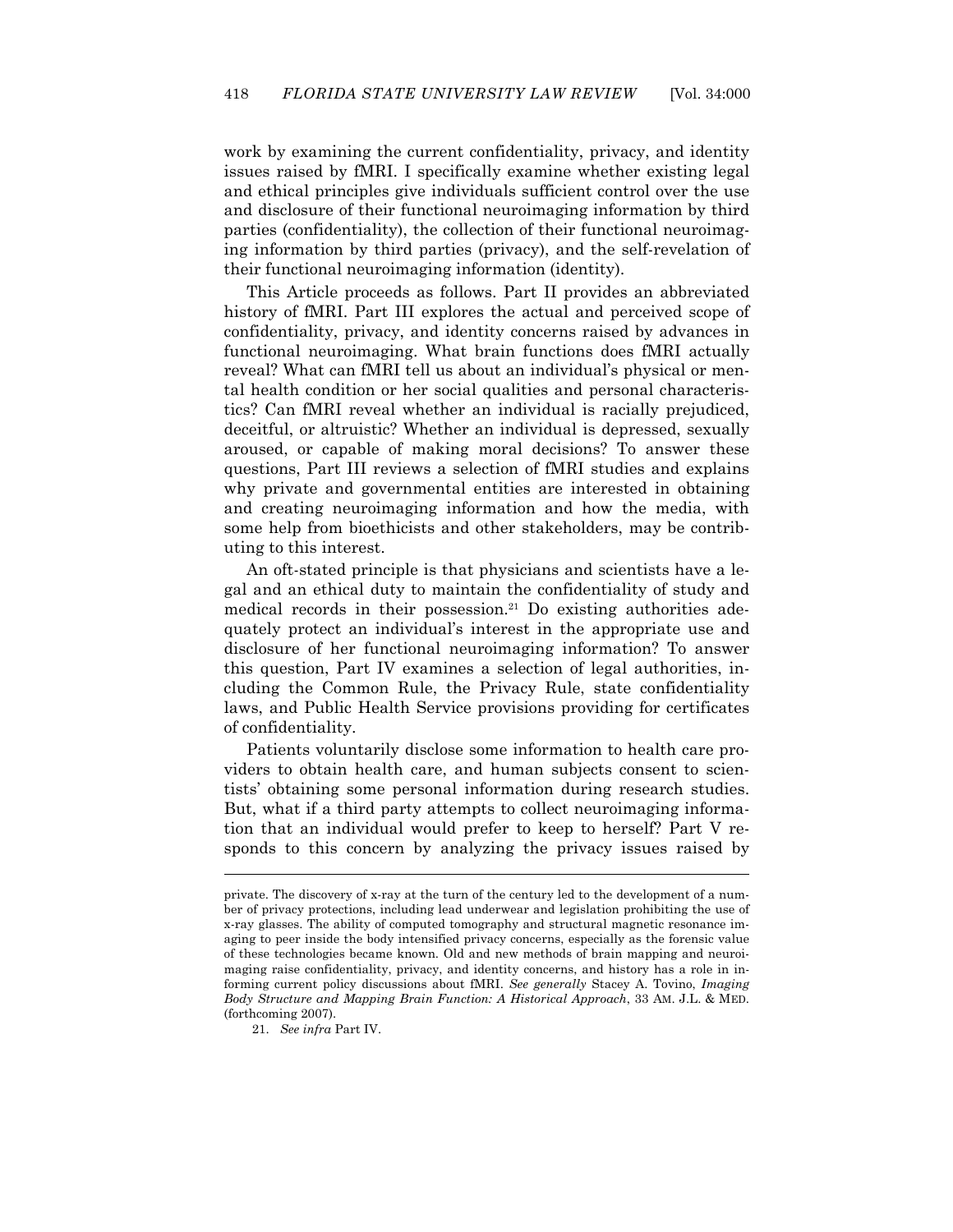fMRI. Part V is structured according to a selection of contexts in which neurological privacy intrusions could occur, including the clinical, research, employment, and insurance contexts.

 Part VI explores the identity issues raised by fMRI. In several recent studies, scientists have incidentally discovered arteriovenous malformations, brain tumors, developmental abnormalities, and other conditions in what were thought to be healthy control subjects who volunteered to participate in fMRI research. The possibility that scientists and other brain scan operators could collaterally identify personality traits, sexual preferences, and racial preferences is currently the subject of much debate. Part VI examines whether the law affords individuals adequate control over the self-revelation of their functional neuroimaging information.

 Finally, Part VII addresses whether advances in functional neuroimaging require special or heightened confidentiality, privacy, and identity provisions. Building on the frameworks of HIV exceptionalism and genetic exceptionalism, Part VII evaluates the merits of neuro exceptionalism. En route to arguing that advances in neuroimaging technology support previous calls for generic privacy provisions in the employment and insurance contexts, Part VII also addresses the roles and responsibilities of scientists, ethicists, and lawyers in the public and neuroethics arenas.

#### II. FMRI: A BRIEF HISTORY

 Although the science behind magnetic resonance dates back to the 1920s,22 commercial magnetic resonance imaging scanners were not developed until the late 1970s.<sup>23</sup> In 1977, Raymond Damadian and his FONAR Corporation built the first human nuclear magnetic resonance scanner, which used magnetism and radio waves to image internal organs and tissues.<sup>24</sup> On July 3 of that year, Larry Minkoff, a postdoctoral fellow in Damadian's laboratory, was the first human subject from whom data was recorded by a nuclear magnetic resonance scanner.<sup>25</sup> The resulting image, which showed a slice of Minkoff's chest including his heart, lungs, and surrounding muscles, took almost four hours to complete.<sup>26</sup> By 1979, Damadian and other researchers had used nuclear magnetic resonance imaging technology to create images of individuals' abdomens, upper torsos, heads, and brains, the latter of which had been especially difficult to obtain using x-ray.27 Around the same time, the adjective "nuclear" was

 <sup>22.</sup> SCOTT A. HUETTEL ET AL., FUNCTIONAL MAGNETIC RESONANCE IMAGING 11 (2004).

 <sup>23.</sup> *Id*. at 19.

 <sup>24.</sup> *Id*.

 <sup>25.</sup> *Id.* at 20.

 <sup>26.</sup> *Id*.

 <sup>27.</sup> *Id*.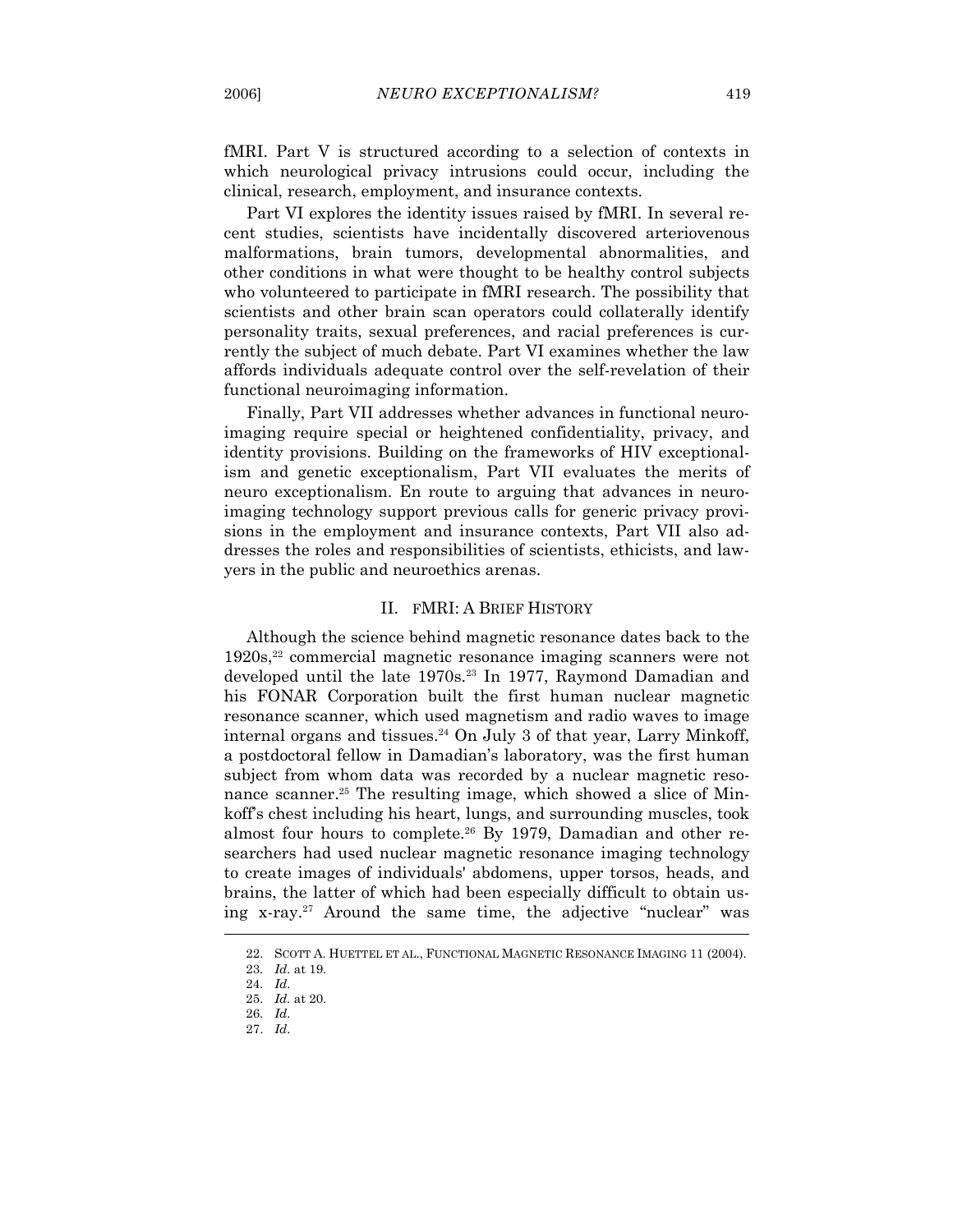dropped from the technology due to the negative health connotations of the word and the fact that nuclear magnetic resonance does not use ionizing radiation.<sup>28</sup> Nuclear magnetic resonance thus became known as magnetic resonance imaging (MRI).29

 By the early 1980s, several companies had developed industrial MRI scanners with magnetic fields of 0.1 to 1.0 Tesla.<sup>30</sup> In 1982, General Electric created a commercial, human-body scanner with a relatively strong  $(1.5$ -Tesla) magnetic field in 1982.<sup>31</sup> A short time later, hospitals began installing the scanners, which became the standard scanner for clinical imaging for the next twenty years.<sup>32</sup> In 1985, the Food and Drug Administration approved MRI for clinical use, which allowed health care providers to order MRI scans and bill them to health insurance companies.<sup>33</sup> By the mid-1990s, thousands of MRI scanners had been installed in hospitals and imaging centers across North America, and structural MRI had become a common diagnostic imaging procedure.<sup>34</sup>

 Although MRI is capable of measuring structural differences between brain tissues, it does not measure brain function, as does functional magnetic resonance imaging (fMRI).35 A brief history of the physiological basis of fMRI is necessary to understand the fMRI studies discussed in Part III. In 1881, Italian physiologist Angelo Mosso recorded the pulsation of the human cortex in post-neurosurgery patients with skull defects.36 Mosso found that the "pulsations increased regionally during mental activity" and concluded that "brain circulation changes . . . with neuronal activity."37 In 1936, American chemist and Nobel Prize winner Linus Pauling and one of his students, Charles Coryell, discovered that deoxygenated blood has approximately one-fifth more magnetic susceptibility than fully oxygenated blood.38 Pauling and Coryell predicted that magnetic resonance pulse sequences would show different magnetic resonance signals depending on whether blood is highly oxygenated or highly deoxygenated.39 This prediction, which was verified in the early 1980s

 $\overline{a}$ 

 36. Marcus E. Raichle, *Functional Neuroimaging: A Historical and Physiological Perspective*, *in* HANDBOOK OF FUNCTIONAL NEUROIMAGING OF COGNITION 3, 5 (Roberto Cabeza & Alan Kingstone eds., 2001).

37. *Id*.

 <sup>28.</sup> *Id*.

 <sup>29.</sup> *Id. at* 21.

 <sup>30.</sup> *Id*.

 <sup>31.</sup> *Id.*

 <sup>32.</sup> *Id.*

 <sup>33.</sup> *Id*.

 <sup>34.</sup> *Id*.

 <sup>35.</sup> *Id.* at 24.

 <sup>38.</sup> HUETTEL ET AL., *supra* note 22, at 159-60.

 <sup>39.</sup> *Id*.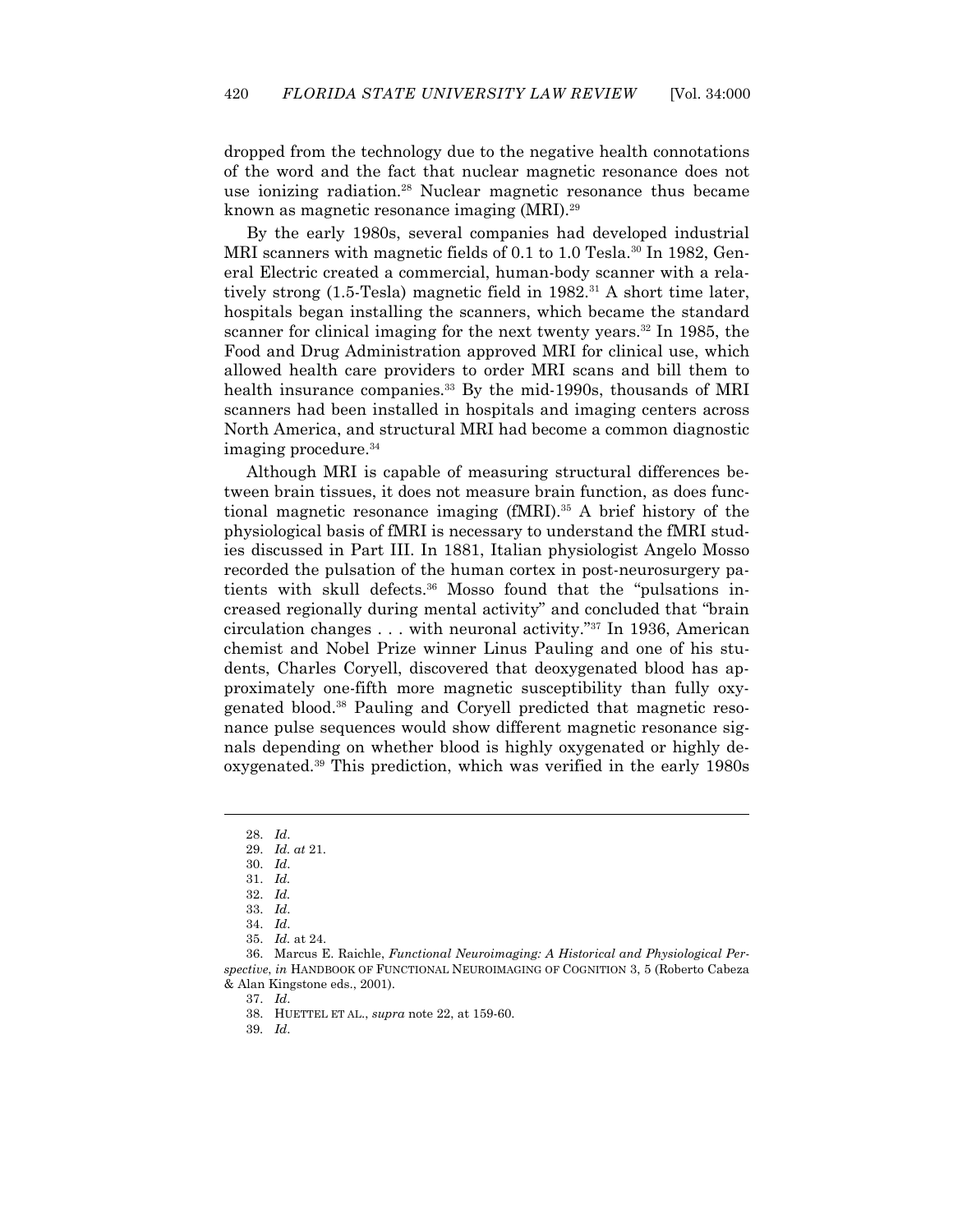by Keith Thulborn and his colleagues, provided a theoretical basis for measuring blood oxygenation changes using MRI.40

 The possibility of using MRI to study brain physiology was first explored by Seiji Ogawa, a Bell Laboratories research scientist, in the late 1980s.<sup>41</sup> Ogawa hypothesized that blood flow could serve as an indirect measure of metabolism that could be captured by MRI.<sup>42</sup> More specifically, Ogawa's theory was that changes in blood flow would be accompanied by changes in oxygen consumption, which would lead to measurable changes in the amount of oxygen remaining in blood vessels at the site of brain activation.<sup>43</sup>

Ogawa tested his hypothesis by using an MRI scanner with a very strong (7-Tesla) magnetic field to image the brains of anesthetized rats while they breathed air with different amounts of oxygen.<sup>44</sup> Ogawa found that the presence of deoxygenated hemoglobin in blood vessels caused magnetic susceptibility effects that could be imaged.45 He verified his findings, which were referred to as blood-oxygenationlevel dependent (BOLD) contrast,<sup>46</sup> in a second experiment in which an MRI scanner was used to image tubes filled with oxygenated and deoxygenated blood. The second experiment confirmed Ogawa's earlier conclusion that the presence of deoxygenated blood changes the magnetic resonance signal relative to the presence of oxygenated blood.47 Attempting to verify in a third experiment that BOLD contrast resulted from the metabolic demand for oxygen, Ogawa changed the gases inhaled by anesthetized rats while measuring BOLD contrast at a high magnetic field.<sup>48</sup> This experiment confirmed that BOLD contrast depends on the metabolic demand for oxygen.<sup>49</sup>

 Although Ogawa found in his three initial experiments that MRI could be used to measure changes in blood oxygenation, scientists still needed to demonstrate that MRI could be used to identify the parts of the human brain that were responsible for different func-

 <sup>40.</sup> Keith R. Thulborn et al., *Oxygenation Dependence of the Transverse Relaxation Time of Water Protons in Whole Blood at High Field*, 714 BIOCHIMICA ET BIOPHYSICA ACTA 265, 265 (1982).

 <sup>41.</sup> Peter Jezzard & Richard B. Buxton, *The Clinical Potential of Functional Magnetic Resonance Imaging*, 23 J. MAGNETIC RESONANCE IMAGING 787, 788 (2006).

 <sup>42.</sup> HUETTEL ET AL., *supra* note 22, at 160.

 <sup>43.</sup> Raichle, *supra* note 36, at 3.

 <sup>44.</sup> HUETTEL ET AL., *supra* note 22, at 160-61.

 <sup>45.</sup> Seiji Ogawa et al., *Oxygenation-Sensitive Contrast in Magnetic Resonance Image of Rodent Brain at High Magnetic Fields*, 14 MAGNETIC RESONANCE MED. 68, 68 (1990).

 <sup>46.</sup> *See, e.g.*, Nikos K. Logothetis, *The Underpinnings of the BOLD Functional Magnetic Resonance Imaging Signal*, 23 J. NEUROSCIENCE 3963, 3963 (2003)

 <sup>47.</sup> Seiji Ogawa & Tso-Ming Lee, *Magnetic Resonance Imaging of Blood Vessels at High Fields:* In Vivo *and* in Vitro *Measurements and Image Simulation*, 16 MAGNETIC RESONANCE MED. 9, 9 (1990).

 <sup>48.</sup> S. Ogawa et al., *Brain Magnetic Resonance Imaging with Contrast Dependent on Blood Oxygenation*, 87 PROC. NAT'L ACAD. SCI*.* 9868, 9868 (1990).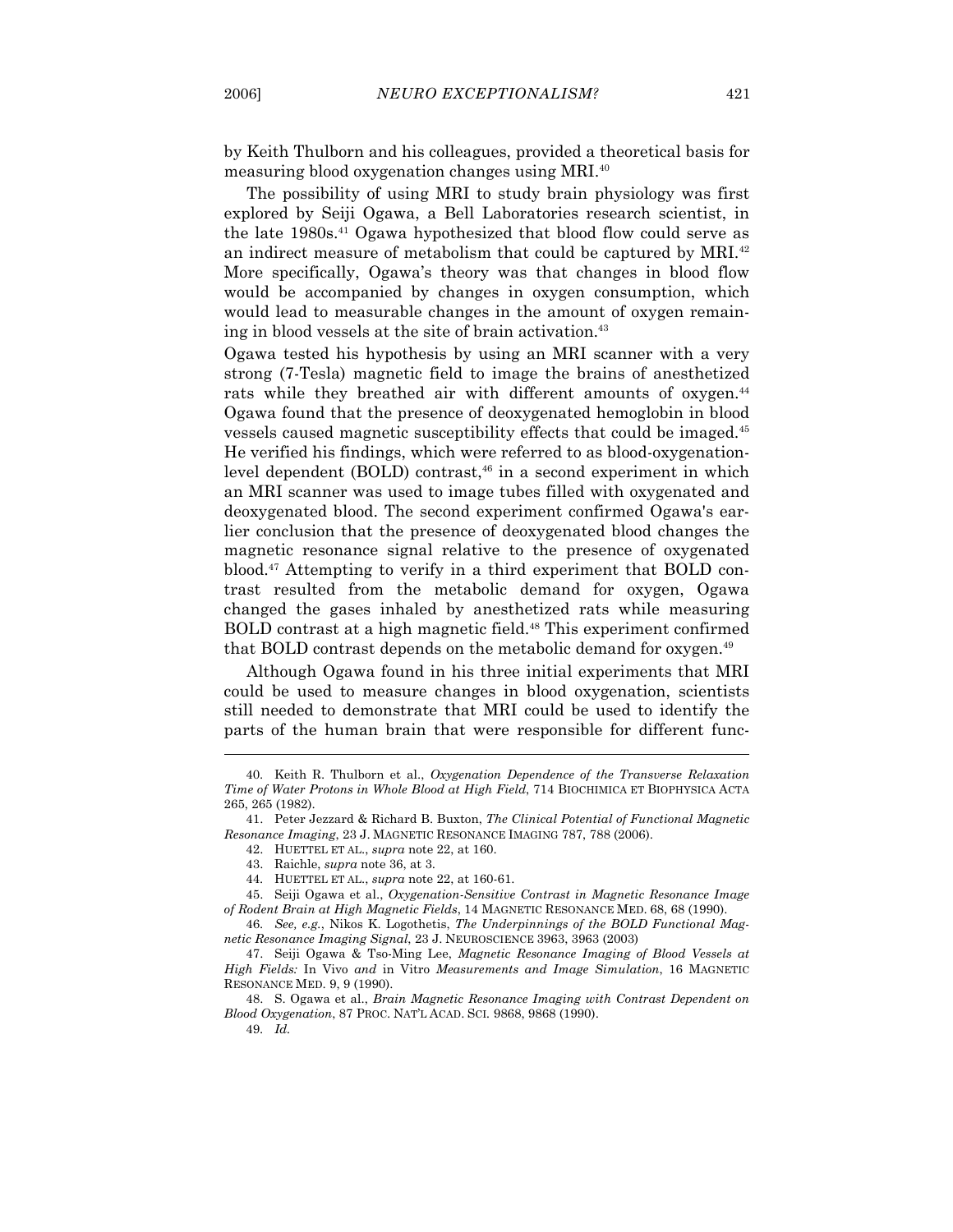tions.50 Three groups of scientists published BOLD fMRI studies involving human subjects in 1992. In the first study, Kenneth Kwong used a 1.5-Tesla magnetic field to scan the brains of individuals as they alternated between watching a flashing pattern and watching nothing. Kwong found significant activity in the subjects' visual cortex that lasted while the pattern flashed, but receded when nothing was shown.<sup>51</sup> In the second study, Ogawa replicated the findings of Kwong using a higher  $(4$ -Tesla) magnetic field.<sup>52</sup> In a third study, Peter Bandettini scanned the brains of research subjects using a 1.5- Tesla magnetic field while the subjects repeatedly touched their fingers to their thumbs.53 Bandettini found significant activity in the subjects' primary motor cortex.<sup>54</sup> Although the identification of the parts of the brain responsible for visual and sensorimotor functions had been known since the end of the nineteenth century, the studies of Kwong, Ogawa, and Bandettini replicated earlier findings, thus paving the way for fMRI to be used to study other brain functions.

 Today, fMRI is considered a powerful method of imaging human brain function.55 In a typical fMRI experiment, subjects are assigned one or more control and experimental tasks, and their brains are scanned during the performance of such tasks.<sup>56</sup> Functional MRI captures in images the different BOLD contrasts that result from the control and experimental tasks.57 By subtracting the control images from the experimental images, maps of the brain showing the areas to which a surplus of oxygenated blood flowed in response to the performance of the experimental tasks can be created.58

 <sup>50.</sup> HUETTEL ET AL., *supra* note 22, at 171.

 <sup>51.</sup> Kenneth K. Kwong et al., *Dynamic Magnetic Resonance Imaging of Human Brain Activity During Primary Sensory Stimulation*, 89 PROC. NAT'L ACAD. SCI. 5675, 5675 (1992).

 <sup>52.</sup> Seiji Ogawa et al., *Intrinsic Signal Changes Accompanying Sensory Stimulation: Functional Brain Mapping with Magnetic Resonance Imaging*, 89 PROC. NAT'L ACAD. SCI. 5951, 5951 (1992).

 <sup>53.</sup> Peter A. Bandettini et al., Time Course EPI of Human Brain Function During Task Activation, 25 MAGNETIC RESONANCE MED. 390, 391 (1992).

 <sup>54.</sup> *Id*. at 392.

 <sup>55.</sup> *See, e.g.*, Judy Illes et al., *Ethical and Practical Considerations in Managing Incidental Findings in Functional Magnetic Resonance Imaging*, 3 BRAIN & COGNITION 358, 358 (2002); Judy Illes, Ethical Issues at the Intersection of Imaging and Genomics, presentation at the Princeton University Symposium: Politics of Biomedical Research: Issues, Information and Policy Decision-Making (Mar. 28, 2003).

 <sup>56.</sup> Judy Illes & Eric Racine, *Imaging or Imagining? A Neuroethics Challenge Informed by Genetics*, AM. J. BIOETHICS, Mar.-Apr. 2005, at 5, 7.

 <sup>57.</sup> *See id.* 

 <sup>58.</sup> *Id*.; Jeffrey R. Binder & Stephen M. Rao, *Human Brain Mapping with Functional Magnetic Resonance Imaging*, *in* LOCALIZATION AND NEUROIMAGING IN NEUROPSYCHOLOGY 185, 193 (Andrew Kertesz ed., 1994); Donald Kennedy, *Neuroimaging: Revolutionary Research Tool or a Post-Modern Phrenology?* AM. J. BIOETHICS, Mar.-Apr. 2005, at 19, 19.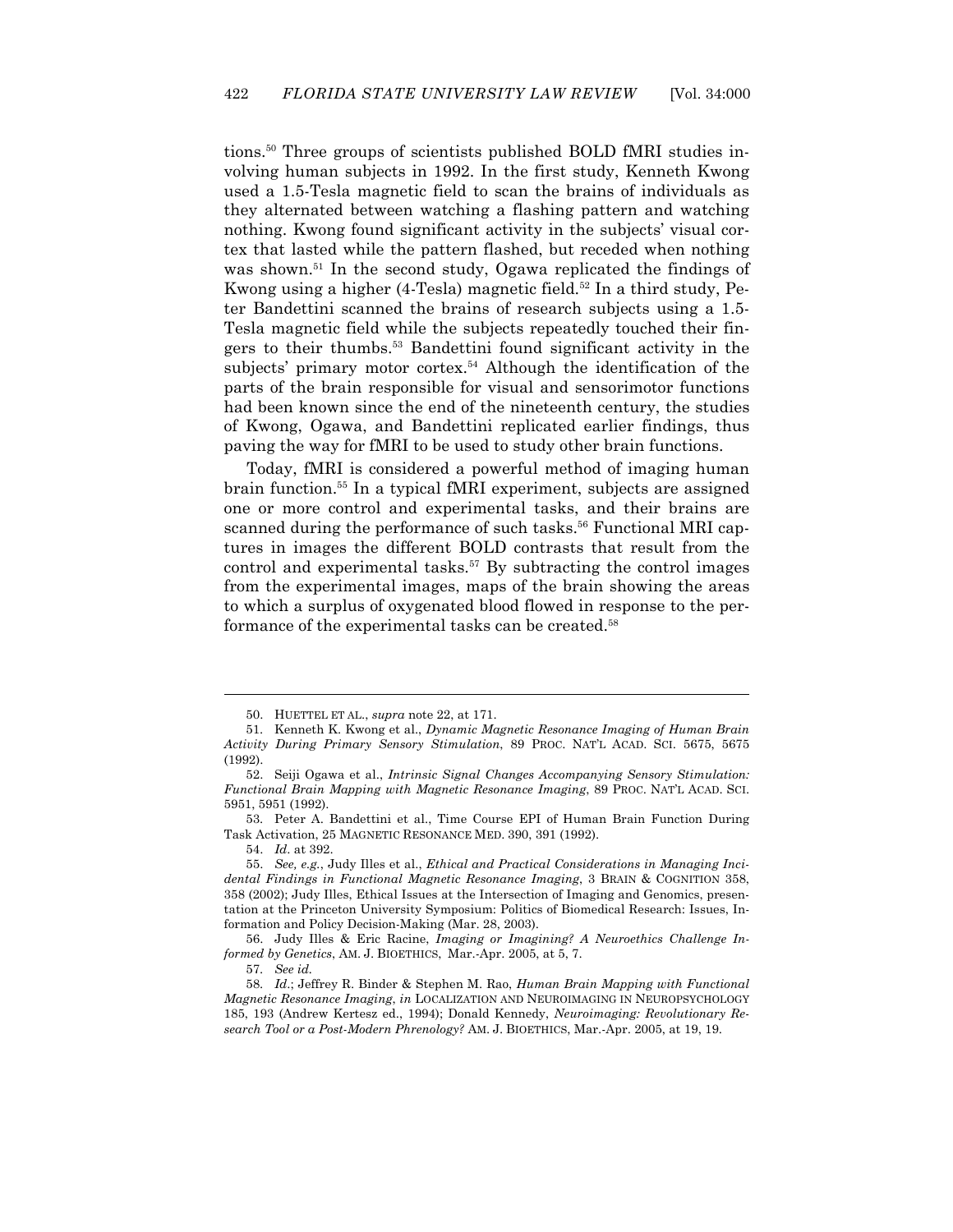#### III. FMRI APPLICATIONS

## *A. Clinical Applications*

 Functional MRI has a number of current and potential clinical, scientific, and social applications.<sup>59</sup> Preneurosurgical brain mapping, an early application, $60$  was made possible by scientists who evaluated batteries of pre-operative fMRI tasks in order to identify the areas of the brain that are associated with tactile, motor, language, and visual functions.<sup>61</sup> The brain maps produced by fMRI have helped neurosurgeons assess surgical risk, plan surgical routes, and direct intraoperative electrophysiological procedures.62 As one among many possible examples, a research team based out of Washington University in St. Louis used fMRI in 2003 to help them pinpoint the unusual location of language centers in a patient with a long history of severe epileptic seizures.<sup>63</sup> Knowledge of the precise location of the language centers was critical to the patient's successful surgical outcome.64

 Scientists continue to study how fMRI can be used to improve neurosurgery65 as well as deep brain stimulation for treatment of Parkinson's disease<sup>66</sup> and depression.<sup>67</sup> Medical center press releases not infrequently advertise the ways in which fMRI can help to map functional areas of the brain and preserve brain function.<sup>68</sup> News reporters also have recognized fMRI's clinical potential, although they seem to be one step ahead of the scientists: "At this rate, it seems that neuroscientists will soon pinpoint the regions in the brain where

 <sup>59.</sup> *See generally* Symposium, *Clinical Potential of Brain Mapping Using MRI*, 23 J. MAGNETIC RESONANCE IMAGING 785 (2006).

 <sup>60.</sup> *See* Jezzard & Buxton, *supra* note 41, at 790.

 <sup>61.</sup> Joy Hirsch et al., *An Integrated Functional Magnetic Resonance Imaging Procedure for Preoperative Mapping of Cortical Areas Associated with Tactile, Motor, Language, and Visual Functions*, 47 NEUROSURGERY 711, 711 (2000).

 <sup>62.</sup> *Id*. at 711, 718-20.

 <sup>63.</sup> M.V. Baciu et al., *Functional MRI Reveals an Interhemispheric Dissociation of Frontal and Temporal Language Regions in a Patient with Focal Epilepsy*, 4 EPILEPSY & BEHAV. 776, 776 (2003).

 <sup>64.</sup> *Id*. at 777-79.

 <sup>65.</sup> Paul E. Kim & Manbir Singh, *Functional Magnetic Resonance Imaging for Brain Mapping in Neurosurgery*, 15 NEUROSURGICAL FOCUS 1, 1 (2003).

 <sup>66.</sup> Andres Lozano, *Deep Brain Stimulation: Challenges to Integrating Stimulation Technology with Human Neurobiology, Neuroplasticity, and Neural Repair*, 38 J. REHABILITATION RES. & DEV. x, xi, xvii (2001).

 <sup>67.</sup> David Dobbs, *A Depression Switch?,* N.Y. TIMES, Apr. 2, 2006, § 6, at 50.

 <sup>68.</sup> Gerry Everding, *Better Brain Imaging Helps Surgeons Avoid Damage to Language Functions*, WASHINGTON U. ST. LOUIS NEWS & INFO., Nov. 4, 2003, http://mednews.wustl.edu/tips/page/normal/494.html (last visited June 22, 2007); *Functional MRI Used in Brain Activity Mapping for Surgical Planning*, U. IOWA DEP'T RADIOLOGY NEWS, June 20, 2001, http://www.radiology.uiowa.edu/news/mri-surg.html.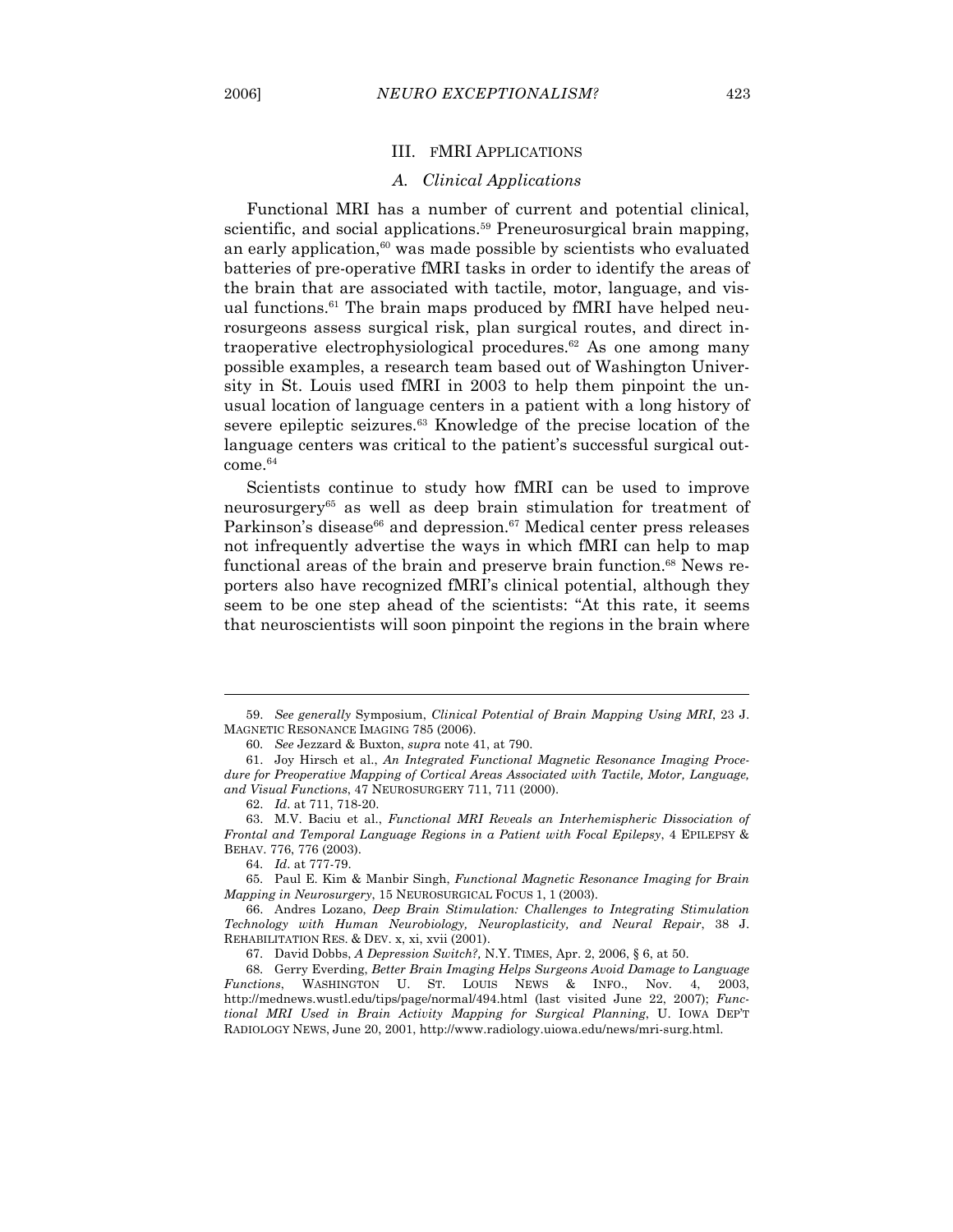mediocre poetry is generated, where high school grudges are lodged, where sarcasm blooms like a red rose."69

#### *B. Understanding Racial Evaluation*

 Functional MRI also has a number of study applications. Sociological research over the last several decades has showed that selfreports of prejudicial attitudes towards individuals of other racial groups have declined<sup>70</sup> and that fewer White Americans express negative attitudes towards Black Americans now than forty years ago.71 Notwithstanding these findings, scientists continue to observe negative evaluations of individuals of different racial groups in studies that bypass access to conscious awareness and control.72 One of the goals of the field of social cognition is to understand the nature of these unconscious evaluations,73 and scientists believe that fMRI may be helpful in this regard.<sup>74</sup>

 The response of the amygdala—a small, almond-shaped structure in the medial temporal lobe that is best known for its role in emotional learning and memory—to photographs of individuals of different racial groups was first studied by Allen Hart and his colleagues in 2000.75 The scientists used fMRI to acquire images while eight healthy subjects between twenty and thirty-five years of age who had identified themselves as Black or White were presented with sixty grayscale photographs of Black and White faces.76 During the later stimulus presentations, the scientists observed significantly greater BOLD signal in the amygdala in response to outgroup (individuals of a different race) versus ingroup (individuals of their own race) faces.77 The scientists concluded that amygdala responses to human face stimuli must be affected by the relationship between the perceived race of the stimulus face and that of the subject.78 Although their data "provide[d] a foundation for future related studies in the neuroscience of social cognition and race,"79 the scientists cautioned

 <sup>69.</sup> Benedict Carey, *Searching for the Person in the Brain*, N.Y. TIMES, Feb. 5, 2006, § 4, at 41.

 <sup>70.</sup> Elizabeth A. Phelps et al., *Performance on Indirect Measures of Race Evaluation Predicts Amygdala Activation*, 12 J. COGNITIVE NEUROSCIENCE 729, 729 (2000).

 <sup>71.</sup> Elizabeth A. Phelps & Laura A. Thomas, *Race, Behavior, and the Brain: The Role of Neuroimaging in Understanding Complex Social Behaviors*, 24 POL. PSYCHOL. 747, 751 (2003).

 <sup>72.</sup> *See id*. at 752.

 <sup>73.</sup> Allen J. Hart et al., *Differential Response in the Human Amygdala to Racial Outgroup vs. Ingroup Face Stimuli*, 11 NEUROREPORT 2351 (2000).

 <sup>74.</sup> *See id*.

 <sup>75.</sup> *Id*. at 2351.

 <sup>76.</sup> *Id*. at 2352.

 <sup>77.</sup> *Id*. at 2352-53.

 <sup>78.</sup> *Id*. at 2353-54.

 <sup>79.</sup> *Id.* at 2351.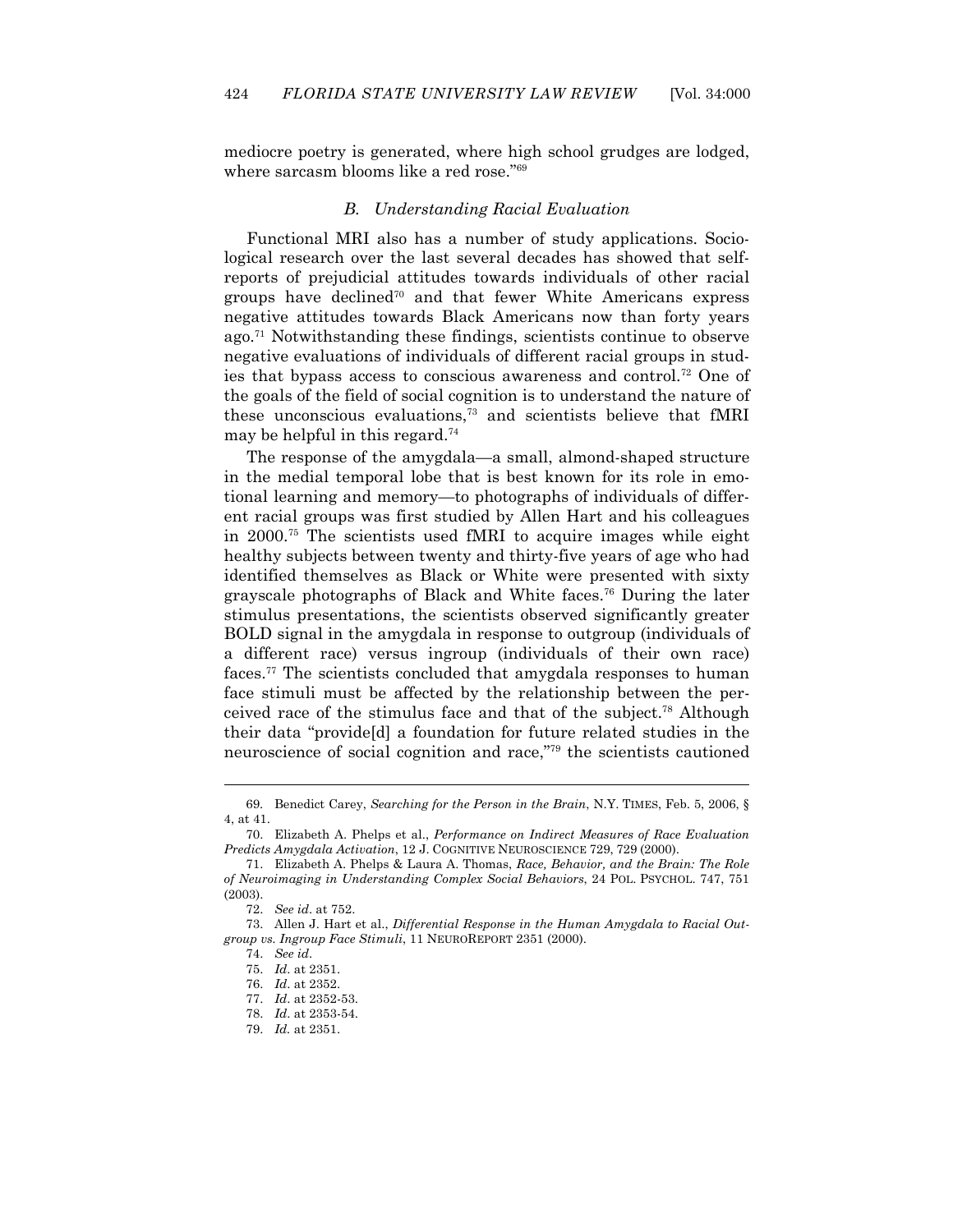against drawing premature conclusions, emphasizing the lack of BOLD signal difference observed during initial (as opposed to later) stimulus presentations.<sup>80</sup>

 Elizabeth Phelps and her colleagues conducted a second study in 2000 that "used fMRI to explore the neural substrates involved in the unconscious evaluation of Black and White social groups."81 In her first experiment, Phelps used fMRI to acquire images while presenting White American subjects with pictures of unfamiliar Black and White male faces with neutral facial expressions.<sup>82</sup> Phelps found that "variability in amygdala activation among White subjects is correlated with negative indirect responses to Black compared to White faces on behavioral measures."83 This finding led Phelps to her now famous conclusion "that representations of social groups that differ in race evoke differential amygdala activity and that such activation is related to unconscious social evaluation." 84 Phelps found the activity in the left-superior amygdala significant in light of findings that that region is activated when fearful (versus neutral) facial expressions are presented.<sup>85</sup>

 Phelps also had hypothesized that any amygdala activity that was observed during the first experiment would disappear if she showed her subjects "exemplars of Black Americans who are as familiar and well liked as White Americans."<sup>86</sup> To test this hypothesis, Phelps conducted a second experiment in which she presented to her subjects pictures of famous and positively regarded Black individuals, including Martin Luther King, Jr., Michael Jordan, and Will Smith.<sup>87</sup> Phelps observed "no consistent pattern of amygdala activity" in her second experiment.<sup>88</sup> The results of both experiments suggest that the amygdala may be specifically involved in indirect or unconscious responses to racial groups and that amygdala response "is a function of culturally acquired information about social groups, modified by individual knowledge and experience."89 Phelps concluded by noting that she had, "for the first time, related indirect behavioral measures

- 80. *Id.* at 2353-54.
- 81. Phelps et al., *supra* note 70, at 729.
- 82. *Id*. at 730.

84. *Id*.

 <sup>83.</sup> *Id*. at 733.

 <sup>85.</sup> *Id*.

 <sup>86.</sup> *Id*.

 <sup>87.</sup> *Id*. at 736.

 <sup>88.</sup> *Id*. at 733.

 <sup>89.</sup> *Id*. at 734.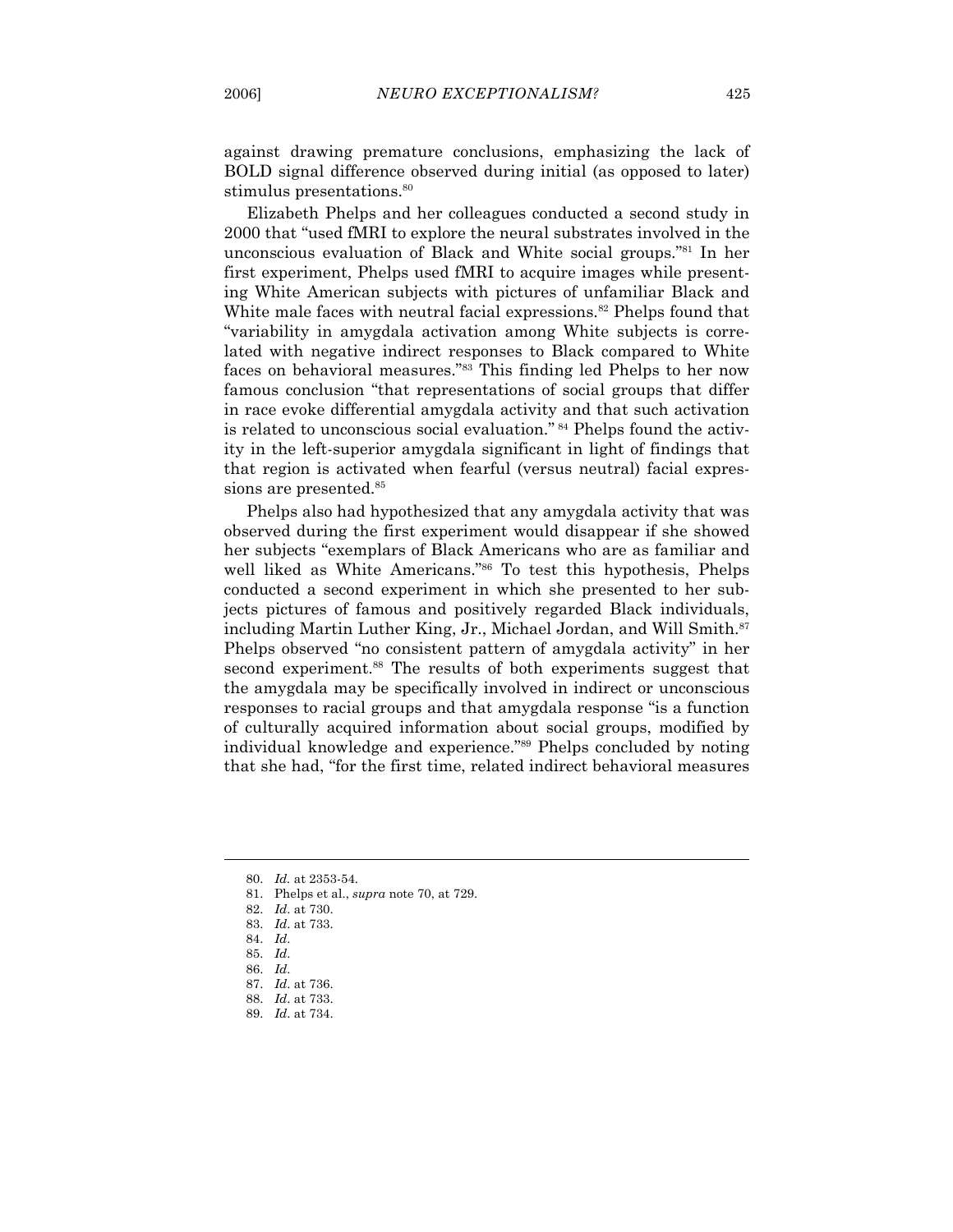of social evaluation to neuronal activity."90 Investigators continue to build on the initial work of Hart, Phelps, and their colleagues.<sup>91</sup>

 Following the publication of Phelps' research, some speculated that advances in functional neuroimaging technology could be used to reveal individuals' racial preferences and even prejudices.92 Radio and news reports carried headlines such as *Racial Bias on the Brain*, <sup>93</sup> *Inside the Mind of a Racist: Scans May Reveal Brain's Hidden Centres of Prejudice*, 94 and *Hiding Racial Bias Can Tax Brain.*<sup>95</sup> Perhaps in response to headlines such as these, Phelps issued a statement expressly warning against using fMRI to detect racism: "The measures used in this research should not and cannot be assumed to be a battery of tests that can be used to reveal an individual's hidden racism. It would be improper to use them in any selection or diagnostic context."96 Phelps also argued that "we should not label someone 'racist' because of the pattern of his or her brain response"97 and that brain science should not yet be used to guide social and political choices.98

#### *C. Detecting Deception*

 According to the federal Office of Technology Assessment, polygraph—which relies on skin conductance, heart rate, and respira-

 $\overline{a}$ 

 92. Holger Breithaupt & Katrin Weigmann, *Manipulating Your Mind: What Will Science Discover About Our Brains, and How Are We Going to Deal with It?* 5 EMBO REPORTS 230, 232 (2004) ("[S]tudies show[] that the brain reacts differently at first sight when seeing a person of the same or a different skin colour. That does not necessarily mean that everyone is a racist, but refinement of such methods could unveil personal prejudices or preferences.") (citations omitted).

 93. *All in the Mind*: *Racial Bias on the Brain* (Radio National radio broadcast Nov. 30, 2003), *available at* http://www.abc.net.au/rn/science/mind/s997984.htm.

 <sup>90.</sup> *Id*.

 <sup>91.</sup> *See, e.g.*, William A. Cunningham et al., *Separable Neural Components in the Processing of Black and White Faces*, 15 PSYCHOL. SCI. 806, 806 (2004); Jennifer L. Eberhardt, *Imaging Race*, AM. PSYCHOLOGIST 181 (2005) (reviewing the literature in the neuroscientific study of race); Matthew D. Lieberman et al., *An fMRI Investigation of Race-Related Amygdala Activity in African-American and Caucasian-American Individuals*, 8 NATURE NEUROSCIENCE 720, 720 (2005); Elizabeth A. Phelps et al., *Intact Performance on an Indirect Measure of Race Bias Following Amygdala Damage*, 41 NEUROPSYCHOLOGIA 203, 203 (2003); Mary E. Wheeler & Susan T. Fiske, *Controlling Racial Prejudice: Social-Cognitive Goals Affect Amygdala and Stereotype Activation*, 16 PSYCHOL. SCI. 56, 56 (2005).

 <sup>94.</sup> David Adam, *Inside the Mind of a Racist: Scans May Reveal Brain's Hidden Centres of Prejudice*, GUARDIAN, Nov. 17, 2003, *available at* http://www.guardian.co.uk/uk\_news/story/0,3604,1086737,00.html.

 <sup>95.</sup> Amanda Gardner, *Hiding Racial Bias Can Tax Brain*, HEALTHDAY, Dec. 11, 2003, *available at* http://www.westernbaptist.com/news/healthscout/?id=516175 (last visited June 22, 2007).

 <sup>96.</sup> Press Release, New York University, *NYU/Yale Research Team Explores Neural Basis of Racial Evaluation*, Sept. 18, 2000, *available at* http://www.nyu.edu/publicaffairs/newsreleases/b\_amygdala.shtml.

 <sup>97.</sup> Phelps & Thomas, *supra* note 71, at 755.

 <sup>98.</sup> *Id*. at 748.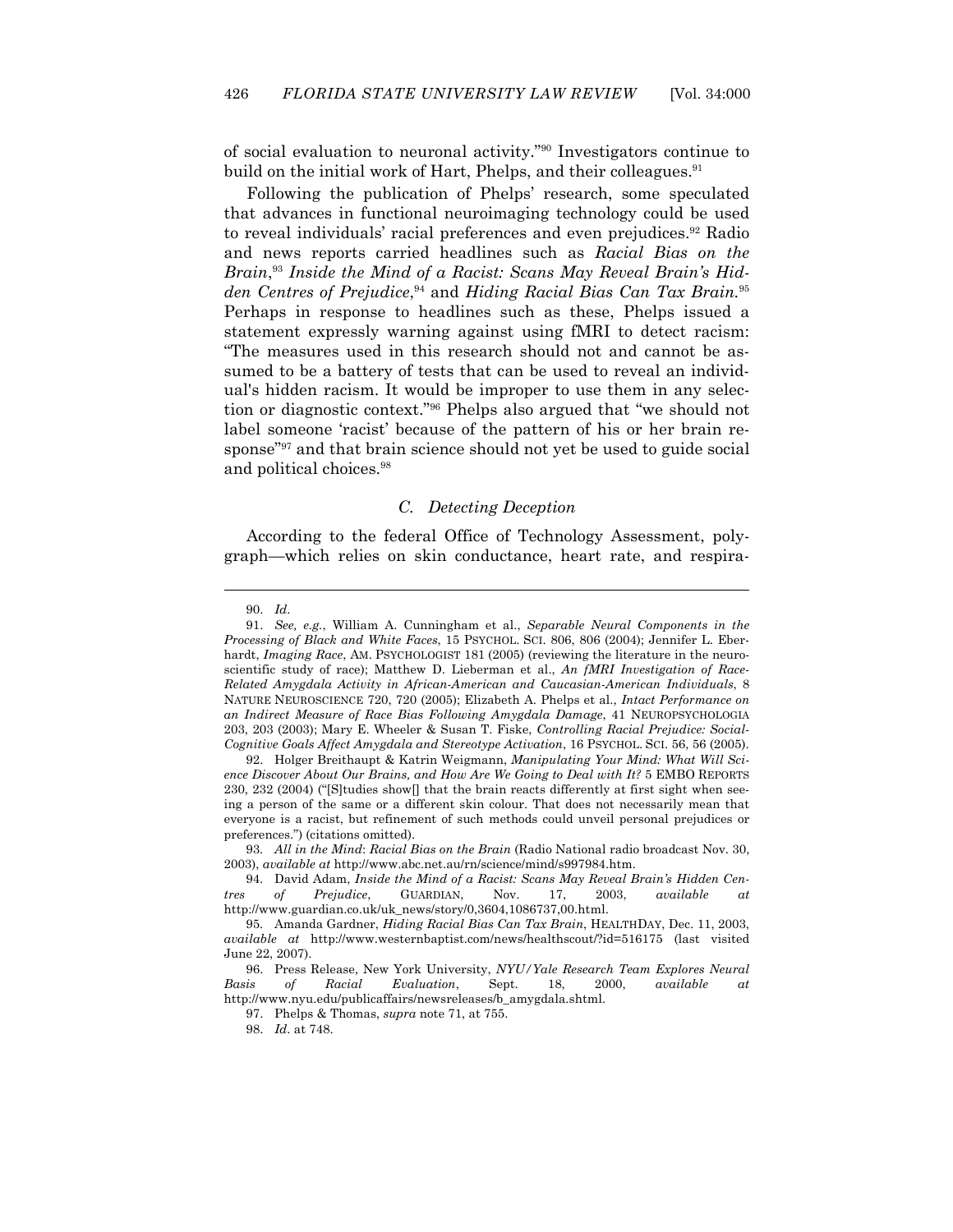tion—"is currently the most widely used method for detection of deception."99 Because of the difficulty associated with admitting polygraph results into courtroom evidence due to the technology's unreliability, the search has been on for a new and better method of lie detection.100 In a study published in 2001, Sean Spence and his colleagues used fMRI to scan the brains of ten male subjects as they answered thirty-six questions including, "Have you made your bed today?" and "Have you taken a tablet today?"101 Finding that reaction times were significantly longer when the subjects were lying and that "there was reliable activation within specific regions of prefrontal cortex,"102 the study authors concluded that "by using a highly constrained behavioural protocol we may begin to delineate the cognitive components of deception in human subjects. fMRI may provide a feasible method for investigating their neural correlates."103

 Daniel Langleben and his colleagues also used fMRI to examine the neural correlates of deception in  $2001$ .<sup>104</sup> In their oft-cited study, the authors' subjects held a 5-of-clubs playing card in their pocket and were told to deny that they held the card while their brains were being scanned.105 After reviewing the resulting brain scans, the scientists concluded that "there is a neurophysiological difference between deception and truth at the brain activation level that can be detected with fMRI" and that "refinements of the paradigm design and image analysis methodology could . . . establish an activation pattern predictive of deception on an individual level."106

 In a third study conducted in 2001, Tatia Lee and her colleagues hypothesized that the pattern of brain activation in malingerers individuals who intentionally and falsely or fraudulently simulate or exaggerate physical or mental disease—"would provide unique markers for the detection of deception."107 Lee used fMRI to image the brain activations of six healthy male volunteers while they performed forced-choice memory tasks involving simulated malinger-

 <sup>99.</sup> D.D. Langleben et al., *Brain Activity During Simulated Deception: An Event-Related Functional Magnetic Resonance Study*, 15 NEUROIMAGE 727, 727 (2002) (citing OFFICE OF TECHNOLOGY ASSESSMENT, U.S. CONGRESS, THE USE OF INTEGRITY TESTS FOR PRE-EMPLOYMENT SCREENING (1990)).

 <sup>100.</sup> *See, e.g.*, Vicki Haddock, *Lies Wide Open: Researchers Say Technology Can Show When and How a Lie Is Created Inside the Brain*, SAN FRAN. CHRON., Aug. 6, 2006, at E-1.

 <sup>101.</sup> Sean A. Spence et al., *Behavioural and Functional Anatomical Correlates of Deception in Humans*, 12 NEUROREPORT 2849, 2849 (2001).

 <sup>102.</sup> *Id*. at 2851.

 <sup>103.</sup> *Id*. at 2852.

 <sup>104.</sup> Langleben et al., *supra* note 99, at 728.

 <sup>105.</sup> *Id*. at 729.

 <sup>106.</sup> *Id*. at 731.

 <sup>107.</sup> Tatia M.C. Lee et al., *Lie Detection by Functional Magnetic Resonance Imaging*, 15 HUM. BRAIN MAPPING 157, 157 (2002).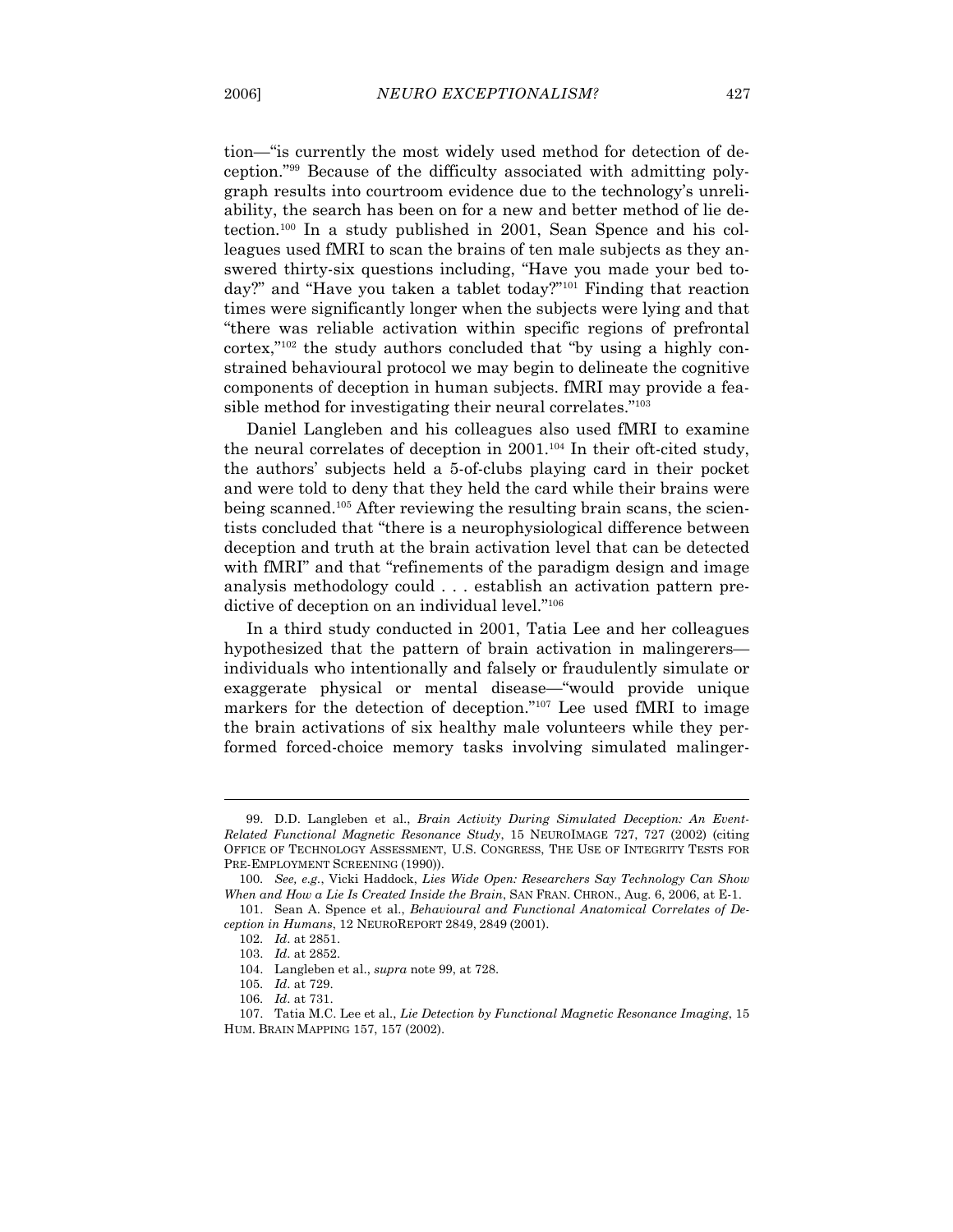ing.108 Lee found some initial evidence of the neural correlates of feigned memory impairment and concluded that she may have identified "some extremely significant preliminary markers that have the promise to enhance the development of valid and sensitive methods for the detection of malingering."109 Lee stated that future studies should attempt to distinguish different types of liars.<sup>110</sup>

 Other scientists have built on the initial work of Spence, Langleben, Lee, and their colleagues.<sup>111</sup> In one among several recent studies, Christos Davatzikos and his colleagues used fMRI to correctly identify 99 percent of true and false responses, leading to their conclusion that "accurate clinical tests could be based on measurements of brain function with fMRI."112 In a second recent study, Langleben and his colleagues concluded that "fMRI, in conjunction with a carefully controlled query procedure, could be used to detect deception in individual subjects."113 Following the publication of these studies, the media issued dozens of reports stating that fMRI is capable of accurate lie detection. BBC News' headline—*Brain Scanner Is a Lie Detector* was perhaps the most convincing.<sup>114</sup> Others were strongly emphatic: *Don't Even Think About Lying: How Brain Scans Are Reinventing the Science of Lie Detection*115 and *Are They Lying? Functional MRI Holds the Answer, Scientists Say*. 116

 Reports of government interest in fMRI have fueled speculation over the government's desired use of the technology. For example, the Department of Homeland Security granted \$3.5 million to Lockheed Martin and Rutgers University to develop a lie detector, $117$  the

 $\overline{a}$ 

112. Davatzikos et al., *supra* note 111, at 663.

 114. *Brain Scanner Is a Lie Detector*, BBC NEWS, Nov. 30, 2004, *available at* http://news.bbc.co.uk/2/hi/health/4051211.stm.

 115. Steve Silberman, *Don't Even Think About Lying: How Brain Scans Are Reinventing the Science of Lie Detection*, WIRED MAG., Jan. 2006, *available at* http://www.wired.com/wired/archive/14.01/lying\_pr.html.

 116. Univ. of Tex. Health Sci. Ctr. at San Antonio, *Are They Lying? Functional MRI Holds the Answer, Scientists Say*, NEWS, Apr. 19, 2002, *available at* http://www.uthscsa.edu/opa/issues/new35-16/fMRI.html.

 117. Amy Ellis Nutt, *What Makes a Terrorist? Science Is Finding Out*, NEWHOUSE NEWS, Dec. 23, 2005, at A1.

 <sup>108.</sup> *Id*. at 158.

 <sup>109.</sup> *Id*. at 163.

 <sup>110.</sup> *Id*.

 <sup>111.</sup> *See, e.g.*, C. Davatzikos et al., *Classifying Spatial Patterns of Brain Activity with Machine Learning Methods: Application to Lie Detection*, 28 NEUROIMAGE 663, 663 (2005); G. Ganis et al., *Neural Correlates of Different Types of Deception: An fMRI Investigation*, 13 CEREBRAL CORTEX 830, 830 (2003); F. Andrew Kozel et al., *A Pilot Study of Functional Magnetic Resonance Imaging Brain Correlates of Deception in Healthy Young Men*, 16 J. NEUROPSYCHIATRY & CLINICAL NEUROSCIENCES 295, 295 (2004); Frank Andrew Kozel et al., *A Replication Study of the Neural Correlates of Deception*, 118 BEHAV. NEUROSCIENCE 852, 852 (2004); Daniel D. Langleben et al., *Telling Truth from Lie in Individual Subjects with Fast Event-Related fMRI*, 26 HUM. BRAIN MAPPING 262, 262 (2005).

 <sup>113.</sup> Langleben et al., *supra* note 111, at 262.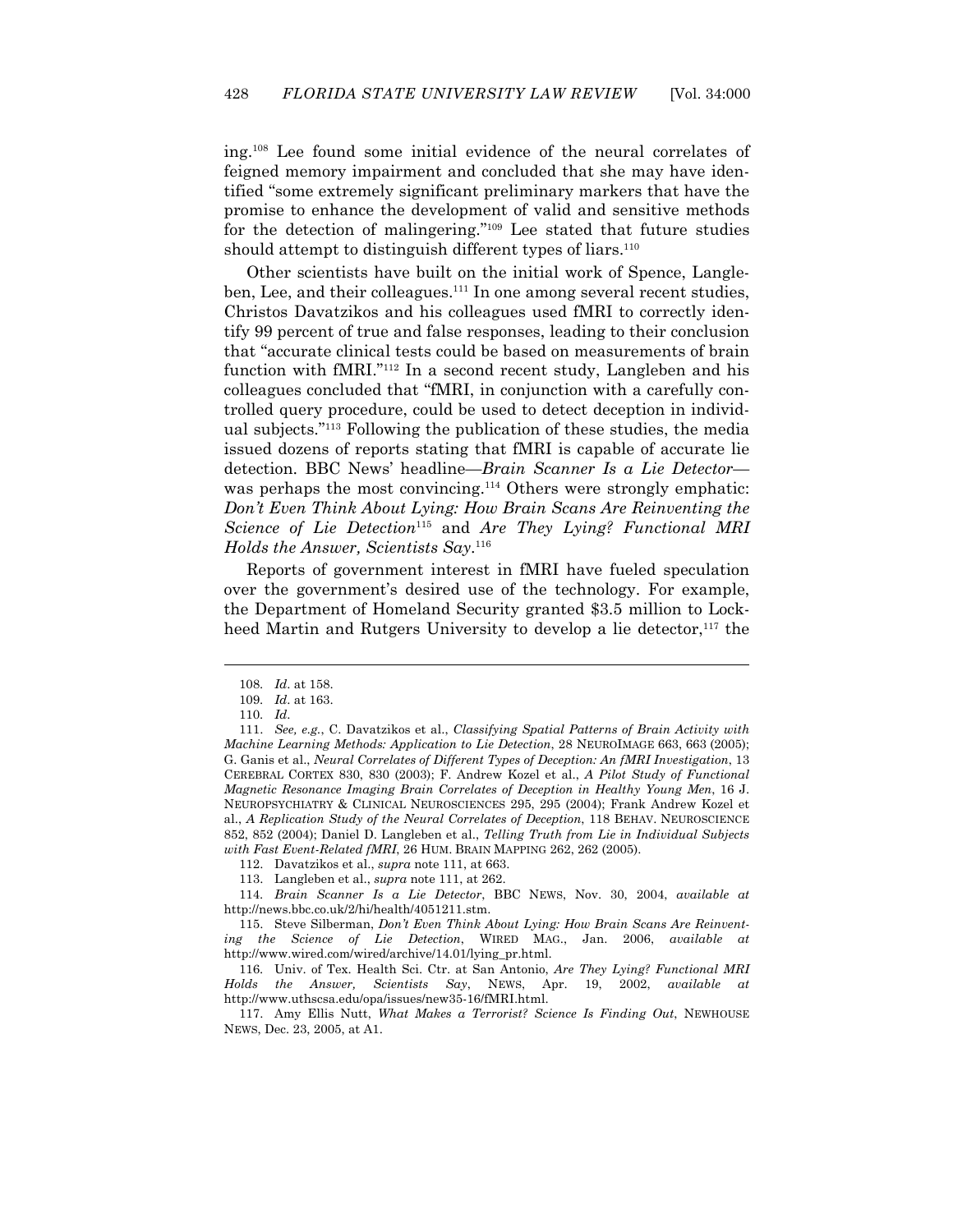Department of Defense Polygraph Institute requested funding proposals investigating lie detection,<sup>118</sup> and the Department of Defense Advanced Research Projects Agency is developing a "head web," or a helmet that would conduct noninvasive brain monitoring of soldiers while in combat.<sup>119</sup> Now, the question is whether government and criminal justice officials will attempt to use fMRI to determine whether criminal suspects and terrorists are engaging in deception.120 Bioethicists, lawyers, and physicians have contributed to the speculation.<sup>121</sup>

 Drawing the line between science and speculation is difficult in the context of fMRI lie detection because two companies—No Lie MRI, Inc. and Cephos Corp.—already have websites that identify a range of potential brain scanning uses.122 According to its website, No Lie MRI is currently marketing its brain scanning services to federal, state, and international governments, as well as a range of private companies.123 Cephos Corporation stated in late December 2006 its intention to offer its brain scanning product as soon as its product meets its own internally established scientific standards.124 Robert Shapiro, who is best known for defending O.J. Simpson in his doublemurder case (and who has a financial interest in Cephos), says that he will use fMRI " 'tomorrow in virtually every criminal and civil case on my desk' to check the truthfulness of clients."125 Perhaps in response to reports such as these, Langleben co-authored a paper in

 <sup>118.</sup> Silberman, *supra* note 115.

 <sup>119.</sup> Morgan Ratcliffe, *Author Shares Insight on Link Between Neuroscience, Government*, DAILY UTAH CHRON., Jan. 24, 2006, *available at* http://www.dailyutahchronicle.com (search "Author Shares Insight"; then follow hyperlink).

 <sup>120.</sup> Jennifer Wild, *Brain Imaging Ready to Detect Terrorists, Say Neuroscientists*, 437 NATURE 457, 457 (2005); Beth W. Orenstein, *Guilty? Investigating fMRI's Future as a Lie Detector*, RADIOLOGY TODAY May 16, 2005, at 30.

 <sup>121.</sup> TANCREDI, *supra* note 8, at 122 ("With the refinement of lie-detecting techniques, it is likely that they will be used extensively not only by law enforcement agencies, but possibly even schools and the health care system."); Rosen, *supra* note 17 (" 'Officials who are examining the suspects could hook them up to an f.M.R.I. device, show them pictures of the battlefield in Afghanistan, and [ask them] if they've been in that particular place before . . . .'" (citation omitted)).

 <sup>122.</sup> No Lie MRI, Inc., http://www.noliemri.com (last visited June 22, 2007) [hereinafter No Lie MRI]; Cephos Corp, http://www.cephoscorp.com (last visited June 22, 2007).

 <sup>123.</sup> No Lie MRI, Inc., Customers: Government, http://www.noliemri.com/customers/Government.htm (last visited June 22, 2007) [hereinafter No Lie MRI: Government] (marketing brain scanning services directly to federal, state, and international governments); No Lie MRI, Inc., Customers: Corporate, http://www.noliemri.com/customers/GroupOrCorporate.htm (last visited June 22, 2007) [hereinafter No Lie MRI: Corporate] (marketing brain scanning services directly to employers, including security firms and investment firms, as well as insurance companies) .

 <sup>124.</sup> Cephos' CEO Speaks on Commercial Testing, available at http://www.cephoscorp.com/cephos\_comm\_testing\_20061215%20v2.pdf.

 <sup>125.</sup> Malcolm Ritter, *Brain Scans as Lie Detectors? Our Own Lying Thief Checks It Out,* N. COUNTY TIMES (SAN DIEGO), Jan. 28, 2006, *available at* http://www.nctimes.com/articles/2006/01/29/science/17\_00\_211\_28\_06.txt.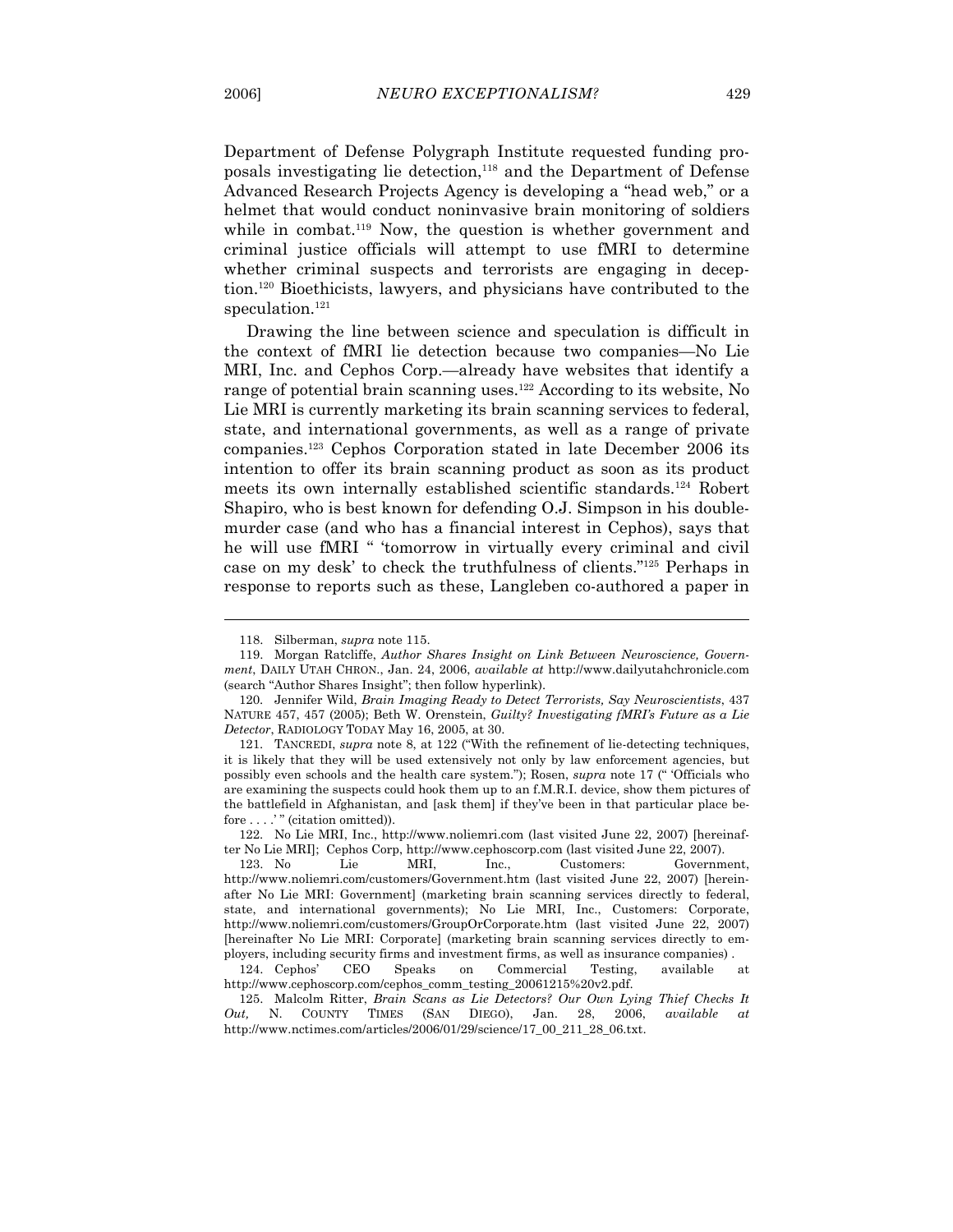2005 that stated, "Premature application of these technologies outside of research settings should be resisted, and the social conversation about the appropriate parameters of its civil, forensic, and security use should begin."126 However, the website of Langleben's No Lie MRI continues to advertise its brain scanning product for these  ${\tt uses.}^{127}$ 

#### *D. Understanding Social Cooperation and Altruism*

 For many years, evolutionary biologists, behaviorists, economists, and even political scientists have attempted to understand why cooperation (the act of working together to achieve a common aim) and altruism (the belief that acting for the benefit of others is right and good) exist, even though these acts and beliefs may not result in any direct or immediate reward to the cooperative or altruistic individual.128 During the last decade, scientists have used fMRI in an attempt to better understand cooperative and altruistic behavior.

 In one study involving two separate experiments conducted in 2002, James Rilling and his colleagues scanned the brains of thirtysix women as they played the Prisoner's Dilemma, a game in which two players independently choose whether to cooperate with each other or betray each other for immediate gain.129 The study authors concluded that mutual cooperation was associated with consistent activation in regions of the brain linked to reward processing.130 The scientists proposed that the pattern of neural activation positively reinforces reciprocal altruism, thereby motivating subjects to resist the temptation to act in their immediate self-interest by defecting.131

 In a second study conducted in 2004, Rilling and his colleagues hypothesized "that reciprocated cooperation will increase the firing frequency of midbrain dopamine neurons, whereas unreciprocated cooperation will decrease the firing frequency."132 The purpose of the

 <sup>126.</sup> Paul Root Wolpe et al., *Emerging Neurotechnologies for Lie-Detection: Promises and Perils*, AM. J. BIOETHICS, Mar-Apr. 2005, at 39, 39 (2005). *See generally* Ruth L. Fischbach & Gerald D. Fischbach, *The Brain Doesn't Lie*, AM. J. BIOETHICS, Mar.-Apr. 2005, at 54, 55 ("We are not ready to turn away from the skin and the heart to rely on still mysterious and central mechanisms that correlate with a lie."); Tom Buller, *Can We Scan for Truth in a Society of Liars?* AM. J. BIOETHICS, Mar.-Apr. 2005, at 58, 58 ("Nevertheless, emerging neurotechnologies present the type of threat to privacy discussed by the authors only if one believes that neuroscience can reveal the mind's contents. . . . I do not share this belief.").

 <sup>127.</sup> No Lie MRI: Government, *supra* note 123; No Lie MRI: Corporate, *supra* note 123. 128. James K. Rilling et al., *A Neural Basis for Social Cooperation,* 35 NEURON 395, 395 (2002).

 <sup>129.</sup> *Id*.

 <sup>130.</sup> *Id*. at 397, 403.

 <sup>131.</sup> *Id*.

 <sup>132.</sup> *See* James K. Rilling et al., *Opposing BOLD Responses to Reciprocated and Unreciprocated Altruism in Putative Reward Pathways*, 15 NEUROREPORT 2539, 2539 (2004).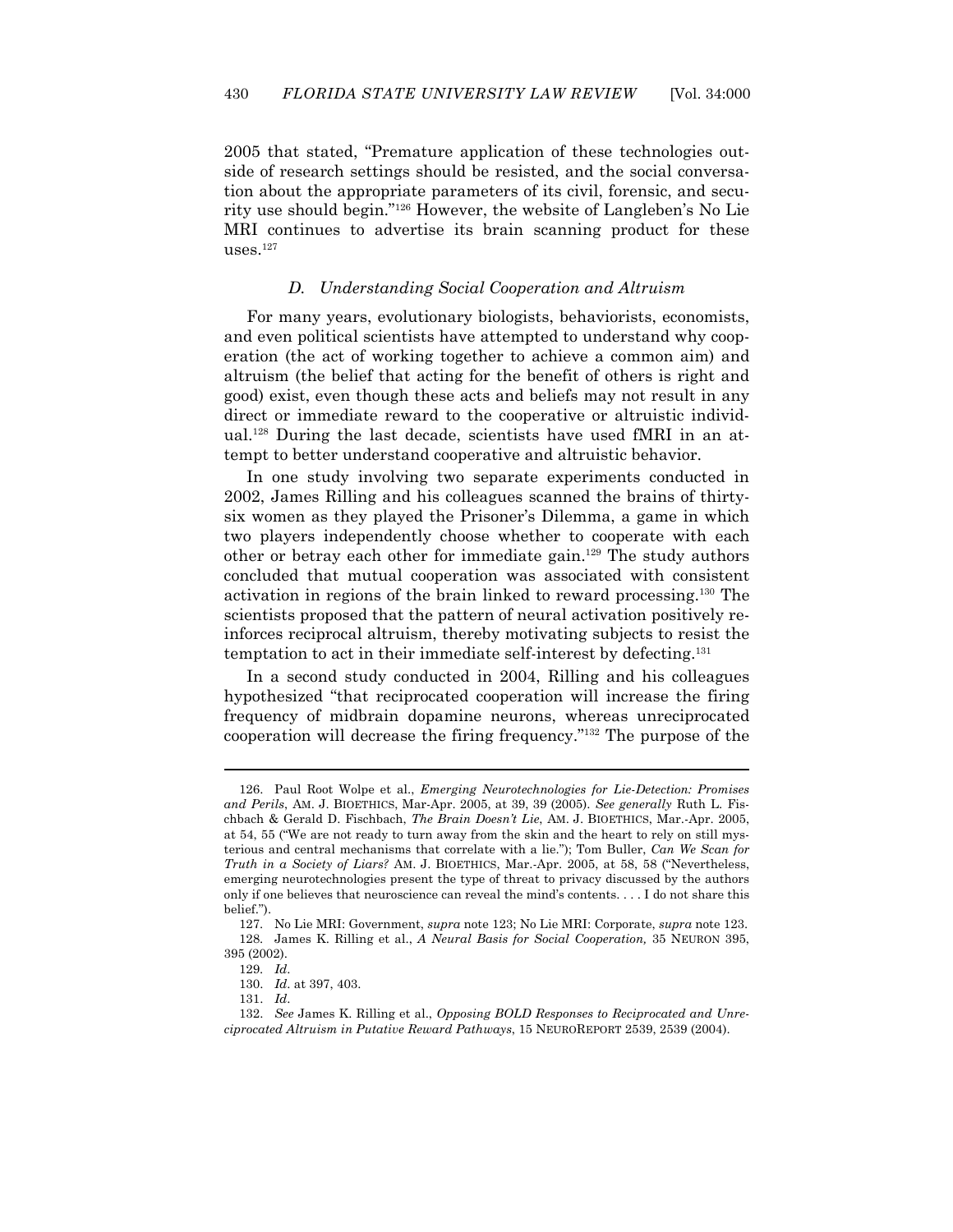study was to better understand the neural mechanism that allows individuals to learn who is a good social partner and who is not, thereby protecting individuals from partnering with cheaters.133 The scientists scanned the brains of nineteen subjects while they played a series of single-shot Prisoner's Dilemma games and found that reciprocated cooperation was associated with an increased BOLD response and that an unreciprocated cooperation was associated with a decreased BOLD response.134 The scientists believe that the difference in BOLD response may teach individuals to partner with other individuals who reciprocate and to avoid individuals who do not reciprocate.135

 Following the publication of Rilling's first study in 2002, a *New York Times* reporter quoted one of Rilling's colleagues as stating, " 'If we put some C.E.O.'s in [an fMRI scanner], I'd like to see how they respond. . . . Maybe they wouldn't find a positive social interaction rewarding at all.' "136 Perhaps prominent bioethicist Jonathan Moreno read the *Times* article; he speculated in 2003 that employers might want to use fMRI to recruit applicants for employment who experience more or less pleasure from cooperation, depending on the requirements of the job.137

#### *E. Understanding Sexual Arousal and Love*

 Functional MRI also has been used to study the neural correlates of sexual arousal as well as maternal and romantic love. Notwithstanding the common understanding of the brain as the "master organ" that governs sexual function, little has been known about the neural correlates of sexual arousal.<sup>138</sup> In an attempt to better understand this relationship, Bruce Arnow and his colleagues conducted a study in 2000 that used fMRI to examine the brains of fourteen heterosexual males aged eighteen to thirty years as they watched erotic, relaxing, and sports video material.<sup>139</sup> "[T]he erotic segments involved four types of sexual activities: rear entry intercourse, intercourse with the female in the superior position, fellatio and sexual intercourse with the male in the superior position."140 A custom-built pneumatic pressure cuff was used to measure the subjects' penile

 <sup>133.</sup> *Id*.

 <sup>134.</sup> *Id*. at 2543.

 <sup>135.</sup> *Id*.

 <sup>136.</sup> Natalie Angier, *Why We're So Nice: We're Wired to Cooperate*, N.Y. TIMES, July 23, 2002, at F1.

 <sup>137.</sup> Jonathan D. Moreno, *Neuroethics: An Agenda for Neuroscience and Society*, 4 NATURE REV. NEUROSCIENCE 149, 152 (2003).

 <sup>138.</sup> Bruce A. Arnow et al., *Brain Activation and Sexual Arousal in Healthy, Heterosexual Males*, 125 BRAIN 1014, 1014 (2002).

 <sup>139.</sup> *Id*. at 1015-16.

 <sup>140.</sup> *Id*. at 1016.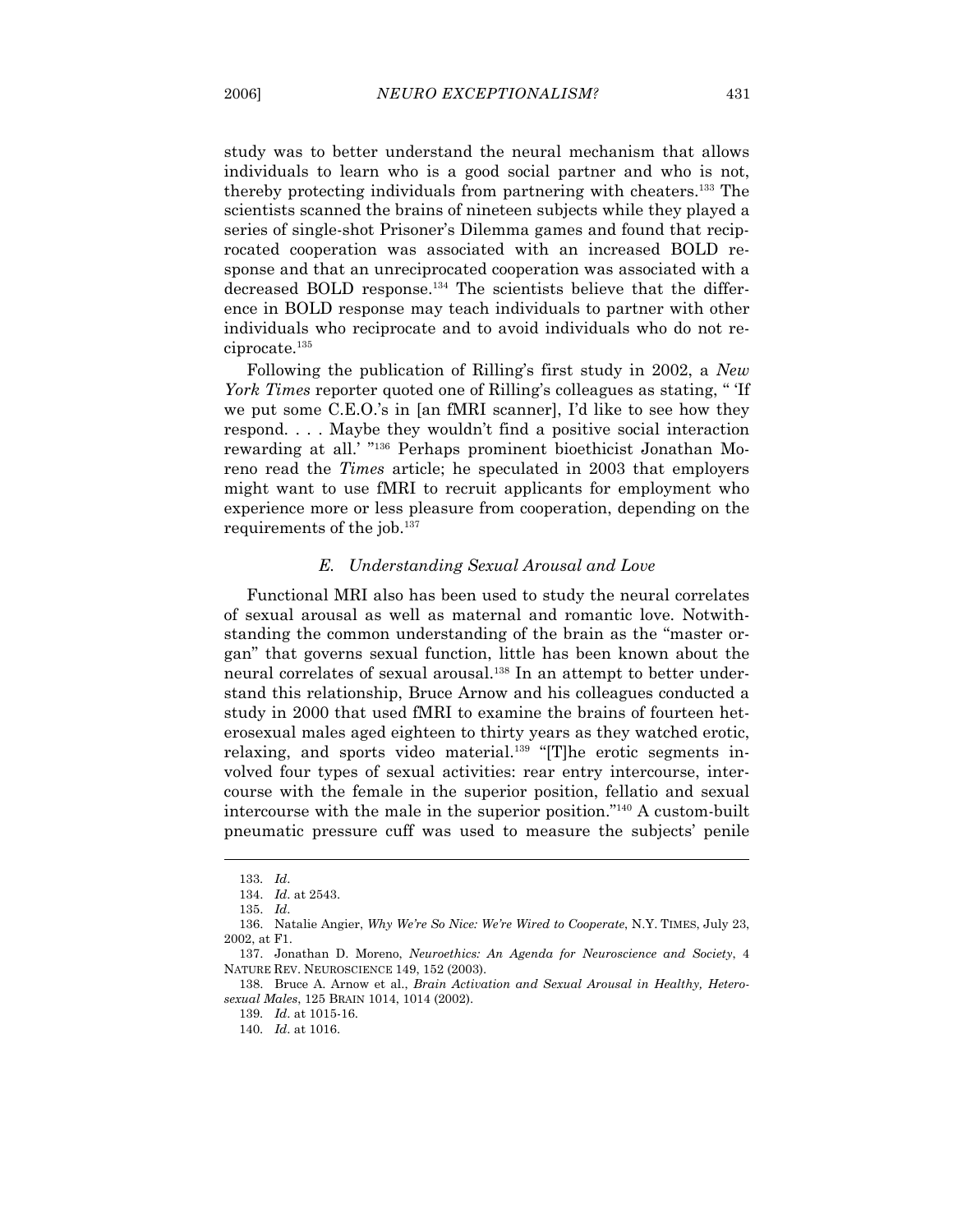turgidity while their brains were being scanned.<sup>141</sup> The study authors observed strong brain activations associated with penile turgidity in the right insula/subinsular region of the subjects' brains and smaller, but still significant, activations in the subjects' hypothalamuses.<sup>142</sup> Although they clarified that they could not draw any "causal conclusions regarding brain-behavior relationships" from their study, the scientists did state that their findings suggest "which regions of the brain, if damaged, might produce changes in sexual function."143 The scientists hinted that future studies involving brain-damaged subjects might provide more information about "the precise roles of activated regions in sexual arousal."144

 Although romantic and maternal love are regarded as highly rewarding experiences and "are linked to the perpetuation of the species," very little has been known about their neural correlates.145 In an attempt to better understand the neural correlates of romantic love, Andreas Bartels and Semir Zeki in 2000 used fMRI to image the brains of eleven female and six male volunteers who claimed to be " 'truly, deeply and madly in love' " while they viewed images of the objects of their affections.<sup>146</sup> The scientists compared this brain activity to the activity that resulted when the volunteers viewed control images of "three friends of the same sex as their loved partner."147 The scientists concluded from their findings that a unique network of areas are associated with romantic love.<sup>148</sup>

 In an attempt to better understand the neural correlates of maternal love, Bartels and Zeki conducted a second study in 2003 that used fMRI to measure brain activity in twenty mothers aged twentyseven to forty-nine while they viewed pictures of their own children as well as control images of other children.<sup>149</sup> The scientists then compared the maternal brain activations to those associated with romantic love from their 2000 study, finding that both types of attachment activated areas of the brain specific to each, as well as overlapping areas in the brain's reward system that coincide with areas rich in oxytocin and vasopressin receptors.150 The scientists also found that both romantic and maternal love deactivated a common

 <sup>141.</sup> *Id*.

 <sup>142.</sup> *Id*. at 1019-20.

 <sup>143.</sup> *Id*. at 1021.

 <sup>144.</sup> *Id*. at 1021-22.

 <sup>145.</sup> Andreas Bartels & Semir Zeki, *The Neural Correlates of Maternal and Romantic Love*, 21 NEUROIMAGE 1155, 1155 (2004).

 <sup>146.</sup> Andreas Bartels & Semir Zeki, *The Neural Basis of Romantic Love*, 11 NEUROREPORT 3829, 3829 (2000).

 <sup>147.</sup> *Id.*

 <sup>148.</sup> *See id*. at 3831.

 <sup>149.</sup> Bartels & Zeiki, *supra* note 145, at 1155-56.

 <sup>150.</sup> *Id*. at 1161-62.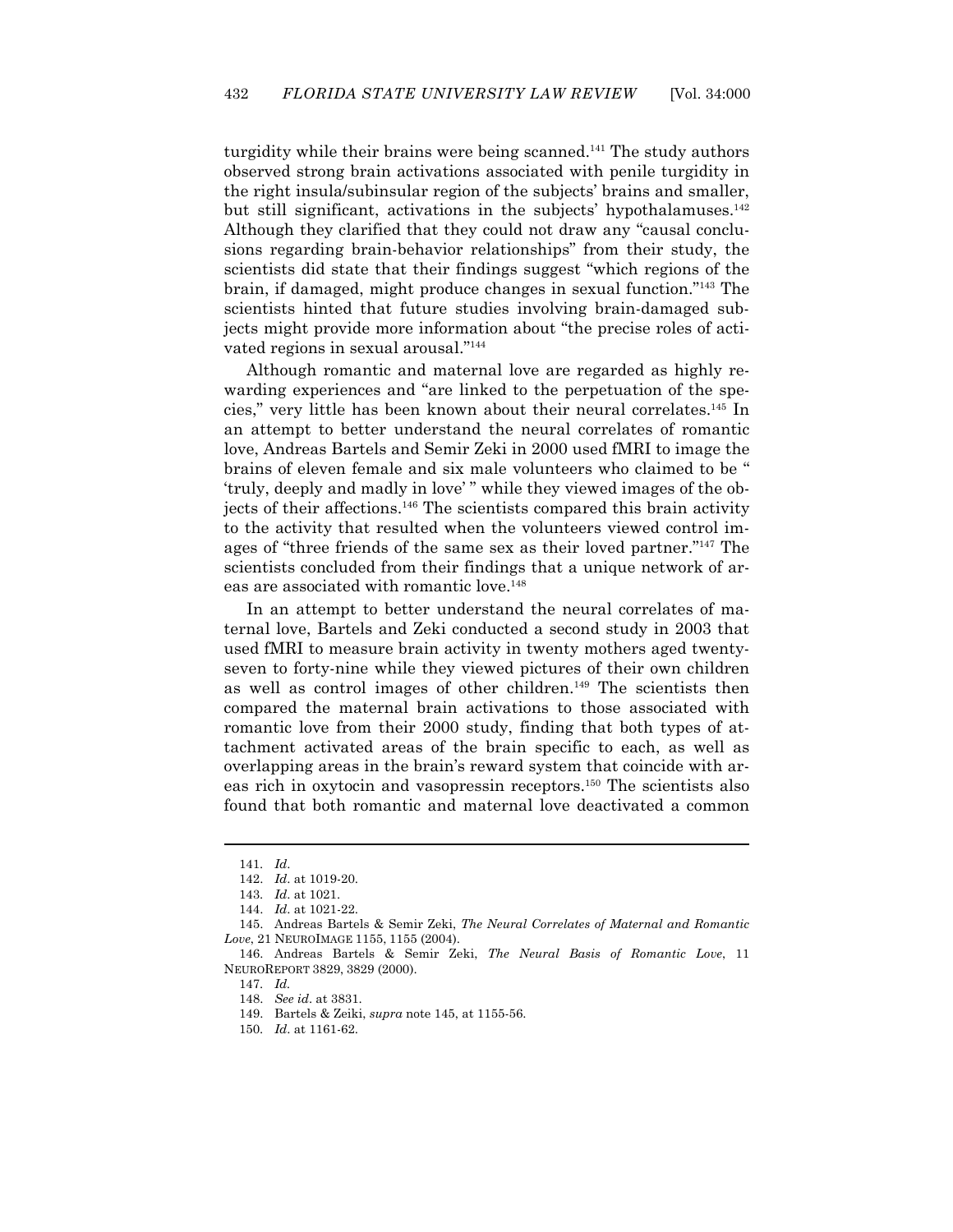set of regions associated with negative emotions, social judgment, and the assessment of other people's intentions and emotions.151 The scientists concluded that human attachment bonds individuals through a "push-pull mechanism' that deactivates networks used for critical social assessment and negative emotions while triggering mechanisms involved in reward.152 Picking up on both the romantic and maternal love studies, the media has reported that *Science Unlocks Secrets of the Elixir of Love*153 and *Love Makes You Light Up—Even in Your Brain, Researchers Say.*<sup>154</sup>

 Scientists continue to study the neural correlates of love and sexual arousal,<sup>155</sup> as well as sexual preferences. In a study published in 2006, Felicitas Kranz and Alumit Ishai hypothesized that heterosexual and homosexual subjects would exhibit a greater response in the reward circuitry to faces deemed sexually preferable.156 To test their hypothesis, the study authors used fMRI to scan the brains of forty subjects—ten heterosexual women, ten heterosexual men, ten homosexual women, and ten homosexual men—as they viewed faces of individuals of different genders.<sup>157</sup>

 Consistent with their hypothesis, the authors found that the gender of a viewed individual, when the sexual preference of the subject was taken into account, did make a difference in the reactions seen in the thalamus and the orbitofrontal cortex, a region of the brain's reward circuitry.158 Heterosexual women and homosexual men exhibited a significantly greater response to male faces, whereas heterosexual men and homosexual women responded significantly more to female faces.159 The scientists concluded that the brain's response to faces in the reward circuitry is modulated by sexual preference and that there is neural evidence for the role of face processing in mating. $160$ 

 <sup>151.</sup> *Id.* at 1163.

 <sup>152.</sup> *Id*. at 1162-64.

 <sup>153.</sup> Chris Ayres, *Science Unlocks Secrets of the Elixir of Love*, TIMES (London), Mar. 13, 2004, *available at* http://www.sensualism.com/love/elixir.html.

 <sup>154.</sup> *Love Makes You Light Up—Even in Your Brain, Researchers Say*, CNN.COM, Nov. 8, 2000, http://archives.cnn.com/2000/HEALTH/11/08/love.in.lights.ap/index.html.

 <sup>155.</sup> *See, e.g.*, Arthur Aron et al., *Reward, Motivation and Emotion Systems Associated with Early-Stage Intense Romantic Love,* 94 J. NEUROPHYSIOLOGY 327, 327 (2005); Gwang-Woo Jeong et al., *Assessment of Cerebrocortical Regions Associated with Sexual Arousal in Premenopausal and Menopausal Women by Using BOLD-Based Functional MRI*, 2 J. SEXUAL MED. 645, 645 (2005); Ivanka Savic et al., *Brain Response to Putative Pheromones in Homosexual Men*, 102 PROC. NAT'L ACAD. SCI. 7356, 7356 (2005).

 <sup>156.</sup> Felicitas Kranz & Alumit Ishai, *Face Perception Is Modulated by Sexual Preference*, 16 CURRENT BIOLOGY 63, 63 (2006).

 <sup>157.</sup> *Id*. at 66-67.

 <sup>158.</sup> *Id*. at 63.

 <sup>159.</sup> *Id*.

 <sup>160.</sup> *Id*. at 64-66.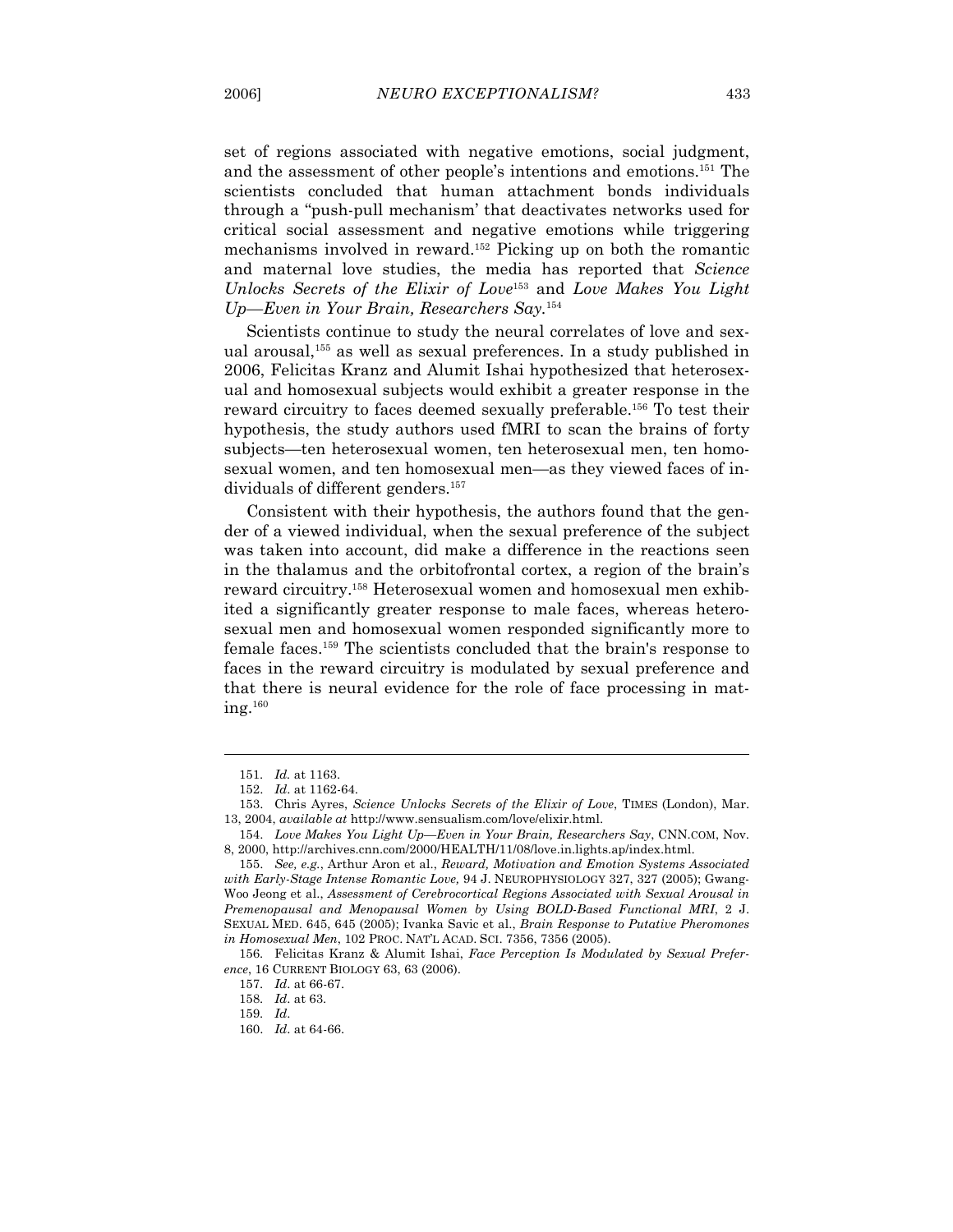Following publication of Kranz's and Ishai's study, news magazines and blogs reported that *Gays Read Faces Differently than Straights*161 and *Gay Brains Respond Differently to Faces than Straight Brains*. 162 These headlines add to prior speculation that the government and other organizations might want to use fMRI to test soldiers and members for homosexuality or unconscious sexual impulses and to discharge such individuals based upon "positive" test results.163

#### *F. Understanding Ethical Decision Making*

 Functional MRI also has been used to study the neural correlates of ethical decision making, including the decisions required by the classic, two-scenario trolley problem. In the trolley problem, a runaway train is approaching five people on a track.164 In the first scenario, all five people on the track will die unless an individual pulls a lever that will move the train onto a second track, on which a sole person is standing.165 If the individual pulls the lever and diverts the train onto the second track, the person on the second track will be killed but the five people will be saved.<sup>166</sup> The question is, what should the individual do and why? Most people would say that the individual ought to pull the lever and save five lives at the expense of one.167 In the second scenario, an individual is standing on a footbridge overlooking the same track.168 Right next to the individual on the footbridge is a man who is overweight.<sup>169</sup> If the individual pushes the man onto the track, the individual will stop the train and save five people, although the man who is overweight will be killed.170 Again, the question is, what should the individual do and why?

 Many people believe that it is morally acceptable to pull the lever in the first scenario, but not to push the man who is overweight to his death in the second scenario. Although the logic in both cases is

 <sup>161.</sup> Bob Roehr, *Gays Read Faces Differently than Straights*, IN NEWSWEEKLY, Jan. 11, 2006, *available at*

http://www.innewsweekly.com/innews/?class\_code=He&article\_code=1120.

 <sup>162.</sup> Posting of Andy to Eleventh Avenue South, Gay Brains Respond Differently to Faces than Straight Brains, http://www.eleventh-avenue-south.com/archives/000676.html (Jan. 16, 2006, 21:20 CST).

 <sup>163.</sup> Austin Cline, *Brain Privacy: Are Your Thoughts Safe? MRIs Revealing More than Even You Know About Yourself*, ABOUT, http://atheism.about.com/library/FAQs/phil/blphil\_ethbio\_brainpriv.htm (last visited June 22, 2007).

 <sup>164.</sup> Roskies, *supra* note 1, at 21.

 <sup>165.</sup> *Id*.

 <sup>166.</sup> *Id.* 

 <sup>167.</sup> *Id.* 

 <sup>168.</sup> Marc Hauser et al., *A Dissociation Between Moral Judgments and Justifications*, 22 MIND & LANGUAGE 1, 6-7 (2007).

 <sup>169.</sup> *Id*.

 <sup>170.</sup> *Id.*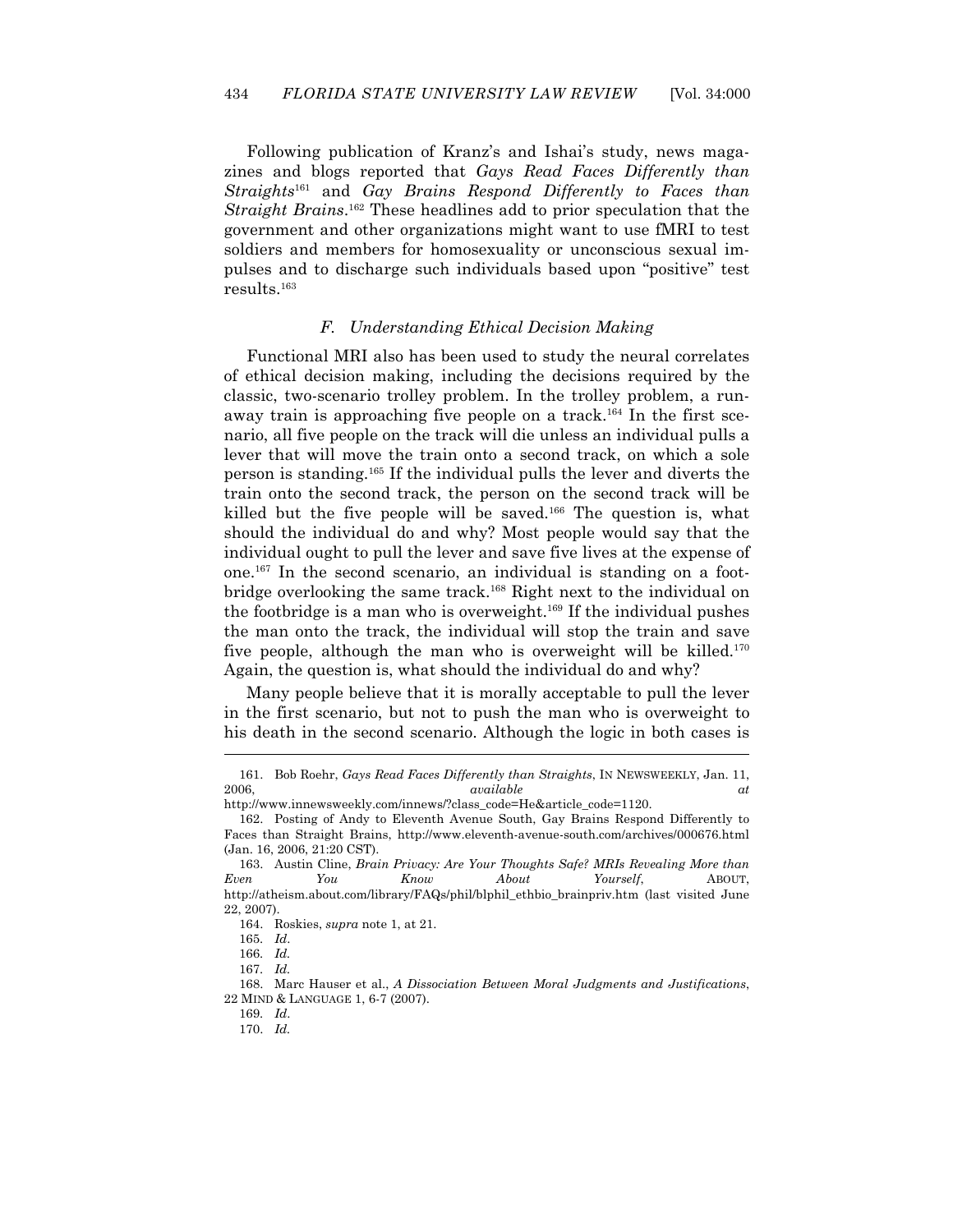the same, some have described the difference as the emotional closeness, or the "up close and personal" nature, of the second action compared to the relative distancing of the first.<sup>171</sup> Stated another way, the thought of directly pushing someone to his death may be more "emotionally salient" than the thought of hitting a switch that will cause a trolley to produce similar consequences.172

 Joshua Greene and his colleagues decided to test this hypothesis using fMRI in 2001.173 Greene found that, when confronted by the second scenario, his subjects' fMRI scans showed activation in areas associated with the emotions of sadness, fright or general uneasiness—areas that were not activated by the first scenario.174 Although Greene concluded that the emotional response was the crucial difference between the two scenarios, he emphasized in his published study that his conclusion was descriptive, rather than prescriptive, and that he was not claiming to have shown that any actions or judgments were morally right or wrong.<sup>175</sup> However, several news reports announced Greene's research findings using headlines such as *Cerebral Scans for Right and Wrong* and *Brain Imaging Sheds Light on Moral Decision-Making*. <sup>176</sup> Scientists continue to use fMRI to study the areas of the brain that are activated during ethical and moral decision making.177

#### *G. Neuromarketing*

Functional MRI also has been used to examine preferences regarding consumer goods and services such as automobiles,<sup>178</sup> soft

- 174. Phineas Gage Group, *supra* note 171.
- 175. *Id*. at 2107.

 <sup>171.</sup> Phineas Gage Group, How Do the Emotional and Rational Parts of the Brain Interrelate?, http://www.phineasgagegroup.org/?cat=91 (last visited June 22, 2007) [hereinafter Phineas Gage Group]. *See also* Jonathan D. Cohen, M.D., Ph.D., Professor of Psychology and Director, Center for the Study of Brain, Mind and Behavior, Princeton University, Testimony Before the President's Council on Bioethics (Jan. 15, 2004) (transcript available at http://bioethicsprint.bioethics.gov/transcripts/jan04/session4.html); Joshua D. Greene et al., *An fMRI Investigation of Emotional Engagement in Moral Judgment*, 293 SCI. 2105, 2106 (2001).

 <sup>172.</sup> *Id*.

 <sup>173.</sup> *Id*. at 2105-08.

 <sup>176.</sup> Ronald Bailey, *Morality on the Brain: Cerebral Scans for Right and Wrong*, REASONONLINE, Jan. 27, 2006, http://www.reason.com/rb/rb012706.shtml; *Brain Imaging Study Sheds Light on Moral Decision-Making*, SCI. DAILY, Sept. 14, 2001, *available at* http://www.sciencedaily.com/releases/2001/09/010914074303.htm.

 <sup>177.</sup> *See, e.g.*, ANTONIO DAMASIO, LOOKING FOR SPINOZA: JOY, SORROW, AND THE FEELING BRAIN (2003); GAZZANIGA, *supra* note 8; Hauke R. Heekeren et al., *An fMRI Study of Simple Ethical Decision-Making*, 14 NEUROREPORT 1215, 1215 (2003); Jorge Moll et al., *The Neural Correlates of Moral Sensitivity: A Functional Magnetic Resonance Imaging Investigation of Basic and Moral Emotions*, 22 J. NEUROSCIENCE 2730, 2730 (2002).

 <sup>178.</sup> Susanne Erk et al., *Cultural Objects Modulate Reward Circuitry*, 13 NEUROREPORT 2499, 2499 (2002).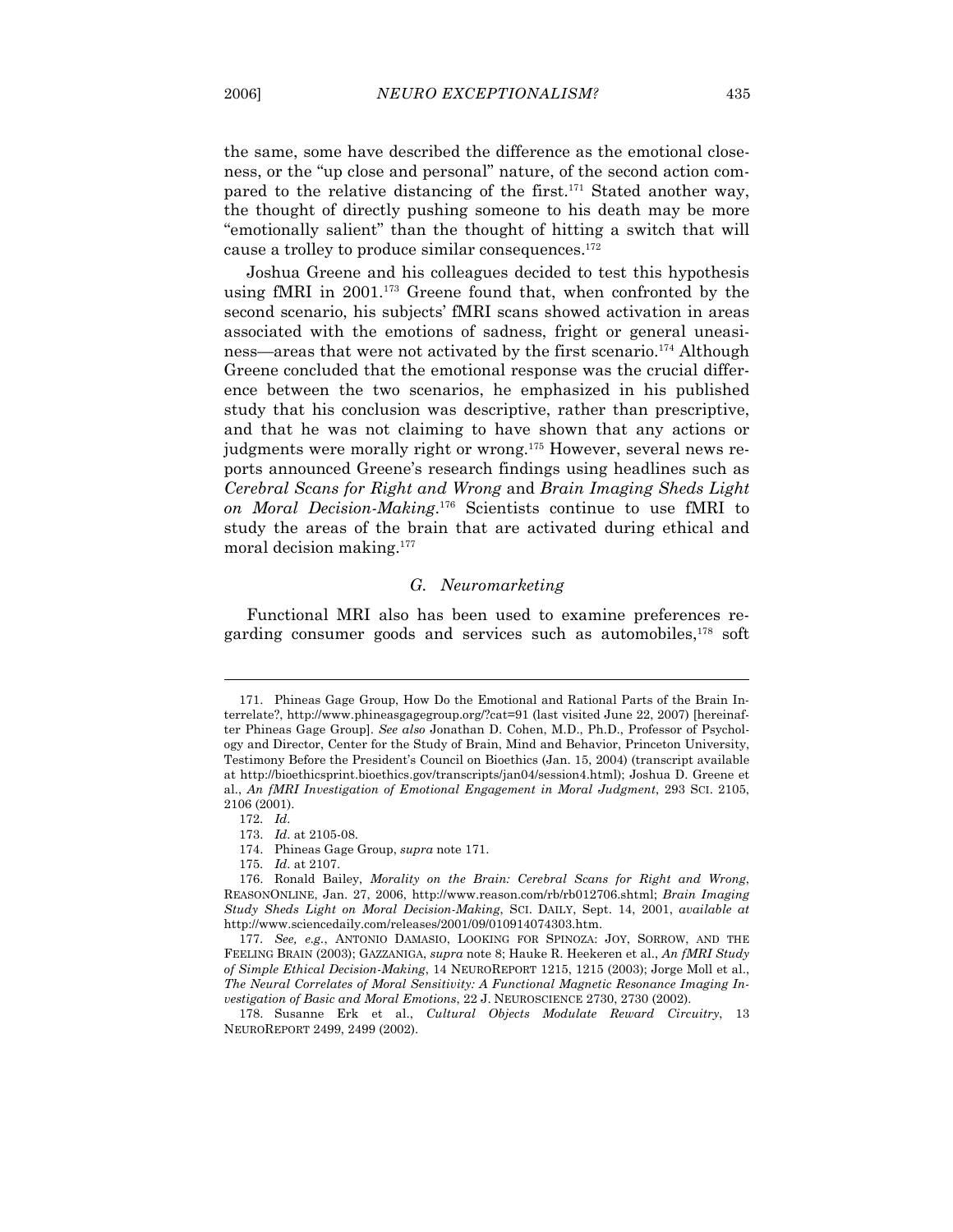drinks,<sup>179</sup> campaign advertisements,<sup>180</sup> and the content of movie trailers181—in part to help manufacturers and marketing companies determine the best way to market certain products and services. In one study sponsored by DaimlerChrysler in 2002, Susanne Erk and her colleagues used fMRI to study the rewarding properties of cars that signaled wealth and social dominance.<sup>182</sup> Erk hypothesized that sports cars—in contrast to other cars such as small cars and even limousines—would activate the reward circuitry in the brain.183 To test her hypothesis, Erk asked twelve healthy male subjects to view different classes of cars while having their brains scanned.184 Erk observed significantly more activation in reward-related areas of the brain for sports cars in contrast to other categories of cars, thus leading to her conclusion that "artificial cultural objects associated with wealth and social dominance elicit activation in reward-related brain areas."185

 In a second neuromarketing study, Samuel McClure and his colleagues used fMRI to examine the neural correlates underlying softdrink preferences and their influence by cultural images.<sup>186</sup> When brain images were acquired during the subjects' blind taste-test of Coke and Pepsi, McClure found activity in an area of the brain that is "implicated in signaling basic appetitive aspects of reward."187 When brain images were acquired when the subjects were told that they were drinking Coke, areas of the brain known to be "implicated in modifying behavior based on emotion and affect" were activated.<sup>188</sup> When brain images were acquired when the subjects were told that they were drinking Pepsi, the same activations were not observed.189 McClure concluded that brand knowledge of Coke dramatically influenced certain brain activations.190

 In a third neuromarketing study conducted at UCLA in 2004, scientists used fMRI to study the brain reaction of known Republican and Democrat voters who were shown campaign advertisements that included images of the September 11, 2001, terrorist attacks.191 The

 <sup>179.</sup> Samuel M. McClure et al., *Neural Correlates of Behavioral Preference for Culturally Familiar Drinks*, 44 NEURON 379, 379 (2004).

 <sup>180.</sup> John Tierney, *Using M.R.I.'s to See Politics on the Brain*, N.Y. TIMES, Apr. 20, 2004, at A1.

 <sup>181.</sup> *Inside the Mind of the Consumer*, ECONOMIST, June 12, 2004, at 12.

 <sup>182.</sup> Erk et al., *supra* note 178, at 2499, 2503.

 <sup>183.</sup> *Id*. at 2499.

 <sup>184.</sup> *Id.* 

 <sup>185.</sup> *Id*.

 <sup>186.</sup> McClure et al., *supra* note 179, at 379.

 <sup>187.</sup> *Id*. at 384

 <sup>188.</sup> *Id.* at 385.

 <sup>189.</sup> *Id.* 

 <sup>190.</sup> *Id.*

 <sup>191.</sup> Tierney, *supra* note 180.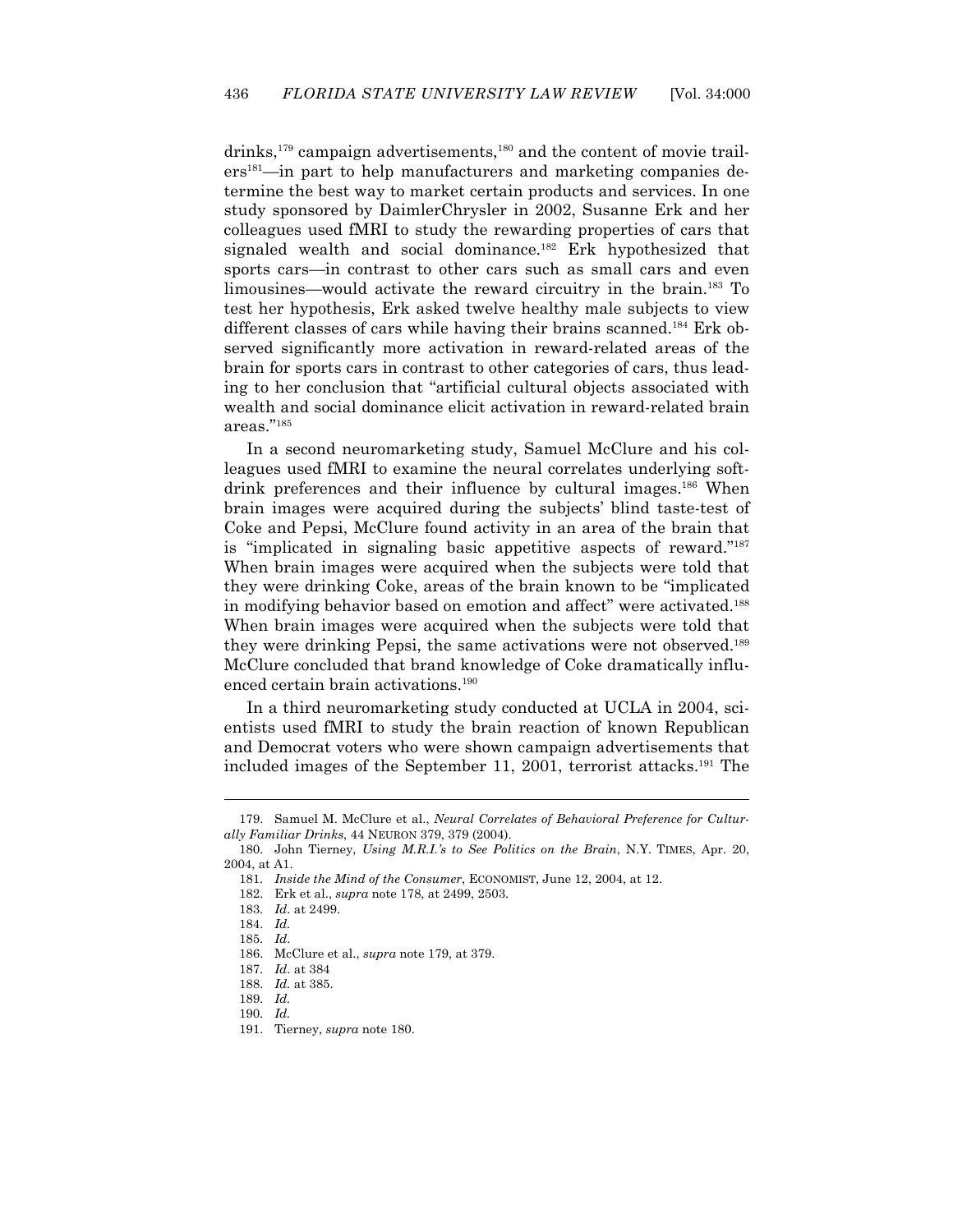UCLA scientists found that the campaign advertisements caused the amygdala—an area of the brain known to be associated with fear and anger—to light up more vividly in Democrats than in Republicans.192 Although the scientists warned against drawing conclusions about the ability of fMRI to help with political campaigns until they had experimented with a greater number of subjects, news reports referenced the study when speculating that fMRI will help candidates rely less on campaign clichés and more on "scientific" advertising.193

 In addition to automobiles, soft drinks, and campaign and product advertisements,194 fMRI also has been used to study the marketability of movie trailers and beautiful female faces.195 Companies on both sides of the Atlantic—the Brighthouse Institute for Thought Sciences in Atlanta, FKF Applied Research in Los Angeles, and the UK's Neurosense/Neuromarketing Consultancy—have claimed they can use fMRI and the principles of cognitive neuroscience to gain insight into human behaviour.196 Not surprisingly, the media has picked up on fMRI's neuromarketing potential to ask whether the brain has a "buy button," to discuss the "science of shopping" and the "why of buy," and to "probe the minds of consumers."197

#### *H. Other fMRI Studies*

 This Part presents a few popular fMRI studies that have generated significant speculation regarding their application in nonresearch contexts. Functional MRI also has been used to study the neural correlates of stroke,198 multiple sclerosis,199 Parkinson's dis-

 <sup>192.</sup> *Id*.

 <sup>193.</sup> *Id*.

 <sup>194.</sup> *See, e.g.*, Marco Iacoboni, *Who Really Won the Superbowl? The Story of an Instant-Science Experiment*, EDGE, Jan. 2006, http://www.edge.org/3rd\_culture/iacoboni06/iacoboni06\_index.html (last visited June 22, 2007); Stefanie Olsen, *This Is Your Brain on a Super Bowl Ad*, CNET NEWS.COM, Feb. 7, 2006, http://news.com.com/2100-1024\_3-6036456.html.

 <sup>195.</sup> Sandra Blakeslee, *If You Have a 'Buy Button' in Your Brain, What Pushes It?*, N.Y. TIMES, Oct. 19, 2004, at F5.

 <sup>196.</sup> Iacoboni, *supra* note 194; Neurosense, About Neurosense, http://www.neurosense.com/about.html (last visited June 22, 2007); Edwin Colyer, The Science of Branding, Brandchannel.com, http://www.brandchannel.com/features\_effect.asp?pf\_id=201 (Mar. 15, 2004) (referencing BrightHouse Institute for Thought Sciences press release that stated, " 'Thought Sciences marketing analysts use [fMRI] . . . information to more accurately measure consumer preference'" (alteration in original)).

 <sup>197.</sup> Blakeslee, *supra* note 195; Margo Kelly, *The Science of Shopping*, CBC NEWS, Dec. 2, 2002, http://www.cbc.ca/consumers/market/files/money/science\_shopping/ (last visited June 22, 2007); Eric Roston, *The Why of Buy*, TIME, Feb. 29, 2004, *available at* http://www.time.com/time/insidebiz/article/0,9171,1101040308-596161,00.html.

 <sup>198.</sup> Cornelius Weiller et al., *Role of Functional Imaging in Neurological Disorders*, 23 J. MAGNETIC RESONANCE IMAGING 840, 841 (2006).

 <sup>199.</sup> *Id*. at 842.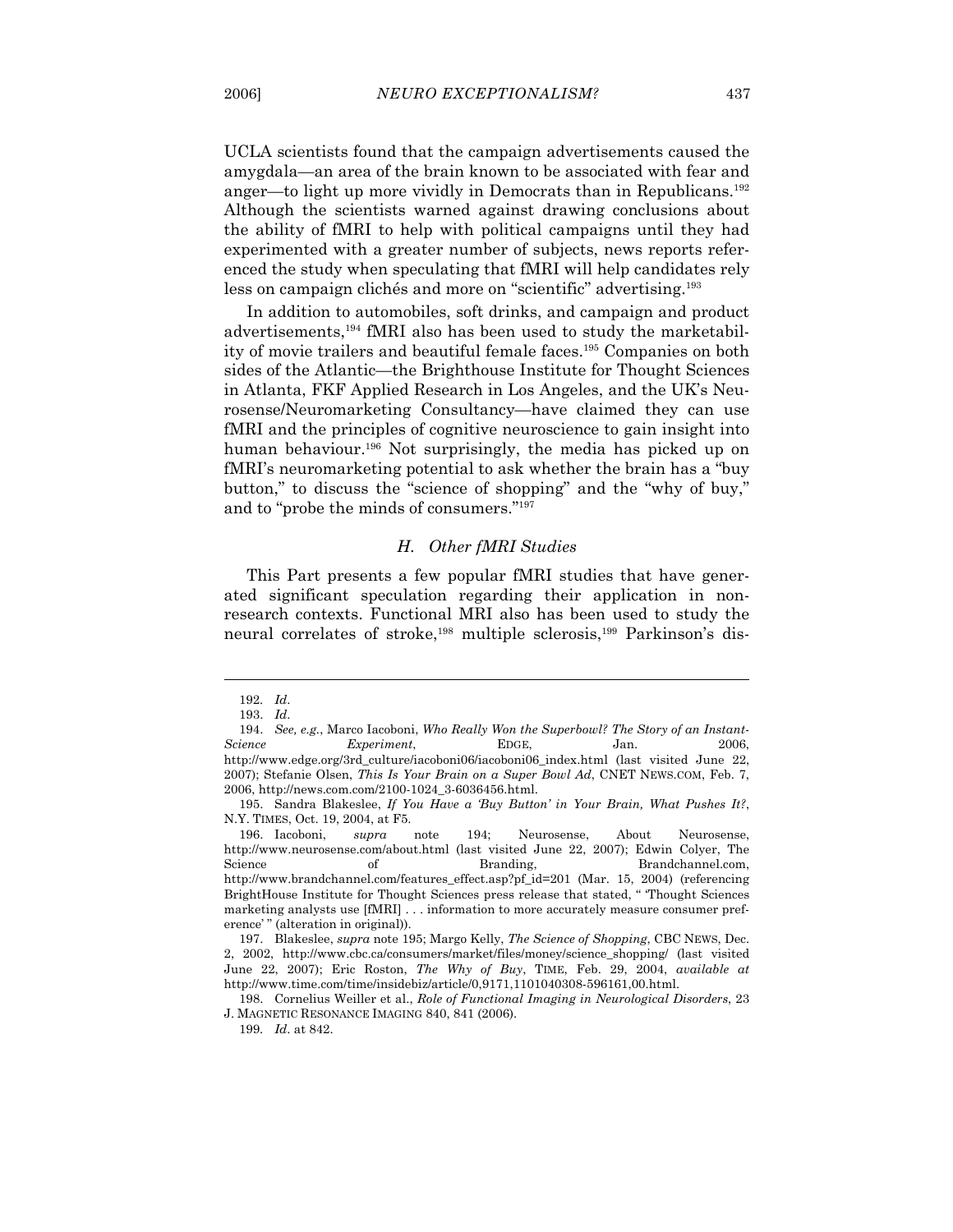ease,<sup>200</sup> Alzheimer's disease,<sup>201</sup> major depression,<sup>202</sup> schizophrenia,<sup>203</sup> bipolar disorder,<sup>204</sup> obsessive-compulsive disorder,<sup>205</sup> dyslexia and hyperlexia,<sup>206</sup> attention-deficit/hyperactivity disorder,<sup>207</sup> pedophilia,<sup>208</sup> cocaine addiction,<sup>209</sup> compulsive gambling,<sup>210</sup> expected and unexpected pleasure,<sup>211</sup> satiety and obesity,<sup>212</sup> anxiety,<sup>213</sup> neuroticism,<sup>214</sup> extraversion,<sup>215</sup> self-consciousness,<sup>216</sup> physical pain,<sup>217</sup> migraines and cluster headaches,<sup>218</sup> social rejection,<sup>219</sup> intelligence,<sup>220</sup> humanity,<sup>221</sup>

 $\overline{a}$ 

 203. Cherine Fahim et al., *Brain Activity During Emotionally Negative Pictures in Schizophrenia With and Without Flat Effect: An fMRI Study*, 140 PSYCHIATRY RES.: NEUROIMAGING 1, 1 (2005); Rachel L.C. Mitchell et al., *Neural Response to Emotional Prosody in Schizophrenia and in Bipolar Affective Disorder*, 184 BRIT. J. PSYCHIATRY 223, 223 (2004).

204. Mitchell et al., *supra* note 203, at 223.

 205. Martina T. Mitterschiffthaler et al., *Applications of Functional Magnetic Resonance Imaging in Psychiatry*, 23 J. MAGNETIC RESONANCE IMAGING 851, 854 (2006).

 206. Serge Ruff et al., *Neural Substrates of Impaired Categorical Perception of Phonemes in Adult Dyslexics: An fMRI Study*, 53 BRAIN & COGNITION 331, 331 (2003); Peter E. Turkeltaub et al., *The Neural Basis of Hyperlexic Reading: An fMRI Case Study*, 41 NEURON 11, 11 (2004); Gina Kolata, *Scientists Track the Process of Reading Through the Brain*, N.Y. TIMES, Mar. 3, 1998, at F3.

 207. George Bush et al., *Functional Neuroimaging of Attention-Deficit/Hyperactivity Disorder: A Review and Suggested Future Directions*, 57 BIOLOGICAL PSYCHIATRY 1273, 1273 (2005).

 208. Harald Dressing et al., *Homosexual Pedophilia and Functional Networks*—*An fMRI Case Report and Literature Review*, 69 FORTSCHRITTE DER NEUROLOGIE-PSYCHIATRIE 539, 539 (2001).

 209. Hans C. Breiter et al., *Acute Effects of Cocaine on Human Brain Activity and Emotion*, 19 NEURON 591, 591 (1997); *Precise Effects of Cocaine Are Seen in Brain Scans*, N.Y. TIMES, Sept. 26, 1997, at A18.

 210. David N. Crockford et al., *Cue-Induced Brain Activity in Pathological Gamblers*, 58 BIOLOGICAL PSYCHIATRY 787, 787 (2005).

 211. Gregory S. Berns et al., *Predictability Modulates Human Brain Response to Reward*, 21 J. NEUROSCIENCE 2793, 2793 (2001); Eric Nagourney, *Surprise! Brain Likes Thrill of Unknown*, N.Y. TIMES, Apr. 17, 2001, at F6.

 212. G. Andrew James et al., *Imaging* In Vivo *Brain-Hormone Interaction in the Control of Eating and Obesity*, 3 DIABETES TECH. & THERAPEUTICS 617, 617 (2001).

 213. Ahmad R. Hariri et al., *Serotonin Transporter Genetic Variation and the Response of the Human Amygdala*, 297 SCI. 400, 400 (2002); Eric Nagourney, *Fearing More than Fear Itself*, N.Y. TIMES, July 30, 2002, at F6.

 214. Naomi I. Eisenberger et al., *Personality from a Controlled Processing Perspective: An fMRI Study of Neuroticism, Extraversion, and Self-Consciousness*, 5 COGNITIVE, AFFECTIVE, & BEHAV. NEUROSCIENCE 169, 169 (2005).

215. *Id*.

216. *Id*.

 217. Alexander Ploghaus et al., *Dissociating Pain from Its Anticipation in the Human Brain*, 284 SCI. 1979, 1979 (1999); Melanie Thernstrom, *My Pain, My Brain*, N.Y. TIMES, May 14, 2006, § 6, at 50.

218. Weiller et al., *supra* note 198, at 846.

 <sup>200.</sup> *Id*. at 845.

 <sup>201.</sup> Alexandra Golby et al., *Memory Encoding in Alzheimer's Disease: An fMRI Study of Explicit and Implicit Memory*, 128 BRAIN 773, 773 (2005).

 <sup>202.</sup> Avram J. Holmes et al., *Prefrontal Functioning During Context Processing in Schizophrenia and Major Depression: An Event-Related fMRI Study*, 76 SCHIZOPHRENIA RES. 199, 199 (2005); Dobbs, *supra* note 67.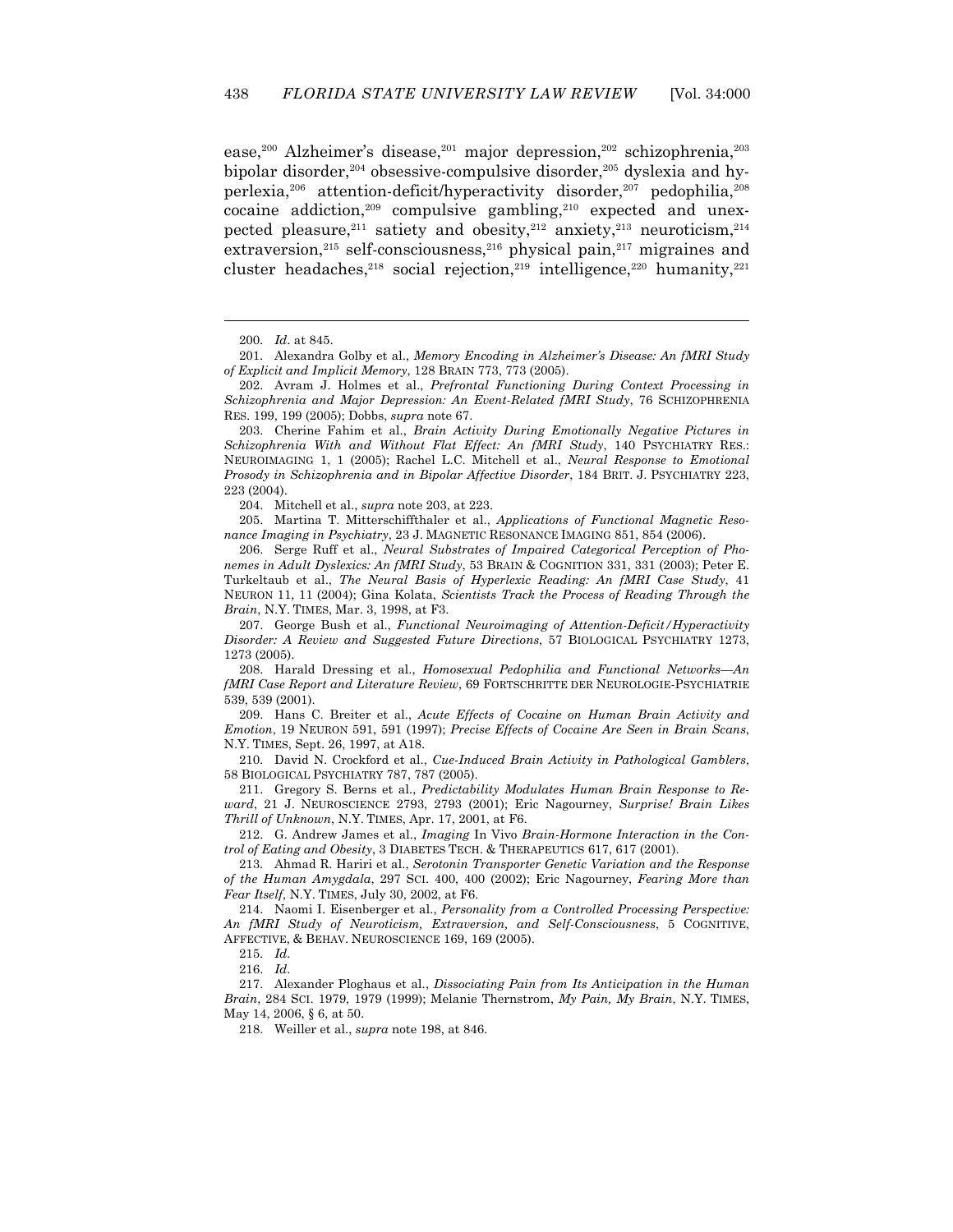$\overline{a}$ 

empathy (or lack thereof),  $222$  trust,  $223$  humor,  $224$  recognition of beauty<sup>225</sup> and, even, the differences in the way men's and women's brains function when they are thinking.<sup>226</sup> Approximately  $10,000$ fMRI studies have been conducted since the technology's introduction in the early  $1990s.^{227}$ 

#### *I. fMRI Hype*

 This Part shows that although many of the scientists who conduct neuroimaging studies use care when publishing their findings—and even caution readers against inappropriate or too eager interpretations and applications—the descriptions of neuroimaging research in the popular media (including physicians', lawyers', bioethicists', and scientists' statements to the media) are not as constrained.<sup>228</sup> The public must wade through reports suggesting that fMRI is (or soon will be) capable of completely transforming neurosurgical interventions, identifying individuals' racial preferences and prejudices, determining deception on an individual level, selecting socially cooperative or competitive individuals from among a pool of applicants, and recognizing whether an individual is heterosexual or homosexual, capable of making moral and ethical decisions, or prefers a particular consumer product. The public is increasingly confronted with reports that racial evaluation, deception, maternal and romantic love, violence, and mental disorders are "hardwired" in the brain, despite sci-

 222. Tania Singer et al., *Empathic Neural Responses Are Modulated by the Perceived Fairness of Others*, 439 NATURE 466, 466 (2006); James Gorman, *This Is Your Brain on Schadenfreude. Do You Feel Bad About Feeling Good?* N.Y. TIMES, Jan. 24, 2006, at F3.

 223. Brooks King-Casas et al., *Getting to Know You: Reputation and Trust in a Two-Person Economic Exchange*, 308 SCI. 78, 78 (2005); Henry Fountain, *Study of Social Interactions Starts with a Test of Trust*, N.Y. TIMES, Apr. 1, 2005, at A20.

 224. Glenn Collins, *Scientists Try to Find Out What's So Funny About Humor*, N.Y. TIMES, Sept. 28, 2004, at F3.

 225. Penelope Green, *Mirror, Mirror; Biologically Speaking, Isn't She Beautiful?*, N.Y. TIMES, Feb. 28, 1999, § 9, at 1.

 226. Bennett A. Shaywitz et al., *Sex Differences in the Functional Organization of the Brain for Language*, 373 NATURE 607, 607 (1995); Gina Kolata, *Man's World, Woman's World? Brain Studies Point to Differences*, N.Y. TIMES, Feb. 28, 1995, at 1 (noting that the authors stressed "extreme caution in drawing conclusions from the data ").

227. Norris, *supra* note 12, at 794; Jezzard & Buxton, *supra* note 41, at 789.

 228. *Cf.* Mark A. Rothstein, *Applications of Behavioural Genetics: Outpacing the Science?*, 6 NATURE REV. GENETICS 793, 793 (2005) (identifying a similar phenomenon in genetics research).

 <sup>219.</sup> Naomi I. Eisenberger et al., *Does Rejection Hurt? An fMRI Study of Social Exclusion*, 302 SCI. 290, 290 (2003).

 <sup>220.</sup> Jeremy R. Gray et al., *Neural Mechanisms of General Fluid Intelligence*, 6 NATURE REV. NEUROSCIENCE 316, 316 (2003); Jeremy R. Gray & Paul M. Thompson, *Neurobiology of Intelligence: Science and Ethics*, 5 NATURE REV. NEUROSCIENCE 471, 471 (2004); Erica Goode, *Brain Scans Reflect Problem-Solving Skill*, N.Y. TIMES, Feb. 17, 2003, at A14.

 <sup>221.</sup> Sandra Blakeslee, *Humanity? Maybe It's in the Wiring*, N.Y. TIMES, Dec. 9, 2003, at F1.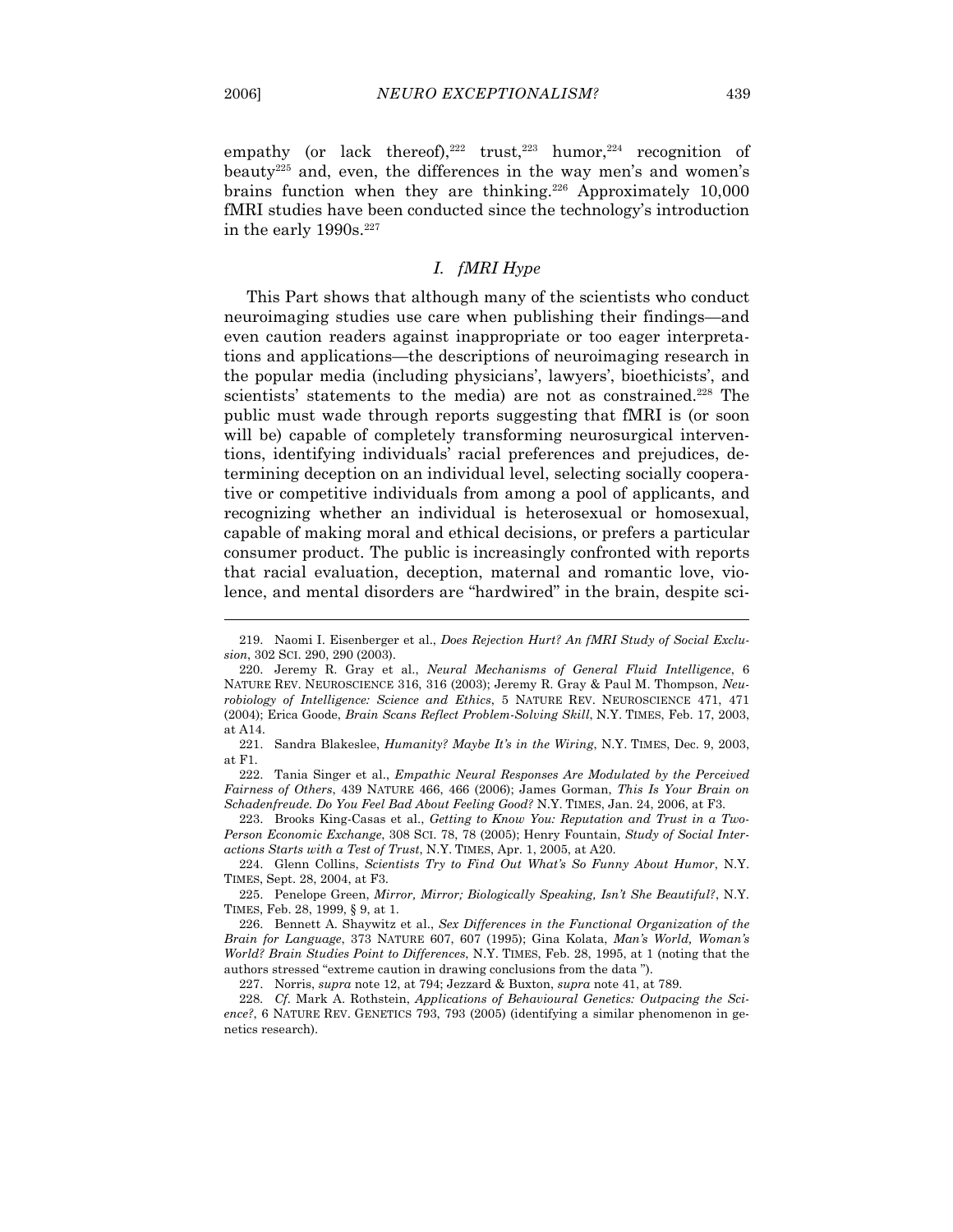entists' published statements that their research simply examines the neural correlates of such conditions and behaviors.<sup>229</sup> Notwithstanding many scientists' attempts to clarify their research findings and identify appropriate and inappropriate uses of fMRI, the public—as well as employers, insurers, educators, marketing companies, judges, criminal justice officials, and government officials—still may be confused regarding what is science and what is speculation.<sup>230</sup>

 Add to this confusion the pressures faced by individuals and organizations to obtain information that will optimize decision making. Neurosurgeons are under pressure to preserve brain function during surgery. Psychiatrists are under pressure to distinguish individuals who have schizophrenia from individuals who have bipolar disorder, because these two groups of individuals may respond to different treatments.231 Health and life insurers are under pressure to underwrite only the healthiest individuals. Employers are under pressure to hire only the most productive applicants. Educational institutions are under pressure to admit only the most qualified students, and marketing companies are under pressure to advertise their clients' products in the most cost-efficient manner. Judges want to convict only those individuals who have actually committed crimes, criminal justice officials want to reduce jail and prison overcrowding by freeing those individuals who will behave appropriately during probation, and government officials want to identify which individuals will commit terrorist acts to prevent another September 11. Viewed in light of these pressures, the extensive speculation regarding fMRI's nonresearch applications is better understood.

 Because of the potential for functional neuroimaging information to be used in nonresearch contexts, scientists need to continue the care with which they describe their research findings and the diligence with which they identify appropriate and inappropriate uses of neuroimaging information.232 Private and governmental organizations that are legally permitted<sup>233</sup> to conduct fMRI tests or obtain neuroimaging test results should first consult with scientists who

232. *See* Rothstein, *supra* note 228, at 797.

 <sup>229.</sup> *Cf. id*. (identifying a similar effect in genetics); TANCREDI, *supra* note 8, at 11.

 <sup>230.</sup> *See generally* Timothy Caulfield, *Popular Media, Biotechnology, and the "Cycle of Hype,"* 5 HOUS. J. HEALTH L. & POL'Y 213 (2005) (describing media representations of biotechnology and the "cycle of hype" that exists in the genetics and stem cell research contexts); Rothstein, *supra* note 228, at 793 (finding that the public continues to be confused regarding genetics research).

 <sup>231.</sup> *See, e.g.*, Mental Illness Research, Education and Clinical Center, *VA Program Studies Brain Activity*, MINDVIEW, Winter 2000, at 1, 3 (noting that research has found malfunctions in the left side of the brain in schizophrenia and the right side of the brain in bipolar disorder and that individuals with schizophrenia and bipolar disorder respond to different treatments).

 <sup>233.</sup> Parts IV, V, and VI, *infra*, discuss some of the legal barriers to the creation and use of, and access to, functional neuroimaging information.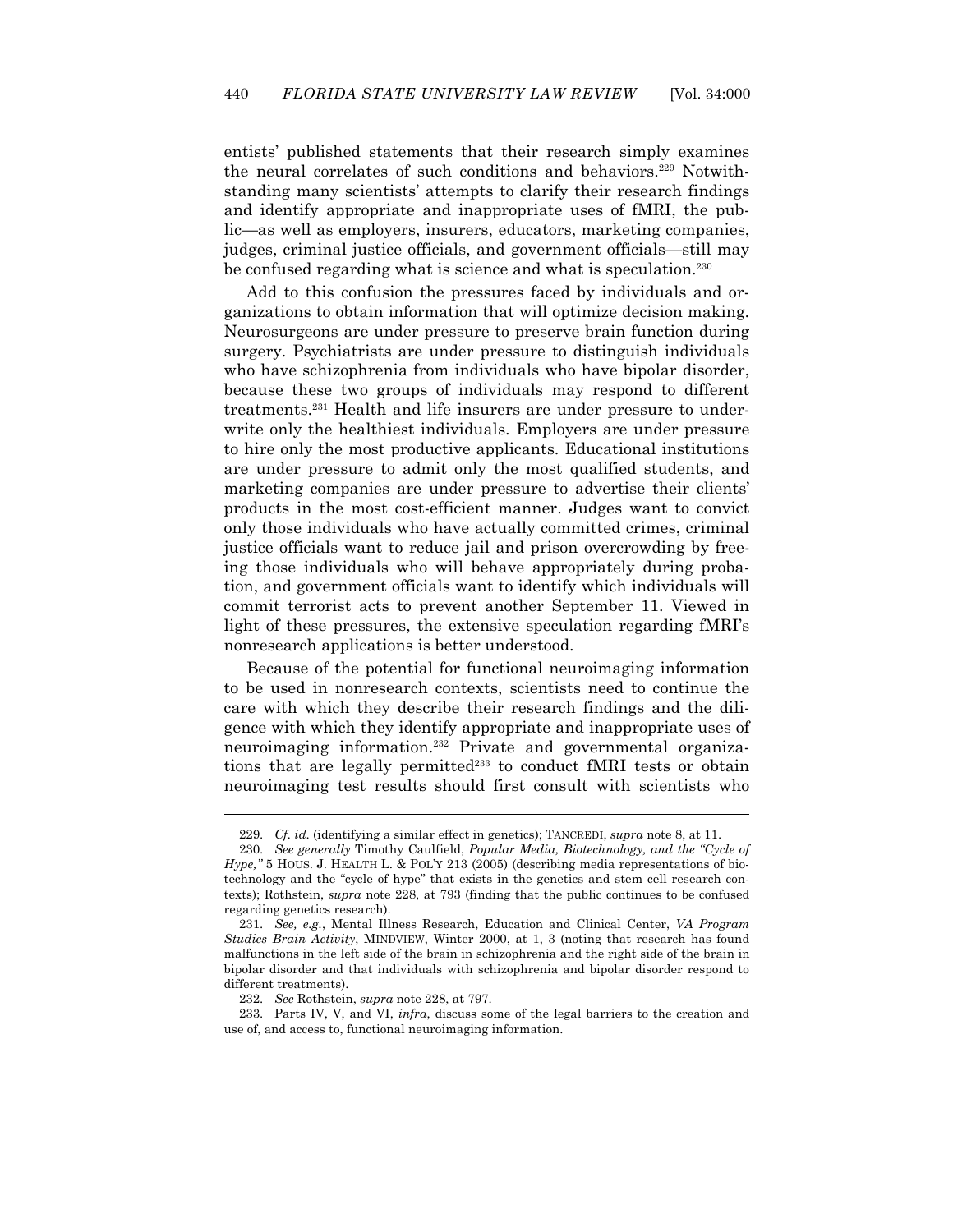conduct functional neuroimaging studies to ensure that they understand the limitations of neuroimaging research and the meaning of fMRI test results.<sup>234</sup> And, because functional neuroimaging information can be sensitive and stigmatizing, individuals who create, obtain, or use such information must protect its confidentiality and respect the privacy and identity of the individuals to whom the information relates.

## *J. Definitions*

 With this background, I now turn to fMRI's confidentiality, privacy, and identity implications,235 although I first must define *confidentiality*, *privacy*, and *identity*. The literature contains no shortage of relevant definitions (or lack of understanding thereof).236 Yet an-

 236. *See, e.g.*, William M. Beaney, *The Right to Privacy and American Law*, 31 L. & CONTEMP. PROBS. 253, 255 (1966) ("[E]ven the most strenuous advocate of a right to privacy must confess that there are serious problems of defining the essence and scope of this right."); Gaia Bernstein, *Accommodating Technological Innovation: Identity, Genetic Testing and the Internet*, 57 VAND. L. REV. 965, 973 (2004) (identity is a "multi-faceted and elusive" concept); Jonathan Kahn, *Privacy as a Legal Principle of Identity Maintenance*, 33 SETON HALL L. REV. 371, 371 (2003) ("The meaning of privacy . . . has proven elusive."); Judith Jarvis Thomson, *The Right to Privacy*, 4 PHIL. & PUB. AFF. 295, 295 (1975) ("Perhaps the most striking thing about the right to privacy is that nobody seems to have any very clear idea what it is."); William J. Winslade, *Confidentiality*, *in* ENCYCLOPEDIA OF BIOETHICS 194, 195-96 (Warren T. Reich et al ed., 1978) (noting that confidentiality has " 'blurred edges' " and that the concepts of confidentiality and privacy are "elastic," "vague,"

 <sup>234.</sup> *See* Hank T. Greely & Judy Illes, *Neuroscience-Based Lie Detection: The Urgent Need for Regulation*, 33 AM. J.L. & MED. (forthcoming 2007) (arguing that the federal government (or, barring that, state governments) should ban any nonresearch uses of new methods of lie detection, including specifically fMRI-based lie detection, unless or until the method has proven safe and effective to the satisfaction of a regulatory agency and has been vetted through the peer-reviewed scientific literature); Rothstein, *supra* note 228, at 797 (arguing that commercial and social institutions need to "consult with experts before applying behavioural genetics to avoid limiting opportunities for individuals or stigmatizing them").

 <sup>235.</sup> Confidentiality, privacy, and identity issues have a history rich in ethics and law. Ancient and modern codes of medical and research ethics established both rights and duties relating to confidentiality and privacy. *See, e.g*., LUDWIG EDELSTEIN, THE HIPPOCRATIC OATH: TEXT, TRANSLATION AND INTERPRETATION 3 (1943); AM. MED. ASS'N, CODE OF MED. ETHICS, Op. E-5.059 (2001). Legal rights to privacy in the United States initially derived from property rights, although they began to develop through tort law at the end of the nineteenth century. *See* Pavesich v. New England Life Ins. Co., 50 S.E. 68, 69 (Ga. 1905); Samuel D. Warren & Louis D. Brandeis, *The Right to Privacy*, 4 HARV. L. REV. 193, 196, 204-05 (1890); DeMay v. Roberts, 9 N.W. 146, 149 (Mich. 1881). By the second half of the twentieth century, the common law of most jurisdictions recognized four distinct privacy torts—intrusion, disclosure, false light, and appropriation—as well as a common law right to confidentiality in the medical context. William L. Prosser, *Privacy*, 48 CAL. L. REV. 383, 389-423 (1960); *see also* RESTATEMENT (SECOND) OF TORTS, §§ 652A-E (1977). Beginning in the late nineteenth century, legal rights to privacy also developed through the Fourth as well as the First, Third, Fifth, Ninth, and Fourteenth Amendments to the U.S. Constitution and through their state law counterparts. *See, e.g*., Boyd v. United States, 116 U.S. 616, 630 (1886). Today, federal and state legislatures and administrative agencies continue to adopt statutes and regulations addressing confidentiality and privacy. *See, e.g.*, 45 C.F.R. pt. 164 (2006).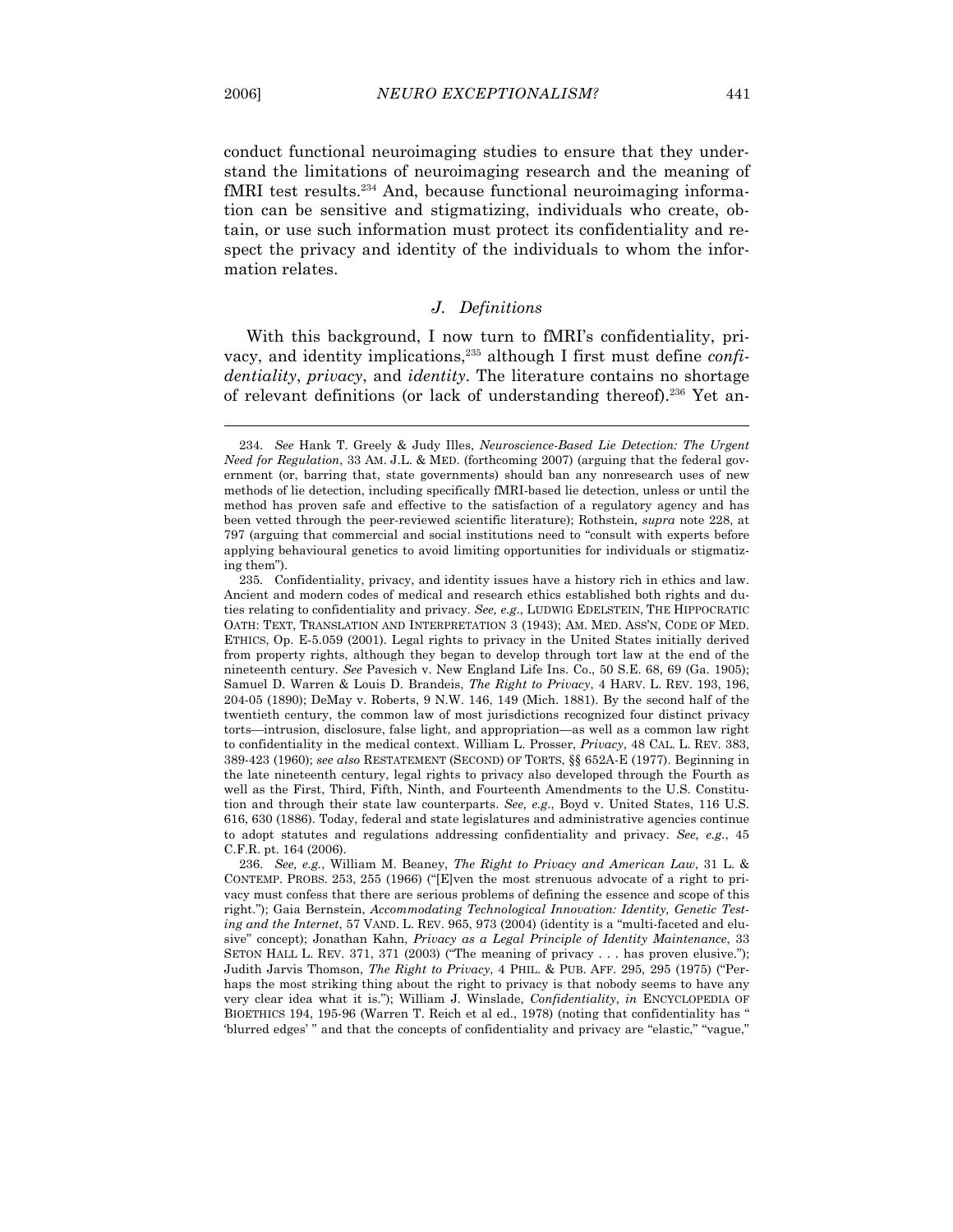other attempt to define these terms will not meaningfully add to this literature. Accordingly, I use the word *confidentiality* to mean the obligation of an individual or organization to prevent the unauthorized or otherwise inappropriate use or disclosure of appropriately gathered functional neuroimaging information.<sup>237</sup> Confidentiality issues raised by fMRI include the appropriateness of various uses and disclosures of functional neuroimaging information by physicians, scientists, hospitals, imaging centers, and academic medical centers.

 I use the word *privacy* more broadly to include an individual's interest in avoiding the unwanted collection of her functional neuroimaging information by a third party.<sup>238</sup> Relevant privacy issues include an individual's interest in preventing health care providers, scientists, insurance companies, employers, educational institutions, the government, criminal justice officials, courts, litigants, and marketing companies from gathering neuroimaging information relating to the individual other than information voluntarily disclosed by the individual.

 Finally, I use the word *identity* to refer to an individual's life narrative. By life narrative, I mean the ways in which individuals see themselves, illustrated in part by the unique stories that they tell themselves and others about themselves.239 Identity issues raised in the functional neuroimaging context include the potential of fMRI to reveal back to an individual one or more stories that are inconsistent with the individual's dominant life narrative.

#### IV. CONFIDENTIALITY

 I will assume that most scientists and physicians respect their subjects' and patients' confidentiality rights and would not inappropriately use or disclose their brain scans and related interpretations. Notwithstanding these assumptions, I documented in Part III the speculation that functional neuroimaging information created by scientists and providers will leak beyond the research and clinical contexts and become available to employers, insurers, and others for use in hiring, firing, underwriting, and similar business decisions. Accordingly, I explore in this Part both traditional and unique confidentiality issues raised by various uses and disclosures of functional

and "easily confused"); Sheri A. Alpert, *Protecting Medical Privacy: Challenges in the Age of Genetic Information*, 59 J. SOC. ISSUES 301, 302 (2003) (noting various definitions of privacy).

 <sup>237.</sup> *See*, *e.g*., Henry T. Greely, *Prediction, Litigation, Privacy, and Property: Some Possible Legal and Social Implications of Advances in Neuroscience*, *in* NEUROSCIENCE AND THE LAW: BRAIN, MIND, AND THE SCALES OF JUSTICE 114, 143 (Brent Garland ed., 2004).

 <sup>238.</sup> *Id*.

 <sup>239.</sup> ARTHUR W. FRANK, THE WOUNDED STORYTELLER: BODY, ILLNESS, AND ETHICS 75 (1995); Bernstein, *supra* note 236, at 974.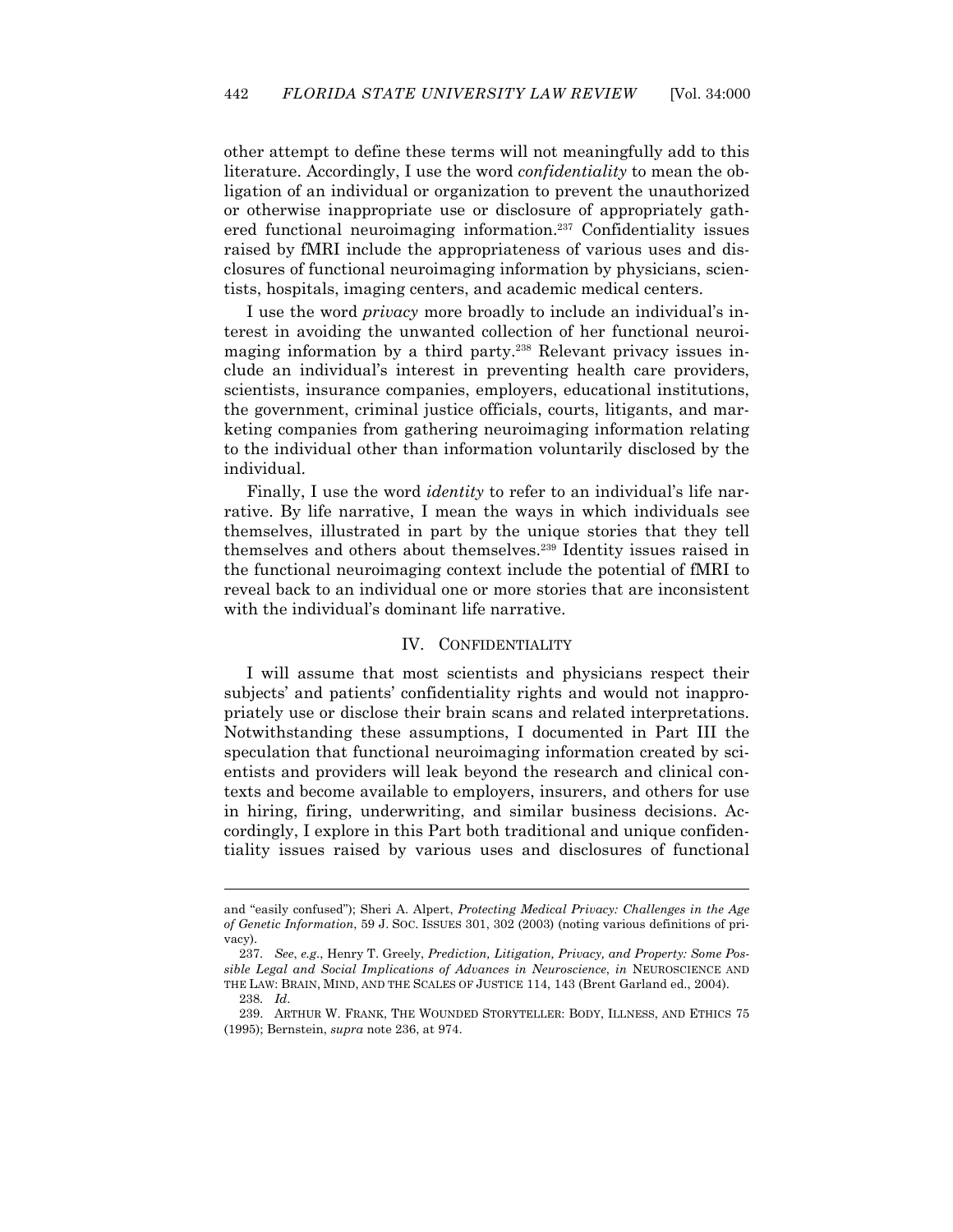neuroimaging information under a selection of relevant legal authorities. Unique confidentiality issues raised by functional neuroimaging, including the inadvertent disclosure of facial images and the questions raised by incidental findings, are discussed under the authorities that are particularly relevant, with the recognition that similar analyses could be made under other authorities.

#### *A. The Common Rule*

 Functional MRI is frequently used as a tool for investigations in human cognitive neuroscience.<sup>240</sup> The regulations that apply most directly to investigations involving human subjects are the Protection of Human Subjects regulations (the Common Rule), the first version of which was published by the Federal Department of Health, Education, and Welfare in 1974.<sup>241</sup> Today, the Common Rule regulates all research involving human subjects that receive federal financial support from a signatory federal agency, $242$  "research conducted in contemplation of a submission to the Food and Drug Administration [FDA] for approval," and human subjects research conducted by an institution that has signed a multiple project assurance, which is an institutional promise "to comply with the Common Rule in all research, regardless of the funding source."<sup>243</sup> Most, but not all, scientists are federally funded, working under a multiple project assurance, or submitting projects to the FDA. The Common Rule and its confidentiality protections thus will apply to most, but not all, fMRI research.

 When the Common Rule does apply to a particular fMRI study, an institutional review board (IRB) must review and approve the protocol in accordance with certain criteria<sup>244</sup> that were established to protect the welfare of human subjects<sup>245</sup> One criterion requires the IRB to determine that adequate protections exist to maintain the confidentiality of research data.<sup>246</sup> An additional provision requires the informed consent documentation signed by the research subject to describe the extent to which confidentiality of records identifying the

244. 45 C.F.R. § 46.111 (2006).

 <sup>240.</sup> John A. Detre, *Clinical Applicability of Functional MRI*, 23 J. MAGNETIC RESONANCE IMAGING 808, 808 (2006).

 <sup>241.</sup> Protection of Human Subjects, 39 Fed. Reg. 18,914 (May 30, 1974) (codified as amended at 45 C.F.R. pt. 46).

 <sup>242.</sup> Stacey A. Tovino, *The Use and Disclosure of Protected Health Information for Research Under the HIPAA Privacy Rule: Unrealized Patient Autonomy and Burdensome Government Regulation*, 49 S.D. L. REV. 447, 448 n.8 (2004) (listing the federal agencies that are signatories to the Common Rule).

 <sup>243. 45</sup> C.F.R. § 46.101(a) (2006); Mark A. Rothstein, *Research Privacy Under HIPAA and the Common Rule*, 33 J.L. MED. & ETHICS 154, 155 (2005).

 <sup>245.</sup> Rothstein, *supra* note 243, at 155.

 <sup>246. 45</sup> C.F.R. § 46.111(a)(7).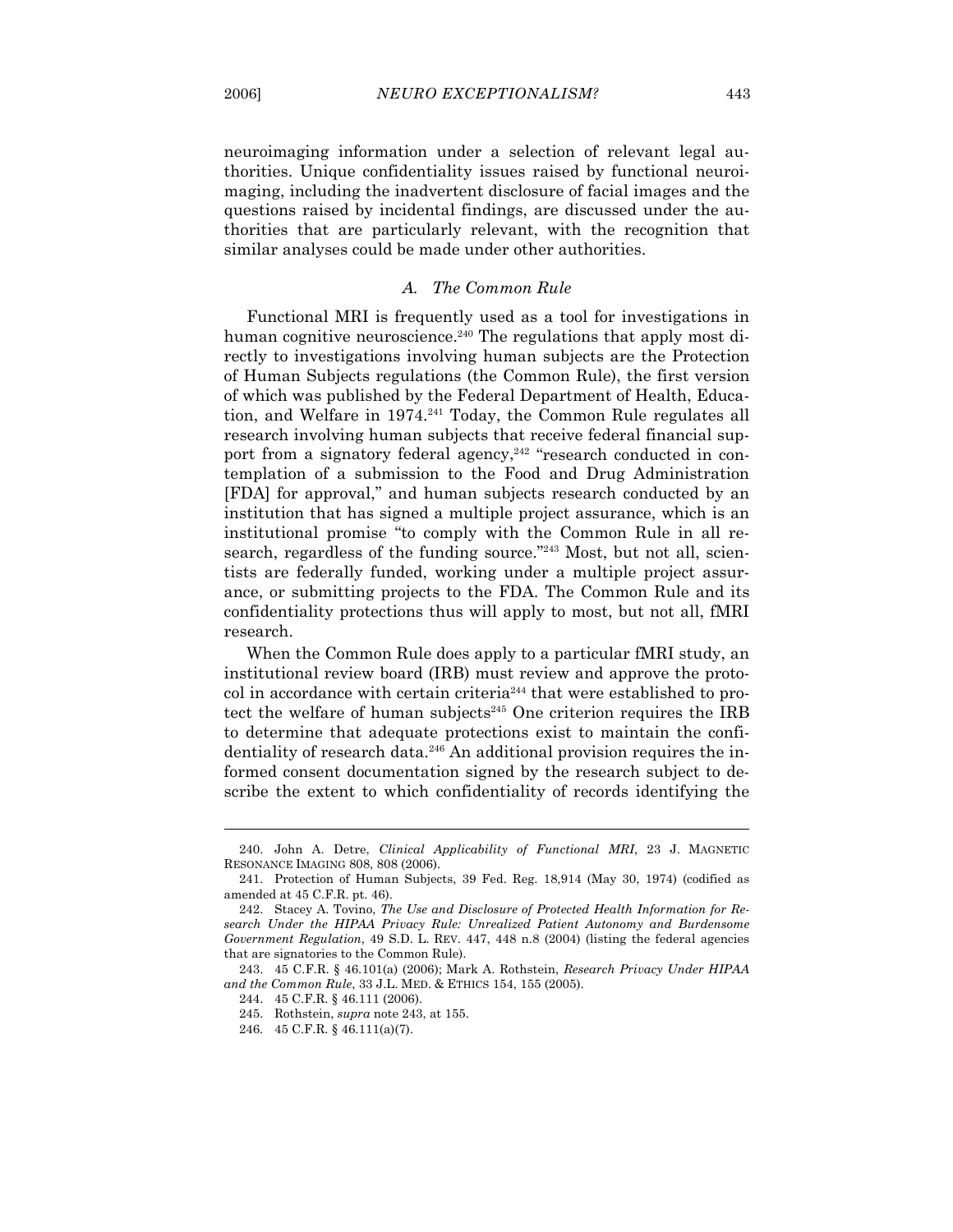subject will be maintained. $247$  A third provision permits an IRB to waive the requirement for the investigator to obtain a signed consent form if the IRB finds "[t]hat the only record linking the subject and the research would be the consent document and the principal risk would be potential harm resulting from a breach of confidentiality."<sup>248</sup> In this case, the subject shall be asked whether she wants documentation linking her with the research, and her wishes shall govern.249

 These three provisions are the only provisions in the Common Rule that address confidentiality in human subjects research, and HHS has not provided significant guidance regarding their design, interpretation, and application. HHS has generally interpreted the "adequate provisions" language in the first provision to require investigators to "replace[ ] names and other identifiers with codes and [to] store[] paper and electronic research records securely."250 HHS commentary published in the *Federal Register* in 1981 further reveals that the confidentiality provisions were not intended to be absolute<sup>251</sup> and that a reasonableness standard should apply in determining the adequacy of each study's confidentiality provisions.<sup>252</sup> HHS suggested in the same commentary that confidentiality provisions might be reasonable if they required the investigator to apply for a certificate of confidentiality, which is a legal mechanism that protects the investigator from making compulsory disclosures of study data.253

 The Common Rule places the burden on the IRB to determine the adequacy of the investigator's confidentiality protections and the adequacy of the statement in the informed consent documentation, if not waived, regarding the extent to which confidentiality of records identifying the subject will be maintained.254 For the IRB to make such a determination, the investigator needs to describe to the IRB the specific confidentiality policies and procedures that have been es-

 $\overline{a}$ 

 252. *Id*. ("Confidentiality provisions should meet reasonable standards for protection of privacy and comply with applicable laws.").

 253. *Id*. ("Reasonable protection might in some instances include legal protection available upon application (such as the immunity from legal process of certain drug and alcohol abuse and mental health research subject data under [the Public Health Service Act])."). See Part IV.D, *infra*, for a discussion of certificates of confidentiality.

<sup>247.</sup> *Id.* § 46.111(a)(5),  $.116(a)(5)$ ,  $.117$ .

 <sup>248.</sup> *Id.* § 46.117(c)(1).

 <sup>249.</sup> *Id.* 

 <sup>250.</sup> *See* Jennifer Kulynych, *Legal and Ethical Issues in Neuroimaging Research: Human Subjects Protection, Medical Privacy, and the Public Communication of Research Results*, 50 BRAIN & COGNITION 345, 353 (2002).

 <sup>251.</sup> Final Regulations Amending Basic HHS Policy for the Protection of Human Research Subjects, 46 Fed. Reg. 8366, 8386 (Jan. 26, 1981) ("[I]t is inappropriate to require institutions to give assurances of privacy and confidentiality which they may not be able to honor in all circumstances.") (codified as amended at 45 C.F.R. pt. 46).

 <sup>254.</sup> Final Regulations Amending Basic HHS Policy for the Protection of Human Research Subjects, 46 Fed. Reg. at 8383.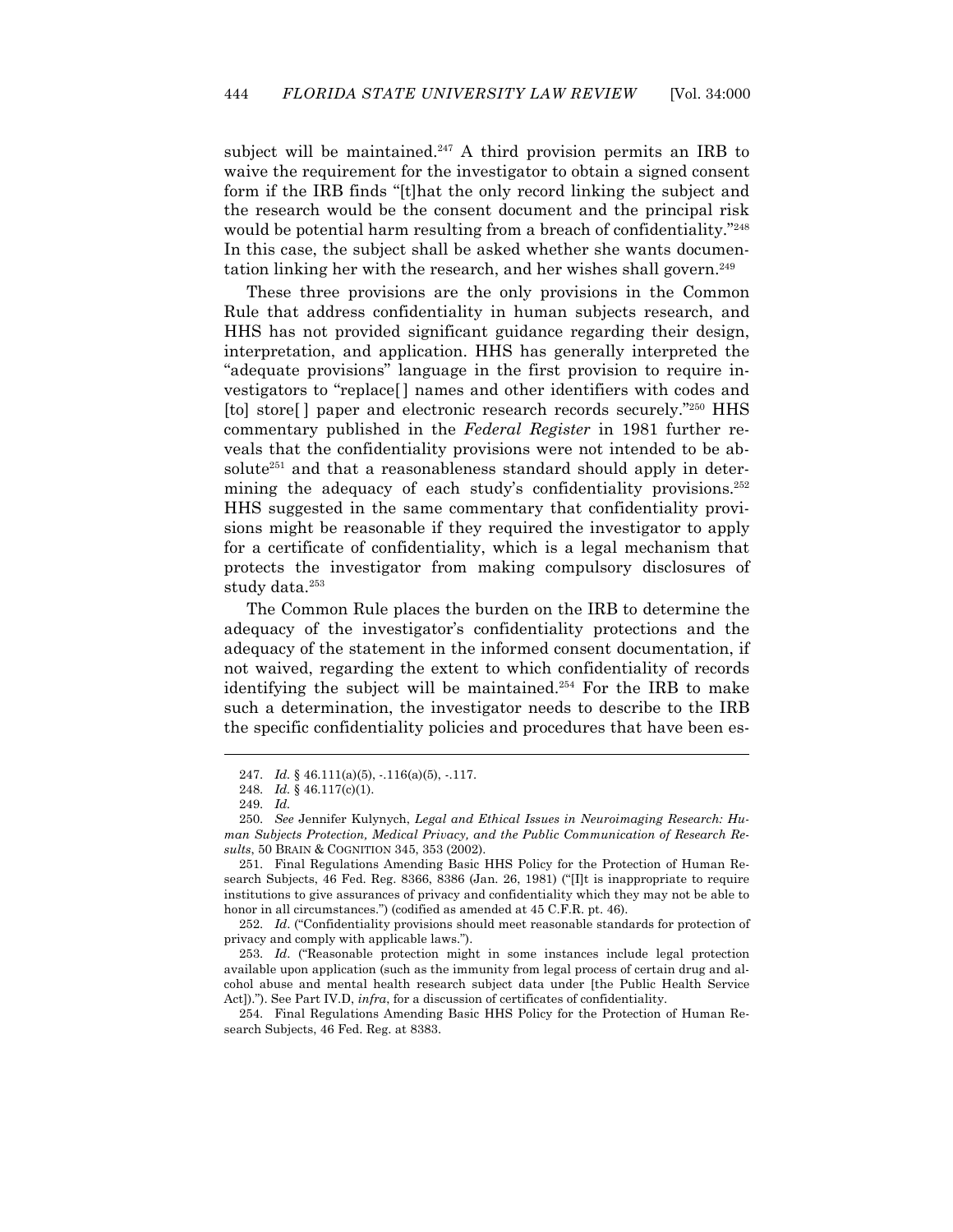tablished for the study. In the functional neuroimaging context, relevant policies and procedures certainly could involve replacing names and other identifiers embedded in neuroimages or contained on record labels with codes; storing raw image data and related paper and electronic research records securely during the research study; planning for the long-term storage and use of raw image data and related records; and ensuring that any neuroimages and related data sets and reports that are disclosed to neuroimaging databanks and other third parties are completely stripped of all identifiers, including any image elements that could be reconstructed into cranial-facial features. The IRB is required to review any such policies and procedures and determine their adequacy.255

 Unfortunately, some scientists do not provide sufficient descriptions of their confidentiality provisions to enable the IRB to determine whether the provisions are adequate. Indeed, the OHRP found in October 2005 that IRBs frequently lack information to determine whether a particular research protocol has adequate confidentiality provisions.256 According to the OHRP, many IRBs only review minimal information, such as boilerplate informed consent language, regarding the establishment of confidentiality policies and procedures.257 The OHRP concluded that IRBs appear not to be systematically or rigorously considering confidentiality issues.<sup>258</sup> In summary, the Common Rule establishes a framework for protecting the confidentiality of some, but not all, fMRI study data. How well particular scientists using fMRI—and IRBs reviewing fMRI studies—adhere to this framework is unclear.

 The Common Rule also does not address the unique confidentiality concerns raised by neuroimaging data sharing requirements. The sharing of data is important to many areas of science, including astrophysics, proteomics, and genomics.259 GenBank, a genome database, is a specific example of how data sharing has been used to benefit science and society. 260 Neuroscience also stands to benefit from data sharing. Experts estimated in 2001 that investigators were conducting approximately 1,500 new brain imaging studies each year, involving 10,000 human subjects and 100 terabytes of neuroimaging data, although published studies revealed only a small por-

 <sup>255.</sup> *Id*. at 8383.

 <sup>256.</sup> OFFICE HUM. RES. PROTS, DIV. OF COMPLIANCE OVERSIGHT, OHRP COMPLIANCE OVERSIGHT ACTIVITIES: SIGNIFICANT FINDINGS AND CONCERNS OF NONCOMPLIANCE 3 (2005).

 <sup>257.</sup> *Id*. at 3, 10.

 <sup>258.</sup> *Id*. at 3.

 <sup>259.</sup> Governing Council of the Organization for Human Brain Mapping, *Neuroimaging Databases*, 292 SCI. 1673, 1673 (2001) [hereinafter Organization for Human Mapping].

 <sup>260.</sup> John D. Van Horn & Michael S. Gazzaniga, *Databasing fMRI Studies—Towards a 'Discovery Science' of Brain Function*, 3 NATURE REV. NEUROSCIENCE 314, 314 (2002).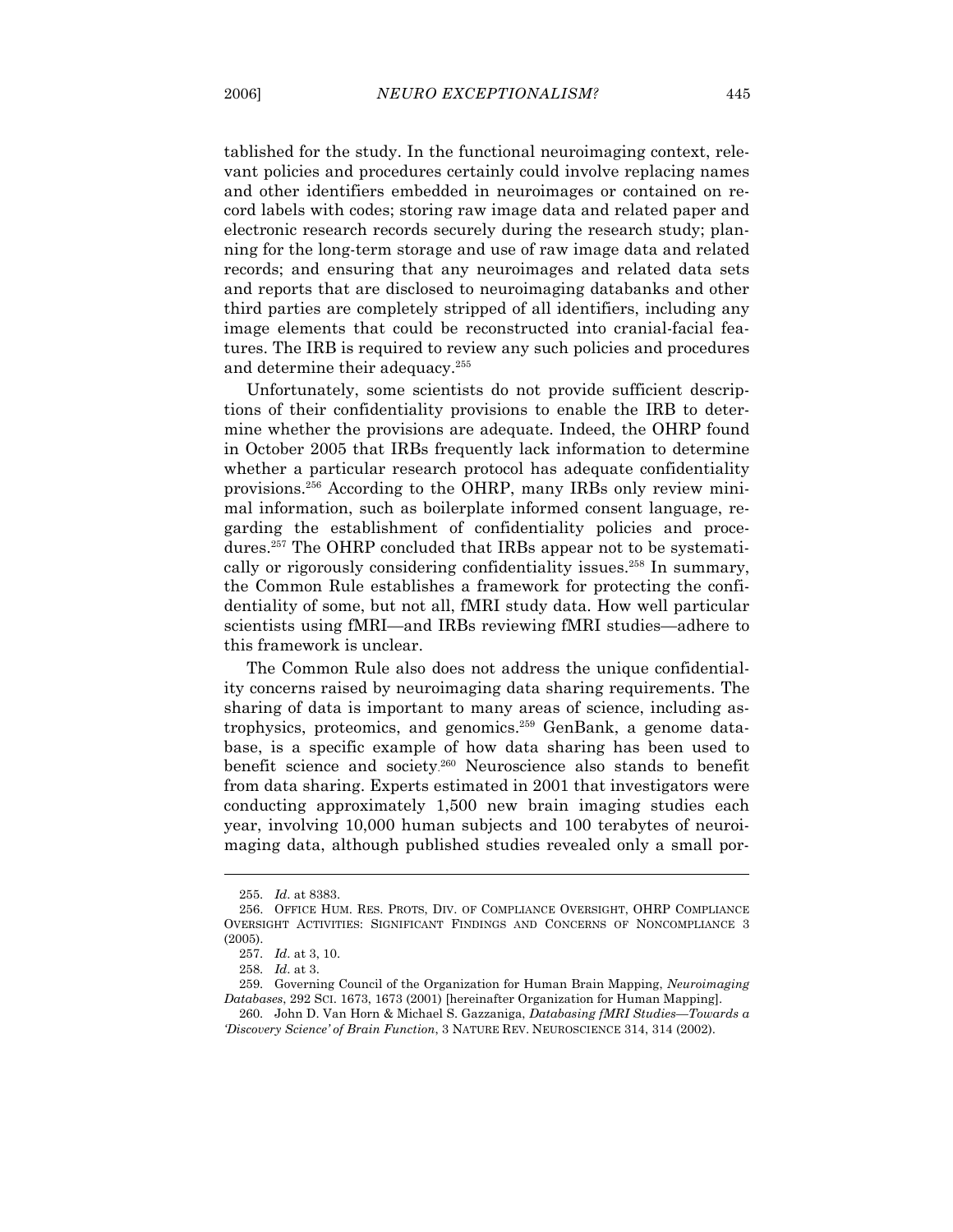tion of the neuroimaging data actually collected.261 Proponents of neuroimaging databanks believe that databanks make neuroimaging data more accessible for sharing, which facilitates the comparison of neuroimaging findings across laboratories, allows for better assessment of the reliability of methods and reproducibility of results, encourages meta-analyses that explore phenomena that are not apparent in individual data sets, and provides investigators who do not have access to neuroimaging facilities the opportunity to conduct research using existing data.<sup>262</sup>

To that end, the National Science Foundation funded<sup>263</sup> the fMRI Data Center (fMRIDC),<sup>264</sup> "a public repository of peer-reviewed fMRI studies and their underlying data."265 In addition to the National Institutes of Health (NIH), which requires all investigators who submit applications seeking \$500,000 or more in direct costs in a single year to address data sharing in their applications,<sup>266</sup> the *Journal of Cognitive Neuroscience* at one point required its authors to submit their complete fMRI study data to the fMRIDC as a condition of publication,<sup>267</sup> and some scientists encourage the disclosure of neuroimaging information to neuroimaging databanks to speed the understanding of cognitive processes and the neural substrates that underlie them.268 The issue is whether scientists jeopardize data confidentiality when they submit functional neuroimaging information to neuroimaging databanks in accordance with funding and publication requirements.

 If scientists de-identify data before making databank submissions, the subjects' confidentiality concerns should be minimized because

 <sup>261.</sup> Organization for Human Brain Mapping, *supra* note 259, at 1673.

 <sup>262.</sup> Sylvain Faisan et al., *Unsupervised Learning and Mapping of Active Brain Functional MRI Signals Based on Hidden Semi-Markov Event Sequence Models*, 24 IEEE TRANSACTIONS ON MED. IMAGING 263, 263 (2005); Joan O'C. Hamilton, *Journey to the Center of the Mind: "Functional" MRI Is Yielding a Clearer Picture of What Thoughts Look Like*, BUS. WK., Apr. 19, 2004, at 78; Organization for Human Brain Mapping, *supra* note 259, at 1673.

 <sup>263.</sup> *See fMRI Data Center*, 15 OBSERVER (Am. Psychol. Soc'y), Jan. 2002, at 1 ("Thanks to a substantial grant from the National Science Foundation, the fMRI Data Center opened its virtual doors in the autumn of 1999.").

 <sup>264.</sup> fMRI Data Center, General Information, http://www.fmridc.org/aboutus/index.html?id=nsT7bmAj (last visited June 22, 2007).

 <sup>265.</sup> fMRI Data Center, Welcome to the fMRI Data Center, http://www.fmridc.org/ (last visited June 22, 2007).

 <sup>266.</sup> NAT'L INSTS. OF HEALTH, FINAL NIH STATEMENT ON SHARING RESEARCH DATA, Notice NOT-OD-030032 (2003), *available at* http://grants.nih.gov/grants/guide/noticefiles/NOT-OD-03-032.html.

 <sup>267.</sup> Elliott Marshall, *A Ruckus over Releasing Images of the Human Brain*, 289 SCI. 1458, 1458 (2000).

 <sup>268.</sup> John D. Van Horn et al., *The Functional Magnetic Resonance Imaging Data Center (fMRIDC): The Challenges and Rewards of Large-Scale Databasing of Neuroimaging Studies*, 356 PHIL. TRANSACTIONS ROYAL SOC'Y B: BIOLOGICAL SCI. 1323, 1324-25 (2001); *See* Van Horn & Gazzaniga, *supra* note 260, at 318.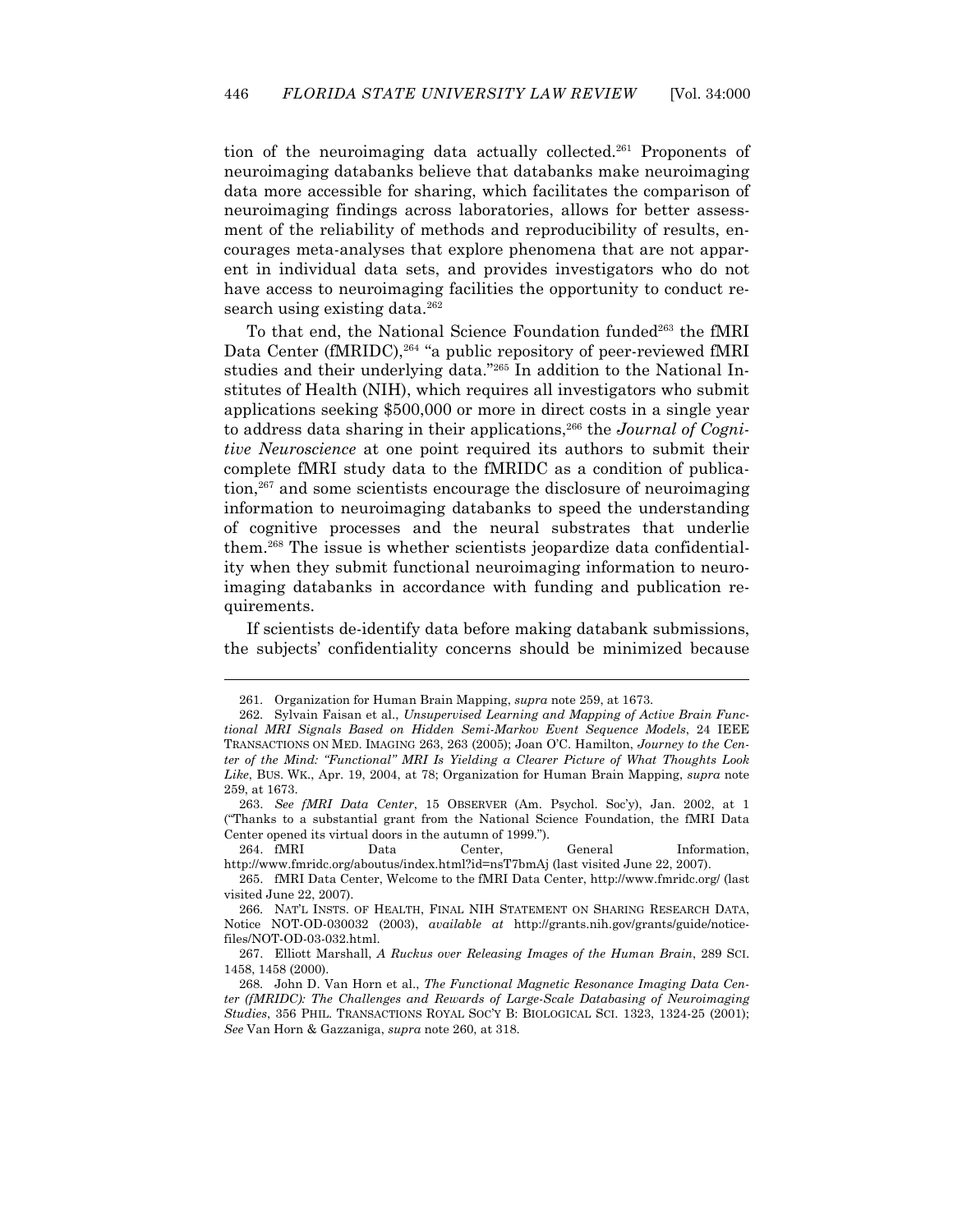the data cannot be traced back to the subjects. The Common Rule regards information as not individually identifiable if the information "cannot be linked to specific individuals by the investigator(s) either directly or indirectly through coding systems."269 Scientists routinely strip neuroimaging data of direct identifiers, such as names and birth dates, to render the data not identifiable prior to data sharing.270 However, rendering data not identifiable is further complicated in the functional neuroimaging context because of the existence of computer software that is capable of generating images of a subject's cranio-facial features from raw neuroimaging data.<sup>271</sup> Functional neuroimaging thus raises unique confidentiality issues relating to the possible inadvertent disclosure of subjects' facial images. To ensure that individuals who later mine neuroimaging databanks cannot recreate subjects' facial images, scientists must strip, scramble, or obscure image elements in scans and datasets that are submitted to databanks.272

 The fMRIDC is aware of the unique confidentiality issues raised by the sharing of raw neuroimaging data and has established author guidelines designed to maintain the confidentiality of that data. The guidelines require authors to remove identifiers such as name, subject initials, social security number, and internal subject identification codes before data is submitted to the fMRIDC.273 If an author fails to remove one or more identifiers, the fMRIDC will upon receipt of the data remove the identifiers itself.274 To eliminate the possibility that high-resolution fMRI images can be reconstructed to reveal the contours of subjects' faces, the fMRIDC also strips high-resolution images of any remaining facial features.<sup>275</sup> Finally, the fMRIDC recommends that investigators include statements in their informed consent forms identifying the potential for anonymized data collected from study participants to be made publicly available through the fMRIDC.276 Confidentiality concerns associated with neuroimaging databanks, although potentially significant, will be realized only when an investigator does not de-identify information prior to databank disclosure and if the receiving databank has failed to establish

 <sup>269.</sup> DEP'T HEALTH & HUM. SERVS., OFFICE HUM. RES. PROTS, GUIDANCE ON RESEARCH INVOLVING CODED PRIVATE INFORMATION OR BIOLOGICAL SPECIMENS 3 (2004).

 <sup>270.</sup> *See id*. at 2-3.

 <sup>271.</sup> Paul Root Wolpe, *Neuroethics*, *in* ENCYCLOPEDIA OF BIOETHICS 1897 (3d ed., vol. 4, Stephen G. Post ed., 2004); Arthur W. Toga, *Neuroimage Databases: The Good, the Bad and the Ugly*, 3 NATURE REV. NEUROSCIENCE 302, 307 (2002).

 <sup>272.</sup> *Id*. at 308; Kulynych, *supra* note 250, at 353-54.

 <sup>273.</sup> fMRI Data Center, Privacy Guidelines for Authors: The Protection of Human Subjects' Data, § I, http://www.fmridc.org/submissions/privacyguidelines.html (last visited June 22, 2007).

 <sup>274.</sup> Van Horn & Gazzaniga, *supra* note 260, at 314.

 <sup>275.</sup> *Id*.

 <sup>276.</sup> fMRI Data Center, *supra* note 273, at § V.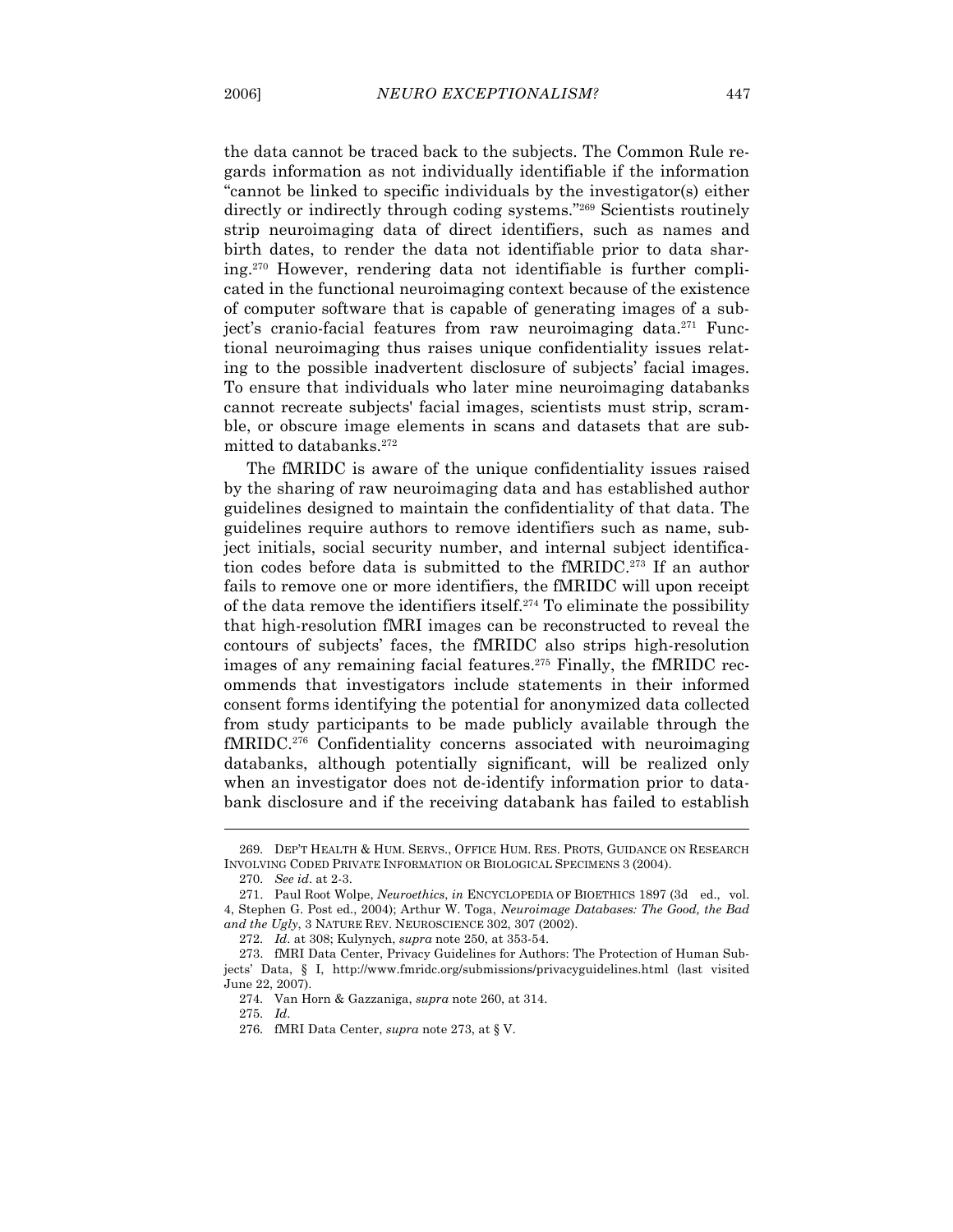and adhere to internal de-identification policies and procedures like those established by the fMRIDC.

#### *B. The Privacy Rule*

 Enacted on August 21, 1996, the Health Insurance Portability and Accountability Act (HIPAA)<sup>277</sup> was designed primarily to eliminate employees' unwillingness to change jobs due to fear that they would not qualify for health insurance at their new places of employment.<sup>278</sup> A second purpose, added later during the legislative process, was administrative simplification, or the more efficient processing of health claims through standard electronic transactions.<sup>279</sup> Anticipating public concern about the confidentiality implications of shared electronic health information, Congress included a provision in HIPAA directing the federal Department of Health and Human Services (HHS) to adopt health information privacy<sup>280</sup> regulations if Congress failed to pass privacy legislation within three years of HIPAA's date of enactment.<sup>281</sup> When Congress missed its own deadline, HHS became responsible for adopting privacy regulations.<sup>282</sup> Today, HHS' Privacy Rule (Privacy Rule)<sup>283</sup> is codified in the same title of the Code of Federal Regulations as is the Common Rule.284

 The Privacy Rule only applies to covered entities, defined to include health care providers who transmit health information in electronic form in connection with certain standard transactions.285 Many, but not all, health care providers transmit health information in electronic form in connection with insurance claims and other standard transactions. The Privacy Rule thus will apply to many of the radiologists, neurologists, hospitals, and imaging centers that create and use functional neuroimages to assist with neurosurgery and other treatments and procedures in the clinical setting.

 However, fMRI currently is being used more frequently in the research context as a tool for investigations in human cognitive neuro-

 $\overline{a}$ 

284. *Id.* pt. 46.

 <sup>277.</sup> Health Insurance and Accountability Act of 1996 (HIPPA), Pub. L. No. 104-191, 110 Stat. 1936.

 <sup>278. 42</sup> U.S.C. § 300gg (2000) (providing increased insurance portability through limitations on preexisting condition exclusions). *See generally* Rothstein, *supra* note 243, at 154.

 <sup>279.</sup> HIPPA §§ 261-62, 110 Stat. at 2021-31 (codified as amended at 42 U.S.C. § 1320(d) (2000)).

 <sup>280.</sup> Although Congress directed HHS to adopt *privacy* regulations, the regulations as adopted actually address *confidentiality* because they regulate the use and disclosure of protected health information by covered health care providers, health plans, and health care clearinghouses, not the collection of protected health information by third parties.

 <sup>281.</sup> HIPAA § 264(c).

 <sup>282.</sup> *Id*.

 <sup>283. 45</sup> C.F.R. pt. 164 (2006).

 <sup>285.</sup> *Id.* §§ 162.1101-.1802, 164.104(a).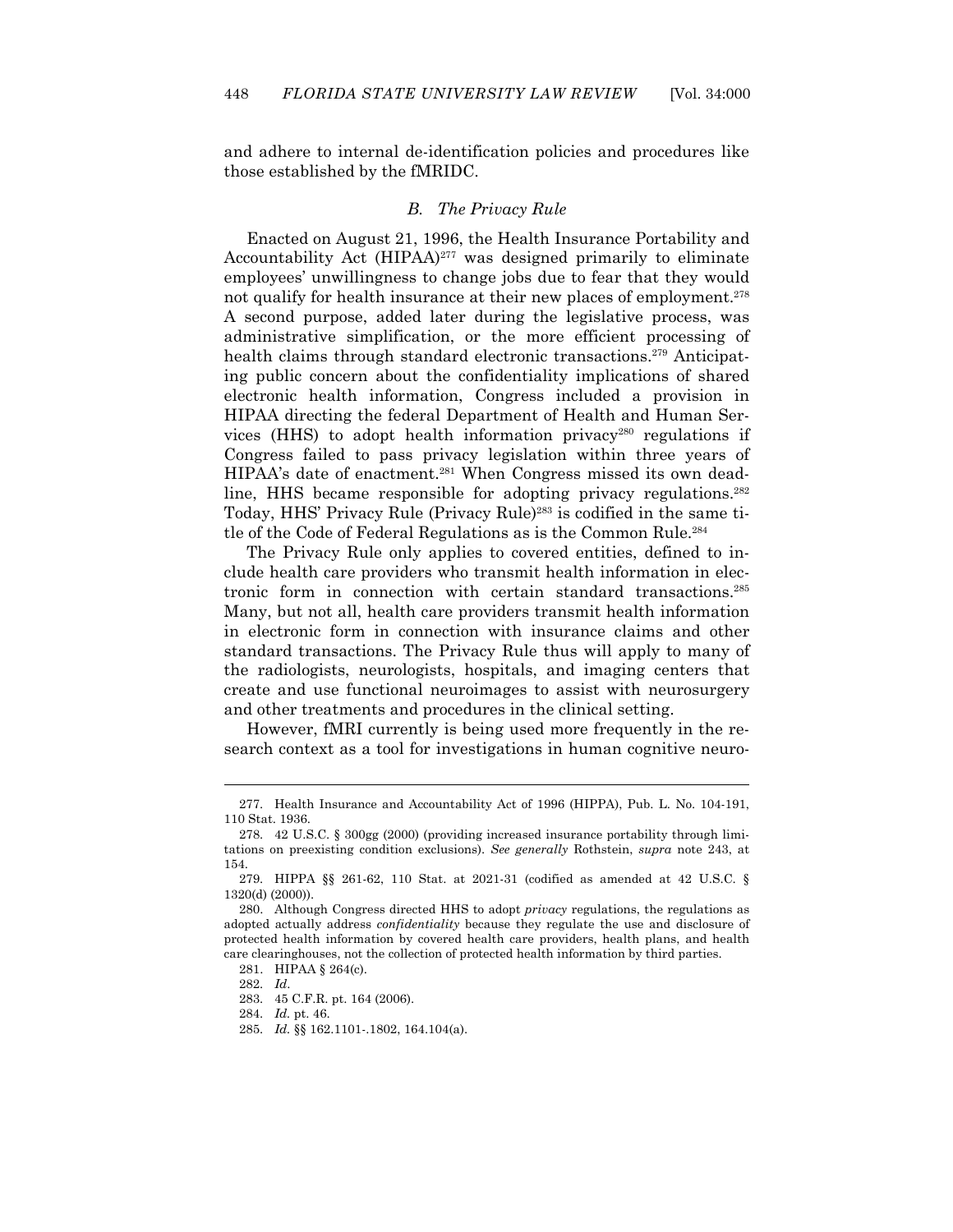science.<sup>286</sup> The application of the Privacy Rule to scientists who use fMRI to test various research hypotheses is less straightforward. If an investigator does not provide health care or does not transmit health information in electronic form in connection with a standard transaction such as a claim for reimbursement, the Privacy Rule will not regulate the investigator's research activities. Many of the studies discussed in Part III simply investigated the neural correlates of a range of social behaviors and characteristics such as deception, consumer preferences, romantic and maternal attachment, ethical decision making, and intelligence. These research projects did not involve the provision to study volunteers of health care—such as medical treatment, surgical procedures, counseling, or drugs—or the electronic billing of insurance companies for such health care. The Privacy Rule thus does not apply to all of the scientists who are conducting fMRI studies. The Privacy Rule also does not apply to many of the other individuals and organizations reported to have an interest in the creation or use of functional neuroimaging information, including employers, life insurance companies, educational institutions, criminal justice officials, courts, litigants, and marketing companies.287

 In addition, the Privacy Rule only regulates covered entities' use and disclosure of a certain class of information known as protected health information,<sup>288</sup> which is generally defined as individually identifiable health information.289 Health information includes information that "[r]elates to the past, present, or future physical or mental health or condition of an individual . . . [as well as] the provision of health care to an individual."290 For example, a structural MRI showing diffuse brain damage resulting from traumatic brain injury or stroke would constitute health information because the MRI would relate to the past and present physical health of the individual. An fMRI that is interpreted to reveal that an individual has schizophrenia or will develop Alzheimer's disease also would constitute health information because the interpretations would relate to the subject's current and future mental health.

 But, what about fMRI scans that are taken for purposes of studying many of the social phenomena identified in Part III? For example, what if fMRI is used to study one-time deception that does not rise to the level of pathological lying ("I do not have the 5-of-clubs card")? What about an fMRI scan that shows amygdala activity interpreted as unconscious social evaluation of a person who belongs to

 <sup>286.</sup> Jezzard & Buxton, *supra* note 41, at 791.

 <sup>287.</sup> *See* Rothstein, *supra* note 243, at 155.

 <sup>288. 45</sup> C.F.R. § 164.500(a) (2006).

 <sup>289.</sup> *See id.* § 160.103.

 <sup>290.</sup> *Id*.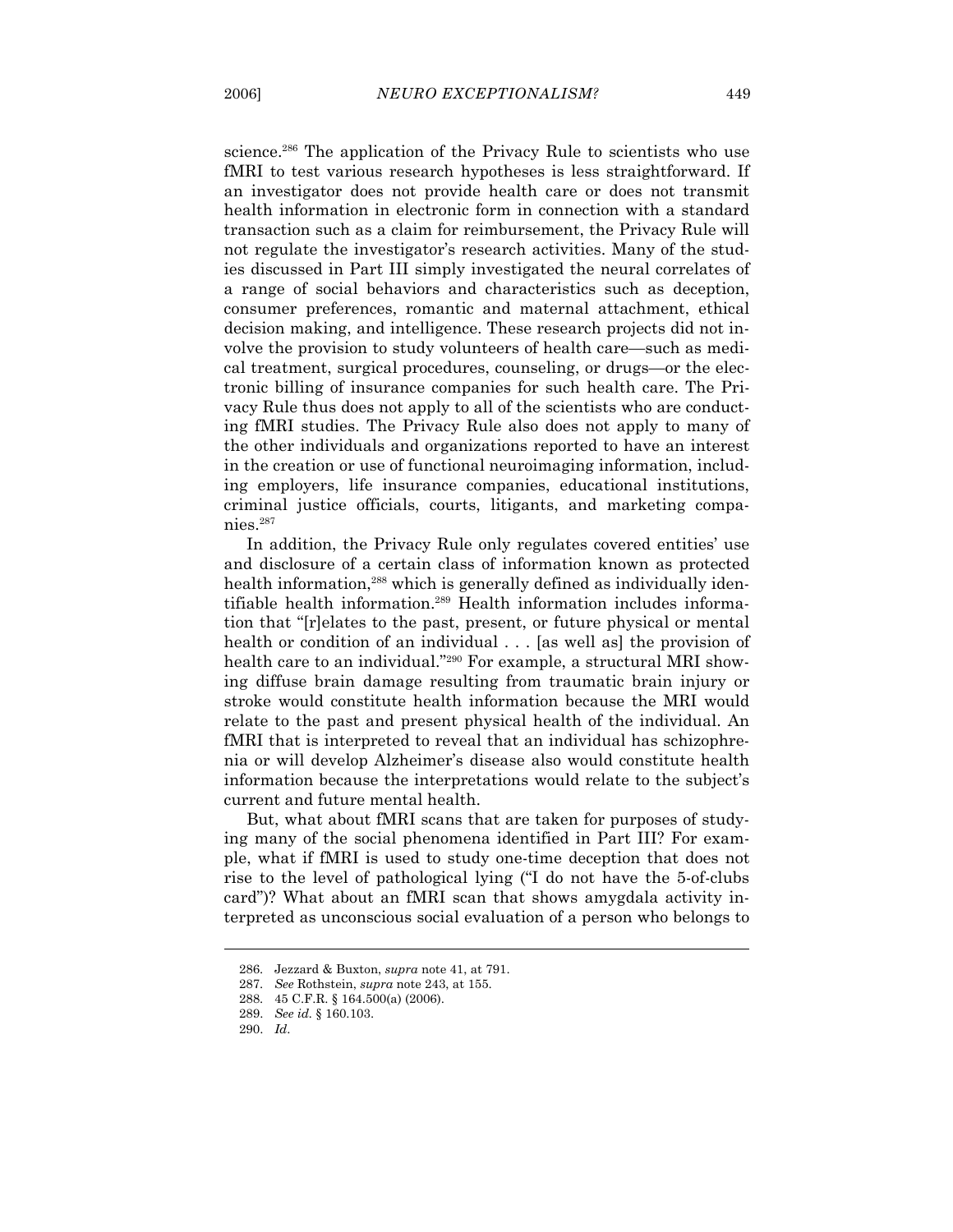a different social or racial group? What about an fMRI scan that is interpreted to reveal an individual's preference for a particular soft drink, automobile, campaign advertisement, or movie trailer? A very technical argument exists that these latter pieces of neuroimaging information do not constitute health information protected by the Privacy Rule because they do not relate to the physical or mental health or condition of an individual.

 Health information must be individually identifiable to be regulated by the Privacy Rule.<sup>291</sup> An fMRI scan would be considered individually identifiable if it contained either an embedded direct identifier or one on a label, such as a patient or subject's name or social security number.292 As with the Common Rule, the question of whether raw neuroimaging data is inherently identifiable because of its ability to be reconstructed by computer software into cranial-facial feature images also exists under the Privacy Rule, especially because the Privacy Rule considers "[f]ull face photographic images, " "comparable images," "and any other unique identifying characteristics" to be identifiers.<sup>293</sup>

 Unlike the Common Rule, which provides little guidance regarding how scientists are supposed to maintain the confidentiality of study data, the Privacy Rule contains detailed provisions that attempt to balance individuals' confidentiality rights against various needs for protected health information. For example, the Privacy Rule permits covered entities to use and disclose protected health information without prior authorization for the activities of treatment, reimbursement, and health care operations, as well as twelve additional public policy activities.<sup>294</sup> A brief review of some of these permitted uses and disclosures shows just how frequently the confidentiality of functional neuroimaging information is not required to be maintained.

 Treatment is defined to include "the provision, coordination, [and] management of health care and related services."295 Again, the Privacy Rule permits covered entities to use and disclose protected health information for treatment activities without the prior permission of the subject of the information. The theory is that patients who consent to treatment impliedly consent to health care providers using their information as part of such treatment.

 However, somewhat unique confidentiality concerns are raised in the clinical and research settings when fMRI reveals incidental find-

 <sup>291.</sup> *See id*.

 <sup>292.</sup> *Id.* § 164.514(b)(2)(A-R).

 <sup>293.</sup> *Id.* § 164.514(b)(2)(Q)-(R).

 <sup>294.</sup> *Id.* §§ 164.501, -.506(c)(1), -.508, -.512.

 <sup>295. § 164.501.</sup>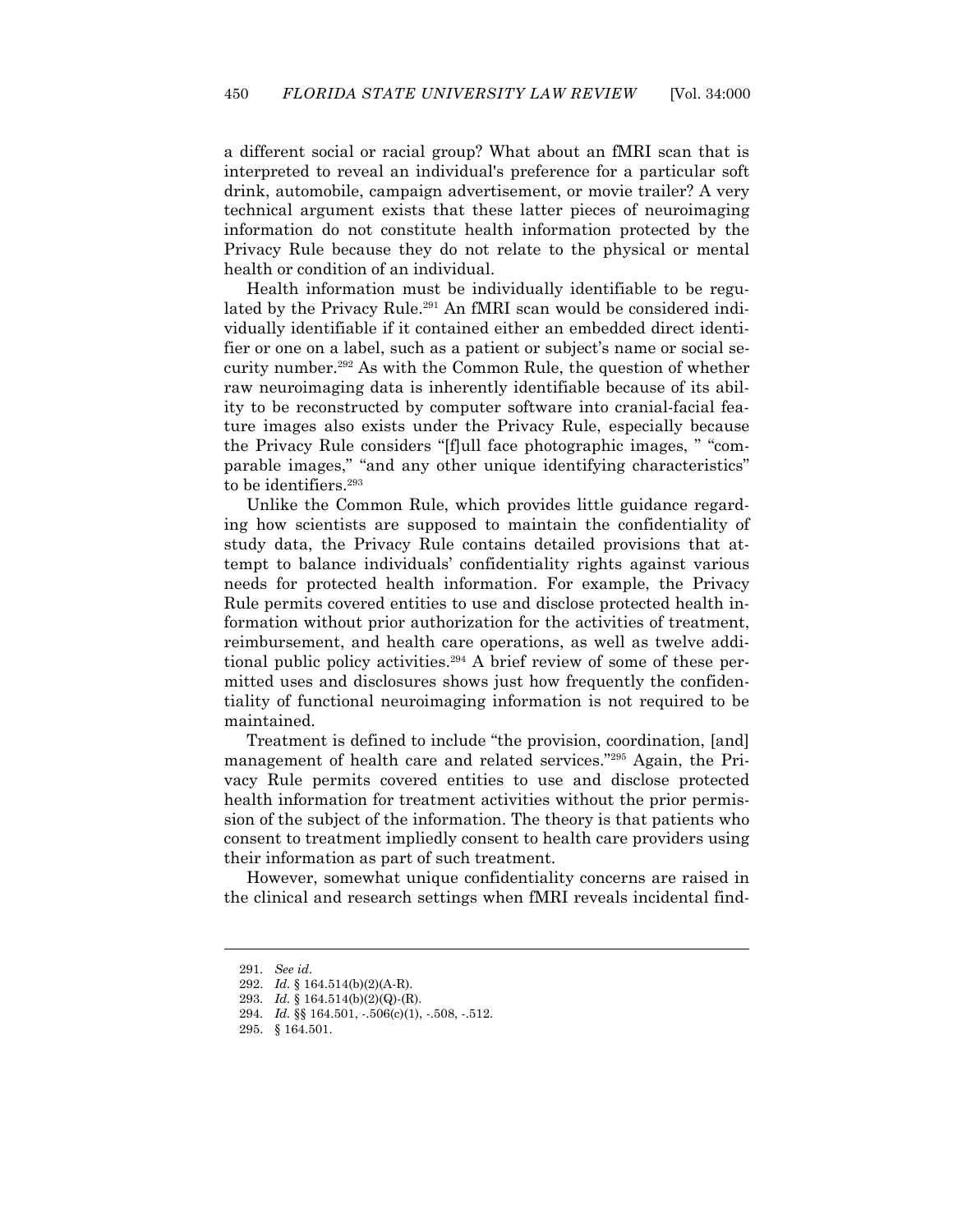ings.296 For example, what happens when an individual consents to research designed to test a hypothesis relating to the treatment of schizophrenia, but the covered scientist discovers through fMRI that the subject has an unrelated brain tumor? How can the scientist ensure that the individual obtains treatment for the brain tumor while

maintaining confidentiality as is required by the Privacy Rule?

 The ability of fMRI and other neuroimaging technologies to reveal incidental findings has drawn significant attention in the neuroethics literature.297 Several recent studies have analyzed the extent to which scientists have discovered arteriovenous malformations, brain tumors, developmental abnormalities, and other conditions in healthy controls who volunteer for neuroimaging research.<sup>298</sup> A 2004 study designed in part to characterize the frequency and severity of incidental findings in fMRIs detected incidental findings in 47% of the 151 scans examined and classified 6.6% of the scans as requiring clinical follow-up.299 The authors of a second study published in 2004 found substantial variability in investigators' procedures for handling unanticipated findings.300 Of six consent forms reviewed by the authors during the second study, four did not contain any language specifically addressing unanticipated findings,<sup>301</sup> although one investigator whose procedures were reviewed did report unanticipated findings directly to the research subject's primary care provider according to provisions in the consent form explaining that such reporting would take place.302

 How does the Privacy Rule regulate such referrals and reports? If a covered scientist makes an incidental finding, is the scientist legally and ethically permitted or required to send the scan to the sub-

 <sup>296.</sup> Incidental findings have been defined "as observations of potential clinical significance unexpectedly discovered in healthy subjects or in patients recruited to brain imaging research studies and unrelated to the purpose or variables of the study." Judy Illes et al., *Incidental Findings in Brain Imaging Research*, 311 SCI. 783, 783 (2006).

 <sup>297.</sup> *See, e.g.*, *id*.; *Proceedings of Managing Incidental Findings in Human Subjects Research: From Imaging to Genomics Conference*, Univ. of Minn., Mar. 1, 2007; Nat'l Inst. Neurological Disorders & Stroke, Detection and Disclosure of Incidental Findings in Neuroimaging Research, Jan. 6-7, 2005. http://www.ninds.nih.gov/news\_and\_events/proceedings/ifexecsummary.htm (last visited June 22, 2007); Judy Illes et al., *Discovery and Disclosure of Incidental Findings in Neuroimaging Research*, 20 J. MAGNETIC RESONANCE IMAGING 743, 743 (2004) [hereinafter, Illes et al., *Discovery and Disclosure*]; J. Illes et al., *Ethical Consideration of Incidental Findings on Adult Brain MRI in Research*, 62 NEUROLOGY 888, 888 (2004) [hereinafter Illes et al., *Ethical Consideration*]; Judy Illes et al., *Ethical and Practical Considerations in Managing Incidental Findings in Functional Magnetic Resonance Imaging*, 50 BRAIN & COGNITION 358, 358 (2002); Gregory L. Katzman et al., *Incidental Findings on Brain Magnetic Resonance Imaging from 1000 Asymptomatic Volunteers*, 281 J. AM. MED. ASS'N 36, 36 (1999).

 <sup>298.</sup> *See supra* note 296.

 <sup>299.</sup> Illes et al., *Ethical Consideration*, *supra* note 297, at 889.

 <sup>300.</sup> Illes et al., *Discovery and Disclosure*, *supra* note 297, at 745.

 <sup>301.</sup> *Id*.

 <sup>302.</sup> *Id*.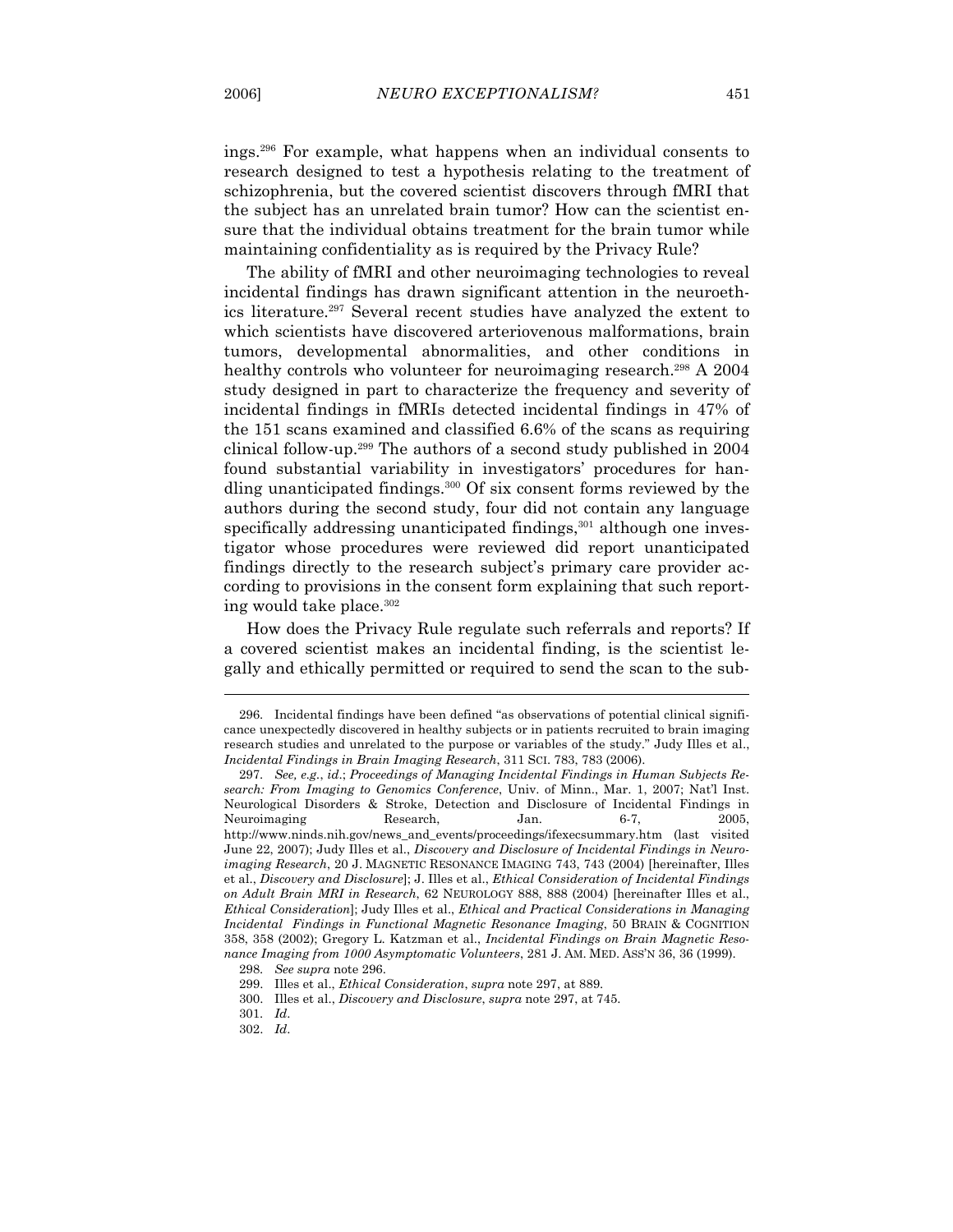ject's primary care provider or a radiologist for review? Because the Privacy Rule broadly defines treatment to include "the coordination or management of health care by a health care provider with a third party," as well as consultations and referrals,<sup>303</sup> a covered scientist is legally permitted by the Privacy Rule to disclose an abnormal fMRI scan to another health care provider, including a primary care provider, neurosurgeon, or other physician, for treatment, even without the prior written authorization of the research subject.<sup>304</sup> Although the scientist arguably has an ethical obligation to notify the subject of the incidental finding, as discussed in more detail in Part VI, the Privacy Rule does not legally require a covered scientist to obtain follow-up or treatment for the subject because the Privacy Rule does not contain substantive reporting or treatment mandates.

 Treatment is just one of the activities for which covered providers and scientists are permitted to use and disclose protected health information without the prior authorization of the patient or research subject. The Privacy Rule also permits covered entities to use and disclose protected health information for twelve enumerated public policy activities, which are also referred to as "exceptions" to the general authorization requirement.<sup>305</sup> Because these exceptions provide examples of situations in which the confidentiality of fMRI records are not required to be maintained, a brief review of their provisions is worthwhile.

 The first exception that is potentially relevant in the functional neuroimaging context relates to uses and disclosures of protected health information that are required by law. The Privacy Rule expressly permits covered entities to use or disclose protected health information without prior authorization if the "use or disclosure is required by law and . . . complies with and is limited to the relevant requirements of such law."306 For example, if a covered entity discovers during an fMRI scan a condition that state law requires to be reported to a local health department or similar agency, then the Privacy Rule permits, but does not require, the entity to make the information disclosure. A specific example might involve uncontrolled sleepiness or seizures associated with sleep apnea, narcolepsy, epilepsy, or other neurological disorders, which some states require diagnosing physicians to report to the appropriate state agency.<sup>307</sup>

 <sup>303. 45</sup> C.F.R. § 164.501 (2006).

 <sup>304.</sup> *Id.* § 164.506(c)(2).

 <sup>305.</sup> *Id.* § 164.512(a)(l).

 <sup>306.</sup> *Id.*

 <sup>307.</sup> *See, e.g*., Gordon H. Campbell, *Driving and Neurological Disease* (Feb. 27, 2007), http://www.emedicine.com/neuro/topic594.htm (noting that some state authorities mandate physicians to report individuals with certain diagnoses, particularly epilepsy, to a relevant state agency); WISC. ADM. CODE [Transp.] § 112.10 (2005) (regulating the issuance of motor vehicle operator licenses to persons who have certain medical conditions); MED. REVIEW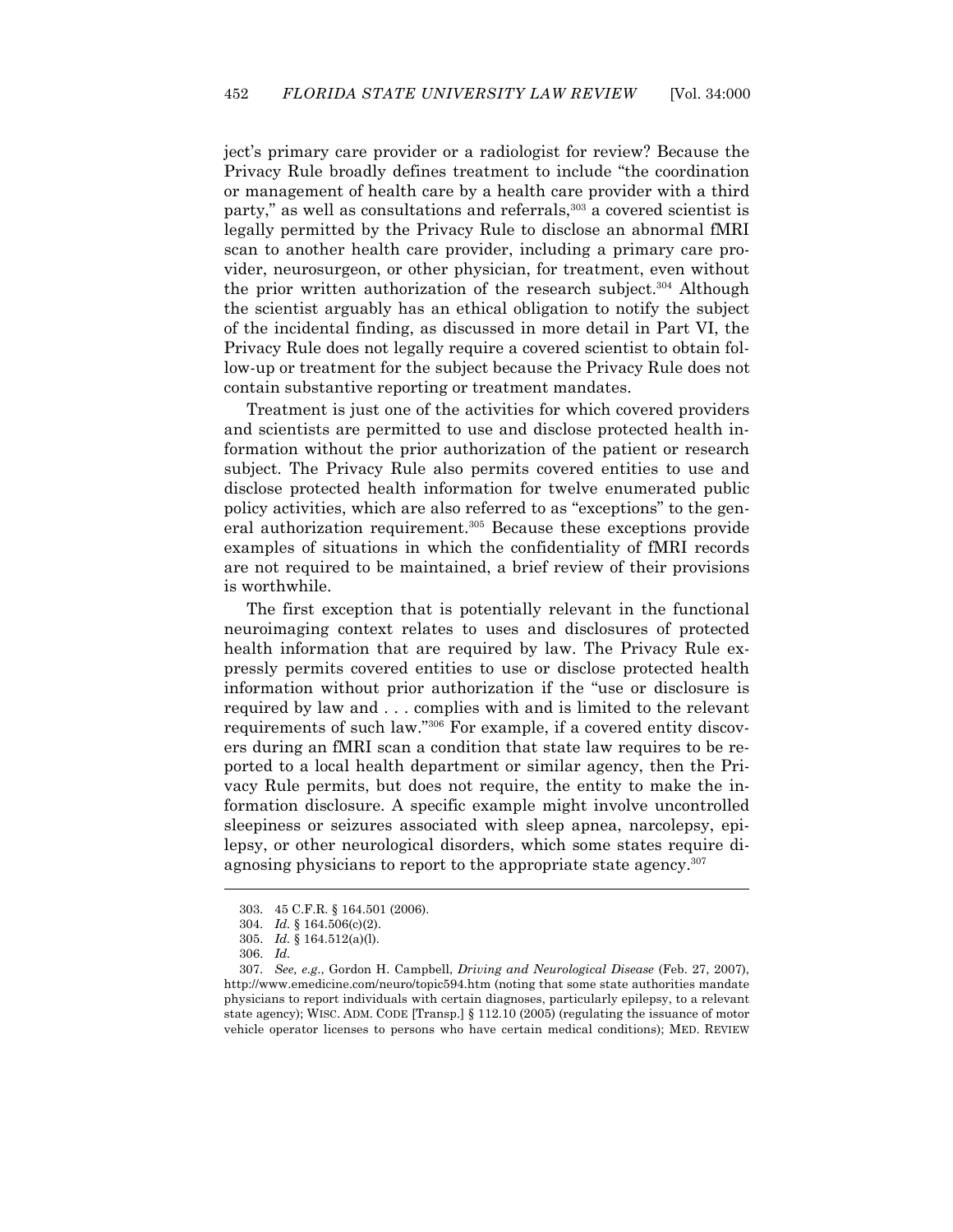The Privacy Rule permits disclosures required by another law if the disclosure "complies with and is limited to the relevant requirements of such law."308 If the information required by the law is a oneword diagnosis, the Privacy Rule thus would prohibit the disclosure of an underlying fMRI scan. However, many state laws require the disclosure of more than one-word diagnoses.<sup>309</sup> A Wisconsin reporting form asks longer questions such as, "Does this person's neurological condition involve movement disorder? If yes, please explain."310 The Wisconsin reporting form does request EEG (although not yet fMRI) results.311

 A second exception relates to uses and disclosures of protected health information for public health activities. Among other activities, the Privacy Rule permits covered entities to disclose protected health information to a public health authority "for the purpose of preventing or controlling disease, injury, or disability," and to make reports regarding the quality, safety, or efficacy of a Food and Drug Administration regulated product or activity.<sup>312</sup> This provision expressly permits covered entities to report diseases, injuries, vital events, and the conduct of public health surveillance, public health investigations, and public health interventions to public health authorities such as the federal Center for Disease Control and Prevention and state health departments.<sup>313</sup> Among other things, this provision would allow a covered entity to disclose a disease or injury detected by fMRI to a local public health authority without prior authorization of the individual who is the subject of the image if the purpose of the disclosure is to prevent or control disease, injury, or disability.

 A third exception relates to uses and disclosures of protected health information for certain health oversight activities. Under this provision, covered entities are permitted to disclose protected health information to health oversight agencies—such as HHS, the Centers for Medicare and Medicaid Services, the Food and Drug Administration, and the OHRP—for oversight activities authorized by law.314 Oversight activities are defined to include "audits; civil, administrative, or criminal investigations; inspections; licensure or disciplinary actions; civil, administrative, or criminal proceedings or actions; or other activities necessary for appropriate oversight of . . . [t]he health

UNIT, WIS. DEP'T TRANSP. MEDICAL EXAMINATION REPORT 1, 2 (2006), *available at* http://www.dot.wisconsin.gov/drivers/forms/mv3644.pdf.

 <sup>308. 45</sup> C.F.R. § 164.512(a)(1) (2006).

 <sup>309.</sup> MEDICAL EXAMINATION REPORT, *supra* note 307, at 2.

 <sup>310.</sup> *Id.*

 <sup>311.</sup> *Id*.

 <sup>312. 45</sup> C.F.R. § 164.512(b).

 <sup>313.</sup> *Id*.

 <sup>314.</sup> *Id.* § 164.512(d)(1).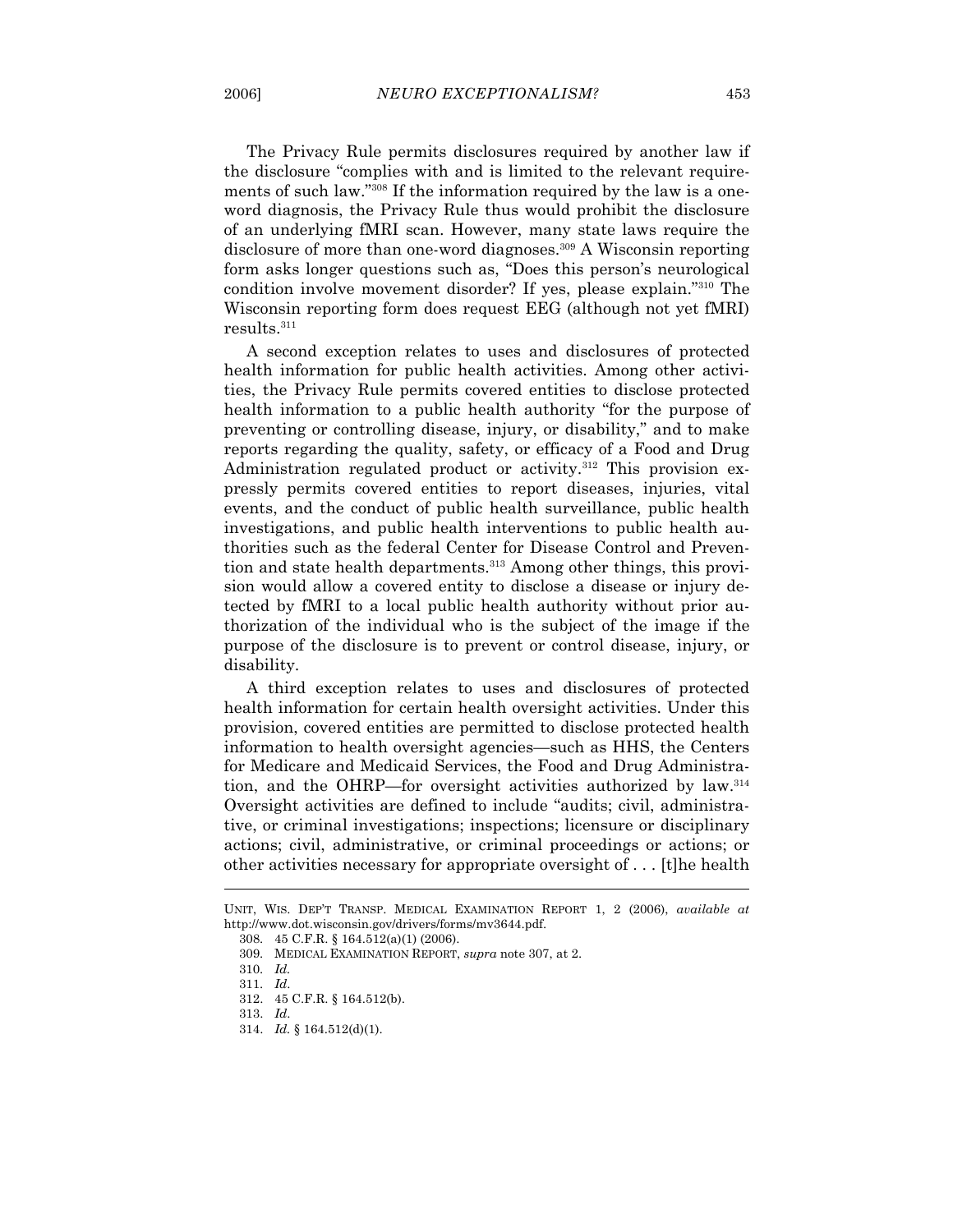care system."315 For example, if the OHRP conducted an investigation of alleged research misconduct by a number of investigators at a particular institution, the investigators would be permitted to disclose their research records, including fMRI study records, in response to a demand for such records by the OHRP.

 A fourth exception relates to the disclosure of protected health information for judicial and administrative proceedings.<sup>316</sup> This provision permits covered entities to disclose protected health information in the course of a judicial or administrative proceeding "[i]n response to an order of a court or administrative tribunal" if the covered entity "discloses only the protected health information expressly authorized by such order."317 If a court orders a covered entity to disclose an fMRI scan, the Privacy Rule permits the entity to do so. This provision also permits covered health care providers and scientists to disclose protected health information "[i]in response to a subpoena, discovery request, or other lawful process, that is not accompanied by" a court order if the covered provider or scientist receives certain assurances specified in the Privacy Rule from the party seeking the information.318 Even without a court order, then, a covered entity is permitted to disclose an fMRI scan or related report in the litigation context if the entity obtains the specified assurances from the party seeking the information.

 A fifth exception relates to disclosures of protected health information for law enforcement purposes. This provision permits covered entities providers and scientists to disclose protected health information to law enforcement officials for certain law enforcement purposes.319 One such purpose involves "a law enforcement official's request for . . . information about an individual who is or is suspected to be a victim of a crime."320 In the structural neuroimaging context, a relevant example might involve a radiologist who interpreted a neuroimage as revealing shaken-baby syndrome.<sup>321</sup> In the functional neuroimaging context, a futuristic, speculative example might involve a scientist who interpreted an fMRI as revealing that certain areas of a rape victim's brain were activated when she was shown an image of a particular criminal or the scene of the rape. The Privacy Rule would permit the covered radiologist or scientist to disclose in-

 <sup>315.</sup> *Id.* § 164.512(d)(1).

 <sup>316.</sup> *Id.* § 164.512(e)(1)(i).

 <sup>317.</sup> *Id.* § 164.512(e)(1)(i).

 <sup>318.</sup> *Id.* § 164.512(e)(1)(ii)-(iv).

 <sup>319.</sup> *Id.* § 164.512(f).

 <sup>320.</sup> *Id.* § 164.512(f)(3).

 <sup>321.</sup> *See, e.g.*, Committee on Child Abuse and Neglect, American Academy of Pediatrics, *Shaken Baby Syndrome: Rotational Cranial Injuries—Technical Report*, 108 PEDIATRICS 206, 208 (2001).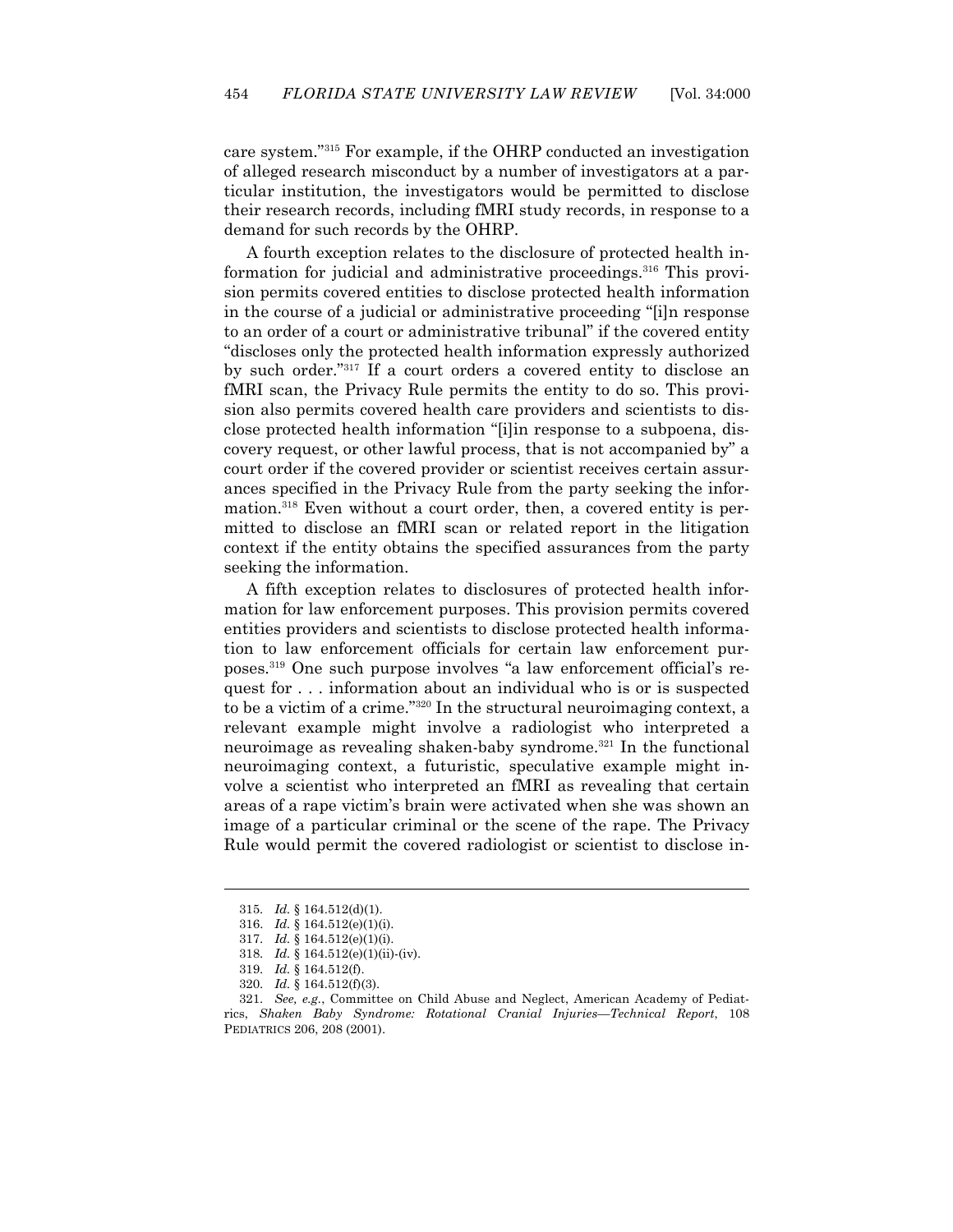formation needed by the law enforcement officer to enforce applicable laws relating to child abuse and rape, respectively.

 A sixth exception relates to research activities. The Privacy Rule permits covered entities to use and disclose protected health information without prior authorization for four types of research activities.322 These include retrospective research using the information of decedents,<sup>323</sup> certain reviews of information that are preparatory to research,324 situations in which an IRB or privacy board has approved the waiver of the otherwise required authorization to use or disclose information,325 and situations in which the researcher will only be using a limited data set of information and the researcher has executed a data use agreement with the data holder.<sup>326</sup>

 An example of the second type of research activity might involve an investigator who would like to review a class of protected health information, such as "all fMRI scans and records of patients who have had brain surgery in the last five years," to determine whether a sufficient number of patients exist to test a particular hypothesis relating to the assistance provided by fMRI in planning surgical routes or assessing surgical risk. The Privacy Rule would permit a workforce member of the health care facility that maintains the fMRI scans and related records to contact and recruit the patients without prior IRB approval or patient authorization once the investigator has determined that her hypothesis is testable and makes certain representations regarding her use of the fMRI scans and related records.

 A seventh exception relates to uses and disclosures of protected health information that are necessary to avert serious threats to health or safety.<sup>327</sup> The Privacy Rule expressly permits a covered entity to

use or disclose protected health information, if the covered entity in good faith, believes the use or disclosure . . . [i]s necessary to prevent or lessen a serious and imminent threat to the health or safety of a person or the public . . . and [i]s to a person or persons reasonably able to prevent or lessen the threat, including the target of the threat.328

To the extent fMRI technology advances this far, this provision would permit a covered provider or scientist who had interpreted a particular patient's fMRI to reveal imminent murderous tendencies

 <sup>322. 45</sup> C.F.R. § 164.512(i)(1).

 <sup>323.</sup> *Id.* § 164.512(i)(1)(iii)

 <sup>324.</sup> *Id.* § 164.512(i)(1)(ii).

 <sup>325.</sup> *Id.* § 164.512(i)(1)(i). 326. *Id.* § 164.514(e)(1)-(4).

 <sup>327.</sup> *Id.* § 165.514(j).

 <sup>328.</sup> *Id.* § 164.512(j)(1)(i).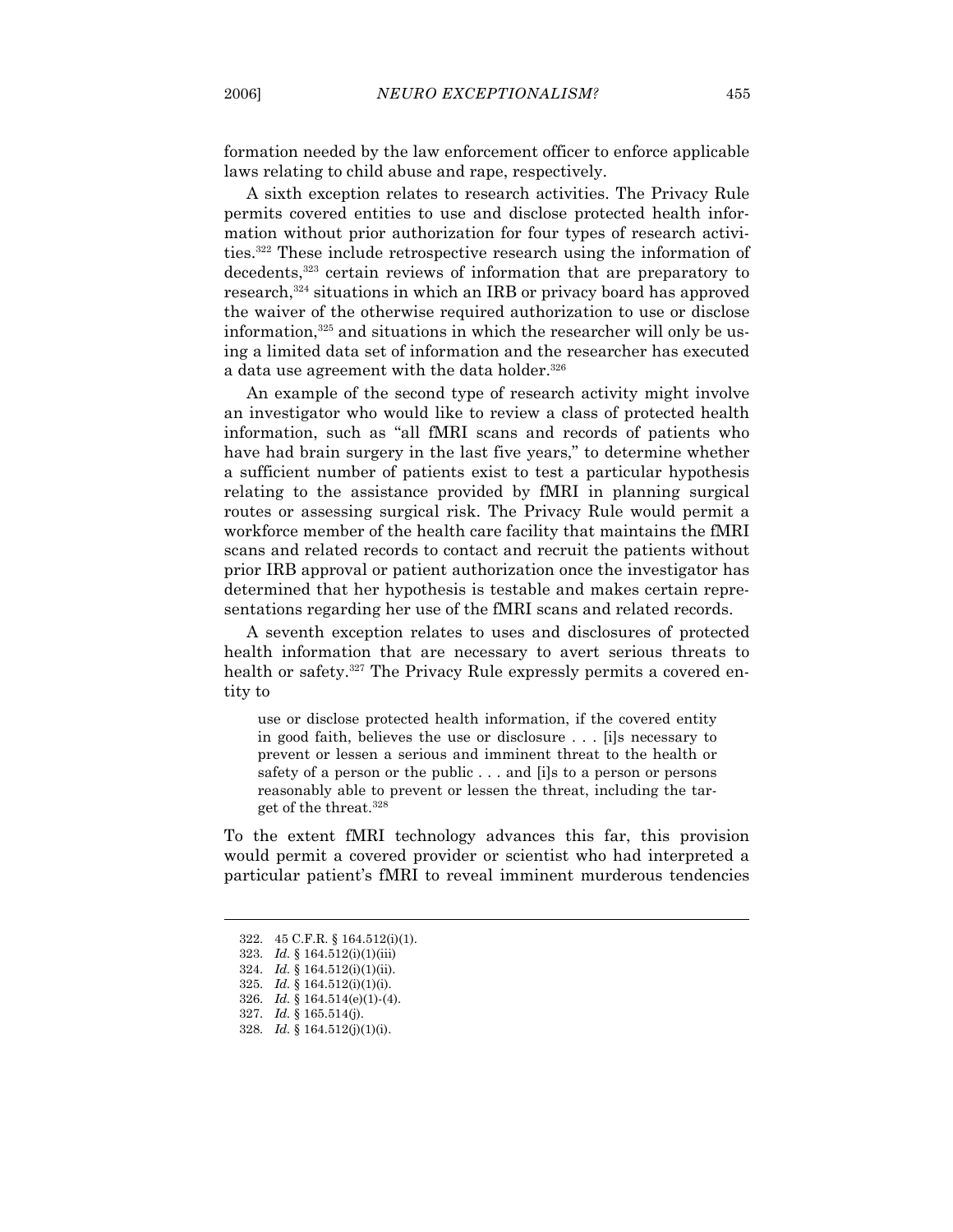to reveal that information to law enforcement authorities or the murder target.

 An eighth exception relates to national security and intelligence activities. One portion of this provision expressly permits a covered entity to "disclose protected health information to authorized federal officials for the conduct of lawful intelligence, counter-intelligence, and other national security activities authorized by the National Security Act."329 To the extent fMRI technology advances this far, this provision would permit a covered entity that interprets an fMRI to reveal an individual's knowledge of a terrorist activity to disclose relevant information to authorized federal officials without the prior permission of the individual.

 In addition to these eight exceptions, the Privacy Rule expressly allows health care providers to condition the provision of a neuroimaging examination on the patient's execution of an authorization form allowing the provider to disclose the fMRI test results to an employer if the purpose of the examination was to create information for use by the employer.<sup>330</sup> The Privacy Rule also permits health insurance companies to require an individual to sign an authorization form for the disclosure of her functional neuroimaging information if the individual would like to be considered for enrollment in the health plan or the information is needed for underwriting or riskrating determinations or to determine eligibility for benefits.<sup>331</sup> The Privacy Rule thus does not prohibit a covered health care provider from disclosing functional neuroimaging information pursuant to an individual's written authorization that is compelled by an employer or health insurance company.

 In summary, the Privacy Rule only regulates covered health care providers when they are using or disclosing protected health information. The Privacy Rule does not regulate all of the scientists who are conducting fMRI studies or all of the other parties that are reported to have an interest in the creation or obtaining of functional neuroimaging information. In addition, the Privacy Rule expressly permits covered entities to use and disclose functional neuroimaging information for treatment, reimbursement, health care operations, and twelve public policy activities, at least eight of which are potentially applicable in the functional neuroimaging context. Finally, the Privacy Rule expressly permits employers and health insurance companies to condition treatment and health plan enrollment on an individual's execution of an authorization form for the release of her functional neuroimaging information. Like the Common Rule, then,

 <sup>329.</sup> *Id.* § 164.512(k)(2).

 <sup>330.</sup> *Id.* § 164.508(b)(4)(iii).

 <sup>331.</sup> *Id.* § 164.508(b)(4)(ii).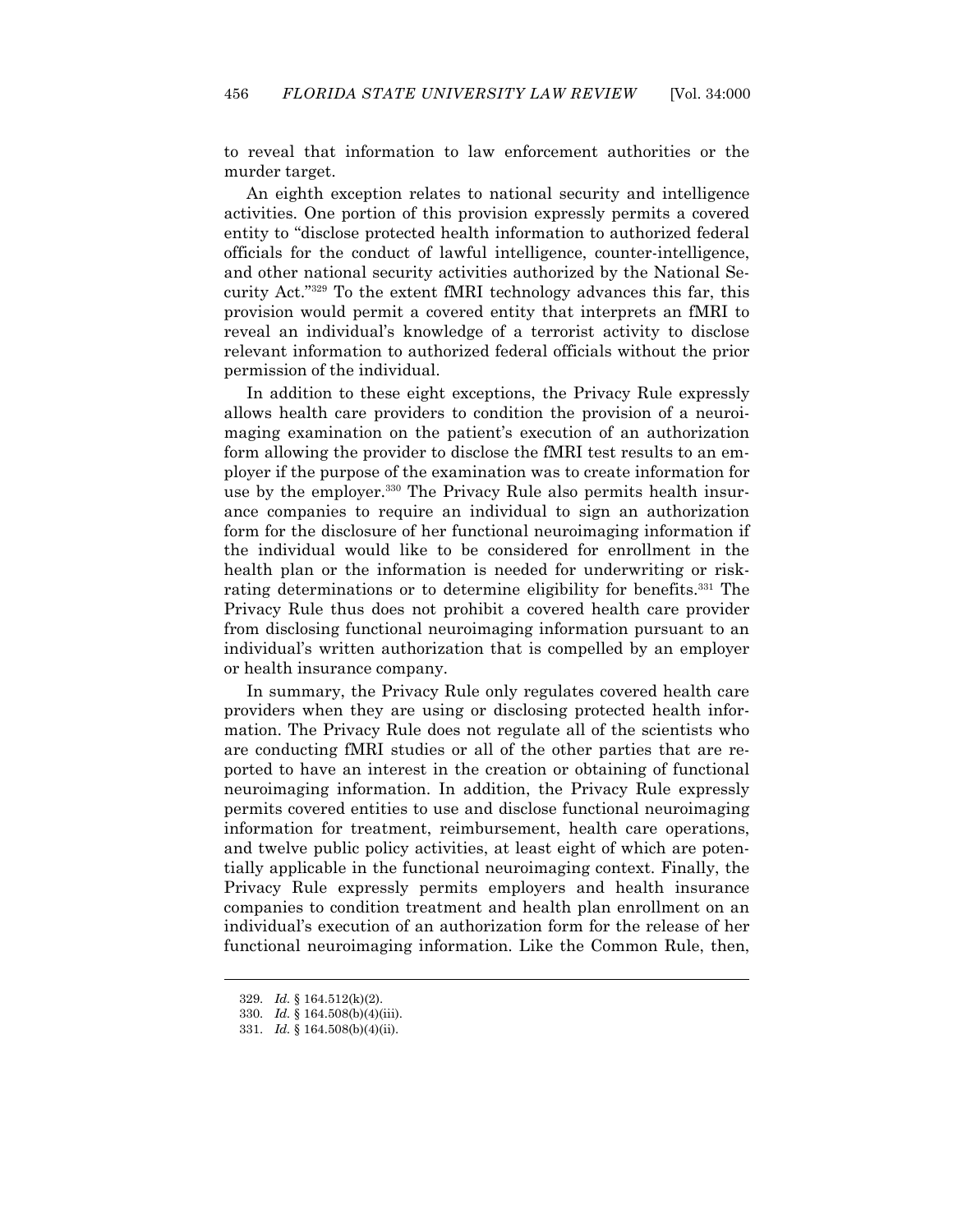$\overline{a}$ 

the Privacy Rule also establishes incomplete confidentiality protections for functional neuroimaging information.

# *C. State Law*

 In addition to federal rules, such as the Common Rule and the Privacy Rule, many states have medical practice acts, hospital licensing laws, imaging center licensing laws, and other similar statutes and regulations that require certain individuals and institutions to maintain the confidentiality of health information in their possession.332 How a particular state law applies to the functional neuroimaging context depends on whether the law's protections extend to scientists who do not provide health care as part of their research and whether the law protects social information in addition to medical records and other health-related information.333 Like the Privacy Rule, many state health information confidentiality laws permit the use and disclosure of health information without prior authorization for a range of activities.334 Many state laws also fail to prohibit organizations such as employers and health insurance companies from requiring individuals to sign an authorization form for the release of their functional neuroimaging information.335 Like the Common Rule and the Privacy Rule, then, state health information confidentiality laws also provide incomplete protections for functional neuroimaging information.

# *D. Certificates of Confidentiality*

 Congress initially provided for certificates of confidentiality in 1970 as part of the national war on drugs.336 The certificates were designed to assure research subjects who participated in drug addiction and abuse studies that the information they shared with researchers

 <sup>332.</sup> With some exceptions, the Privacy Rule preempts state laws that provide less stringent confidentiality protections, although more stringent state laws may survive preemption. 45 C.F.R. § 160.203(b).

 <sup>333.</sup> Although beyond the scope of this Article, a fifty-state survey of health information confidentiality laws and regulations has been attempted by the Health Privacy Project. *See* JOY PRITTS ET AL., THE STATE OF HEALTH PRIVACY: AN UNEVEN TERRAIN (A COMPREHENSIVE SURVEY OF STATE HEALTH STATUTES) (1999).

 <sup>334.</sup> *See, e.g*., MINN. STAT. § 144.335(3a)(b) (2005) (permitting the release of health records for a number of public policy activities); TEX. OCC. CODE ANN. § 159.003 (Vernon 2005) (listing a number of exceptions to confidentiality in court or administrative proceedings); id. § 159.004 (2000) (listing a number of exceptions to confidentiality in other situations).

 <sup>335.</sup> *See, e.g.*, MINN. STAT. § 144.335(3c) (2006) (permitting health care providers to release health records as directed as part of an independent medical examination to the third party who requested or paid for the examination).

 <sup>336.</sup> Comprehensive Drug Abuse Prevention and Control Act of 1970, Pub. L. No. 91- 513, §50d, 84 Stat. 1236, 1271 (codified at 21 U.S.C. § 872(c)).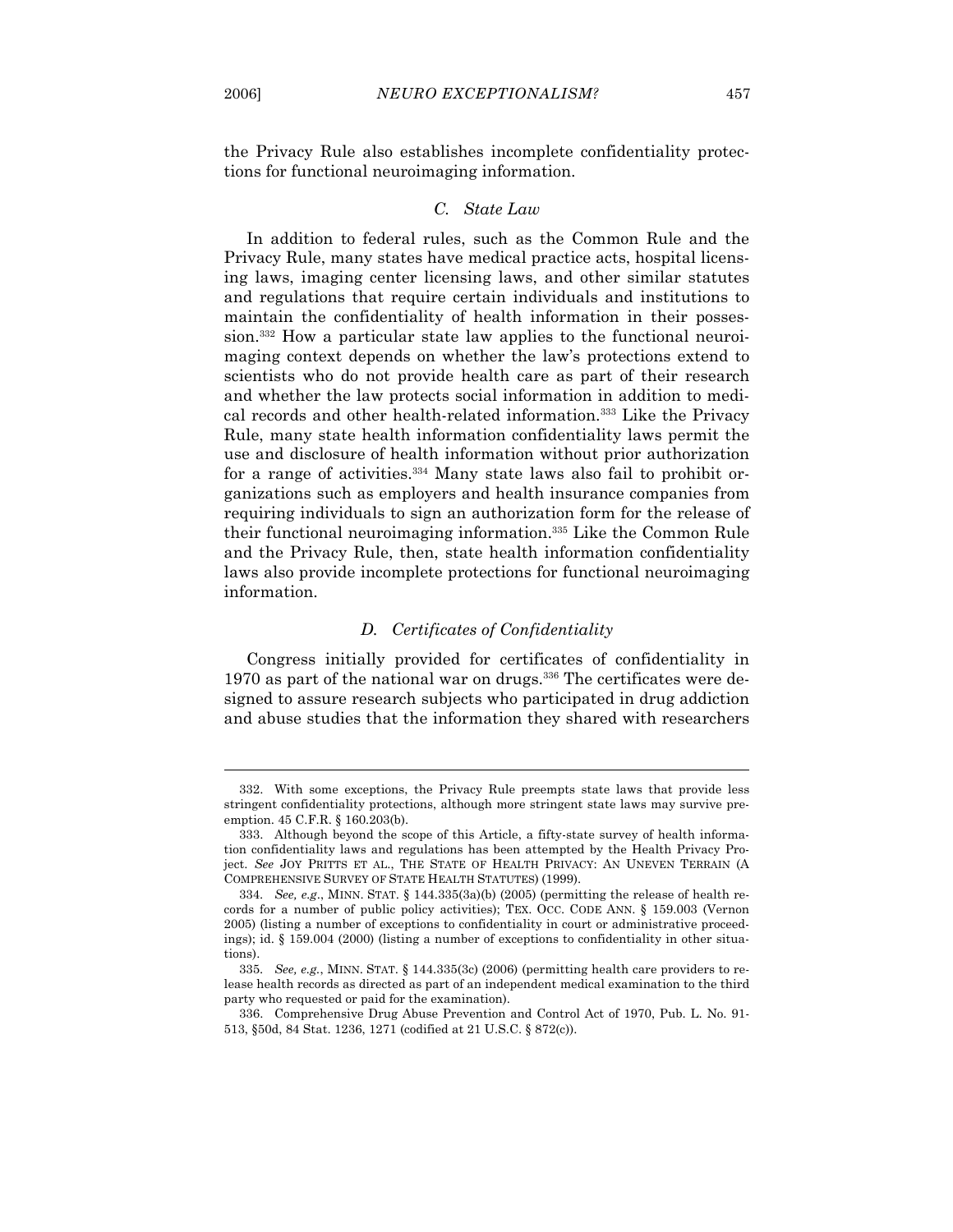would remain completely confidential.<sup>337</sup> Congress amended the Public Health Service Act in 1988 to authorize agencies within HHS to issue certificates of confidentiality to investigators engaged in all biomedical, behavioral, clinical, mental health, and other research studies, not just research relating to drug addiction and abuse.<sup>338</sup> Today, certificates of confidentiality allow investigators to withhold names and other identifiable data about research participants that otherwise may be summoned "under Federal, State, or local civil, criminal, administrative, legislative, or other proceedings."339 The NIH has taken the position that certificates of confidentiality, which have been available for non-federally funded research since 1993,<sup>340</sup> supersede contrary state and federal laws, and case law has upheld certificates of confidentiality against otherwise compulsory disclosures.341

 Certificates of confidentiality can provide additional confidentiality protections in the functional neuroimaging context, but investigators must be knowledgeable about their application. A certificate of confidentiality can only be requested for a research project that involves the gathering of sensitive information.342 Information is sensitive if its disclosure "could have adverse consequences for subjects or damage their financial standing, employability, insurability, or reputation."343 Examples of information the NIH has classified as sensitive include genetic information; information relating to the psychological well-being of human subjects; information on subjects' sexual attitudes, preferences, or practices; and data on substance abuse or illegal conduct.344 As discussed in Part III, fMRI has the potential to reveal sensitive information about individuals, including their mental health, sexual preferences, and addictive tendencies, and specula-

 <sup>337.</sup> Janlori Goldman & Angela Choy, *Privacy and Confidentiality in Health Research*, *in* 2 NAT'L BIOETHICS ADVISORY COMM'N, ETHICAL & POLICY ISSUES IN RESEARCH INVOLVING HUMAN PARTICIPANTS C-1, C-18 (2001).

 <sup>338. 42</sup> U.S.C. § 241(d) (2002).

 <sup>339.</sup> *Id*.

 <sup>340.</sup> Joan E. Seiber, *Privacy and Confidentiality: As Related to Human Research in Social and Behavioral Science*, *in* 2 NAT'L BIOETHICS ADVISORY COMM'N, ETHICAL & POL'Y ISSUES IN RESEARCH INVOLVING HUMAN PARTICIPANTS N-1, N-18 (2001).

 <sup>341.</sup> People v. Newman, 298 N.E.2d 651, 654, 657 (N.Y. 1973) (holding that federal certificate of confidentiality provisions, not New York physician-patient privilege, prohibited disclosure of individually identifiable information regarding individuals undergoing methadone treatment).

 <sup>342.</sup> OFFICE EXTRAMURAL RES., NAT'L INSTS. HEALTH, CERTIFICATES OF CONFIDENTIALITY: BACKGROUND INFORMATION (2006), *available at* http://grants.nih.gov/grants/policy/coc/background.htm [hereinafter CERTIFICATES BACKGROUND].

 <sup>343.</sup> *Id.*; OFFICE EXTRAMURAL RES., NAT'L INSTS. HEALTH, FREQUENTLY ASKED QUESTIONS ON CERTIFICATES OF CONFIDENTIALITY (Mar. 15, 2002), *available at* http://grants.nih.gov/grants/policy/coc/faqs.htm [hereinafter CERTIFICATES QUESTIONS]. 344. *Id*.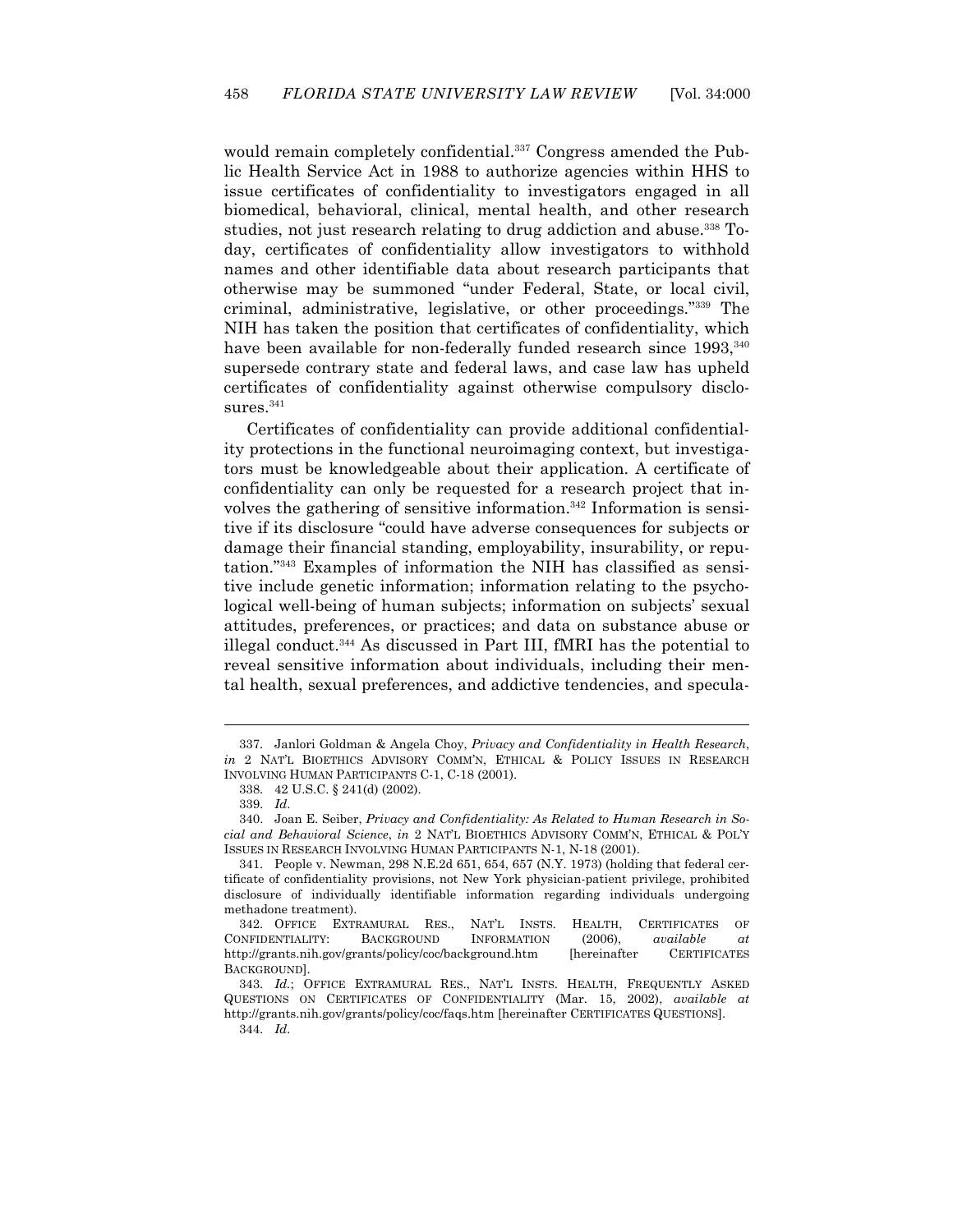tion exists that employers, insurance companies, and others may attempt to obtain this information. Research involving fMRI thus may be ripe for the additional confidentiality protections provided by certificates of confidentiality.

 Although certificates of confidentiality protect investigators from making otherwise compulsory disclosures, they do not prohibit investigators from making noncompulsory, unauthorized disclosures.345 Certificates of confidentiality thus are helpful when an investigator desires to maintain the confidentiality of her subjects' data; however, the certificates are not especially helpful when an investigator intentionally or unknowingly breaches confidentiality in a situation not involving compulsion. Certificates of confidentiality, which are research-project - and not investigator - or institution - specific, also must be requested by the investigator from the applicable agency prior to the beginning of each research project, a requirement about which many investigators do not know or lack the diligence to meet.346 Because certificates of confidentiality can fill some of the confidentiality gaps left by the Common Rule, the Privacy Rule, and state law,<sup>347</sup> investigators engaged in functional neuroimaging research should be encouraged to apply for a certificate prior to the commencement of each research project. IRBs also should be educated regarding the protections provided by certificates of confidentiality and regarding their application process.<sup>348</sup>

 In summary, confidentiality provisions in the Common Rule, the Privacy Rule, state law, and the certificate of confidentiality provisions do not protect all functional neuroimaging information. First, these confidentiality provisions do not regulate all of the individuals and organizations reported to have an interest in the creation or use of functional neuroimaging information. Second, the first three confidentiality provisions permit the disclosure of functional neuroimaging information to several categories of third parties for various public policy activities the benefit of which may not outweigh the unique confidentiality interests of research subjects and patients in their functional neuroimaging information. Third, and perhaps most importantly, the first three provisions do not prevent third parties such as employers and insurance companies from requiring individuals to

 <sup>345.</sup> *See, e.g.*, Mark A. Rothstein & Meghan A. Talbott, *Compelled Authorizations for Disclosure of Health Records: Magnitude and Implications*, 7 AM. J. BIOETHICS 38 (2007) (examining the scope of disclosures permitted pursuant to compelled authorizations); Seiber, *supra* note 340, at N-18.

 <sup>346.</sup> *Id*.

 <sup>347.</sup> *See, e.g*., CERTIFICATES QUESTIONS, *supra* note 343 ("[R]esearchers . . . may obtain Certificates of Confidentiality to protect them from being forced to disclose information that would have to be disclosed under the Privacy Rule.").

 <sup>348.</sup> *See generally id.* (providing information about the protection and application process of Certificates of Confidentiality).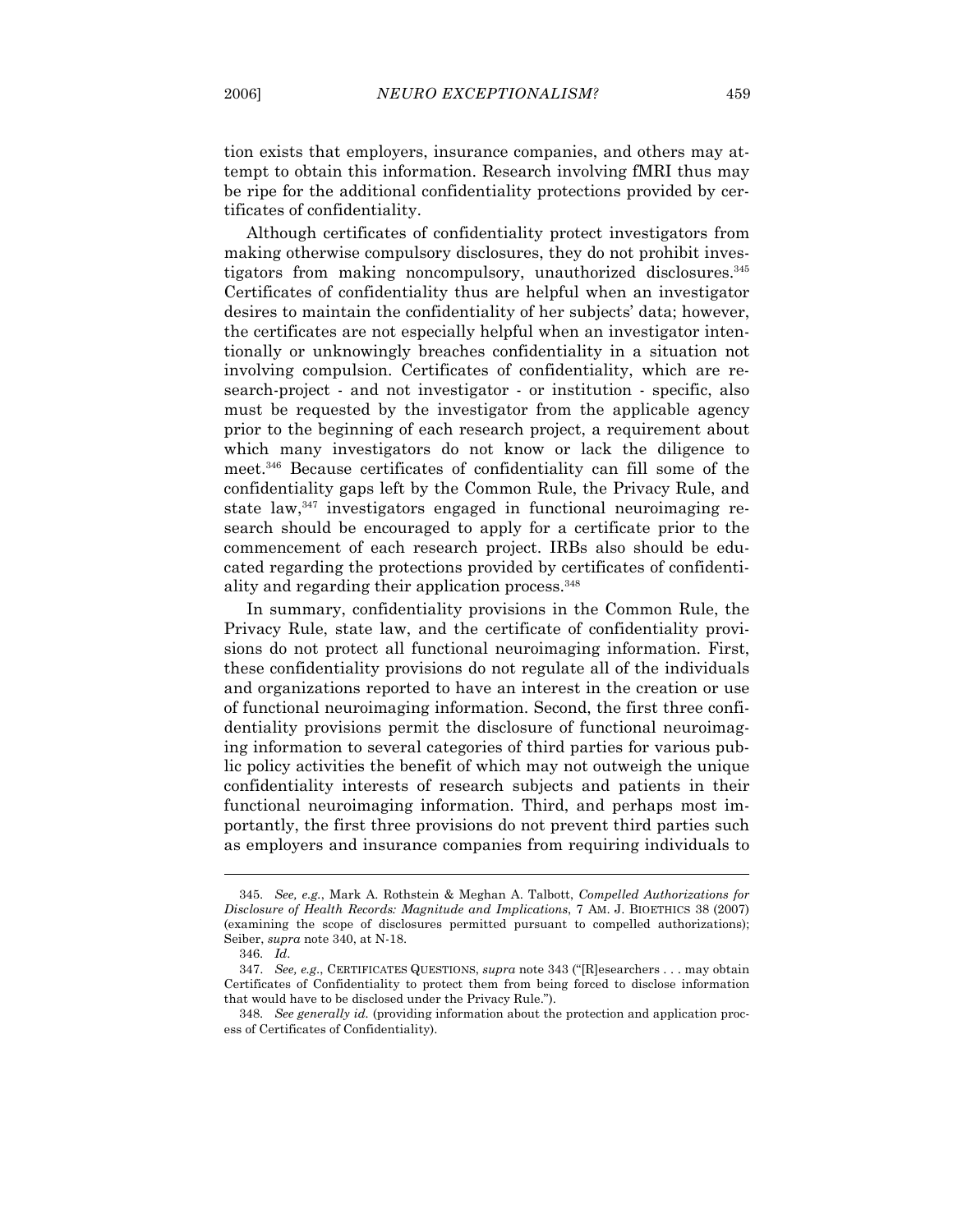authorize disclosures of their functional neuroimaging information for use in fitness-for-duty, insurance coverage, and other decisions.

#### V. PRIVACY

 Part IV argued that existing principles of confidentiality incompletely protect functional neuroimaging information in part because individuals can be forced to authorize disclosures of their functional neuroimaging information. This Part builds on this point by examining the privacy implications of advances of functional neuroimaging, including the interest of individuals in avoiding the unwanted collection of their functional neuroimaging information in the clinical, research, employment, and insurance contexts.<sup>349</sup> Privacy losses in these contexts are concerning because they can result in psychological harm, including worry, irritation, fear, embarrassment, and selfdoubt; social harm, including stigmatization; economic harm, including employment discrimination, loss of insurance benefits and inabil-

 <sup>349.</sup> Of course, fMRI also raises privacy concerns in the education, evidence, government, criminal justice, and other commercial contexts. These concerns are introduced elsewhere. *See, e.g*., Kimberly Sheridan et al., *Neuroethics in Education*, *in* NEUROETHICS: DEFINING THE ISSUES IN THEORY, PRACTICE, AND POLICY 265, 265-75 (Judy Illes ed., 2006) (education); Mark Pettit, Jr., *fMRI and BF Meet FRE: Brain Imaging and the Federal Rules of Evidence*, 33 AM. J.L. & MED. (forthcoming (2007) (evidence); Charles N.W. Keckler, *Cross-Examining the Brain: A Legal Analysis of Neural Imaging for Credibility Impeachment*, 57 HASTINGS L.J. 509, 537-56 (2006) (evidence); Stephen J. Morse, *Moral and Legal Responsibility and the New Neuroscience*, *in* NEUROETHICS: DEFINING THE ISSUES IN THEORY, PRACTICE, AND POLICY 33, 47-49 (Judy Illes ed., 2006) (evidence); Stephen J. Morse, *New Neuroscience, Old Problems*, *in* NEUROSCIENCE AND THE LAW: BRAIN, MIND, AND THE SCALES OF JUSTICE 157, 195-98 (Brent Garland ed., 2004) (evidence). In the government and criminal justice contexts, the United States Department of Defense and the Central Intelligence Agency reportedly have invested millions of dollars in neuroimaging technologies that might be used in law enforcement and intelligence, with a particular emphasis on brain scans that might be used to identify terrorists. *See supra* notes 117-18. The Pentagon's Defense Advanced Research Projects Agency (DARPA) already supports research at Lockheed Martin and Rutgers University relating to remote brain prints. *See supra* note 119. DARPA also has funded research by an Oregon organization relating to the creation of brain sensors that would detect, transmit, and reconstruct certain brain signals. *See* Greely, *supra* note 237, at 148; Farah & Wolpe, *supra* note 16, at 38. One issue is whether a government-imposed fMRI violates an individual's privacy of thought under the First Amendment. *See, e.g.*, Richard Glen Boire, *On Cognitive Liberty (Part I)*, 1 J. COGNITIVE LIBERTIES 7, 7 (2000). A second issue is whether a government-imposed fMRI constitutes a search and seizure of the brain for purposes of the Fourth Amendment. *See, e.g*., Richard G. Boire, *Searching the Brain: The Fourth Amendment Implications of Brain-Based Deception Detection Devices*, AM. J. BIOETHICS, Mar.-Apr. 2005, at 62, 62-63. A third issue is whether the results of an fMRI constitute testimonial evidence protected by the Fifth Amendment's privilege against self-incrimination or physical evidence, which is not privileged under *Schmerber v. California,* 384 U.S. 757, 759-65 (1966) (blood-alcohol test result not privileged), and progeny or whether the testimony versus physical evidence approach is all wrong. *See, e.g.*, Sarah E. Stoller & Paul Root Wolpe, *Emerging Neurotechnologies for Lie Detection and the Fifth Amendment*, 33 AM. J.L. & MED. (forthcoming 2007); Sean Kevin Thompson, *A Brave New World of Interrogation Jurisprudence?*, 33 AM. J.L. & MED. (forthcoming 2007) (arguing for a "shocks the conscience" Fifth Amendment approach).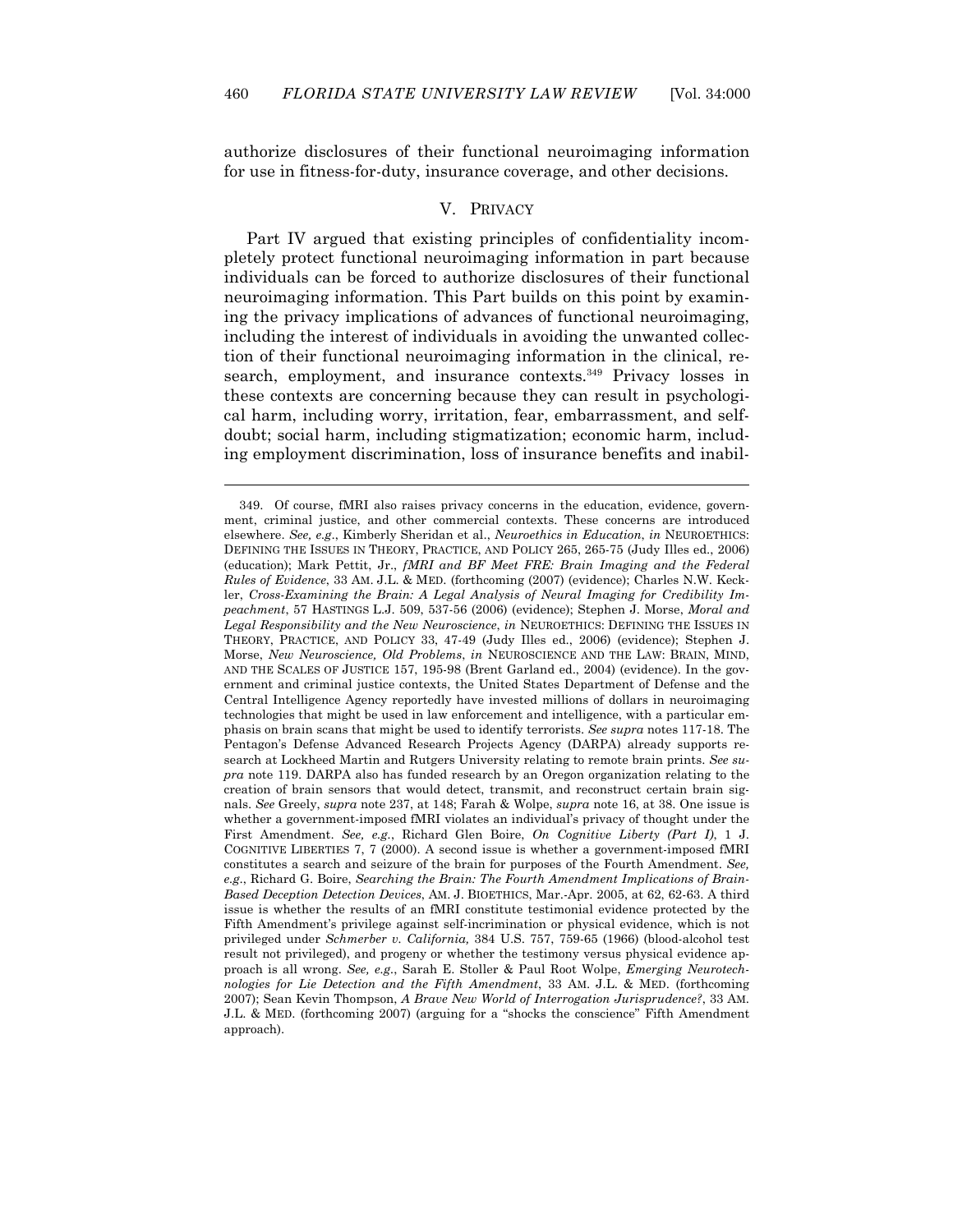ity to obtain insurance coverage; and legal harm, including arrest or conviction of a crime.350

# *A. The Clinical and Research Contexts*

 Functional MRI raises both traditional and unique privacy concerns in the clinical and research contexts. For example, if a research subject consents to a neuromarketing study the stated purpose of which is to test whether a particular automobile design activates the part of the brain known to be related to attention and interest, but the investigator also discovers that the subject has a brain tumor or interprets the subject's fMRI scan as revealing that the subject has a particular mental health condition, the subject arguably had a privacy interest in avoiding the unwanted intrusions into her physical and mental health conditions. After all, she only consented to have her brain studied to determine whether she found the automobile appealing.

 Privacy concerns vary by type and context, and procedures designed to protect the privacy of patients and research subjects in one setting may not be sufficient in the functional neuroimaging setting. Factors such as culture, ethnicity, age, socioeconomic status, gender, locale, the nature and context of the research, and the social and political environment affect individuals' sense of privacy differently, and providers and scientists cannot assume that each patient or research subject will regard the same things as private.<sup>351</sup> As an illustration, some patients and research subjects freely share their sexual experiences in response to queries about such experiences, while a request for information regarding sexual practices may be offensive to others.352 Respecting privacy in the functional neuroimaging context thus requires more than obtaining consent to access neuroimaging information.353 To respect privacy, health care providers and investigators must tailor privacy protections to particular treatments and research studies. Providers and investigators must explain the privacy implications of their research, including the fact that fMRI can reveal incidental findings, and provide the opportunity for patients and research subjects to control, limit, or refuse access to their neuroimaging information, as appropriate.<sup>354</sup>

352. *Id*.

 <sup>350.</sup> *See* Anita L. Allen, *Genetic Privacy: Emerging Concepts and Values*, *in* GENETIC SECRETS: PROTECTING PRIVACY AND CONFIDENTIALITY IN THE GENETIC ERA 31, 32 (Mark A. Rothstein ed., 1997); Mark A. Rothstein, *Genetic Secrets: A Policy Framework*, *in* GENETIC SECRETS: PROTECTING PRIVACY AND CONFIDENTIALITY IN THE GENETIC ERA 451,452 (Mark A. Rothstein ed., 1997); CERTIFICATES QUESTIONS, *supra* note 343.

 <sup>351.</sup> NAT'L BIOETHICS ADVISORY COMM'N, ETHICAL & POLICY ISSUES IN RESEARCH INVOLVING HUMAN PARTICIPANTS 105, 105 (vol. II, 2001) [hereinafter NBAC VOL. I].

 <sup>353.</sup> *Id*.; *see* Kennedy, *supra* note 58, at 19.

 <sup>354.</sup> NBAC VOL. I, *supra* note 351, at 105-06.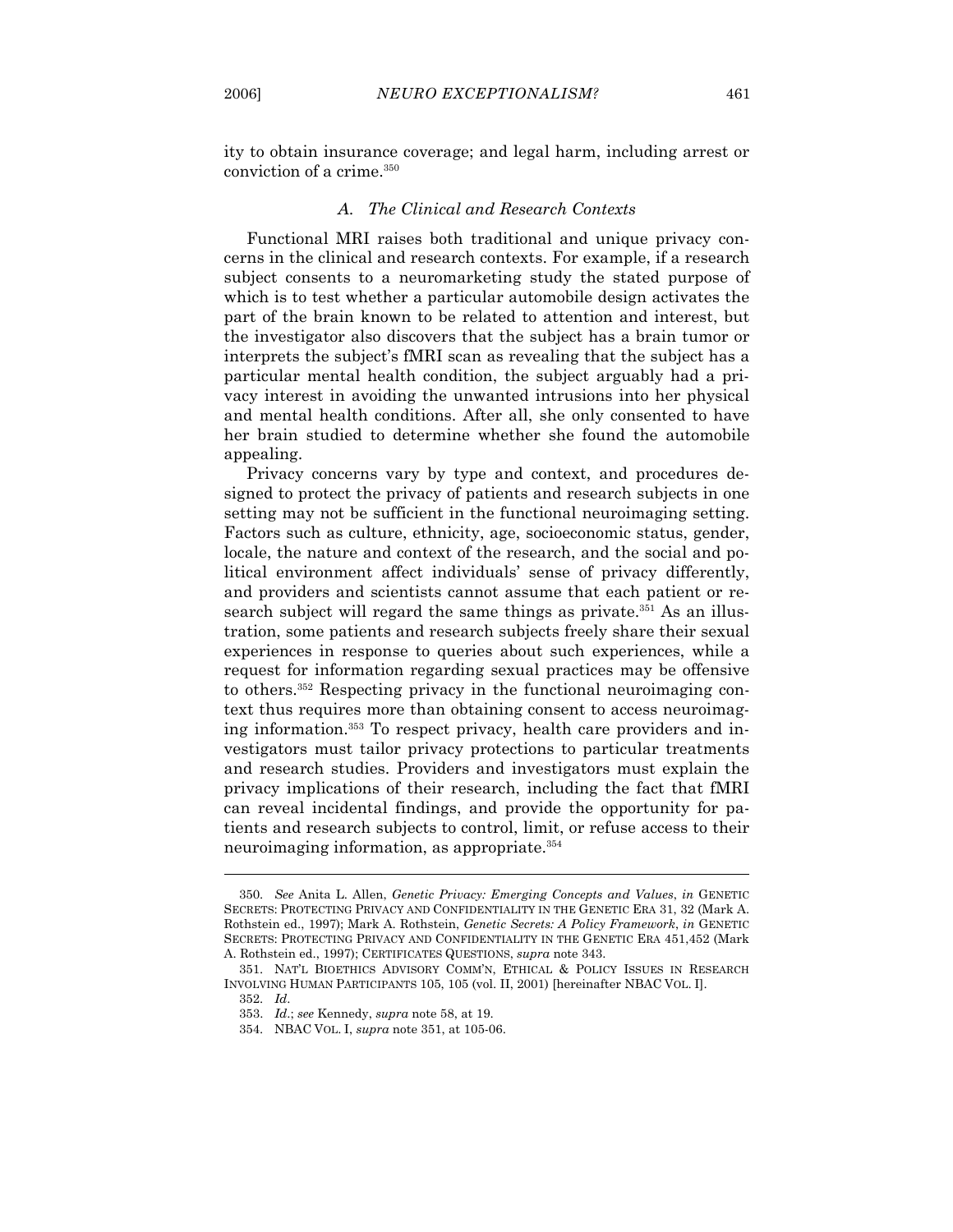Privacy guidelines offered by other disciplines, including anthropology, psychology, and oral history, can be instructive.355 The *Code of Ethics* of the American Anthropological Association (AAA) recites what by now appears to be a basic privacy right: "Anthropological researchers must do everything in their power to ensure that their research does not harm the . . . privacy of the people with whom they work, conduct research, or perform other professional activities."356 Given the different types of anthropological research and the difficulty of establishing a one-size-fits-all solution to privacy, the AAA recommends that anthropological researchers carefully and respectfully negotiate the limits of each research relationship.<sup>357</sup> A similar negotiation approach could be applied in the clinical and research contexts in which fMRI is used.

 For example, providers and scientists could clarify, as part of the informed consent conversation, the possibility of the discovery of unanticipated information as well as the different classes of information that have been discovered in the past, including arteriovenous malformations, brain tumors and developmental abnormalities. Other types of health information, social information, and thought processes that could be revealed by fMRI could be described as accurately as then possible. Two more possibilities could also be dislosed to the subject: the possibility of an inaccurate interpretation and the possibility that such interpretation could mislead third parties who rely on the interpretation to make decisions.358

 In the volunteer research context, the individual then could be asked to consider whether she would be comfortable authorizing access to this information as part of the research protocol or whether she would prefer to keep these pieces of information to herself, in which case she could elect not to participate in the research. In the treatment context, the individual and the provider could negotiate a process to be followed in the event of an unanticipated finding. Although these procedures will not eliminate the discovery of incidental findings, they do give individuals more control over others' access to their neuroimaging information and may lessen the chance that a provider or investigator will intrude on a particular individual's sense of neurological privacy.

 In the event of a neurological privacy breach, the common law of torts is one source of remedies. For example, the intrusion tort imposes liability on "[o]ne who intentionally intrudes, physically or otherwise, upon the solitude or seclusion of another or his private affairs or concerns . . . if the intrusion would be highly offensive to a reason-

 <sup>355.</sup> *Id*. at 106.

 <sup>356.</sup> AM. ANTHROPOLOGICAL ASS'N, CODE OF ETHICS § III(A)(2) (1998).

 <sup>357.</sup> *Id.* § III(A)(5).

 <sup>358.</sup> *See* Kennedy, *supra* note 58, at 19.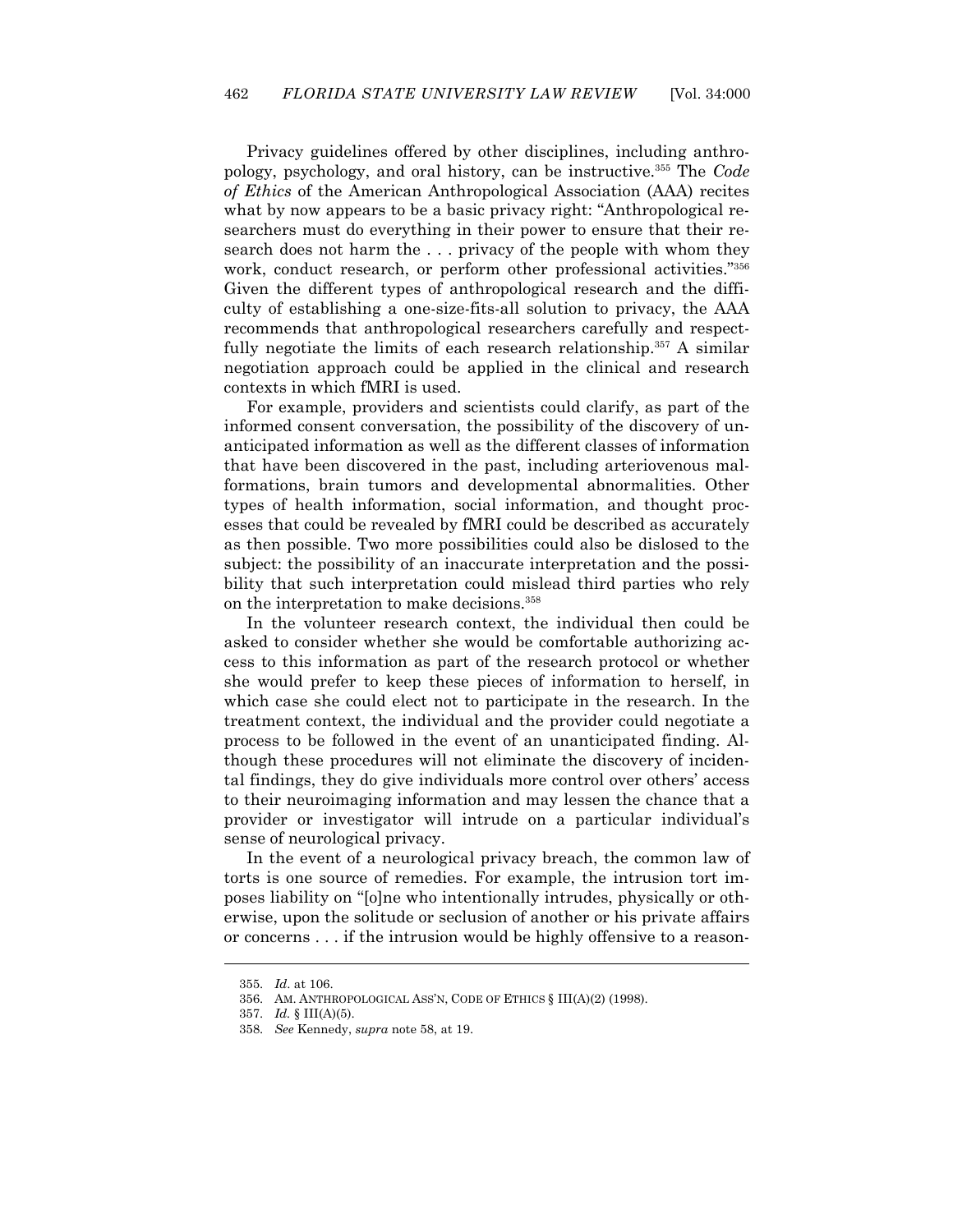able person."359 The first element, an intentional physical or other intrusion, is frequently proved by the defendant's "physical intrusion into a place in which the plaintiff has secluded" herself, such as when the defendant forces his way into the plaintiff's hotel room or insists on entering the plaintiff's home over her objections.360 The element also may be proved by nonphysical intrusions, such as when the defendant uses his senses, with or without mechanical aids, to oversee or overhear the plaintiff's private affairs or when the defendant looks into the plaintiff's upstairs windows with binoculars, taps her telephone wires, or takes an unauthorized photograph of the plaintiff while she is in the "Fun-House."361

 The intentional intrusion element could be proved in several ways in the functional neuroimaging context. An investigator could intentionally intrude on a research subject by making an unauthorized study of the subject's personality or mental health when the subject had limited her consent to a brain scan the purpose of which was to study speech or language functions. If fMRI ever developed to the point where individuals' brains could be scanned without their knowledge or authorization, the unauthorized scans also could constitute nonphysical intentional intrusions. Arguably any situation in which an individual is required to submit to functional magnetic resonance imaging over her objection could implicate the intentional intrusion element.

 The second element of the intrusion tort requires the intrusion to be upon the solitude, seclusion, private affairs, or concerns of another.362 Stated another way, a defendant will be subject to liability for intrusion "only when he has intruded into a private place, or has otherwise invaded a private seclusion that the plaintiff has thrown about [her] person or affairs."363 A defendant generally will not be subject to intrusion liability if she simply examines a public record concerning the plaintiff or if she photographs the plaintiff while she is walking down a public street, because these activities are open to the public eye.364 Even in a public place, however, the tort will protect some matters about the plaintiff, "such as [her] underwear or lack of it, that are not exhibited to the public gaze," if there is an intrusion into such a matter.365 Thoughts, feelings, and other mental processes that are studied by fMRI arguably constitute "private affairs or concerns" for purposes of the second element of the intrusion tort.

 <sup>359.</sup> RESTATEMENT (SECOND) OF TORTS § 652B (1977).

 <sup>360.</sup> *Id.* § 652B cmt. b.

 <sup>361.</sup> *Id.* § 652B cmt. c, illus. 7.

 <sup>362.</sup> *Id.* § 652B.

 <sup>363.</sup> *Id.* § 652B cmt. c.

 <sup>364.</sup> *Id*.

 <sup>365.</sup> *Id*.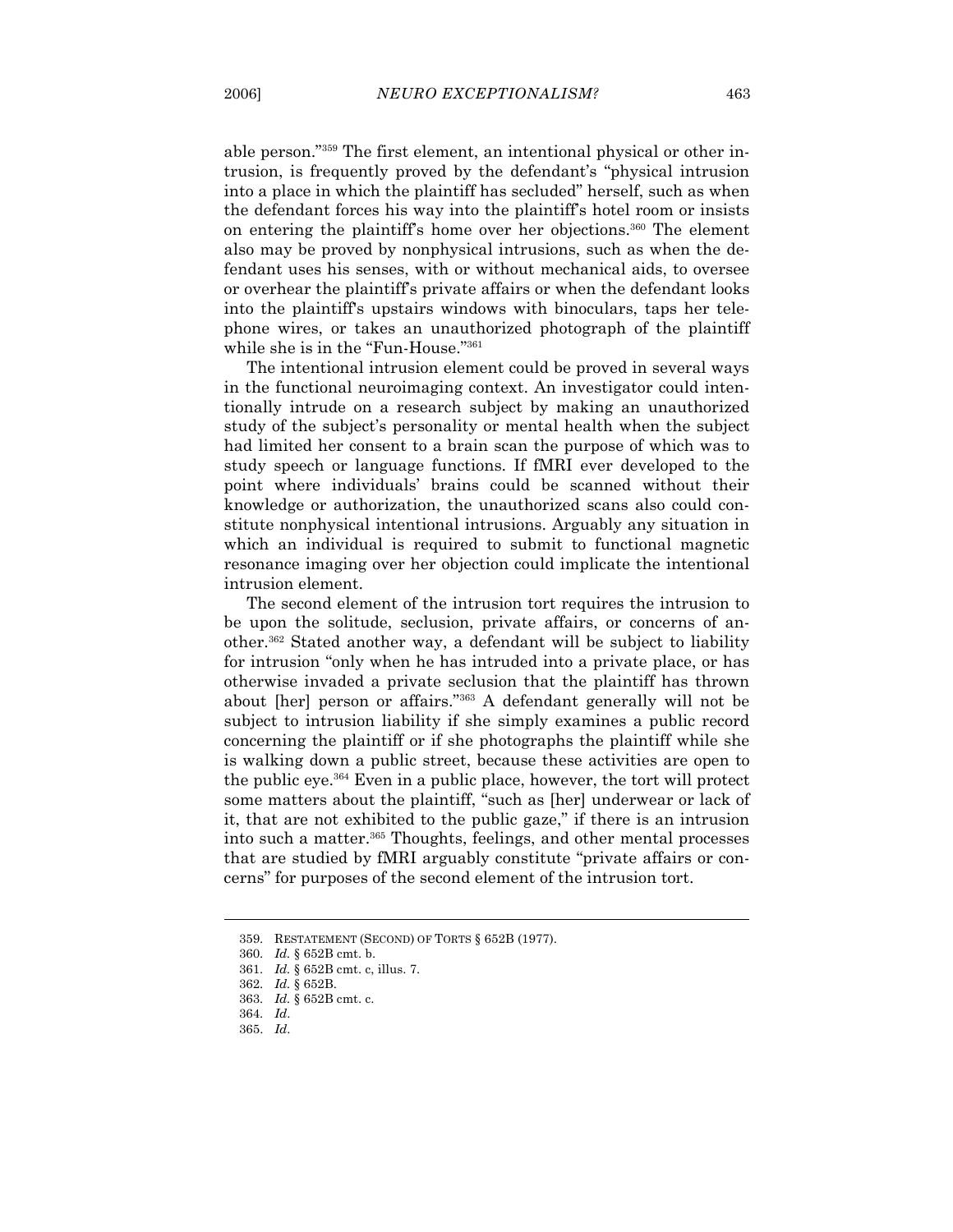The final element of the tort requires the intrusion to be highly offensive to a reasonable person.366 Case law interpreting this element requires the plaintiff to prove that the intrusion was outrageous or that the intrusion would have caused "mental suffering, shame or humiliation to a person of ordinary sensibilities."367 Although a structural MRI showing that an individual has a perfectly symmetrical skull might not be considered sufficiently outrageous, a functional MRI that is interpreted to reveal a "defect" in character or an "immoral" decision making process might be considered shameful or humiliating to a reasonable person.

 Whether an fMRI will constitute an intrusion will depend on several factors, including the purpose of the fMRI, whether the patient voluntarily submitted to the fMRI, and the information that is obtained as a result of the scan. An unauthorized fMRI would seem to implicate the tort more frequently than an authorized fMRI; however, an authorized research fMRI that exceeds the scope of the subject's consent also could constitute an intrusion.

 A second privacy tort, appropriation, has limited although possible application in the functional neuroimaging context. The appropriation tort creates liability for ["o]ne who appropriates to his own use or benefit the name or likeness of another."368 The classic appropriation case involves a defendant who makes an unauthorized use of an attractive plaintiff's image to advertise the defendant's business or product or for some similar commercial purpose (although not all jurisdictions require the defendant to commercially benefit from the use of the plaintiff's name or likeness).<sup>369</sup>

Recent scholarship suggests a role for the appropriation tort<sup>370</sup> in cases such as *Moore v. Regents of the University of California*. 371 In *Moore*, the California Supreme Court decided in 1990 that plaintiff John Moore "had no property rights in the valuable pharmaceutical products that medical professionals had derived from Moore's spleen cells, after they had been removed as part of his treatment for leukemia."372 In so doing, the California Supreme Court overruled a lower court ruling finding that Moore had an appropriation cause of action "based on the commodification of an aspect of his body, his DNA, that was so intimately bound up with his identity as to be analogous to his name or image."373 Recent scholarship considers how

 <sup>366.</sup> *Id.* § 652B cmt. d.

 <sup>367.</sup> Froelich v. Werbin, 548 P.2d 482, 485 (Kan. 1976).

 <sup>368.</sup> RESTATEMENT (SECOND) OF TORTS § 652C (1977).

 <sup>369.</sup> *See*, *e.g.*, *id.* § 652c cmt. b, illus. 1.

 <sup>370.</sup> Jonathan Kahn, *Biotechnology and the Legal Constitution of the Self: Managing Identity in Science, the Market, and Society*, 51 HASTINGS L.J. 909, 909 (2000).

 <sup>371. 793</sup> F.2d 479 (Cal. 1990).

 <sup>372.</sup> *Id.* at 480.

 <sup>373.</sup> Kahn, *supra* note 370, at 909.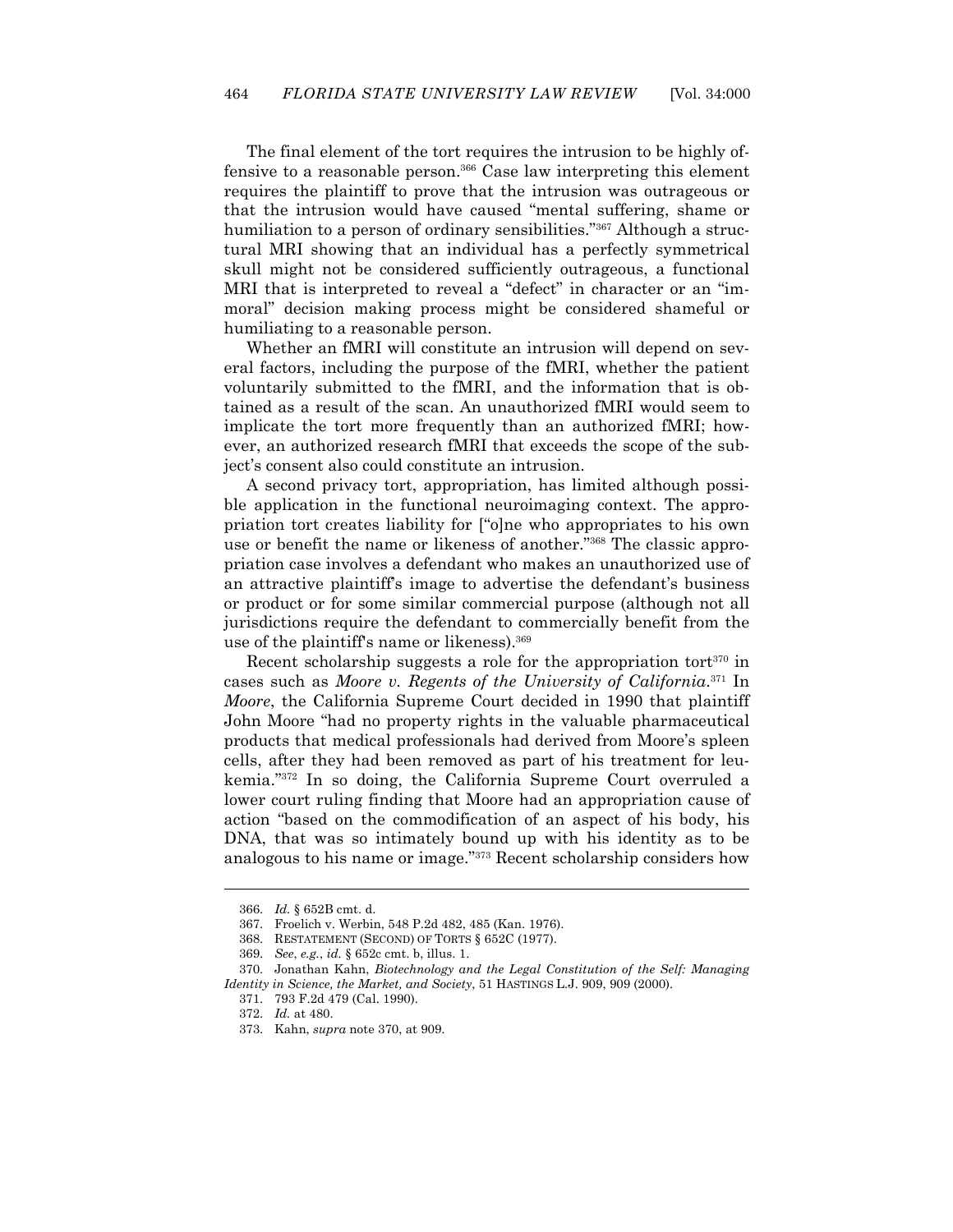the Supreme Court could have applied the appropriation tort to inform and guide the legal management of Moore's DNA as well as other cases involving genetic information and other "information regarded as intimately bound up with a subject's identity."374

 Along these lines, the appropriation tort also might be used to inform and guide the legal management of neuroimaging information in certain limited situations. If a physician or investigator makes a neuroscientific discovery as a result of an fMRI of a particular individual's brain and benefits—commercially or otherwise—from the discovery, the patient or research subject could attempt to use the privacy tort of appropriation to the extent she did not license the particular benefit. To prevail, the patient or research subject would have to analogize her neurological identity to identity as typically represented by names or photographs and then argue that the provider or investigator benefited from the unauthorized appropriation of such neurological identity.

# *B. The Employment Context*

 There has been considerable speculation that employers will want to use fMRI to probe the minds of job applicants and current employees to determine whether to hire or maintain them.375 One company currently is marketing its brain scanning services directly to employers, and, at \$30 per minute, the scans may not be prohibitively expensive for all employers, especially those who hire well-paid professional or executive personnel.<sup>376</sup> The issue is whether fMRI violates applicants and employees' interest in avoiding unwanted neurological intrusions.

 One potential source of privacy rights for employees and job applicants is the Federal Americans with Disabilities Act (ADA).377 Title I of the ADA prohibits certain employers from discriminating on the

 <sup>374.</sup> *Id.* at 911.

 <sup>375.</sup> Kenneth R. Foster et al., *Bioethics & the Brain*, IEEE SPECTRUM, June 2003, at 34 (describing a hypothetical scenario in which an airline fires a pilot after determining from an fMRI examination that the pilot "might develop schizophrenia, and had a surprising familiarity with assault rifles"); Ronald M. Green, *Spy Versus Spy*, AM. J. BIOETHICS, Mar.-Apr. 2005, at 53, 54 (speculating that employers might use fMRI for "pre-employment and employment-related testing for sensitive positions, or for informal investigative purposes"); Moreno, *supra* note 137, at 152 (speculating that employers will use fMRI to recruit applicants who experience more or less pleasure from social cooperation, depending on the requirements of the job); *The Ethics of Brain Science*, *supra* note 14 (speculating that job-recruiting agencies will prescreen job candidates using fMRI).

 <sup>376.</sup> No Lie MRI, *supra* note 122; E-mails from Joel Huzzeniga, CEO, No Lie MRI, to author (May 17, 2006, 05:56:00 CST; May 23, 2006, 12:36:00 CST) (on file with author).

 <sup>377.</sup> Americans with Disabilities Act (ADA) of 1990, Pub. L. No. 101-336, 104 Stat. 327 (codified as amended at scattered sections of 29 U.S.C., 42 U.S.C., & 47 U.S.C.).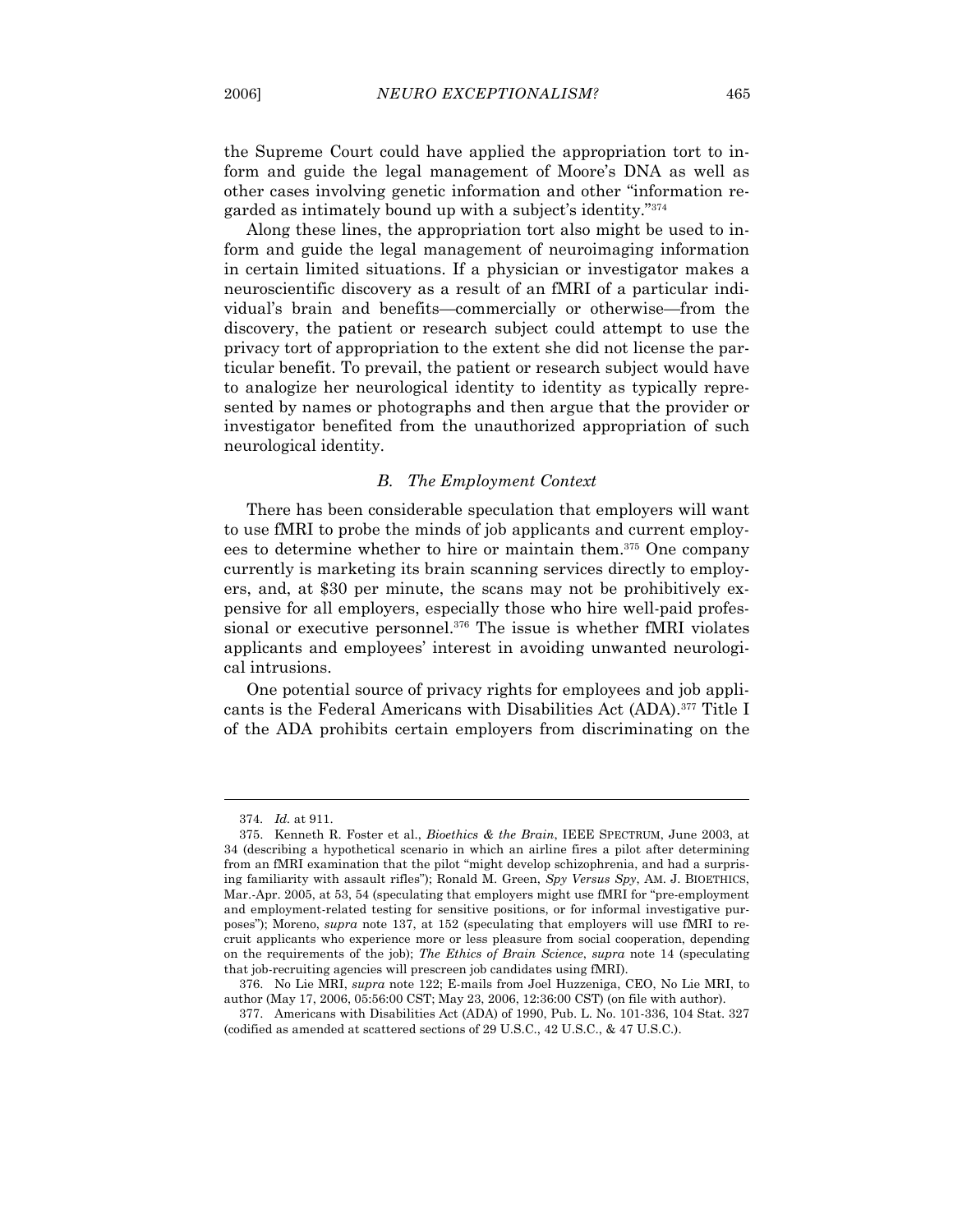basis of disability against qualified individuals with disabilities.<sup>378</sup> As one way of preventing disability discrimination, Title I regulates covered employers' use of "qualification standards, employment tests or other selection criteria that screen out or tend to screen out" individuals with disabilities on the basis of such disabilities (the screening provisions).379 Equal Employment Opportunity Commission (EEOC) regulations interpreting Title I define *disability* to include physical and mental impairments—including neurological disorders, mental illnesses, and specific learning disabilities—"that substantially limit[ ] one or more major life activities of [an] individual."380 EEOC regulations also clarify, however, that the following do not constitute disabilities protected by the ADA: pedophilia, pyromania, kleptomania, compulsive gambling, homosexuality, bisexuality, transvestism, transsexualism, exhibitionism, voyeurism, and certain other physical, psychological, environmental, cultural, and economic characteristics, including "common personality traits such as poor judgment or quick temper."381

 Applying these screening provisions to the functional neuroimaging context yields interesting results. The ADA's screening provisions would regulate a covered employer's use of fMRI test results in an attempt to screen out individuals who have depression, schizophrenia, or bipolar disorder if such conditions substantially limit a major life activity of the individuals tested. On the other hand, the screening provisions would not regulate employer attempts to screen out individuals based on fMRI "findings" of pedophilia, compulsive gambling, or homosexuality because these qualities do not constitute impairments or disabilities.

 Title I of the ADA also regulates the conduct and timing of medical examinations and related inquiries.382 A medical examination is defined as "a procedure or test that seeks information about an individual's physical or mental impairments or health."383 Although a number of factors are relevant in determining whether a procedure or test is a medical examination, the EEOC clarifies that the term includes tests, including structural magnetic resonance imaging, that

 <sup>378.</sup> ADA §§ 101-08, 104 Stat. at 330-37 (codified as amended at 42 U.S.C. §§ 12111- 17).

 <sup>379. 42</sup> U.S.C. § 12112(b)(6) (2000); *see also* 29 C.F.R. § 1630.10 (2006).

 <sup>380. 29</sup> C.F.R. § 1630.2(g).

 <sup>381.</sup> *Id.* § 1630.3(d)(1) (pedophilia not disability); *id.* § 1630.3(d)(2) (compulsive gambling not disability); *id.* § 1630.3(e) (homosexuality not impairment so not disability*); id.* pt. 1630 app. (section 1630.2(h) Physical or Mental Impairment) (identifying additional characteristics that do not constitute disabilities under the ADA).

 <sup>382. 42</sup> U.S.C. § 12112(d) (2000); 29 C.F.R. §§ 1630.13-.14.

 <sup>383.</sup> EQUAL EMP. OPPORTUNITY COMM'N, ADA ENFORCEMENT GUIDANCE: PREEMPLOYMENT DISABILITY-RELATED QUESTIONS AND MEDICAL EXAMINATIONS 10, Notice No. 915.002 (1995), *available at* http://www.eeoc.gov/policy/docs/medfin5.pdf.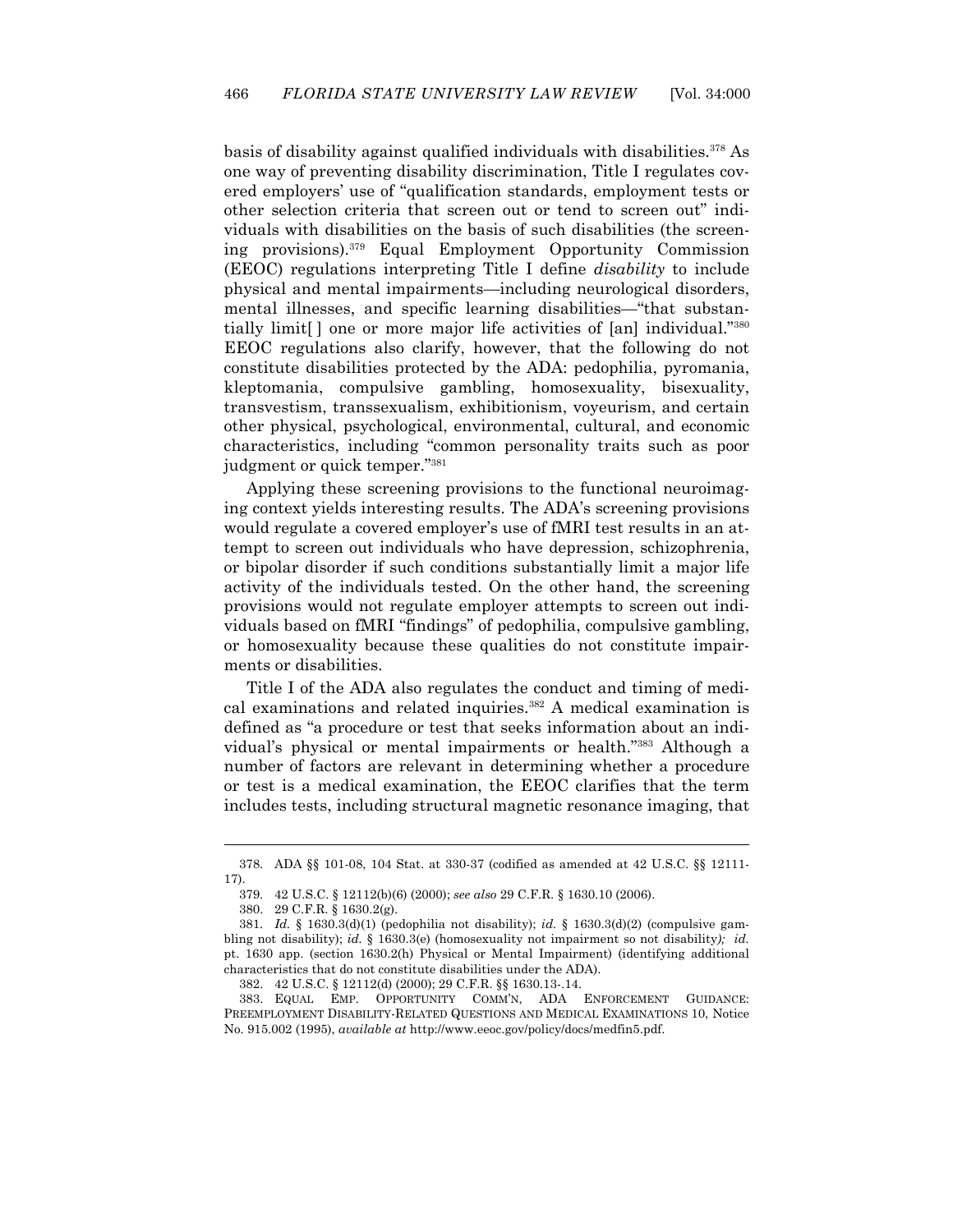provide evidence leading to the identification of conditions listed in the American Psychiatric Association's most recent *Diagnostic and Statistical Manual of Mental Disorders*, including anxiety, depression, and certain compulsive disorders–conditions frequently studied by fMRI.384 The EEOC also clarifies, however, that psychological tests designed and used only to measure honesty, tastes, and habits– characteristics also studied by fMRI–are not medical examinations.385

 How the ADA regulates employers' use of medical examinations depends on whether the examination is given during the preemployment, preplacement, or employment stage. The ADA generally prohibits an employer from using a medical examination at the preemployment stage to inquire or attempt to determine whether a particular individual has a disability or the nature or severity of such disability.386 Here, the ADA is attempting to exclude irrelevant health criteria from being used for employment decisions.387 The ADA thus would prohibit an employer from requiring a job applicant in the preemployment stage to submit to an fMRI examination that falls within the definition of a medical examination. However, the ADA's medical examination provisions would appear not to regulate the use of an fMRI to determine honesty or deception at the preemployment stage because the EEOC has stated that a test to detect honesty is not a medical examination.

 At the preplacement stage, however, a covered employer is permitted to require a medical examination and to condition an offer of employment on the results of the examination "if all entering employees in the same job category are subjected to" the same examination and the information collected during the examination is maintained separate from personnel records and kept confidential.388 Because medical examinations conducted at the preplacement stage "do not have to be job-related and consistent with business necessity,"389 an employer could require as a condition of employment that an individual consent to a broad-based fMRI screening. However, if certain criteria are used to screen out an individual with one or more disabilities as a result of the examination, "the exclusionary criteria must be job-related and consistent with business necessity" and the individual must not be able to perform the essential job functions

 <sup>384.</sup> *Id*. at 15.

 <sup>385.</sup> *Id.*

 <sup>386. 29</sup> C.F.R. § 1630.13(a). *See generally* Mark A. Rothstein, *The Law of Medical and Genetic Privacy in the Workplace*, *in* GENETIC SECRETS: PROTECTING PRIVACY AND CONFIDENTIALITY IN THE GENETIC ERA 281 (Mark A. Rothstein ed., 1997) (discussing medical screening in the workplace).

 <sup>387. 29</sup> C.F.R. § 1630.13.

 <sup>388.</sup> *Id.* § 1630.14(b).

 <sup>389.</sup> *Id.* § 1630.14(b)(3).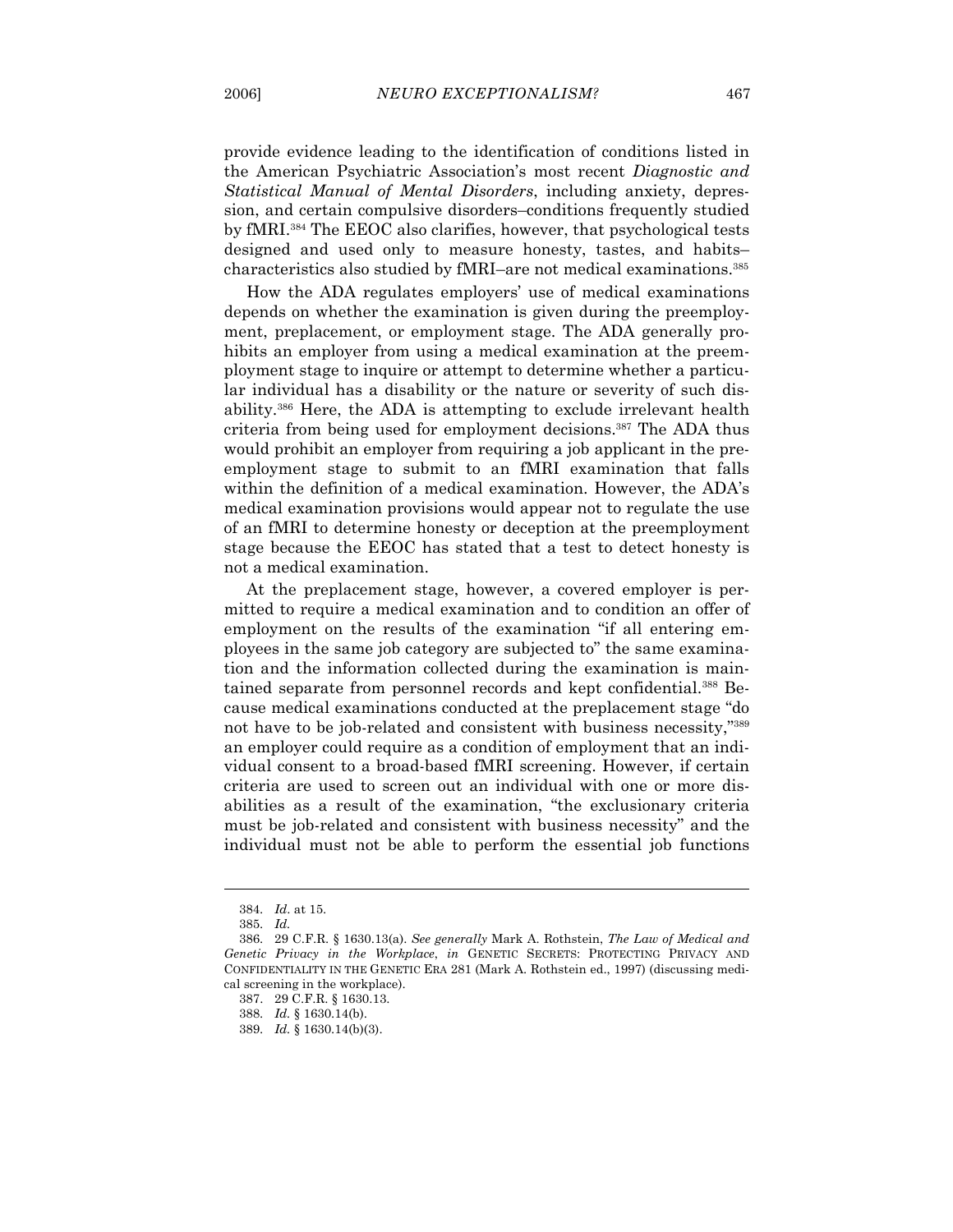even with reasonable accommodation.390 It thus may be permissible under the ADA to condition an offer of employment for the position of fighter pilot on fMRI test results of an applicant's visual cortex response to flying stimuli, although it would not be permissible to use the same fMRI test results as a basis for refusing to employ an individual for a position such as telephone operator that successfully can be performed by an individual who has visual impairments.

 Finally, the ADA establishes requirements that apply to medical examinations given during the employment stage. An employer can require a medical examination of a current employee, but only if the medical examination is job-related and consistent with business necessity.391 The ADA thus would prohibit an employer from conducting a broad-based fMRI screening of current employees for "any and all thought processes," although an fMRI test specifically designed to determine whether an employee remains capable of performing the essential functions of her job would be permissible.<sup>392</sup>

 In summary, Title I of the ADA does provide some privacy protections for job applicants and current employees who wish to keep some, but not all, of their neuroimaging information private. How these privacy protections apply in the context of functional neuroimaging depends on whether the employer's proposed fMRI test falls within the definition of a medical examination; the stage preemployment, preplacement, or employment—at which the employer requires the examination; and whether the examination or any exclusionary criteria are job-related and consistent with business necessity. The ADA does not provide complete privacy protections for job applicants and employees in part because it does not prohibit an employer from requiring an individual to sign an authorization for the release of her functional neuroimaging information.393 State law may fill some of these gaps.394

 Although the use of fMRI as a lie detector may not be considered a medical examination regulated by the ADA, such use may be regulated by the Federal Employee Polygraph Protection Act (EPPA). The EPPA prohibits certain employers from requiring employees to submit to lie detector tests,<sup>395</sup> which "includes a polygraph, deceptograph, voice stress analyzer, psychological stress evaluator, or any

 <sup>390.</sup> *Id*.

 <sup>391.</sup> *Id.* § 1630.14 (c).

 <sup>392.</sup> *See id.* pt. 1630 app. (section 1630.10-.14(d)).

 <sup>393.</sup> Rothstein, *supra* note 386, at 290.

 <sup>394.</sup> For example, the Minnesota Human Rights Act, which is more protective of employees than many other state laws, prohibits employers from requiring or requesting an individual to undergo a medical examination that is not job-related. MINN. ST. §§  $363A.08(4)(a)(1)$ ,  $-20(8)(a)(1)(ii)$ ,  $-20(8)(a)(3)(2005)$ .

 <sup>395. 29</sup> U.S.C. § 2002(1) (2000).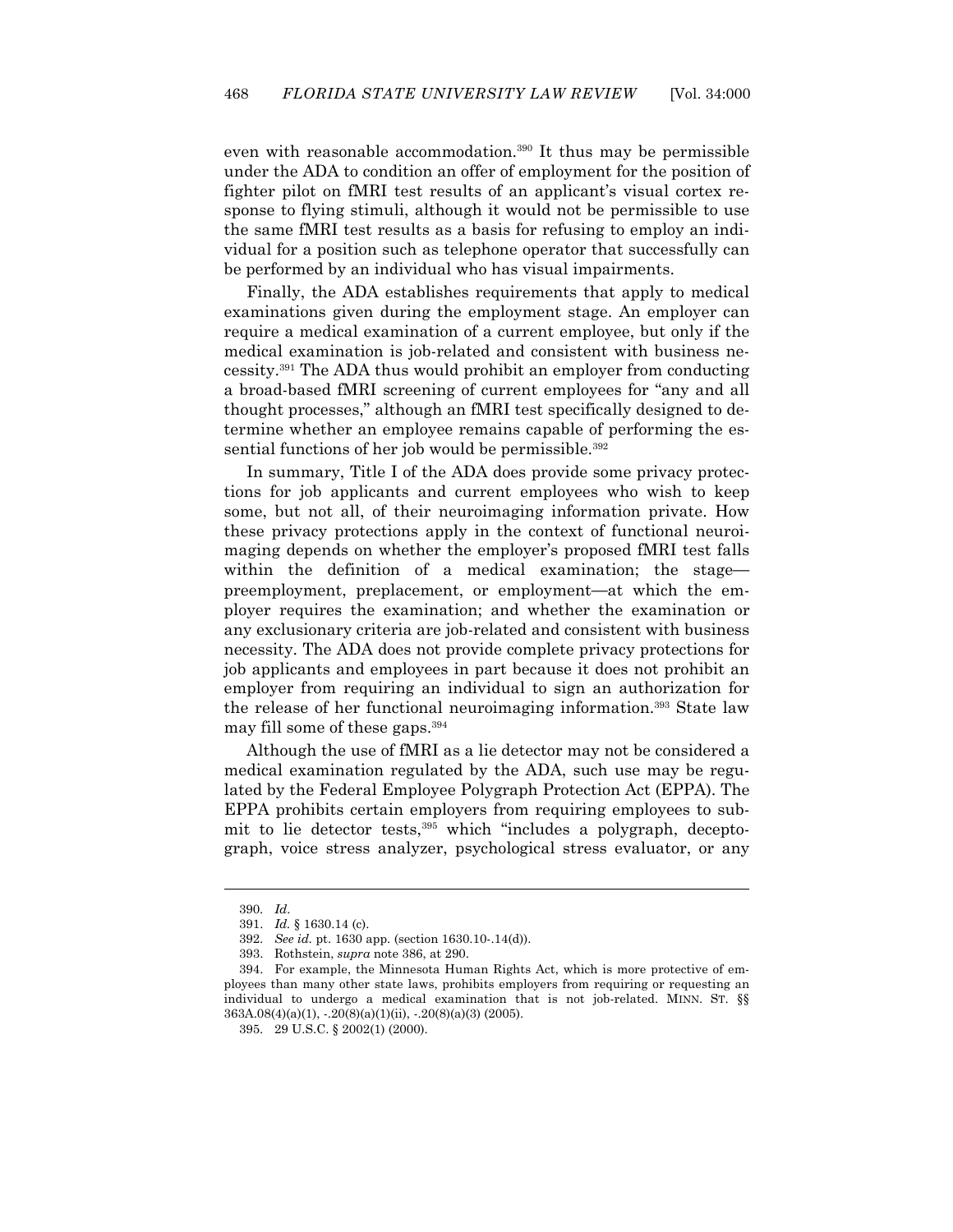other similar device . . . that is used, or the results of which are used, for the purpose of rendering a diagnostic opinion regarding the honesty or dishonesty of an individual."396 The EPPA could be interpreted to prohibit covered employers from requiring functional neuroimaging examinations that could form the basis of an opinion regarding an individual's dishonesty.

 The EPPA does not, however, completely protect all employees from having to participate in fMRI lie detection tests. The EPPA does not apply "to the United States Government, any State or local government," or any political subdivision of a State or local government, when it is acting as an employer.<sup>397</sup> The EPPA also does not prohibit the federal government from requiring a lie detector test of any employee, expert, or consultant under contract with—or assigned or detailed to—the Department of Defense, the Department of Energy, the National Security Agency, the Defense Intelligence Agency, the National Imagery and Mapping Agency, the Central Intelligence Agency, or the Federal Bureau of Investigation.<sup>398</sup> Finally, the EPPA does not prohibit the use of polygraph tests on prospective employees "by any private employer whose primary business purpose" involves the provision of "armored car personnel, personnel engaged in the design, installation, and maintenance of security alarm systems, or other uniformed or plainclothes security personnel . . . whose function includes the protection of" certain facilities relating to electric or nuclear power, the public water supply, "radioactive or other toxic waste materials," or public transportation.<sup>399</sup>

 The EPPA thus provides some protection for non-public sector employees who wish to keep the honesty or deceptiveness of their thoughts to themselves. However, the EPPA provides few privacy protections for federal, state, and local government employees, as well as applicants and employees that provide certain security services in the private sector. This lack of protection is significant given that two commercial fMRI companies are marketing their fMRI lie detectors to federal, state, and local law enforcement agencies.<sup>400</sup>

# *C. The Insurance Context*

 There has been some speculation that health and life insurance companies will require applicants for insurance to submit to fMRI examinations or authorize the disclosure of their functional neuroimaging information to determine the existence of conditions that

 <sup>396.</sup> *Id.* § 2001(3).

 <sup>397.</sup> *Id.* § 2006(a).

 <sup>398.</sup> *Id.* § 2006(b)-(c).

 <sup>399.</sup> *Id.* § 2006(e)(1).

 <sup>400.</sup> *See supra* notes 123-24 and accompanying text.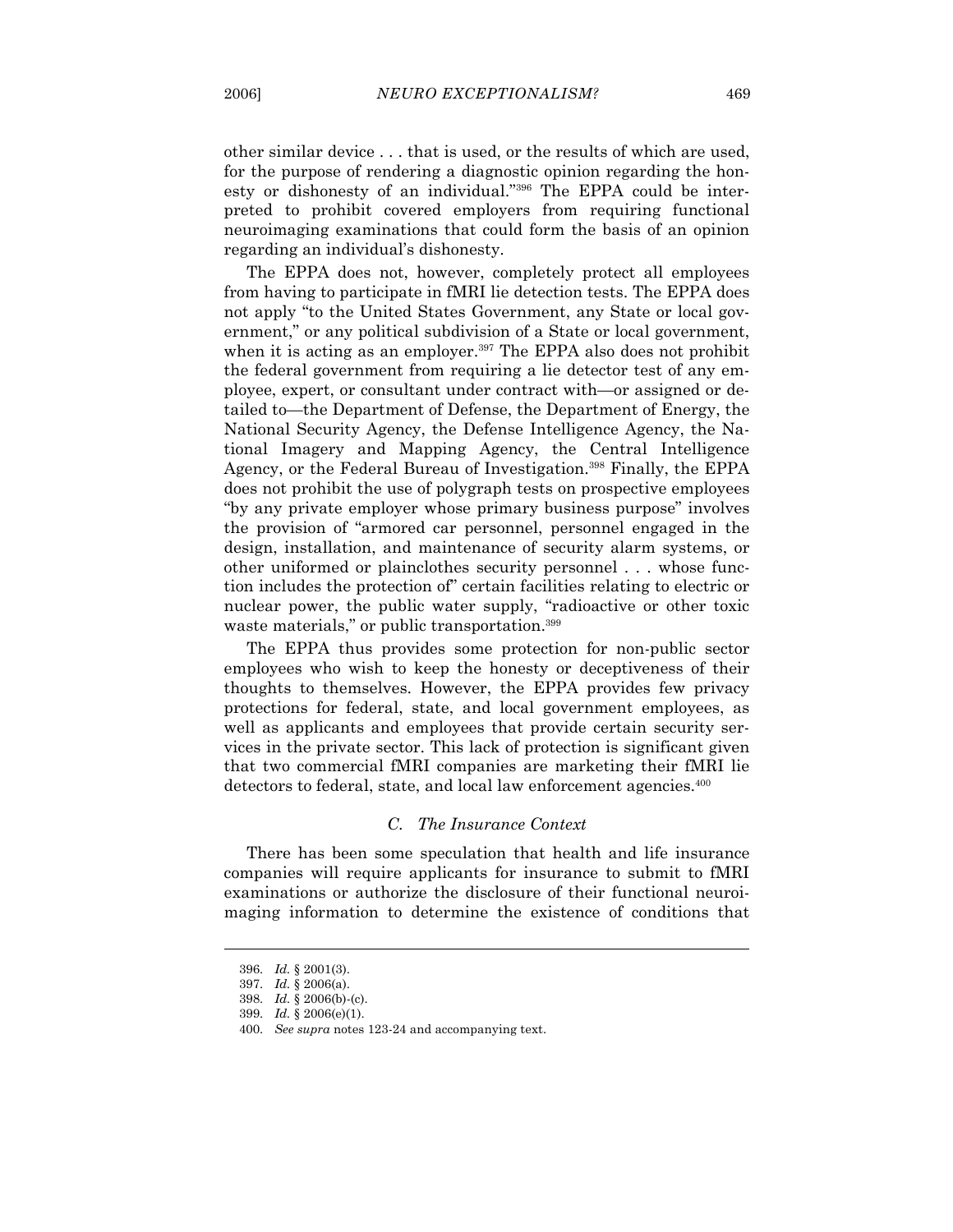might require coverage or payouts in the near future.<sup>401</sup> Others speculate that car insurance companies might require fMRI to predict drivers' propensity to violence, aggression, or conscientiousness.402

 Although HIPAA prohibits group health plans from excluding individuals from a group or charging them higher premiums based on health status-related factors<sup>403</sup> and the ADA in theory "extends its prohibition of disability discrimination to employer-provided fringe benefits,"404 privacy protections in the insurance context are far from complete. For example, HIPAA does not protect individuals who are not affiliated with an entity providing group coverage, and the ADA has been interpreted to accept some actuarially justified discrimination even in employer-provided health insurance.<sup>405</sup> In addition, many evidence of insurability forms used by issuers of health and life insurance coverage in the individual market already require applicants to indicate whether they have ever undergone any scans or magnetic resonance imaging.406 If the individual so indicates, the insurer can require the individual to authorize the disclosure of the scans and related records for use in coverage decisions.<sup>407</sup> Comprehensive privacy protections for neuroimaging information, thus, do not exist in the insurance context.408

### VI. IDENTITY

 In Part V I explored some of the protections available to an individual who wishes to control or avoid the collection of her functional neuroimaging information by third parties, including providers, scientists, employers, and insurers. Here, I explore the implications of fMRI for an individual's identity, or life narrative. Identity issues raised in the functional neuroimaging context include the possibility that fMRI will reveal back to the individual who is the subject of the functional neuroimaging information one or more stories that are in-

405. *Id*. at 95.

 <sup>401.</sup> *See, e.g*., Turhan Canli & Zenab Amin, *Neuroimaging of Emotion and Personality: Scientific Evidence and Ethical Considerations*, 50 BRAIN & COGNITION 414, 424 (2002).

 <sup>402.</sup> *See, e.g.*, Helen Phillips, *Private Thoughts, Public Property*, NEW SCIENTIST, July 31, 2004, at 38.

 <sup>403. 29</sup> U.S.C. § 1182(b) (2000); 29 C.F.R. § 2590.702(b)(2)(i)(B) (2006).

 <sup>404.</sup> Mary Crossley, *Discrimination Against the Unhealthy in Health Insurance*, 54 U. KAN. L. REV. 73, 92-95 (2005).

 <sup>406.</sup> *See, e.g.*, INDUST. ALLIANCE INS. & FIN. SERVS., INC., EVIDENCE OF INSURABILITY 2, *available at* http://www.industriellealliance.com/pdf/collectifs/collective/administrateurs/formulaires/54-002A.pdf (last visited

June, 2007).

 <sup>407.</sup> *See* 45 C.F.R. § 164.508(b)(4)(ii), -(iii); Rothstein, *supra* note 228, at 155.

 <sup>408.</sup> *But see* Roberta B. Meyer, *The Insurer Perspective, in* GENETICS AND LIFE INSURANCE: MEDICAL UNDERWRITING AND SOCIAL POLICY 27, 36-39, 45-46 (Mark A. Rothstein ed., 2004) (exploring the use of genetic information in life insurance underwriting).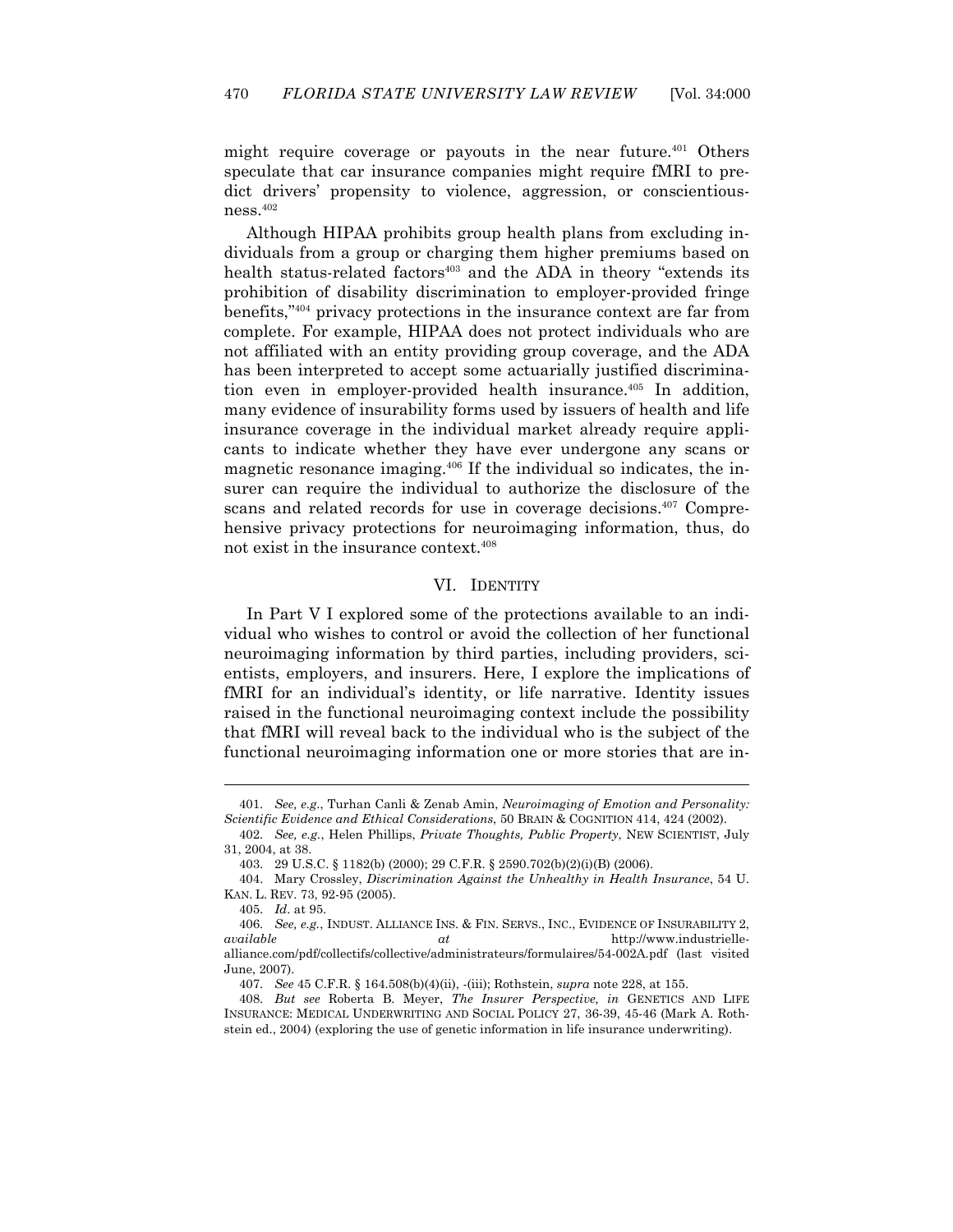consistent with the individual's dominant life narrative. As discussed in more detail below, fMRI may construct potentially unwanted identities for an individual without her consent.

 It goes without saying that an fMRI examination, like other diagnostic tests and procedures, can reveal important information related to the purpose of the examination back to the subject of the information. Consider an individual who suffers from major depression that is resistant both to drugs and psychotherapy. Functional MRI is one clinical tool that might be proposed to identify the particular neural networks that are going awry. In theory, the radiologists and neurologists would discuss with the individual as part of the informed consent process the functional neuroimaging examination as well as its purpose, risks, and benefits, including the possibility of identifying the areas of the brain that may be contributing to the individual's depression. If the fMRI results are interpreted to locate an abnormal pattern of neural activity, this information would be conveyed back to the patient following the examination (perhaps to help the individual to decide whether to undergo experimental deep brain stimulation to modulate the affected area).409 Although the individual would not know before the examination whether a particular part of her brain was functioning abnormally, the fact that she consented to the examination knowing the purpose of the examination suggests that she considered the possibility of learning that she has an abnormally functioning brain region.

 Now consider a situation in which a scientist using fMRI observes a condition or characteristic that is *unrelated* to the purpose or variables of the study. For example, an individual might consent to fMRI research designed to test a hypothesis relating to motor function, but the scientist also might interpret the fMRI as revealing that the individual has schizophrenia or pedophilia or prefers a particular brand of soft drink. Although many diagnostic tests and procedures in theory have the ability to detect incidental findings, experimental brain scans have been found to detect incidental findings such as arteriovenous malformations, brain tumors, and developmental abnormalities in almost half of the scans  $(47%)$  examined.<sup>410</sup> Unfortunately, not all investigators have established policies and procedures to be followed in the event of an incidental finding.<sup>411</sup>

 When an incidental finding occurs, the general consensus seems to be that it is ethically desirable to notify the subject of the incidental finding if the finding is "abnormal."412 This consensus appears to

 <sup>409.</sup> Dobbs, *supra* note 67 (describing one woman's experience with experimental deep brain stimulation for her treatment-resistant depression).

 <sup>410.</sup> Illes et al., *Ethical Consideration*, *supra* note 297, at 889.

 <sup>411.</sup> Illes et al., *Discovery and Disclosure*, *supra* note 297, at 745.

 <sup>412.</sup> Illes et al., *supra* note 296, at 783.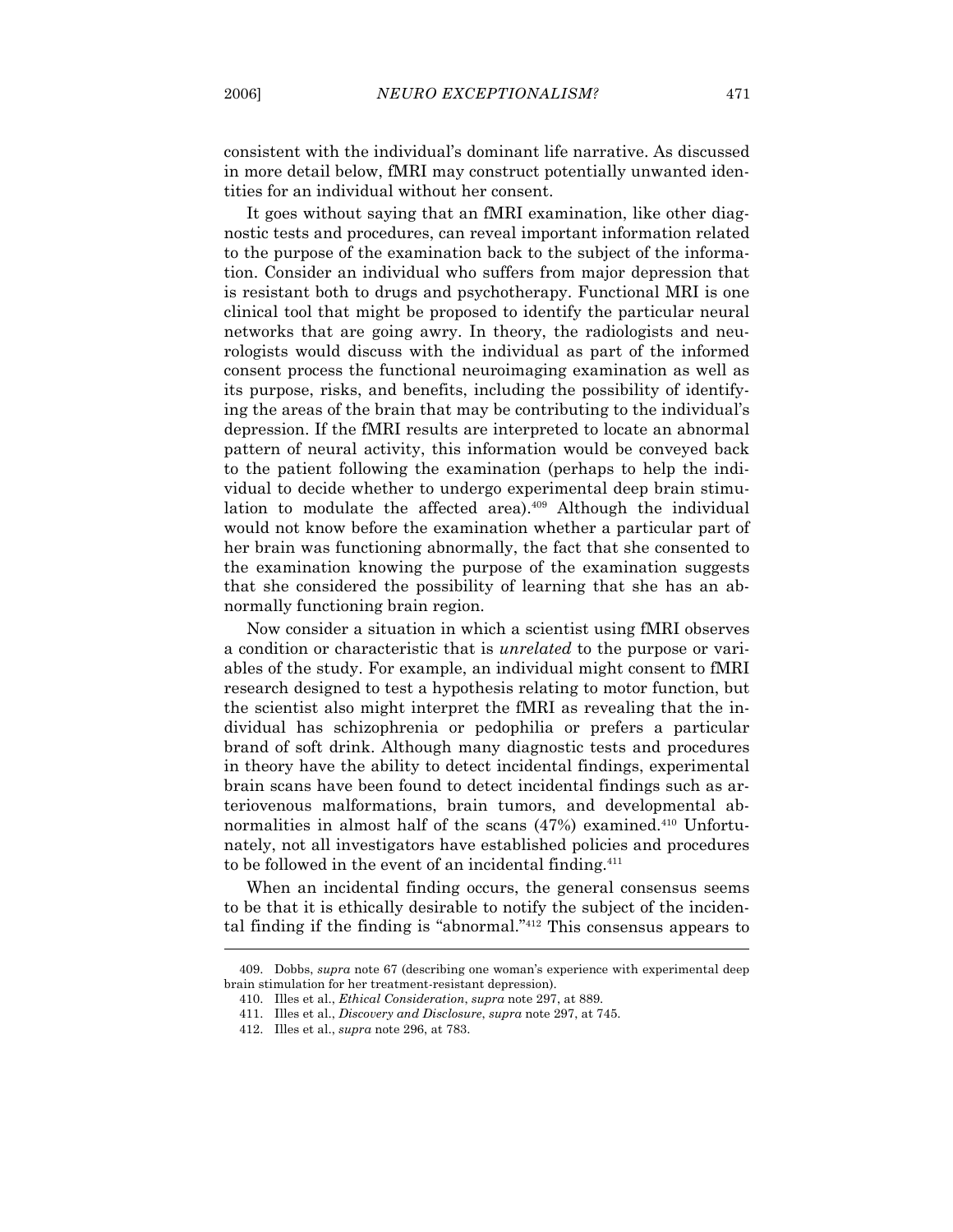be based on the ethical principle of respect for persons<sup>413</sup> as well as recent studies examining subjects' expectations regarding incidental findings in neuroimaging research. In one study published in 2006, 105 healthy individuals who had previously participated in neuroimaging studies were questioned about their expectations and attitudes regarding incidental findings associated with such studies.<sup>414</sup> The authors found that 54% of the participants reported that they expected research scans to detect abnormalities if they existed and that more than 90% of the participants reported that they would want incidental findings communicated to them.415 These findings do support the development of a special informed consent process that would include making subjects aware of the possibility of potentially clinically significant incidental findings and that would allow them (or the investigator) to decide to refuse to participate in the research depending on the subject's desire to be notified of the unanticipated findings. Indeed, one neuroscientist reportedly tells his subjects, " 'If we find any gross abnormalities in your brain, would you like a radiologist to tell you about it? . . . If you answer no, we cannot do the test. . . .' "416

 The study described in the preceding paragraph classified the subjects' desires to be notified of their incidental findings based on whether the finding was "benign," "malignant, but curable," "malignant, not curable," or a "life-threatening emergency."417 Much of the discussion therein assumes that the incidental findings would involve "suspicious anatomical abnormalities" or "clinically significant incidental neuroradiological abnormalities," such as an arteriovenous malformation or a brain tumor.418 However, it is worth noting that the study authors found that fewer individuals (although still more than 90%) would want to know about benign findings compared to malignant and life-threatening findings.<sup>419</sup> The question thus becomes whether individuals also would want to know about findings that are not clinically significant, such as personality, social characteristics, and behavioral information. For example, if a scientist interprets an fMRI as revealing that a particular individual is decep-

 <sup>413.</sup> OFFICE OF HUM. SUBJECTS RES., NAT'L INSTS. OF HEALTH, THE BELMONT REPORT: ETHICAL PRINCIPLES AND GUIDELINES FOR THE PROTECTION OF HUMAN SUBJECTS OF RESEARCH Pt. B,  $\S$  1 (1979) ("To show lack of respect for an autonomous agent is to ... withhold information necessary to make a considered judgment, when there are no compelling reasons to do so.").

 <sup>414.</sup> Matthew P. Kirschen et al., *Subjects' Expectations in Neuroimaging Research*, 23 J. MAGNETIC RESONANCE IMAGING 205, 205 (2006).

 <sup>415.</sup> *Id*. at 207.

 <sup>416.</sup> Eric Jaffe, *My Brain Is a Walnut: Inside an fMRI Machine*, SLATE, Jan. 10, 2006, *available at* http://www.slate.com/id/2134094.

 <sup>417.</sup> Kirschen et al., *supra* note 414, at 207-08.

 <sup>418.</sup> *See id*. at 205.

 <sup>419.</sup> *Id*. at 207.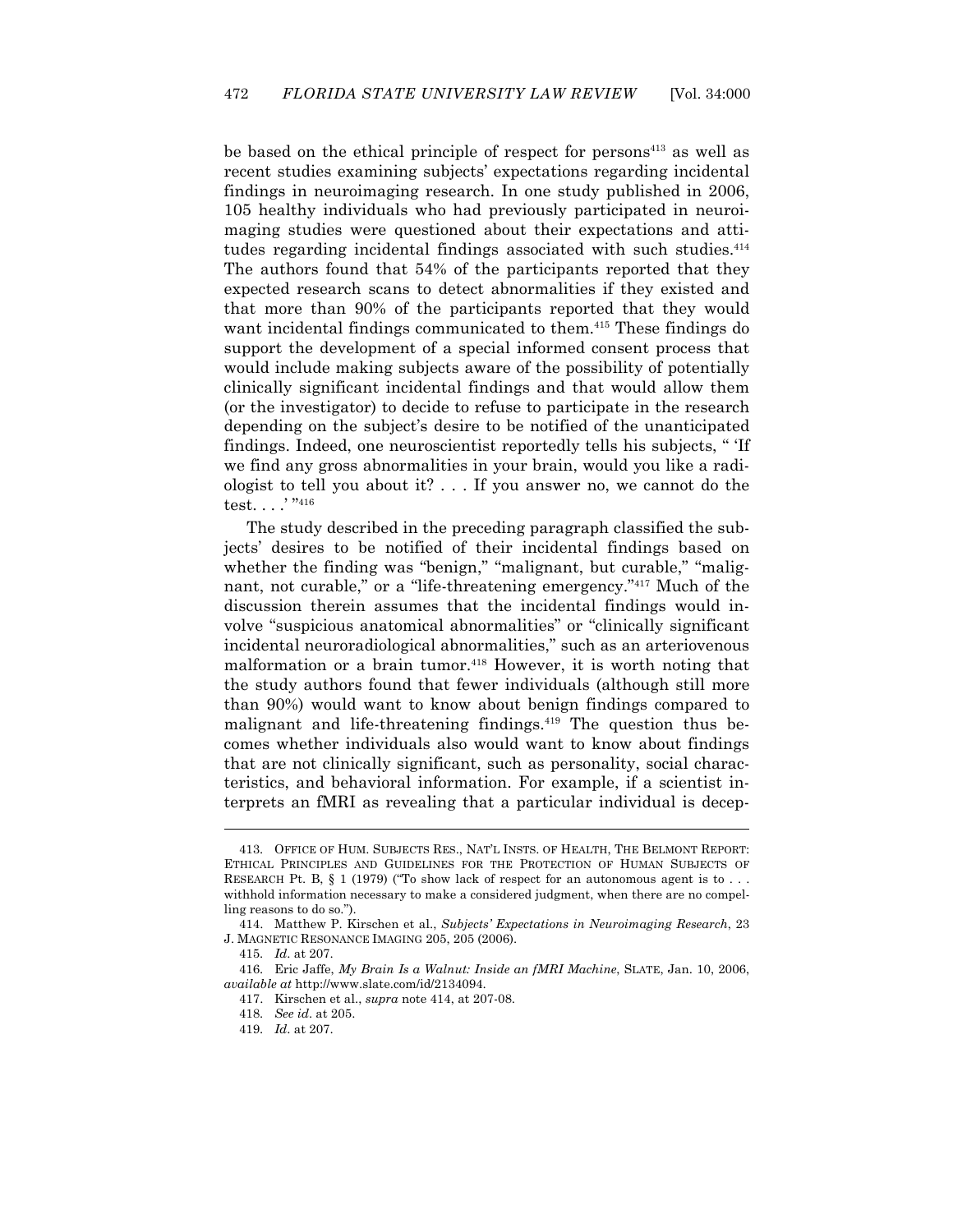tive, socially cooperative, a risk-seeker, a Democrat, or a compulsive gambler, should the scientist relay that information back to the individual?

 In these scenarios, fMRI shows its "impact on our normative conception of identity."420 Recent scholarship shows the extent to which technology, including genetic testing and the Internet, "alter[s] the social structures through which we perceive our identity."<sup>421</sup> For example, an individual who discovers that she is the carrier of a neurodegenerative disease such as spinocerebellar ataxia type I may be affected even in the absence of physical symptoms.422 After receiving the results that identify her as a carrier, the individual might become depressed and unable to function at school or work or to enjoy social events.<sup>423</sup> The individual, who may view her genes as the essence of her identity, may believe that her genetic information threatens her decisions, social commitments, and life goals.424 In short, the genetic test results may exert pressure on or destabilize the individual's life narrative.425

 Like genetic testing, fMRI also can influence our normative conception of identity. I will use three examples to show how an fMRI can exert pressure on identity. Example A involves an individual, whom I'll call Amy, whose life narrative is governed by the healthymindedness meta-narrative. Although individuals do tell their own unique stories, they tend to create their stories by adapting and combining culturally available narrative types.<sup>426</sup> One among hundreds of possible meta-narratives is the healthy-mindedness metanarrative.427 Life narratives governed by the healthy-mindedness meta-narrative tend to revolve around the belief that nature is inherently and absolutely good and around the conquering ability of positive emotions and relentless optimism.428 Healthy-minded individuals tend to believe that loving others, being happy, and thinking optimistically is all that needs to be done to live right.<sup> $429$ </sup> When healthy-minded individuals become sick or see others fall ill, they tend to advocate the will to live, the healing power of nature, and the importance of active involvement in all aspects of their treatment.<sup>430</sup>

 <sup>420.</sup> *See* Bernstein, *supra* note 236, at 968.

 <sup>421.</sup> *Id*.

 <sup>422.</sup> *Id*. at 987.

 <sup>423.</sup> *Id*.

 <sup>424.</sup> *Id*. at 987-98.

 <sup>425.</sup> *See id*. at 988.

 <sup>426.</sup> FRANK, *supra* note 239, at 75.

 <sup>427.</sup> *See* ANNE HUNSAKER HAWKINS, RECONSTRUCTING ILLNESS: STUDIES IN PATHOGRAPHY 125-57 (2d ed. 1999).

 <sup>428.</sup> *Id*. at 127.

 <sup>429.</sup> *Id.*

 <sup>430.</sup> *Id*. at 128-29.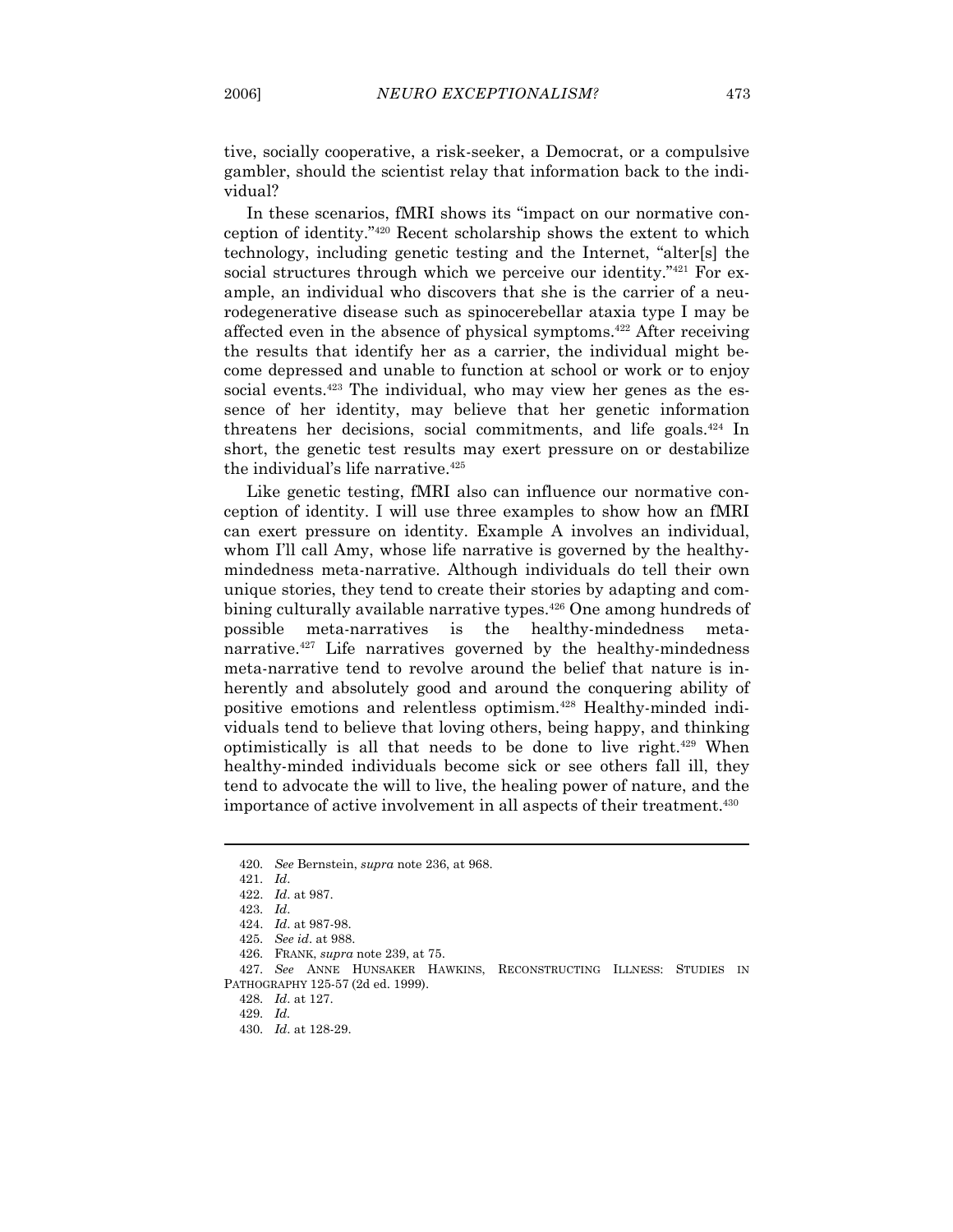Both structural and functional MRI can threaten Amy's healthymindedness meta-narrative by revealing a terminal brain tumor from which she will die in a short period of time. Although Amy loves others and pursues optimistic thoughts, her brain tumor continues to develop. Amy's physician has told her that no amount of will to live or active participation in treatment will save her. Amy finds that her body will not heal itself and that "healthy" behaviors such as maintaining hope and eliminating toxins from her diet<sup> $431$ </sup> do not help. The MRI's revelation of the brain tumor to Amy thus disrupts her coherent sense of her life sequence, including what philosopher David Carr calls a "whole which comprises future, present, and past."432 Like the life narrative of the individual who discovers through genetic testing that she carries a neurodegenerative disease, Amy's life narrative also has been threatened. MRI technology has affected Amy's sense of stability, motivation, and purpose in life, which was derived from her healthy-mindedness, and may require Amy to adopt new, and perhaps very different, life choices in her remaining time.433

 The tumor example was possible given brain examinations via either structural or functional MRI. The unique ways in which functional MRI threatens identity can be illustrated by a second example, Example B, involving addictive behavior. Think of a scientist conducting a neuromarketing study who uses fMRI to scan the brain of an individual, I'll call her Bea, while a computer shows Bea a series of product images, including bottled water, juices, soft drinks, and alcoholic beverages produced by national and local beverage manufacturers. The study is designed to test a hypothesis relating to brand familiarity. Assume, however, that upon presentation of all of the alcoholic beverage images the scientist observes a very significant BOLD response in the areas of Bea's brain known to be related to attention and interest—which the scientist interprets as revealing that Bea is an alcoholic.

 Also assume, however, that Bea ten years ago successfully completed treatment and counseling for alcohol abuse. Although Bea's brain still "lights up" when she sees alcoholic beverages, Bea has adopted behaviors that help her avoid drinking. When she is presented with a situation in which alcohol is available, Bea calls her Alcoholics Anonymous (AA) sponsor, attends an AA meeting, or diverts her attention to another task until the availability of alcohol has passed. These procedures have helped Bea abstain from alcohol

 <sup>431.</sup> *See id*. at 128 (including these beliefs in the typical healthy-mindedness metanarrative).

 <sup>432.</sup> DAVID CARR, TIME, NARRATIVE, AND HISTORY (STUDIES IN PHENOMENOLOGY AND EXISTENTIAL PHILOSOPHY) 96 (1st Midland Book ed. 1991).

 <sup>433.</sup> *Cf.* Bernstein, *supra* note 236, at 988 (concluding that an "identity transformation period . . . occurs when acute pressure is exerted on one's life-narrative").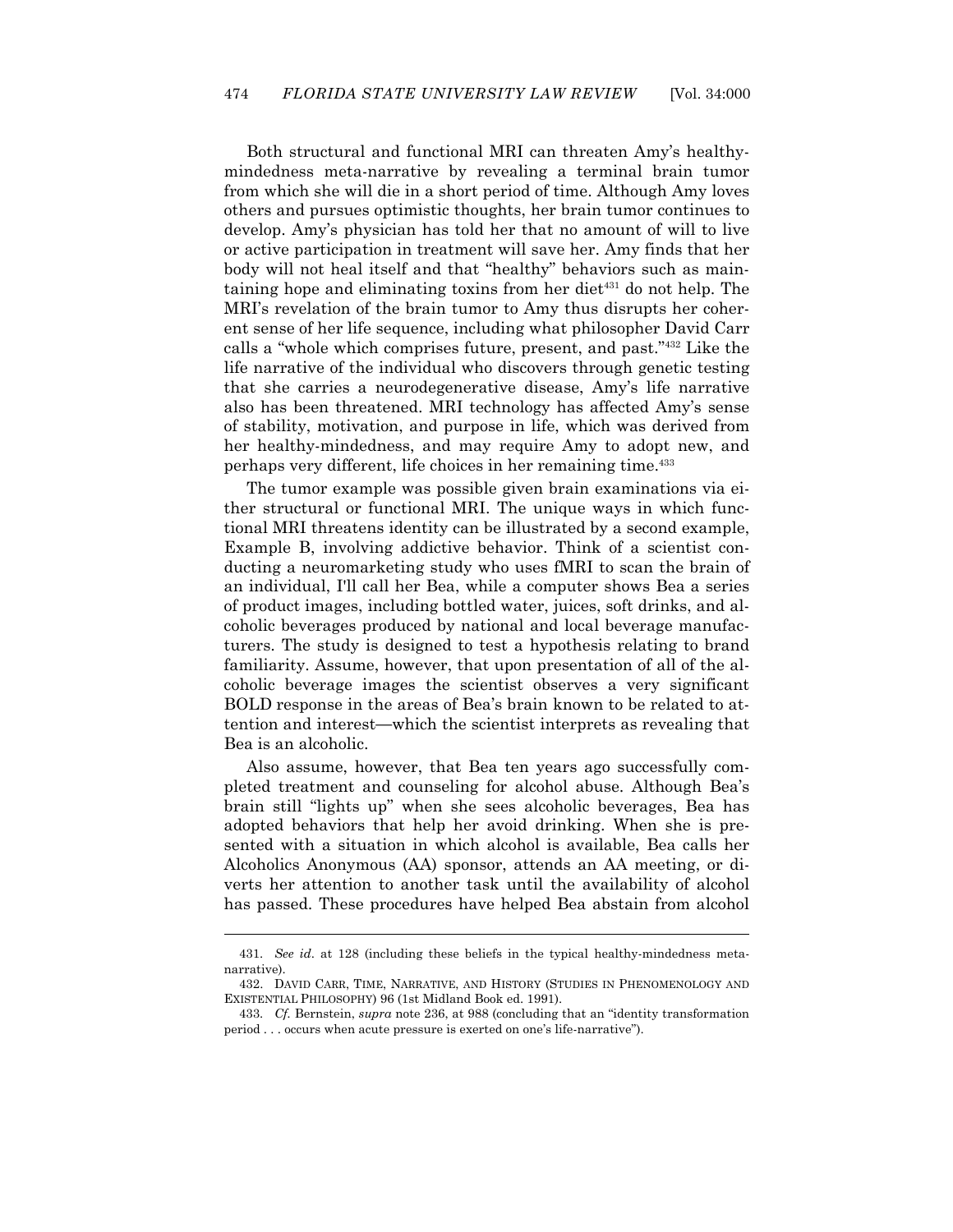for ten years and lead a full and healthy life involving work, family, and social activities. Although Bea freely admits that she is vulnerable to alcohol, she has succeeded in avoiding drinking long-term by adopting the behaviors learned through AA.

 Following her fMRI examination, however, assume that Bea loses her confidence regarding her ability to abstain from drinking. She thinks that her brain is "hardwired" to drink and fears that alcohol will reassert its control over her life. Although Bea was confident that she could continue avoiding alcohol before the fMRI examination, now she feels that she always will be "just an alcoholic" and that she should not try to fake being healthy anymore. Bea withdraws from her friends and family and refuses to leave her apartment except to go to work for fear that she will again succumb to alcohol.

 In Example B, the fMRI has constructed an identity for Bea based on her BOLD signal response to alcoholic beverage images, notwithstanding that Bea's own ten-year life narrative revolved around her success in avoiding drinking and her new, healthy lifestyle. The identity constructed by the fMRI in Example B conflicts with, and exerts a negative pressure on, Bea's self-perceived identity. However, Bea might think that the identity constructed by the fMRI is not really a surprise given that she knows she always will be vulnerable to alcohol.

 A final example, Example C, shows how fMRI has the potential to construct surprise identities. In Example C a scientist scans the brain of a woman I'll call Clare while a computer shows Clare a series of images of attractive and unattractive men and women. The scientist is trying to test a hypothesis relating to the effect of pleasing and unpleasing faces on the brain. While testing this hypothesis, however, the scientist also observes a significant BOLD response in the regions of Clare's brain known to be correlated with sexual attraction whenever Clare is presented with an image of a woman. The scientist interprets the results as revealing that Clare is homosexual.

 Assume, however, that Clare, who is married to a man, believes that she is heterosexual and that Clare's friends and family are hostile to homosexuals and neither value nor respect same-sex attractions or relationships. Also assume that Clare's life narrative is governed by a communitarian meta-narrative. Clare understands her identity as constituted by her community, including her friends and family. Clare is bound by community obligations and is guided by community values.434 Finally, assume that Clare becomes unhappy following the fMRI exam because she feels that the exam constructed

 <sup>434.</sup> *See id.* at 989-90.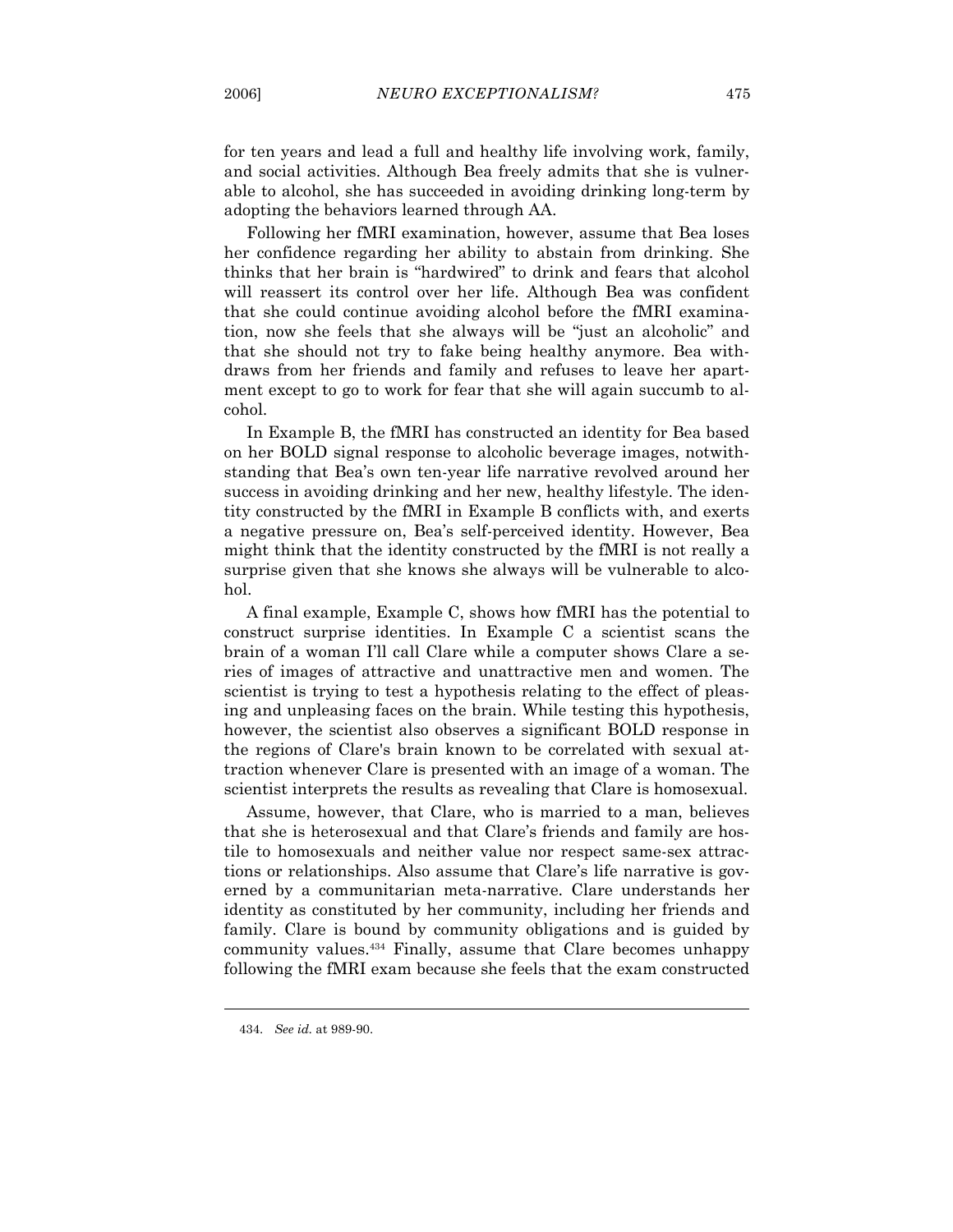for her an unwanted identity without her consent. Clare feels that the scientist's fMRI interpretation is forcing her to reconsider her sexual identity when she thought she was happily married to her husband. Clare also is worried regarding how her technologically constructed identity, if adopted, might conflict with the values of her family. In Example C, then, the fMRI has both challenged Clare's heterosexual identity and threatened her communitarian metanarrative. Although the fMRI interpretation potentially revealed new insights to Clare about her sexuality, Clare might think that these insights present agonizing and unwanted dilemmas at this point in her life.

 The theory that identity pressures merit our normative concern is well supported in the literature.<sup>435</sup> The prevailing theory is that individuals need a coherent sense of their life sequence.436 Life narratives provide this coherence and meaning to our lives and relationships.437 When our life narratives are threatened or disrupted, frustration and discontent can occur, even if no financial harm has resulted.438 Following these interruptions, determined attempts to recreate new meaning and coherence usually follow.439

 The question thus becomes whether existing legal principles sufficiently protect an individual's interest in controlling the construction of her identity.440 In Parts IV and V, I showed that existing confidentiality and privacy principles attempt to regulate the use and disclosure of functional neuroimaging information by third parties and the collection of functional neuroimaging information by third parties, respectively. As I have defined these principles, they do not regulate the revelation of functional neuroimaging information back to the individual who is the subject of the information.<sup>441</sup> However, the doctrine of informed consent may.

 Informed consent is the process pursuant to which a patient or research subject makes a competent, voluntary, and informed decision to pursue a particular medical treatment (informed consent to treatment) or to participate in a particular research study (informed con-

 <sup>435.</sup> *See, e.g.*, FRANK, *supra* note 239, at 60; Bernstein, *supra* note 236, at 993-1000.

 <sup>436.</sup> FRANK, *supra* note 239, at 60.

 <sup>437.</sup> Bernstein, *supra* note 236, at 993.

 <sup>438.</sup> *Id*. at 994.

 <sup>439.</sup> *See, e.g*., HAWKINS, *supra* note 427, at 2-3.

 <sup>440.</sup> *Cf.* Jonathan Kahn, *Controlling Identity:* Plessy*, Privacy, and Racial Defamation*, 54 DEPAUL L. REV. 755 (2005) (examining identity control as an explicit legal interest); Bernstein, *supra* note 236, at 968 (arguing for "the incorporation of identity protections into the legal discourse governing genetic testing and the Internet").

 <sup>441.</sup> *But see* Kahn, *supra* note 236, at 373 ("Privacy, in short, provides principles for negotiating the legal management of personhood in a manner that facilitates the development and maintenance of a coherent individual identity essential to our liberal polity's commitment to human flourishing.").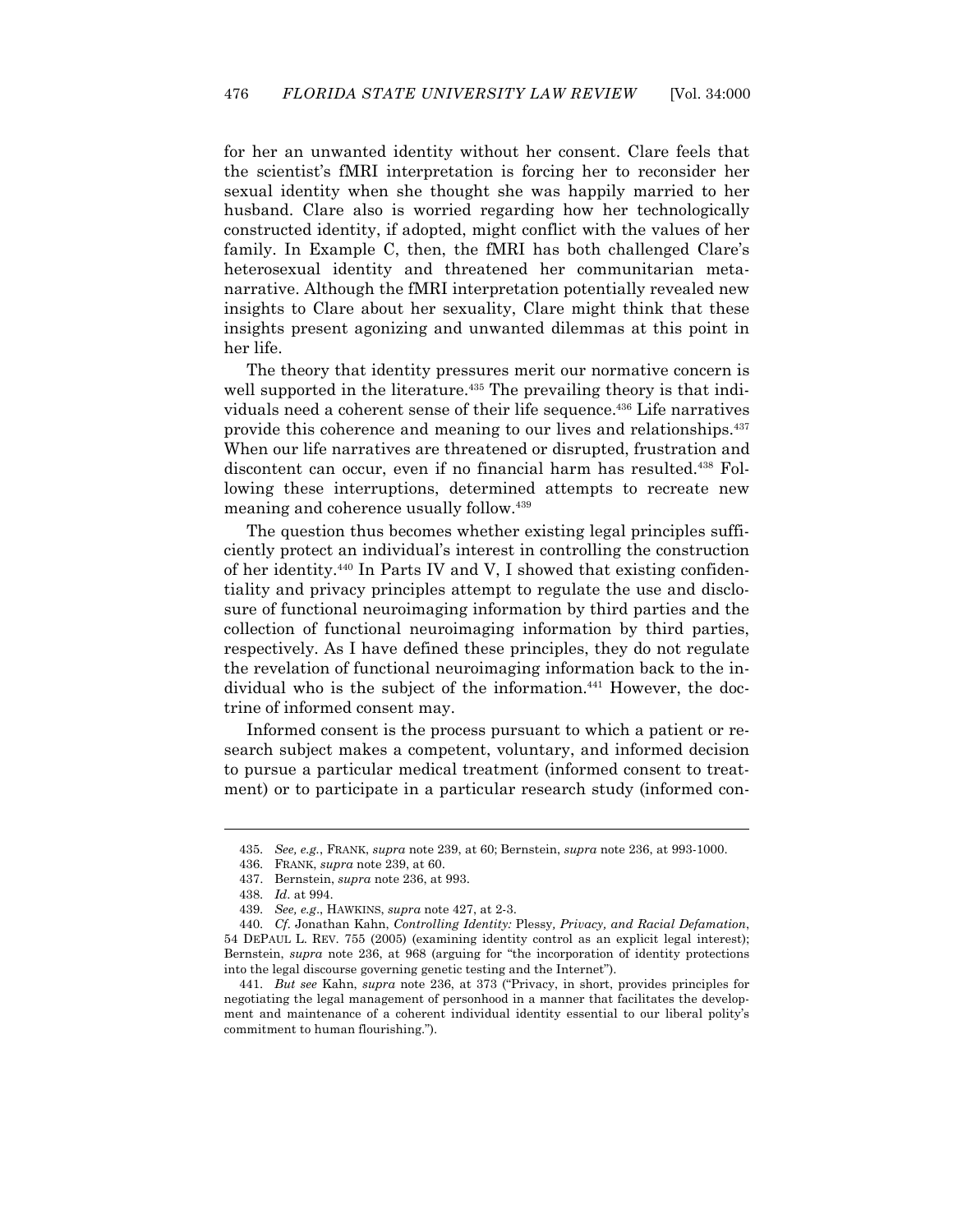sent to research).<sup>442</sup> Informed consent to treatment principles generally require the physician to disclose to the patient her diagnosis, if known; the nature, purpose, risks, and benefits of the proposed medical treatment or surgical procedure; alternatives to the proposed treatment or procedure and their risks and benefits; and the risks and benefits of not receiving or undergoing any treatment or procedure.443 Risks generally are defined as risks that would be material to a reasonable person in deciding whether to undergo the procedure.<sup>444</sup> Regulatory informed consent to research principles are slightly more complex and require, among other things,<sup>445</sup> a statement that the particular treatment or procedure may involve risks to the subject that are currently unforeseeable.<sup>446</sup>

 The informed consent principles as described above do not expressly require a physician or scientist to tell her patient about the possibility of incidental findings or the pressure they place on life narratives. However, these principles could be interpreted or expanded to do so. As discussed above, informed consent to research principles already require the potential research subject to be notified of risks that are currently unforeseeable. Technology-imposed identity pressures can impose risks of harm, although the possibility of, kind, and extent of harm the individual suffer may be unforeseeable. The reference to unforeseeable risks in informed consent to research principles thus could be interpreted to include incidental findings that may exert pressure on an individual's life narrative. In summary, a broadly interpreted notion of informed consent to research—and an expanded notion of informed consent to treatment could be used to address the identity concerns raised by structural and functional brain scanning.

 Once individuals are informed about the possibility of incidental findings, they can attempt to control the revelation of those findings back to themselves. Of course, a legal document that identifies in writing the possibility of fMRI incidental findings would not, standing alone, allow an individual to control the receipt of incidental findings.447 An ethically desirable informed consent process would make

 <sup>442.</sup> *See generally* MARSHA GARRISON & CARL E. SCHNEIDER, THE LAW OF BIOETHICS: INDIVIDUAL AUTONOMY AND SOCIAL REGULATION 27-150 (2003) (examining in detail the concepts of informed consent to treatment and research).

 <sup>443.</sup> *See, e.g.*, Canterbury v. Spence, 464 F.2d 772, 787-88 (D.C. Cir. 1972); *see generally* TOM L. BEAUCHAMP & JAMES F. CHILDRESS, PRINCIPLES OF BIOMEDICAL ETHICS 77-83 (5th ed. 2001) (examining the doctrine of informed consent); GARRISON & SCHNEIDER, *supra* note 442, at 27-150 (examining the doctrine of informed consent).

 <sup>444.</sup> *See* BEAUCHAMP & CHILDRESS, *supra* note 443, at 82.

 <sup>445. 45</sup> C.F.R. § 46.116(a)-(b) (2006) (listing the Common Rule's basic and additional elements of informed consent).

 <sup>446.</sup> *Id.* § 46.116(b)(1).

 <sup>447.</sup> *See, e.g*., Paul J. Ford & Jaimie M. Henderson, *Functional Neurosurgical Intervention: Neuroethics in the Operating Room*, *in* NEUROETHICS: DEFINING THE ISSUES IN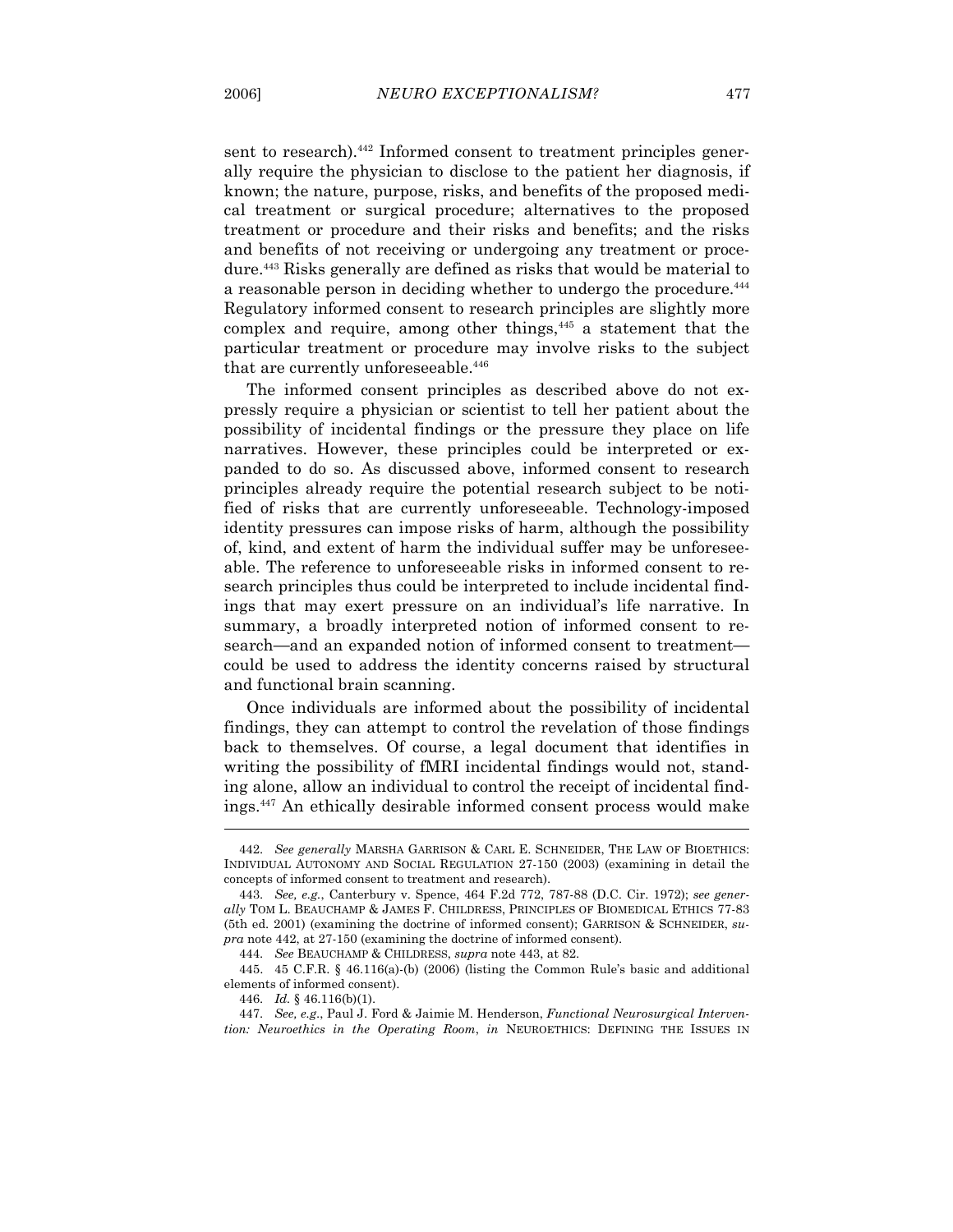each individual personally aware of the possibility of incidental findings, provide examples of information that may be incidentally discovered, and navigate the boundaries of the individual's right to control her receipt of that information.448 For example, the parties could negotiate a notification processes to be followed in the event of both clinically significant and insignificant findings. Individuals who feel that they are not vulnerable to changes in their life narratives may request to receive both clinically significant and insignificant findings. At the same time, individuals who are vulnerable to changes in their life narratives may elect to receive clinically significant incidental findings but not findings relating to personal characteristics and traits. Individuals who do not wish to be notified even of clinically significant findings may wish to decline to participate in the research.<sup>449</sup>

# VII. A CASE FOR NEURO EXCEPTIONALISM?

 A number of ethical and legal principles potentially apply to protect confidentiality, privacy, and identity in the functional neuroimaging context. Are these protections adequate? Are additional protections needed? To answer these questions, I first must address the scope of the confidentiality, privacy, and identity concerns raised by fMRI examinations.

# *A. A Technological Straw Man?*

 The scope of the confidentiality, privacy, and identity concerns raised by fMRI depends, in part, on the information that the technology has the potential to reveal.450 If an fMRI only was capable of mapping speech, language, and motor functions to assist with neurosurgery or of identifying neurological impairments, then the confidentiality, privacy, and identity concerns raised thereby would be very similar to those raised by traditional, albeit sensitive, medical record information. Policies and procedures designed to protect sensi-

THEORY, PRACTICE, AND POLICY 213, 226 (Judy Illes ed., 2006) ("The ethical issues cannot be reduced to or solved by impeccable informed consent or some formulaic ethics process.").

 <sup>448.</sup> An individual's request to access protected health information in the possession of a covered entity can implicate the Privacy Rule. *See* 45 C.F.R. § 164.502(a), -(a)(2)(i) ("A covered entity is required to disclose protected health information . . . [t]o an individual, when requested . . . ."); *id.*  $\S$  164.524(a)(1) (stating that "an individual has a right of access to inspect and obtain a copy of protected health information about the individual in a designated record set"). *But see id.*  $\S$  164.524(a)(2)(iii) ("An individual's access to protected health information created or obtained by a covered health care provider in the course of research that includes treatment may be temporarily suspended for as long as the research is in progress, provided that the individual has agreed to the denial . . . when consenting to participate in the research . . . .").

 <sup>449.</sup> Or their physicians and scientists may elect not to treat or study them for risk management purposes.

 <sup>450.</sup> *See* Buller, *supra* note 126, at 58.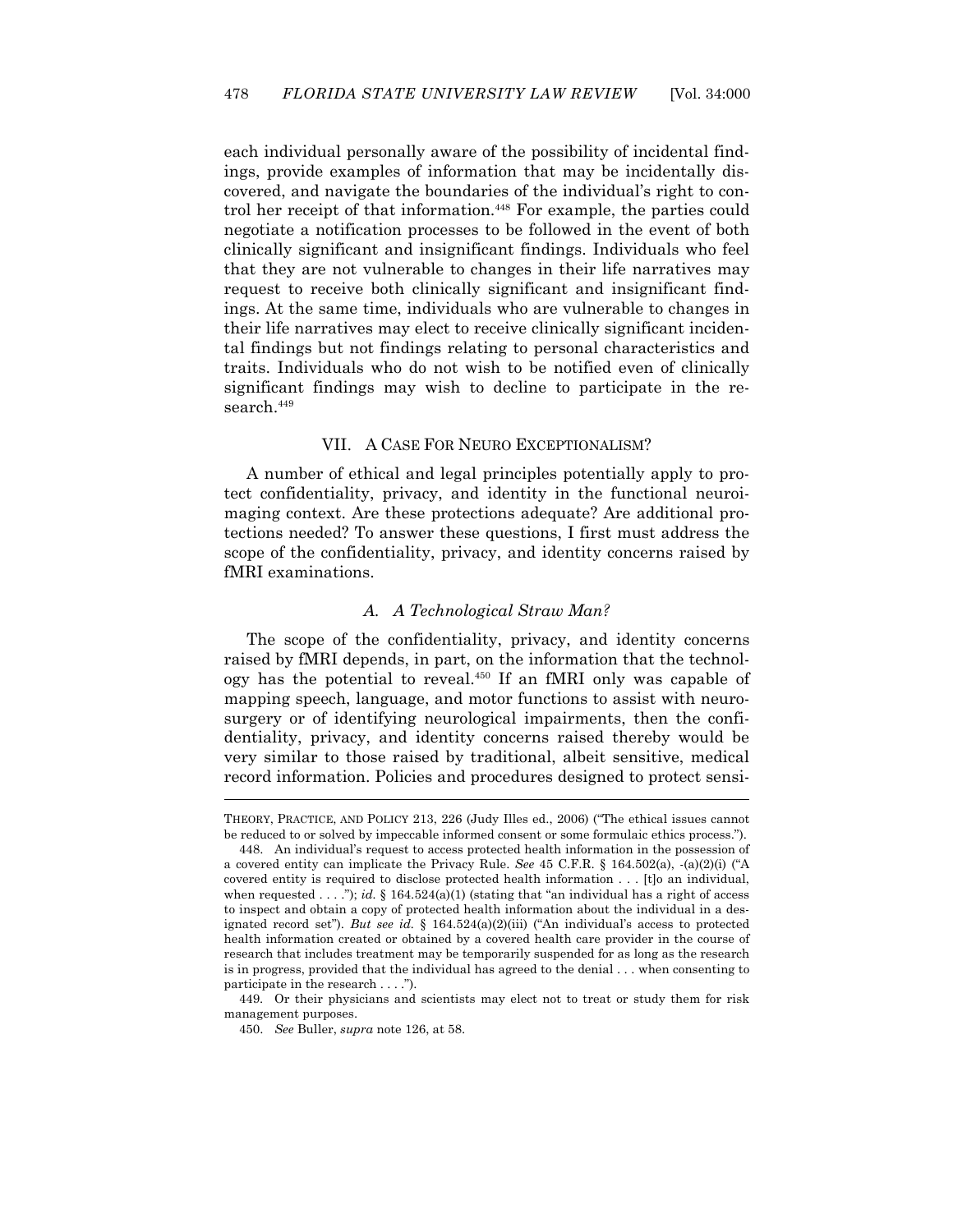tive information, such as mental health records, would be instructive and, perhaps, sufficient to protect neuroimaging information if their application was extended.

 On the other hand, if fMRI somehow became a generally accepted technology for identifying an individual's sexual preferences, evaluating the morality of her decisions, or measuring the deceitfulness of her actions, the technology would challenge existing confidentiality and privacy schemes, which tend to protect health information, not social characteristics and behaviors. Because we cannot predict exactly how quickly and accurately fMRI technology will develop, we are left to debate whether the threats to the confidentiality of neuroimaging information and to cognitive privacy are real or imagined.451 The development of commercial fMRI lie detectors was believed to be several years away at the time I began to research this Article. Now, one company is directly marking its brain scanning services to the general public.452 This threat to cognitive privacy has gone from imagined to real in the space of two years.

 The scope of the confidentiality, privacy, and identity concerns raised by fMRI also depends on the technology's perceived potential. Even though fMRI may never be capable of accurately reading an individual's mind, confidentiality, privacy, and identity may be threatened if private organizations and governmental agencies believe that it is. A mandatory fMRI that accurately reveals an individual's thoughts is one thing. A mandatory fMRI that is incorrectly interpreted to reveal what is believed to be the individual's thought, characteristic, or behavior and that is used to her detriment in an employment, criminal justice, or insurance capacity is another.453 The fMRI, like other sophisticated technologies, "possess[es] an illusory accuracy and objectivity"454 that can be dangerous in the hands of employers, insurers, jurors, lawyers, judges, and government officials who lack the scientific and statistical training necessary to understand published fMRI studies and interpret fMRI test results.455 Yet, these are the individuals to whom commercial fMRI lie detectors are currently being marketed.456 For these reasons, I do not believe that

-

455. Greely, *supra* note 237, at 118-20.

 456. *See supra* notes 123-24 and accompanying text; Malcolm Ritter, *Brain Scans as Lie Detectors: Ready for Court Use*?, LIVE SCI., Jan. 29, 2006,

 <sup>451.</sup> Joseph J. Fins, *The Orwellian Threat to Emerging Neurodiagnostic Technologies*, AM. J. BIOETHICS, Mar.-Apr. 2005, at 56, 57 ("Is the threat of an invasion of cognitive privacy real or *imagined* in the minds of savvy neuroethicists looking to create a new variation on a bioethics theme?").

 <sup>452.</sup> No Lie MRI, *supra* note 122.

 <sup>453.</sup> *See generally* Steve Olson, *Brain Scans Raise Privacy Concerns*, 307 SCI. 1548 (2005) (noting the concern that people may mistakenly trust incorrectly interpreted results).

 <sup>454.</sup> Martha J. Farah, *Emerging Ethical Issues in Neuroscience*, 5 NATURE REV. NEUROSCIENCE 1123, 1127 (2002).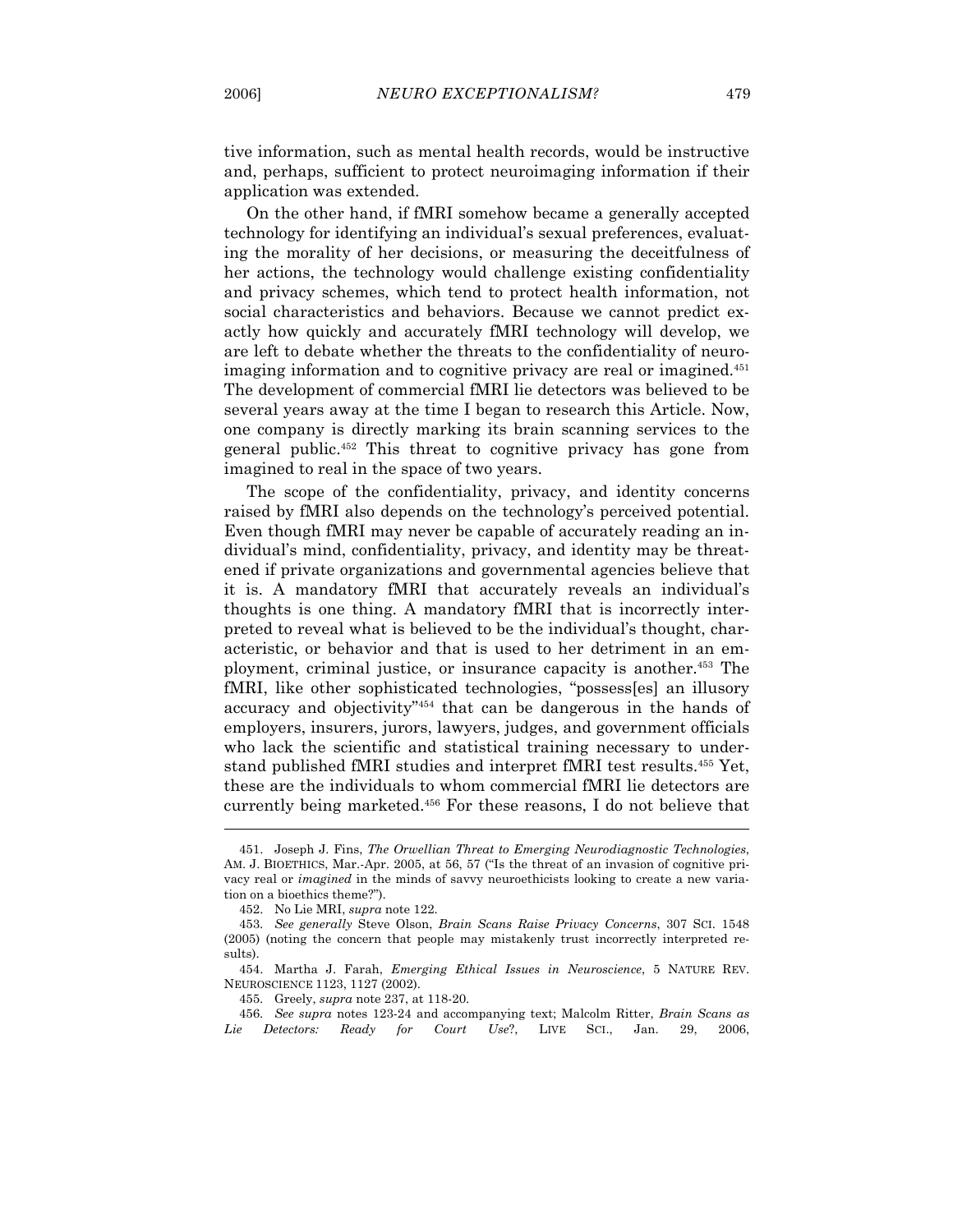the act of identifying and carefully discussing the confidentiality, privacy, and identity implications of fMRI contributes to the creation of technological straw men.457

# *B. Responsible Discussion*

 In Part III I found that some of the scientists who conduct neuroimaging studies use care when publishing their findings and even expressly caution against inappropriate or too eager interpretations and applications of fMRI. However, I also found that descriptions of neuroimaging research in the popular media—including physicians', lawyers', bioethicists', and some scientists' statements to the media are not as constrained.458 I argued in Part III that scientists need to continue the care with which they describe their research findings and the diligence with which they identify appropriate and inappropriate uses of neuroimaging information.459

 Here, I want to emphasize that neuroscientists have a role in the public, not just the scientific, arena, which includes identifying limitations and cautioning against unwarranted extensions of research findings.460 Scientists, rather than non-scientifically trained lawyers and ethicists, are in the best position to clarify how research findings should be interpreted.461 In the context of genetics, some have proposed that scientists study during graduate school "the social implications of science and the historical instances where scientists have spoken out."462 This proposal makes sense in the context of neuroscience too. Many graduate science students take a required one-credit course in the ethics of scientific research, which may cover topics such as "the philosophy of science, practice of scientific research, conflicts of interest, and the value conflicts that arise between scientists and society at large."463 The course I took did not specifically address how private and governmental institutions may attempt to incorpo-

http://www.livescience.com/humanbiology/060129\_brain\_lie.html (last visited June 22, 2007).

 <sup>457.</sup> *See generally* Fins, *supra* note 451, at 57 ("One wonders if bioethicist critics are creating another technological straw man to undermine.").

 <sup>458.</sup> *Cf.* Rothstein, *supra* note 228, at 793 (identifying a similar phenomenon in genetics).

 <sup>459.</sup> *Cf. id*. at 797 (advising genetics researchers to make careful public pronouncements regarding their research and to "temper their enthusiasm for the potential implications of preliminary studies").

 <sup>460.</sup> *Cf.* Jon Beckwith & Franklin Huang, *Should We Make a Fuss? A Case for Social Responsibility in Science*, 23 NATURE BIOTECHNOLOGY 1479, 1479 (2005) (making a similar argument in the context of genetics).

 <sup>461.</sup> *Id*.

 <sup>462.</sup> *Id*. at 1480.

 <sup>463.</sup> *See* University of Texas Medical Branch, The Institute for the Medical Humanities, Course Descriptions, Ethics of Scientific Research, *available at* http://www.utmb.edu/imh/GraduateProgram/gp.asp?show=Course-Req.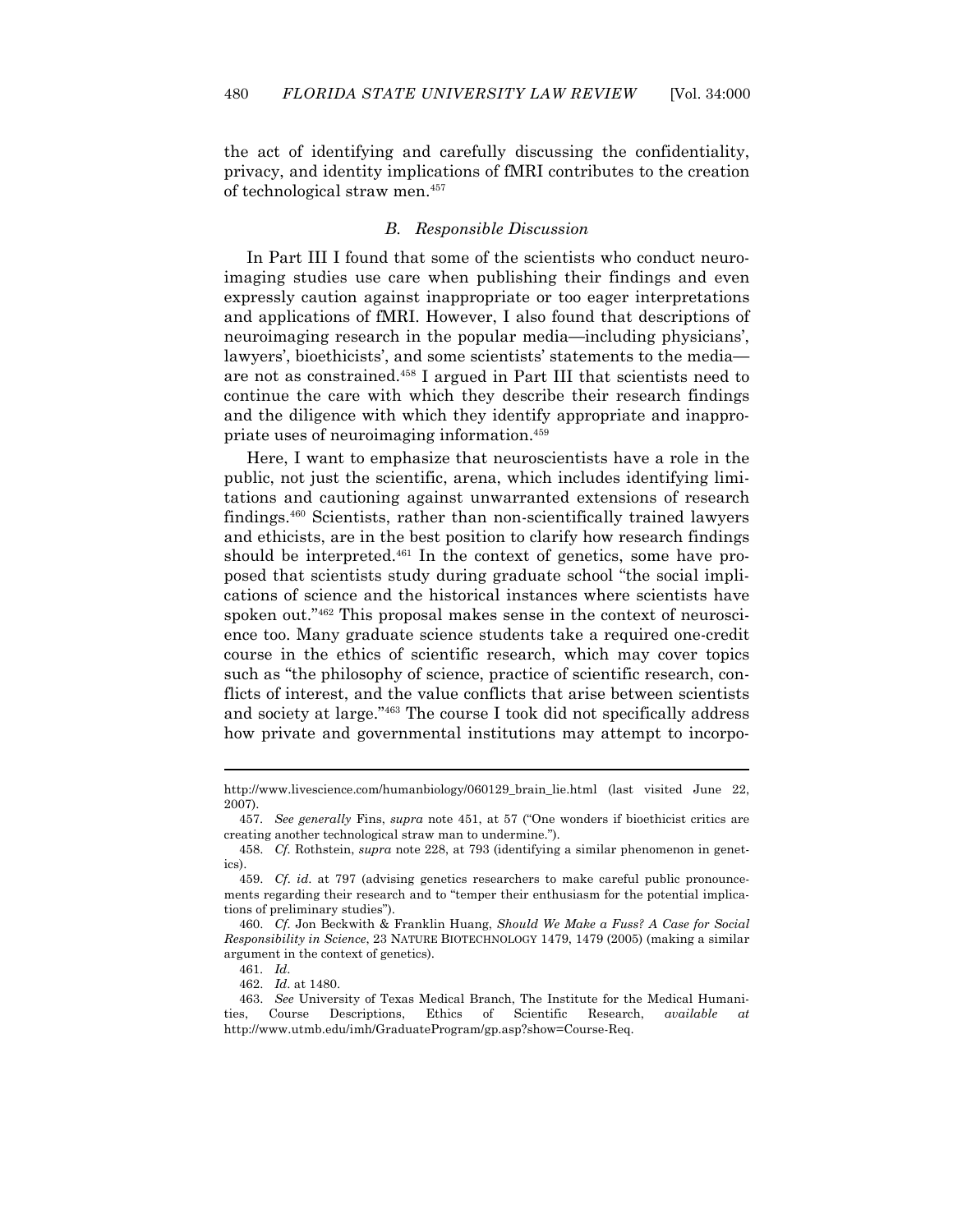rate scientific findings into their business decisions or the role scientists play in describing their research to the media and identifying appropriate and inappropriate uses of scientific information. These topics can—and should—be included in graduate science education.

 I have focused on the social responsibilities of scientists, but lawyers, bioethicists, and others who contribute to media reports and the neuroethics literature have equal responsibilities. We need to ensure that our excitement about fMRI, as expressed through statements to the media and during other public discussions, does not increase the risk of therapeutic illusions, therapeutic extravagance, and therapeutic futility. Therapeutic illusions exist when patients, family members, and other stakeholders believe that a particular medical treatment or research protocol will improve a patient's condition, when in all likelihood it will have no beneficial effect.<sup>464</sup> Therapeutic extravagance involves "the provision of high-cost treatments that offer little or no benefit."465 Therapeutic futility refers to "the provision of treatments that offer little or no benefit and, thus, are wasteful."466

 For example, nonscientists should not suggest that fMRI is capable of distinguishing between persistently vegetative or minimally conscious patients or of assisting them in emerging from unconsciousness when it cannot do so.<sup>467</sup> Nonscientists should expressly state that they are speculating when they are doing so, attempt to incorporate current science studies into any speculation in which they do engage, and avoid speculation that has no basis in the scientific literature. When *New York Times* reporter Benedict Carey stated that "[a]t this rate, it seems that neuroscientists will soon pinpoint the regions in the brain where mediocre poetry is generated, where high school grudges are lodged, where sarcasm blooms like a red rose,"468 I realized that Mr. Carey was exaggerating—given that my research had revealed no fMRI studies examining the neural correlates of poetry, high school grudges, or sarcasm—but the general public may not have.

 Of course, the need for caution in identifying and describing scientific findings must be balanced with the need to avoid overconservative publication and reporting, which could increase the risk of therapeutic nihilism (the failure to recognize the possible benefits of treatment) and therapeutic neglect (a patient's lack of access to

 <sup>464.</sup> Stacey A. Tovino & William J. Winslade, *A Primer on the Law and Ethics of Treatment, Research, and Public Policy in the Context of Severe Traumatic Brain Injury*, 14 ANNALS HEALTH L. 1, 2 n.5 (2005).

 <sup>465.</sup> *Id.*

 <sup>466.</sup> *Id*.

 <sup>467.</sup> *See* Fins, *supra* note 451, at 56.

 <sup>468.</sup> Carey, *supra* note 69.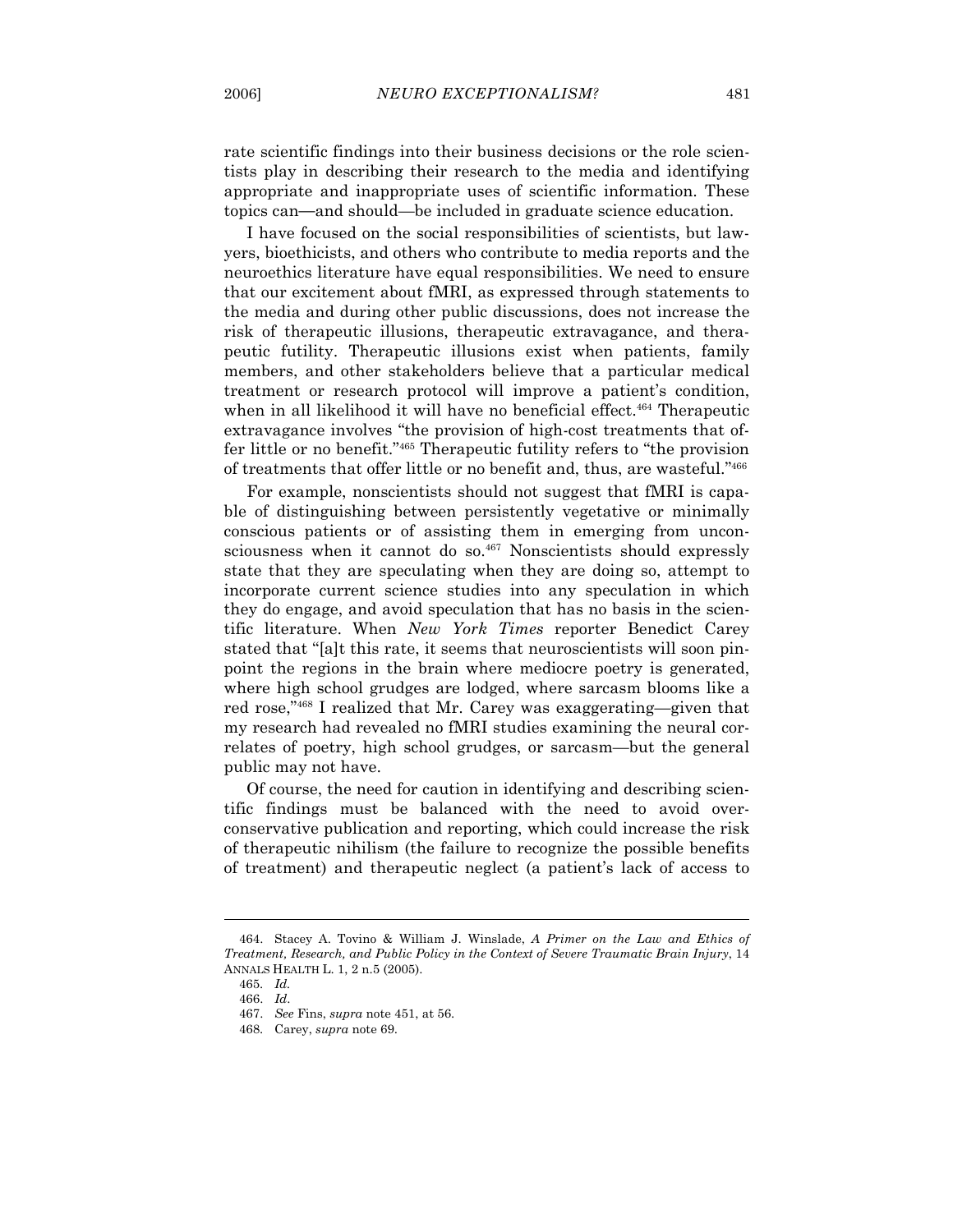treatment from which she could benefit).469 For example, the findings of some fMRI deception studies have the potential to assist patients who have addictive disorders in which deception, or the ability to conceal information, plays a prominent role.470 The findings of other fMRI studies involving known pedophiles may provide information that is valuable to their treatment.<sup>471</sup>

 Although Part III identifies a handful of fMRI studies that have generated the most speculation about their application in nonresearch settings, the media has not covered the thousands of other fMRI studies the goals of which are to further treatment of the studied conditions. Publication and accurate reporting of these studies is necessary for progress in medicine and science. Like so many other issues in ethics, then, scientific findings require balanced presentation by scientists and nonscientists.

# *C. The Analogy to HIV Exceptionalism and Genetic Exceptionalism*

 HIV exceptionalism and genetic exceptionalism refer to the claims that HIV test results and genetic information are so different from other types of health information that they deserve exceptional measures.472 HIV exceptionalism was introduced to health care in the first decade of the epidemic through special "pre- and post-test counseling, anonymous testing, and stringent protections of confidentiality".473 Genetic exceptionalism was implemented when over forty states passed statutes "prohibiting genetic discrimination in health insurance; two-thirds of the states . . . enacted laws prohibiting genetic discrimination in employment"; and a handful of other states enacted various provisions addressing "genetic discrimination in life insurance, genetic privacy, and genetic testing."474 Congress also has

 <sup>469.</sup> *See* Charles E. Rosenberg, *Belief and Ritual in Antebellum Medical Therapeutics*, *in* MAJOR PROBLEMS IN THE HISTORY OF AMERICAN MEDICINE AND PUBLIC HEALTH: DOCUMENTS AND ESSAYS 108, 112-13, 117 (John Harley Warner & Janet A. Tighe eds., 2001) (exploring the history of therapeutic nihilism); Tovino & Winslade, *supra* note 464, at 2 n.5.

 <sup>470.</sup> *See, e.g.*, Neil Levy, *Self-Deception and Responsibility for Addiction*, 20 J. APPLIED PHIL. 133 (2003) (noting that individuals who are addicted to drugs and alcohol engage in self-deception); B. Douglas Bernheim & Antonio Rangel, *Addiction and Cue-Triggered Decision Processes*, 94 AM. ECON. REV. 1558, 1558 (2004).

 <sup>471.</sup> *See*, *eg.*, Dressing et al., *supra* note 208, at 539.

 <sup>472.</sup> Thomas H. Murray, *Genetic Exceptionalism and "Future Diaries": Is Genetic Information Different from Other Medical Information?, in* GENETIC SECRETS: PROTECTING PRIVACY AND CONFIDENTIALITY IN THE GENETIC ERA 60, 61 (Mark A. Rothstein ed., 1997).

 <sup>473.</sup> Zita Lazzarini, *What Lessons Can We Learn from the Exceptionalism Debate (Finally)?*, 29 J.L. MED. & ETHICS 149, 149 (2001).

 <sup>474.</sup> Mark A. Rothstein*, Genetic Exceptionalism & Legislative Pragmatism,* HASTINGS CTR. REP., July-Aug. 2005, at 27; Greely, *supra* note 237, at 124.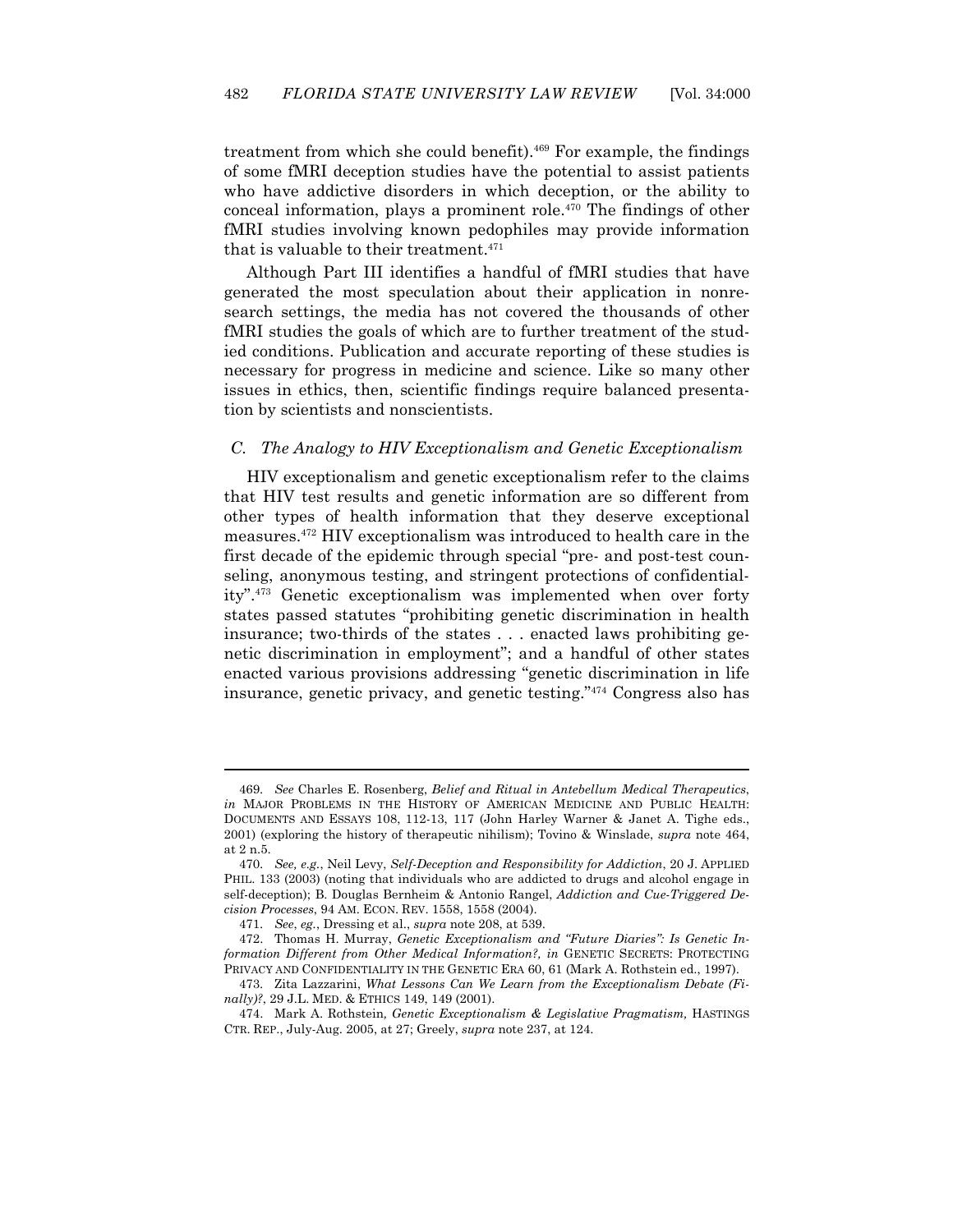attempted to pass legislation prohibiting genetic discrimination in both the health insurance and employment contexts.475

 The question thus becomes whether implementation of a third generation of exceptionalism—neuro exceptionalism476—is desirable. Are special or heightened confidentiality, privacy, and identity protections necessary to protect functional neuroimaging information? Several reasons have been given for exceptional genetic provisions, and an analysis of these reasons, and their criticisms, can inform the neuro exceptionalism debate.

 One argument for genetic exceptionalism relates to genetic prophecy and kin.477 According to this argument, genetic information is a "future diary" that can predict an individual's (and her biological family members') future physical and mental health conditions and can influence these individuals' views of their life possibilities.<sup>478</sup> These future diaries are believed to require special protections.<sup>479</sup> Critics of the genetic prophecy argument emphasize that replication studies show that claimed associations between genetic variations and particular diseases do not always exist, many predictions are inaccurate, the strengths of accurate predictions vary greatly, and treatments do not exist for all of the conditions that can be predicted.<sup>480</sup>

 Because some fMRI studies involve health conditions in which genes play a role, a brain scan that is used to study or is interpreted to reveal the precursors of one of these conditions could have implications for individuals and their biological family members in a manner similar to genetic information. A genetic basis for brain wiring in humans<sup>481</sup> and the current interest in identifying genetic markers that might be linked to phenotypes that are accessible by fMRI further support this argument.482 Speculation that fMRI might be used to predict non-health-related conditions, including intelligence, likelihood of committing future crimes, and social behavior,<sup>483</sup> parallel some of the predictive concerns raised by genetics. And, as discussed in Part VI, fMRI can construct alternative narratives that can affect an individual's view of her identity and life's possibilities. On the

 <sup>475.</sup> *See* Genetic Information Nondiscrimination Act of 2003, S. 1053, 108th Cong. (2003); Genetic Information Nondiscrimination Act of 2005, S. 306, 109th Cong. (2005).

 <sup>476.</sup> Ari Schick, *Neuro Exceptionalism?*, AM. J. BIOETHICS, Mar.-Apr. 2005, 36, at 36.

 <sup>477.</sup> Murray, *supra* note 472, at 62.

 <sup>478.</sup> *Id*.

 <sup>479.</sup> *See id.*

 <sup>480.</sup> *See id*. at 64-72.

 <sup>481.</sup> *See, e.g*., Phillip A. Leighton et al., *Defining Brain Wiring Patterns and Mechanisms Through Gene Trapping in Mice*, 410 NATURE 174, 174 (2001).

 <sup>482.</sup> *See* Jezzard & Buxton, *supra* note 41, at 791; Mitterschiffthaler et al., *supra* note 205, at 857-59.

 <sup>483.</sup> Greely, *supra* note 237, at 116.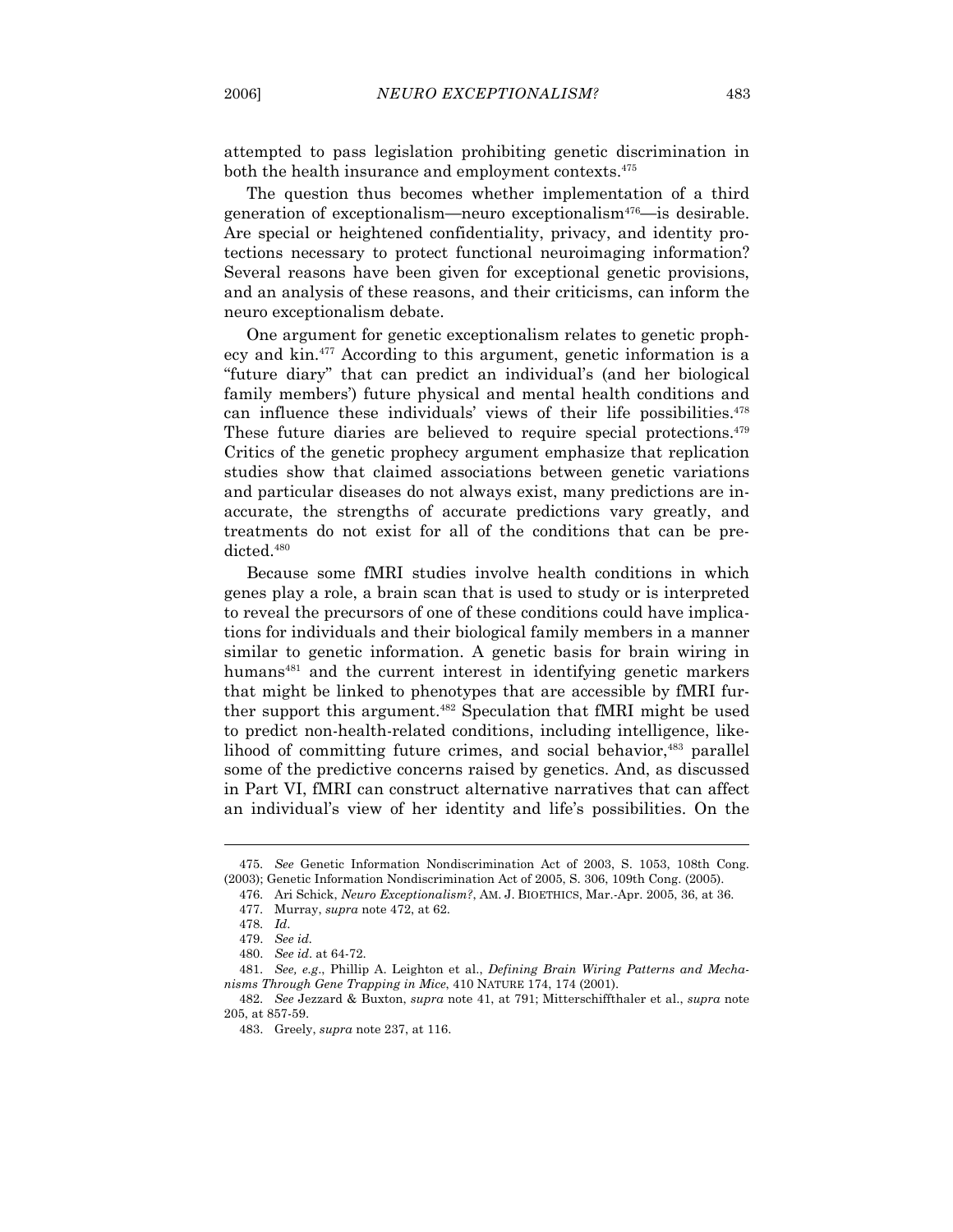other hand, the unknown accuracy of fMRI predictions, as well as the lack of available treatments for many of the conditions discovered by fMRI, also must be considered. The first argument for genetic exceptionalism and its criticisms thus apply to some extent in the functional neuroimaging context.

 A second reason given for genetic exceptionalism is that genetic information carries a stigma and that eugenics, racism, and genocide are the unfortunate results of the inappropriate use of genetic information.484 It is fair to say that fMRI technology probably is still too new for functional neuroimaging information results to carry a widespread stigma; however, this may rapidly change as fMRI use extends outside of the research context and more functional neuroimaging information is created, used, and disclosed in the private and government sectors. Additionally, although functional neuroimaging information may not currently carry a widespread stigma, fMRI scans have been interpreted to reveal neural activations that are correlated with certain mental health conditions, addictive behaviors, cognitive abilities, and sexual preferences, all of which the NIH considers sensitive or stigmatizing in other contexts.485 Thus, the second reason for genetic exceptionalism also could support neuro exceptionalism, although research revealed no attempts to improve the human species by encouraging or permitting reproduction of only those individuals whose brain functions are judged desirable through review of fMRI scans (although, of course, related speculation does exist).486

 A third reason given for genetic exceptionalism is that the public regards it as unique.487 Although the public might not currently regard functional neuroimaging information as unique due to the relative newness of fMRI technology, the public may in the near future consider it so due in part to the frequency with which fMRI studies are covered by the media, including the *New York Times*, which has featured fMRI technology in at least fifty-two articles.488 Of course, relying on public regard as a reason for heightened confidentiality and privacy protections has been criticized on the grounds that it is self-fulfilling.489 Stated another way, the public might regard specific

 <sup>484.</sup> Murray, *supra* note 472, at 62; Rothstein, *supra* note 474, at 30.

 <sup>485.</sup> CERTIFICATES BACKGROUND, *supra* note 342; CERTIFICATES QUESTIONS, *supra* note 343.

 <sup>486.</sup> TANCREDI, *supra* note 8, at 162-75 (describing a hypothetical legislative program set in the year 2100 that would attempt to create a moral brain).

 <sup>487.</sup> Rothstein, *supra* note 474, at 30.

 <sup>488.</sup> Westlaw New York Times database search results for query "fMRI" or "functional MRI" or "functional magnetic resonance imag!" or "functional neuroimag!" (performed Oct. 17, 2006).

 <sup>489.</sup> Rothstein, *supra* note 474, at 30.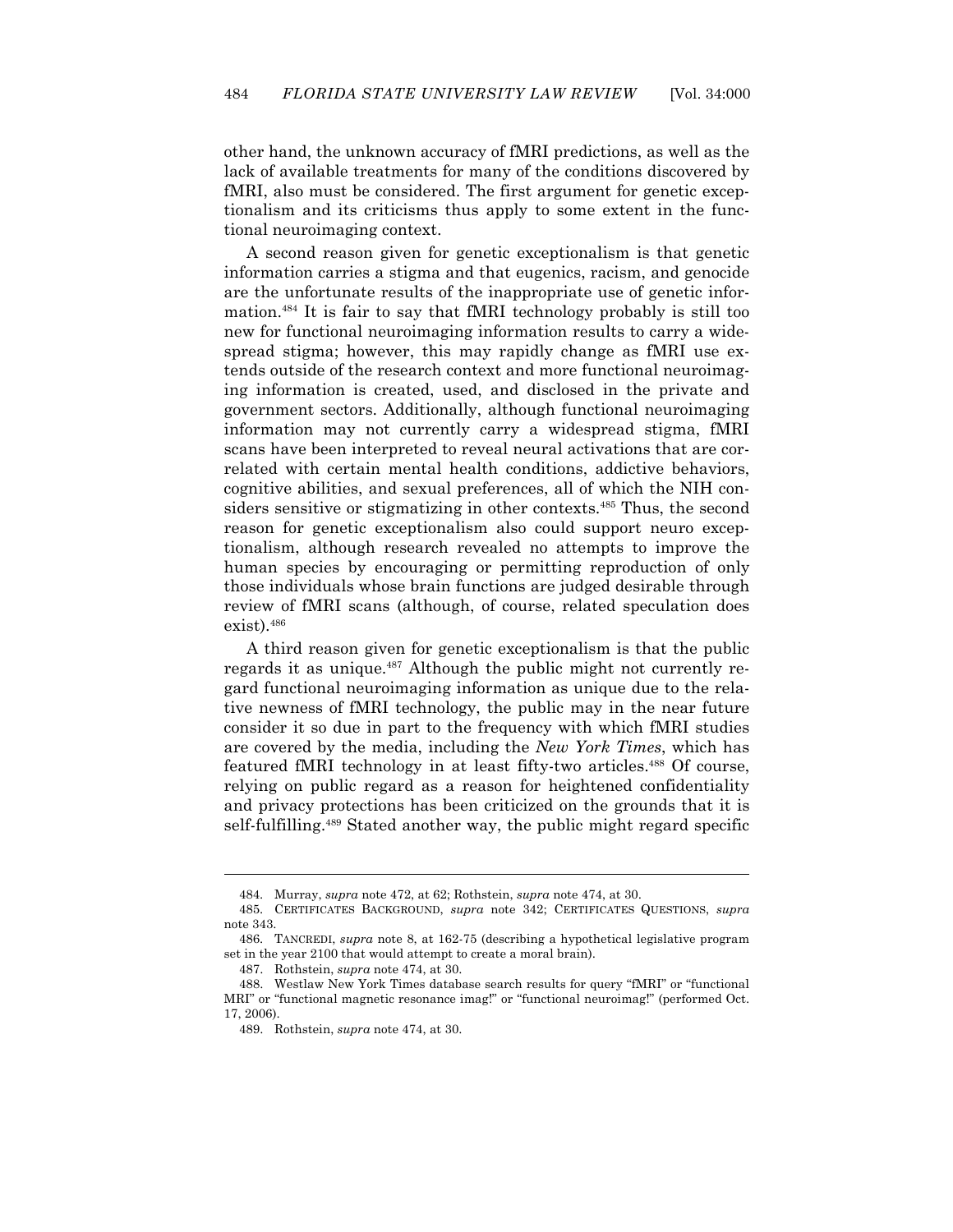types of information as unique because information-specific legislation or regulation is passed.490

 A fourth reason given for heightened protection for genetic information is that other sensitive or potentially stigmatizing types of health information receive special protection. Congress has enacted special protections that apply to certain alcohol and drug abuse patient records;<sup>491</sup> many states have passed laws that provide special confidentiality protections for HIV/AIDS test results<sup>492</sup> and mental health records;<sup>493</sup> and even the HIPAA Privacy Rule, which generally applies one uniform level of protection to all types of individually identifiable health information, provides heightened confidentiality protections for psychotherapy notes.494 However, critics argue that genetic information is unlike these other types of information, which can be separated from general medical records with relative ease.495 Because genes play a role in many diseases and genetic information can be based on family history or revealed through thousands of different types of tests, it is more difficult for health care providers to separate genetic information from general health information.<sup>496</sup> Unlike genetic information, however, fMRI scans and their related reports could be maintained separately from general medical records with relative ease.

 Other arguments support genetic exceptionalism. For example, greater political support may exist for genetic nondiscrimination legislation than for more general legislation.<sup>497</sup> Those working within the field of neuroethics are clearly grappling with the pros and cons of neuro exceptionalism,498 although it is unclear whether more (or any) political support currently exists for neuro-specific legislation compared to general confidentiality and privacy protections.

 In summary, many of the reasons given for genetic exceptionalism also could be used to support neuro exceptionalism, although many of the criticisms of genetic exceptionalism also apply in the functional neuroimaging context. Perhaps the most important factor—whether existing confidentiality, privacy, and identity protections adequately protect neuroimaging information and the individuals whose brains have been scanned—has been overlooked.

 <sup>490.</sup> *Id.*

 <sup>491. 42</sup> C.F.R. pt. 2 (2006).

 <sup>492.</sup> *See, e.g.*, TEX. HEALTH & SAFETY CODE ANN. §§ 81.103-.106 (Vernon 2005).

 <sup>493.</sup> *See id.* §§ 611.002-.003.

 <sup>494. 45</sup> C.F.R. § 164.508(a)(2) (2006).

 <sup>495.</sup> Rothstein, *supra* note 474, at 30; Rothstein, *supra* note 350, at 459.

 <sup>496.</sup> *See* sources cited *supra* note 495.

 <sup>497.</sup> *See* Rothstein, *supra* note 474, at 30.

 <sup>498.</sup> *See, e.g*., Schick, *supra* note 476, at 36.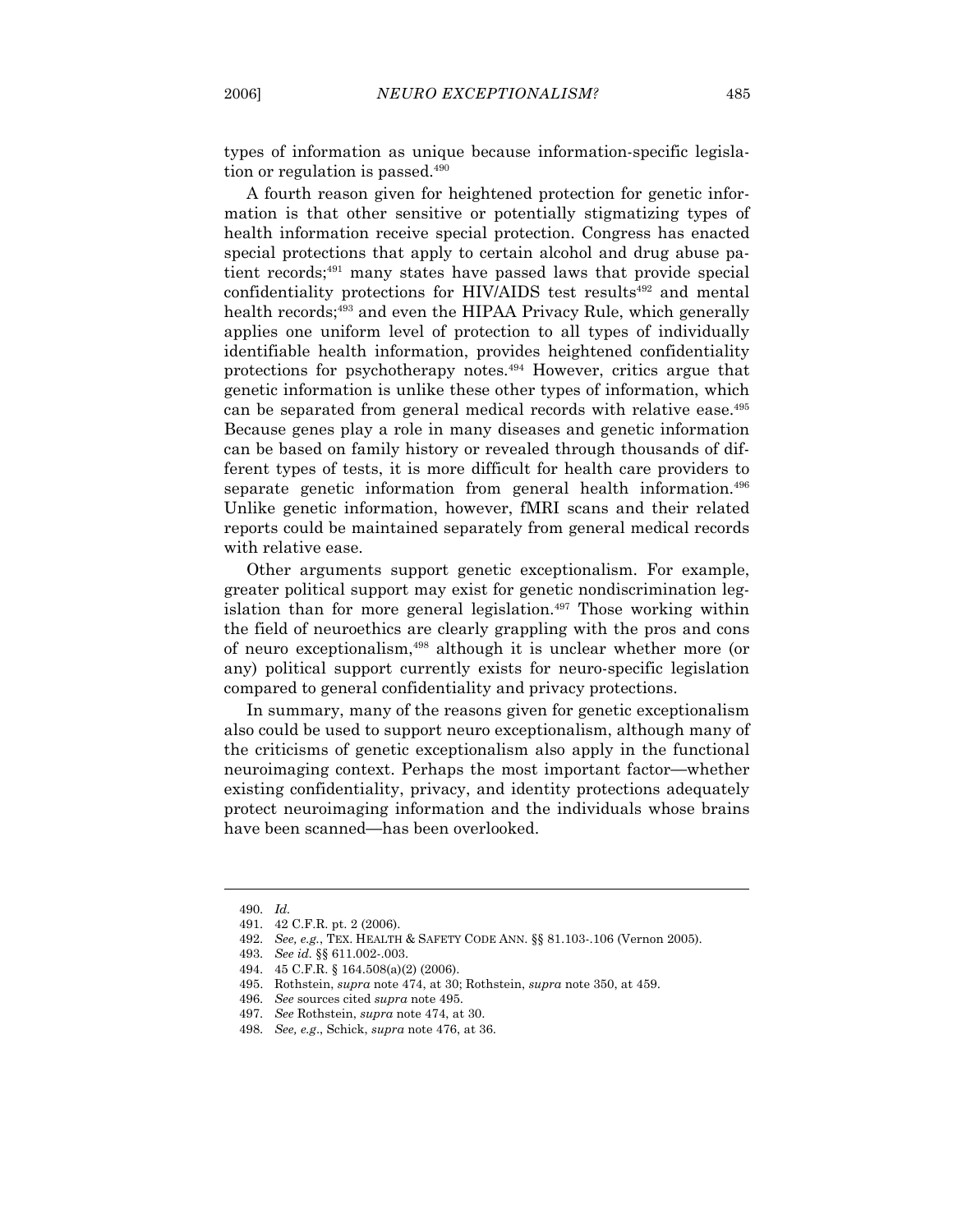## *D. Neuro Exceptional and Generic Options*

 As shown in Part IV, the Common Rule, the Privacy Rule, state licensing laws, and Public Health Service provisions establishing certificates of confidentiality do contain provisions that may protect the confidentiality of some functional neuroimaging information. However, the Common Rule, the Privacy Rule, and state licensing laws regulate a limited class of individuals and organizations. Both the Privacy Rule and state licensing laws contain a number of exceptions to confidentiality, many of which may be implicated in the functional neuroimaging context. And, neither the Privacy Rule nor many state laws prohibit individuals from authorizing disclosures of their functional neuroimaging information to third parties, such as employers and insurers. Functional neuroimaging information, thus, has incomplete confidentiality protections.

 Efforts to expand the application of the Common Rule, the Privacy Rule, and state licensure laws to regulate all of the individuals and organizations who wish to create and use functional neuroimaging information currently are not likely to be successful.499 Efforts to establish stand-alone, heightened confidentiality protections for functional neuroimaging information might have a greater chance of success, although the desirability of, and practical issues raised by, such efforts require evaluation too. One option thus is to give functional neuroimaging information heightened confidentiality protections. The Privacy Rule already regulates the use and disclosure of psychotherapy notes—personal notes that help the therapist recall a therapy discussion and may relate, for example, to the content of a client's dream—more stringently than other types of health information.500 Perhaps federal or state laws could treat functional neuroimaging information like psychotherapy notes. Psychotherapy notes actually make a nice analogy to some types of functional neuroimaging information, especially fMRI test results that are interpreted to reveal an individual's thoughts and feelings. Consideration of this neuro exceptional proposal requires several hurdles to be cleared.

 One hurdle is that any heightened confidentiality protections would need to be balanced against the legitimate activities for which the law already supports the use and disclosure of health information. For example, if fMRI could accurately*—*and the key word is accurately—determine whether an individual is a rapist or murderer,

 $\overline{a}$ 

 <sup>499.</sup> *See, e.g.*, Standards for Privacy of Individually Identifiable Health Information 65 Fed. Reg. 82,462, 82,567 (Dec. 28, 2000) (codified at 45 C.F.R. pts. 160 & 164) ("We understand that many entities [other than covered entities] may use and disclose individually identifiable health information. However, our jurisdiction under the statute is limited to [covered entities].").

 <sup>500. 45</sup> C.F.R. § 164.508(a)(2) (2006).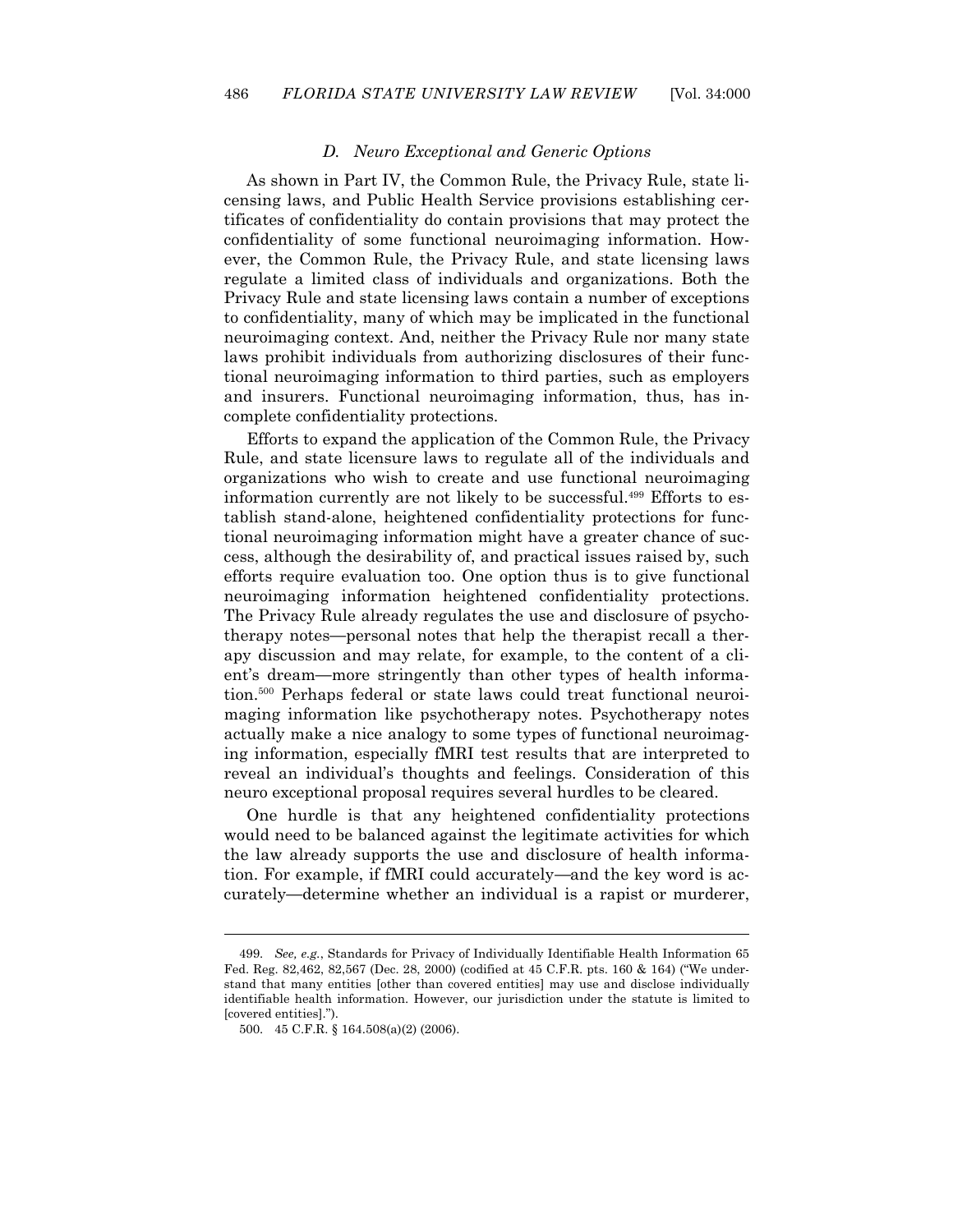public policy might support the use and disclosure of the individual's functional neuroimaging information for law enforcement purposes.501 On the other hand, public policy might support maintaining the confidentiality of functional neuroimaging information in situations in which fMRI remains an experimental cognitive neuroscience tool. Proposed neuro exceptional confidentiality provisions thus need to be rebalanced against stated needs to use and disclosure health information as required by law and for needs relating to reimbursement, health care operations, public health, the detection of victims of abuse and neglect, health oversight, judicial and administrative proceedings, law enforcement, research, serious threats to health and safety, specialized government functions, and workers' compensa-

 A neuro exceptional confidentiality provision also would require a corresponding definition of protected *functional neuroimaging information*. In genetic exceptionalism, defining *genetic information* has proved difficult, in part because it requires a determination of whether genetic information should be narrowly defined to include only genetic test results or broadly defined to include family history. Defining *functional neuroimaging information* should be easier, although decisions still would need to be made about the types of functional neuroimages—such as fMRI, positron emission tomography (PET), and single-photon emission computed tomography (SPECT) images—that would be included, and about the scope of included interpretations and reports. Protecting image interpretations and related reports would seem to be important given that many fMRI images are meaningless without knowledge of the mental tasks that were assigned to the individual during the examination, the timing of the BOLD contrast, and the radiologist or scientist's interpretation of such contrast.

 The main problem with blanket neuro exceptional confidentiality provisions is that many of the conditions and characteristics that have the potential to be revealed by fMRI are not that exceptional. Neurological conditions and disorders such as a brain tumor, stroke, persistent vegetative state, minimally conscious state, depression, schizophrenia, bipolar disorder, alcohol addiction, cocaine addiction, and compulsive eating can be sensitive and stigmatizing. However, they are not terribly unique, especially in the neurology and psychiatry settings. Applying heightened confidentiality protections to an expensive fMRI test that reveals a brain tumor but not to a less ex-

tion.<sup>502</sup>

 $\overline{a}$ 

 <sup>501.</sup> *See, e.g*., 45 C.F.R. § 164.512(f) (2006) (Privacy Rule provision allowing protected health information to be used and disclosed without patient authorization for certain law enforcement activities).

 <sup>502.</sup> *See, e.g.*, *id.* §§ 164.506, -.512(a)(l) (Privacy Rule provisions attempting to balance confidentiality rights against various needs to use and disclose information).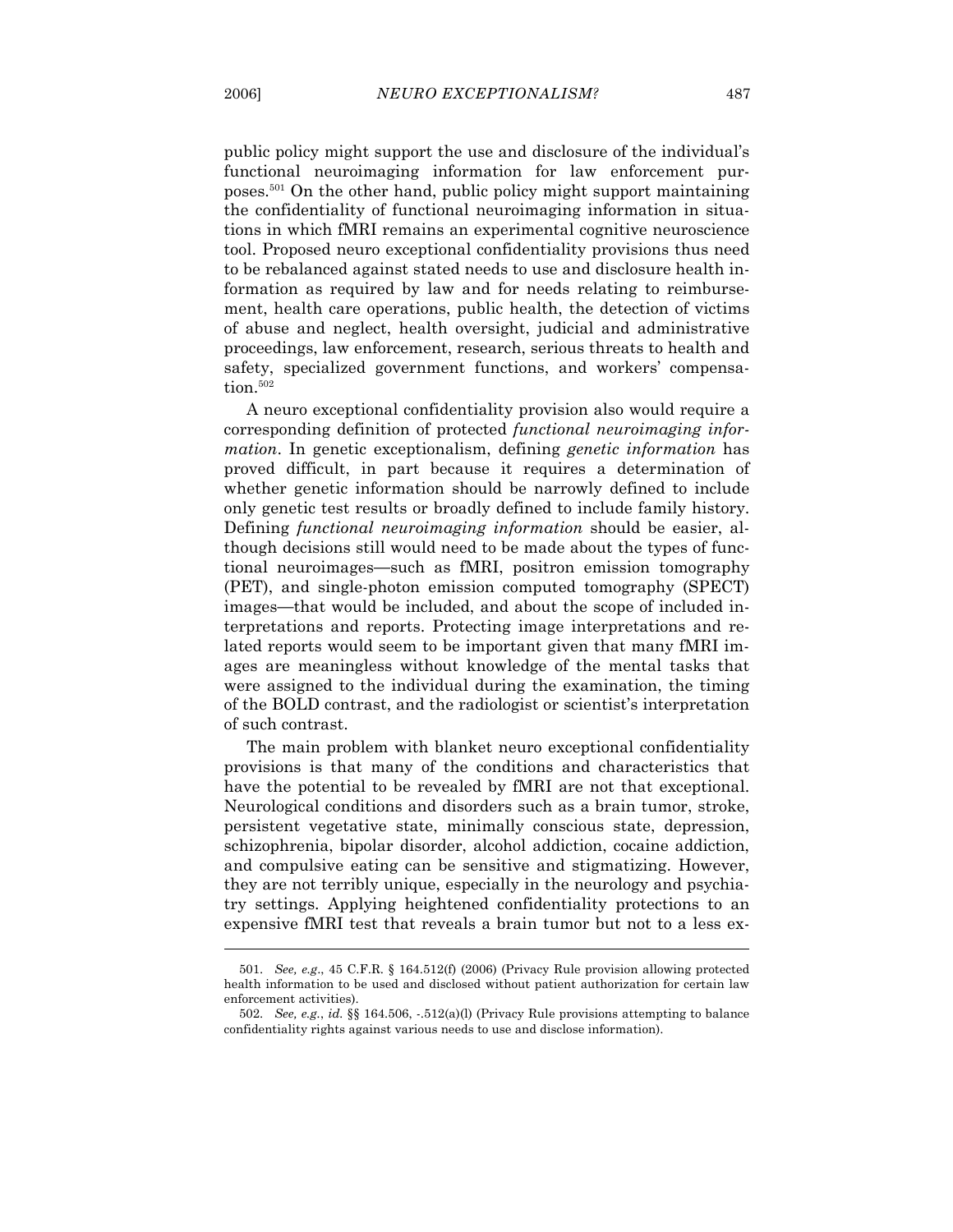pensive x-ray examination that reveals the same brain tumor also could give providers incentive to use less expensive (and less sensitive) diagnostic equipment to avoid neuro exceptional administrative costs.

 What is unique about fMRI is its potential to reveal insights about an individual's thoughts, feelings, preferences, prejudices, and other social characteristics and behaviors. Neuro exceptional confidentiality provisions that protect just these insights might garner more support, although crafting a definition of *functional neuroimaging information* that includes only unique insights (and not routine neurological impairments) would be difficult.

 Neuro exceptional privacy provisions might be easier to craft. Because confidentiality provisions continue to allow providers and scientists to disclose functional neuroimaging information pursuant to compelled authorizations, one privacy option is to prohibit employers, insurers, and other organizations from collecting fMRI test results pursuant to voluntary and compelled authorizations. A second option is to prohibit these organizations from conducting their own fMRI examinations of applicants for employment, insurance, and other benefits. The EPPA prohibition against use by private employers of lie detection devices and test results might be used as a model for a law codifying these two options.

 A broad example of such a law (perhaps, the "Functional Neuroimaging Protection Act") could make it unlawful for employers and insurers to require, request, suggest, or cause any employee, insuree, or applicant for employment or insurance to take or submit to any functional neuroimaging test or to use, accept, refer to, or inquire concerning the results of any functional neuroimaging test. The law would require a corresponding definition of *functional neuroimaging test* as well as clarification regarding the neuroimaging technologies and testing procedures that would constitute *functional neuroimaging tests*. A narrower version of such a law could prohibit employers, health insurers, and life insurers from using any health or social information, including functional neuroimaging information for nonjob-related purposes at any stage of employment, to deny basic health insurance coverage, or to deny one small life insurance policy, respectively.503

-

 <sup>503.</sup> *See also* Rothstein, *supra* note 350, at 478 (making a similar recommendation in the context of genetics).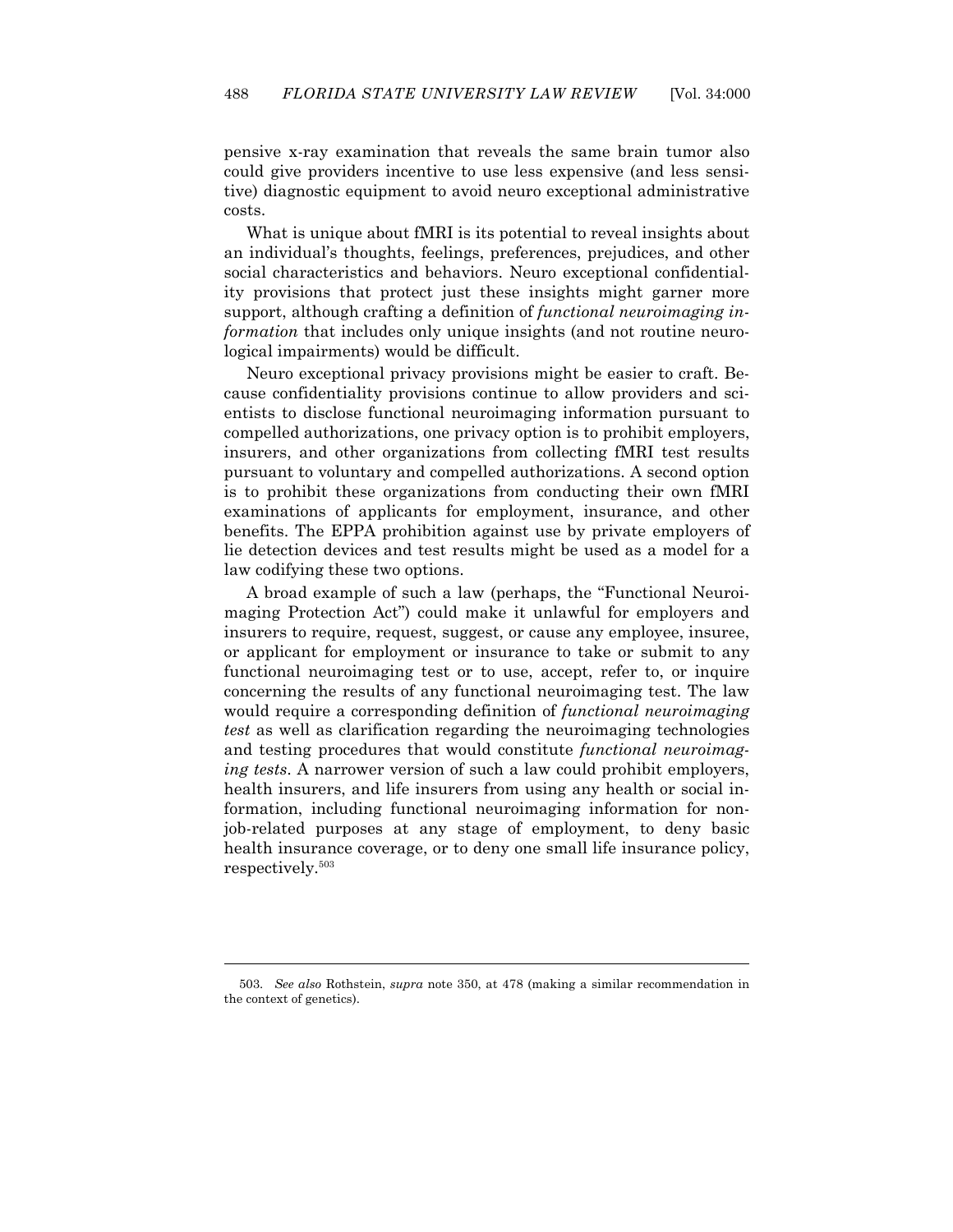## VIII. CONCLUSION

As fMRI poses minimal health risks,<sup>504</sup> its most significant risks may be potential breaches of confidentiality, invasions of cognitive privacy, and the construction of alternative identities. I thus recommend (1) implementation and enforcement of existing confidentiality and privacy rights while neuro exceptional proposals are being considered; (2) the development of non-neuro exceptional provisions that prohibit the use of health and social information by employers for non-job-related purposes at any stage of employment, by health insurers to deny basic health insurance coverage, and by life insurers to deny one small life insurance policy; and (3) the incorporation of incidental findings within the doctrine of informed consent.

 My first recommendation—implementation and enforcement of existing confidentiality and privacy rights—is an efficient interim measure. Health care providers and scientists must be made aware of the confidentiality, privacy, and identity issues raised by fMRI and should develop internal measures to protect their patients and research subjects. These measures, which should be designed to respond to the obvious confidentiality and privacy risks posed by fMRI, should address the removal of raw facial image elements and other identifiers from neuroimaging information; the establishment of best practices relating to the short and long-term storage of raw neuroimaging data; the development of policies and procedures relating to incidental findings, including policies and procedures for notification of the individual who is the subject of the findings and the process for treatment referral; and the application for certificates of confidentiality by scientists who create sensitive functional neuroimaging information.

 My second recommendation—the development of generic privacy protections in the employment, health, and life insurance contexts responds to gaps in existing confidentiality and antidiscrimination laws that allow employers and insurers to force individuals to authorize disclosures of their health information, including their functional neuroimaging information. I recommend generic, rather than neuro exceptional, privacy provisions to avoid a number of substantive, practical, and administrative concerns. These concerns include protecting functional neuroimaging information that is not exceptional, crafting a definition of *functional neuroimaging information* that protects only unique information, and imposing higher administrative costs on providers and scientists who use fMRI.

 $\overline{a}$ 

 <sup>504.</sup> Norris, *supra* note 12, at 794 ("studies on healthy subjects can be performed without harmful side effects").